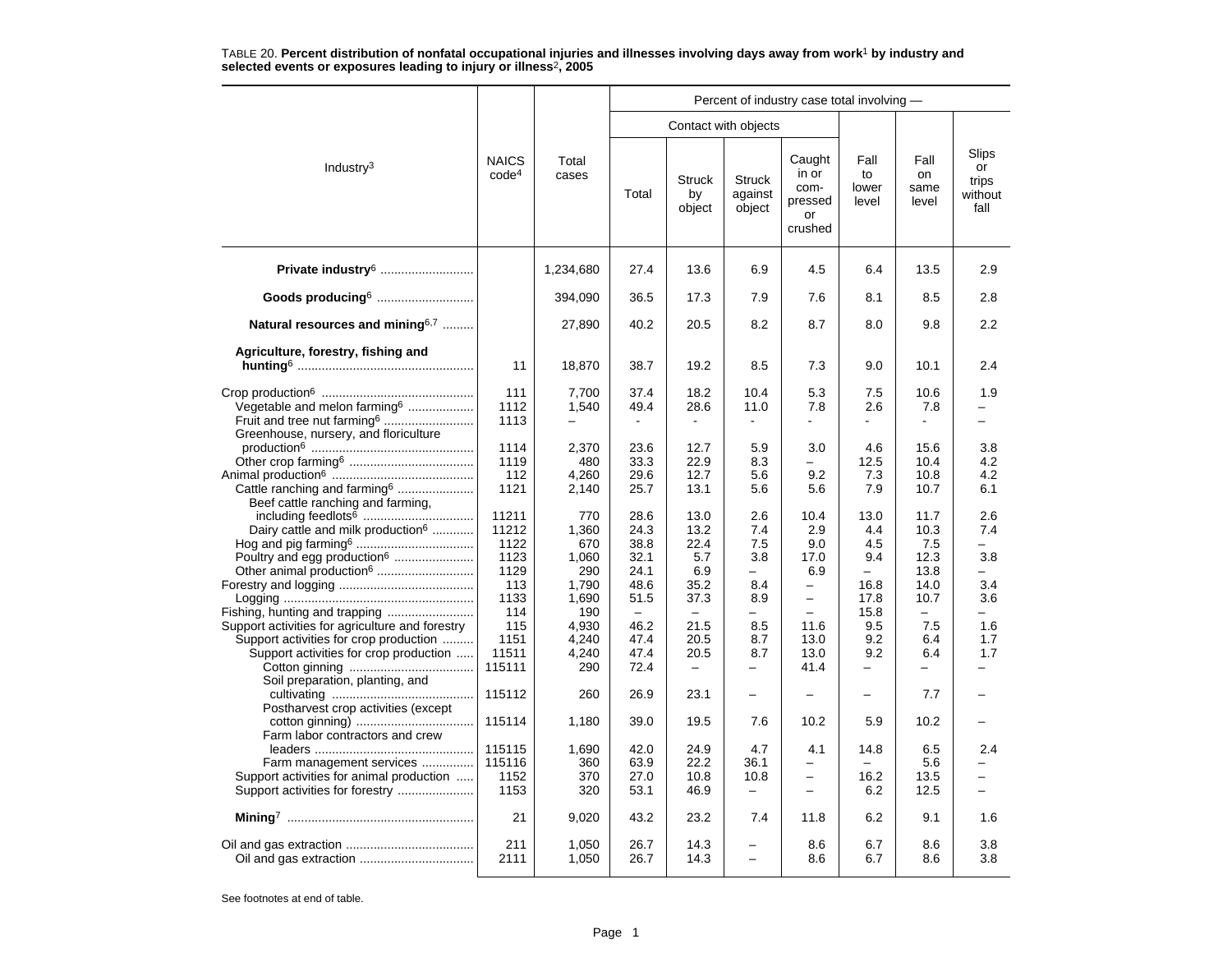| Overexertion<br>Expo-<br>Assaults and violent acts<br>sure<br>to<br>Trans-<br><b>Fires</b><br>harmful<br>Repeti-<br>All<br>Industry <sup>3</sup><br>portation<br>and<br>All<br>other<br>tive<br>sub-<br>acci-<br>explo-<br>By<br>Total<br>In lifting<br>Total<br>other<br>motion<br>events <sup>5</sup><br>stance<br>sions<br>dents<br>person<br>assaults<br>or<br>environ-<br>ment<br>Private industry <sup>6</sup><br>24.1<br>4.2<br>1.2<br>10.9<br>13.0<br>3.5<br>5.0<br>0.2<br>1.7<br>0.6<br>Goods producing <sup>6</sup><br>20.5<br>10.7<br>4.6<br>4.4<br>3.1<br>.3<br>.5<br>$\cdot$ 1<br>10.8<br>$\cdot$<br>Natural resources and mining <sup>6,7</sup><br>16.0<br>7.0<br>5.3<br>$\cdot$<br>9.3<br>1.0<br>4.8<br>.3<br>3.0<br>2.8<br>Agriculture, forestry, fishing and<br>12.2<br>6.8<br>1.2<br>4.4<br>5.7<br>$\cdot$ 1<br>4.5<br>.3<br>4.2<br>11.6<br>12.9<br>6.9<br>6.2<br>.3<br>1.3<br>6.5<br>.4<br>15.5<br>Vegetable and melon farming <sup>6</sup><br>15.6<br>11.7<br>5.2<br>1.9<br>15.6<br>$\overline{\phantom{0}}$<br>$\overline{\phantom{0}}$<br>$\overline{\phantom{0}}$<br>$\equiv$<br>Fruit and tree nut farming <sup>6</sup><br>$\blacksquare$<br>$\mathbf{r}$<br>$\overline{\phantom{0}}$<br>$\blacksquare$<br>$\overline{\phantom{0}}$<br>$\overline{\phantom{0}}$<br>$\overline{\phantom{0}}$<br>$\overline{\phantom{0}}$<br>Greenhouse, nursery, and floriculture<br>20.3<br>7.2<br>3.0<br>3.4<br>11.0<br>14.3<br>.8<br>.8<br>$\overline{\phantom{0}}$<br>-<br>4.2<br>10.4<br>8.3<br>4.2<br>10.4<br>$\equiv$<br>-<br>13.8<br>6.6<br>.9<br>4.2<br>2.8<br>$\overline{\phantom{0}}$<br>17.6<br>.9<br>16.7<br>8.5<br>Cattle ranching and farming <sup>6</sup><br>10.3<br>5.6<br>2.8<br>2.3<br>27.6<br>26.6<br>6.5<br>$\overline{\phantom{0}}$<br>-<br>-<br>Beef cattle ranching and farming.<br>11.7<br>7.8<br>3.9<br>3.9<br>18.2<br>18.2<br>5.2<br>$\qquad \qquad -$<br>$\overline{\phantom{0}}$<br>$\overline{\phantom{0}}$<br>Dairy cattle and milk production <sup>6</sup><br>2.2<br>9.6<br>4.4<br>33.1<br>32.4<br>6.6<br>$\overline{\phantom{0}}$<br>$\overline{\phantom{0}}$<br>$\overline{\phantom{0}}$<br>17.9<br>4.5<br>10.4<br>13.4<br>13.4<br>3.0<br>$\overline{\phantom{m}}$<br>$\overline{\phantom{0}}$<br>$\overline{\phantom{0}}$<br>$\overline{\phantom{0}}$<br>Poultry and egg production <sup>6</sup><br>2.8<br>17.9<br>7.5<br>3.8<br>4.7<br>13.2<br>$\equiv$<br>$\equiv$<br>$\equiv$<br>$\overline{\phantom{0}}$<br>Other animal production <sup>6</sup><br>13.8<br>13.8<br>17.2<br>10.3<br>17.2<br>÷<br>$\equiv$<br>$\overline{\phantom{0}}$<br>$\overline{\phantom{0}}$<br>$\equiv$<br>5.6<br>4.5<br>1.7<br>5.6<br>$\overline{\phantom{0}}$<br>$\overline{\phantom{0}}$<br>$\overline{\phantom{0}}$<br>$\overline{\phantom{0}}$<br>$\overline{\phantom{0}}$<br>$\qquad \qquad -$<br>3.0<br>5.9<br>1.8<br>5.9<br>$\overline{\phantom{0}}$<br>$\overline{\phantom{0}}$<br>$\overline{\phantom{0}}$<br>$\overline{\phantom{0}}$<br>$\overline{\phantom{0}}$<br>$\overline{\phantom{0}}$<br>31.6<br>$\equiv$<br>$\overline{\phantom{0}}$<br>$\overline{a}$<br>$\overline{a}$<br>$\overline{\phantom{0}}$<br>$\equiv$<br>$\overline{\phantom{0}}$<br>-<br>$\overline{\phantom{0}}$<br>8.5<br>2.8<br>Support activities for agriculture and forestry<br>12.4<br>1.6<br>6.7<br>1.4<br>1.2<br>10.1<br>$\equiv$<br>-<br>Support activities for crop production<br>13.4<br>9.4<br>2.8<br>7.3<br>1.4<br>10.1<br>$\overline{\phantom{0}}$<br>$\overline{\phantom{0}}$<br>$\qquad \qquad -$<br>Support activities for crop production<br>13.4<br>9.4<br>1.4<br>10.1<br>2.8<br>7.3<br>$\overline{\phantom{0}}$<br>$\overline{\phantom{0}}$<br>$\equiv$<br>27.6<br>24.1<br>$\overline{\phantom{0}}$<br>$\overline{\phantom{0}}$<br>÷<br>÷<br>$\overline{\phantom{0}}$<br>-<br>Soil preparation, planting, and<br>26.9<br>15.4<br>7.7<br>7.7<br>$\equiv$<br>$\overline{\phantom{m}}$<br>$\overline{\phantom{0}}$<br>$\overline{\phantom{0}}$<br>$\overline{\phantom{0}}$<br>$\overline{\phantom{0}}$<br>Postharvest crop activities (except<br>4.2<br>4.2<br>7.6<br>17.8<br>11.0<br>11.0<br>$\overline{\phantom{0}}$<br>$\overline{\phantom{0}}$<br>Farm labor contractors and crew<br>7.7<br>5.9<br>1.8<br>8.9<br>16.0<br>L,<br>$\equiv$<br>$\overline{\phantom{0}}$<br>19.4<br>16.7<br>5.6<br>Farm management services<br>$\overline{\phantom{0}}$<br>$-$<br>$\equiv$<br>$\overline{\phantom{0}}$<br>$\overline{\phantom{0}}$<br>$\equiv$<br>5.4<br>16.2<br>5.4<br>Support activities for animal production<br>10.8<br>18.9<br>$\overline{\phantom{0}}$<br>$\overline{\phantom{0}}$<br>$\overline{\phantom{0}}$<br>$\overline{\phantom{0}}$<br>Support activities for forestry<br>15.6<br>6.2<br>$\qquad \qquad -$<br>$\equiv$<br>$\overline{\phantom{0}}$<br>$\overline{\phantom{0}}$<br>$\qquad \qquad -$<br>23.6<br>7.5<br>.8<br>5.8<br>4.5<br>.8<br>4.5<br>19.0<br>2.9<br>1.9<br>4.8<br>13.3<br>1.9<br>12.4<br>19.0<br>2.9<br>1.9<br>4.8<br>13.3<br>1.9<br>12.4 | Percent of industry case total involving - |  |  |  |  |  |  |  |  |  |  |
|-----------------------------------------------------------------------------------------------------------------------------------------------------------------------------------------------------------------------------------------------------------------------------------------------------------------------------------------------------------------------------------------------------------------------------------------------------------------------------------------------------------------------------------------------------------------------------------------------------------------------------------------------------------------------------------------------------------------------------------------------------------------------------------------------------------------------------------------------------------------------------------------------------------------------------------------------------------------------------------------------------------------------------------------------------------------------------------------------------------------------------------------------------------------------------------------------------------------------------------------------------------------------------------------------------------------------------------------------------------------------------------------------------------------------------------------------------------------------------------------------------------------------------------------------------------------------------------------------------------------------------------------------------------------------------------------------------------------------------------------------------------------------------------------------------------------------------------------------------------------------------------------------------------------------------------------------------------------------------------------------------------------------------------------------------------------------------------------------------------------------------------------------------------------------------------------------------------------------------------------------------------------------------------------------------------------------------------------------------------------------------------------------------------------------------------------------------------------------------------------------------------------------------------------------------------------------------------------------------------------------------------------------------------------------------------------------------------------------------------------------------------------------------------------------------------------------------------------------------------------------------------------------------------------------------------------------------------------------------------------------------------------------------------------------------------------------------------------------------------------------------------------------------------------------------------------------------------------------------------------------------------------------------------------------------------------------------------------------------------------------------------------------------------------------------------------------------------------------------------------------------------------------------------------------------------------------------------------------------------------------------------------------------------------------------------------------------------------------------------------------------------------------------------------------------------------------------------------------------------------------------------------------------------------------------------------------------------------------------------------------------------------------------------------------------------------------------------------------------------------------------------------------------------------------------------------------------------------------------------------------------------------------------------------------------------------------------------------------------------------------------------------------------------------------------------------------------------------------------------------------------------------------------------------------------------------------------------------------------------------------------------------------------------------------------------------------------------------------------------------------------------------------------------------------------------------------------------------------------------------------------------------------------------------------------------------------------------------------------------------------|--------------------------------------------|--|--|--|--|--|--|--|--|--|--|
|                                                                                                                                                                                                                                                                                                                                                                                                                                                                                                                                                                                                                                                                                                                                                                                                                                                                                                                                                                                                                                                                                                                                                                                                                                                                                                                                                                                                                                                                                                                                                                                                                                                                                                                                                                                                                                                                                                                                                                                                                                                                                                                                                                                                                                                                                                                                                                                                                                                                                                                                                                                                                                                                                                                                                                                                                                                                                                                                                                                                                                                                                                                                                                                                                                                                                                                                                                                                                                                                                                                                                                                                                                                                                                                                                                                                                                                                                                                                                                                                                                                                                                                                                                                                                                                                                                                                                                                                                                                                                                                                                                                                                                                                                                                                                                                                                                                                                                                                                                                               |                                            |  |  |  |  |  |  |  |  |  |  |
|                                                                                                                                                                                                                                                                                                                                                                                                                                                                                                                                                                                                                                                                                                                                                                                                                                                                                                                                                                                                                                                                                                                                                                                                                                                                                                                                                                                                                                                                                                                                                                                                                                                                                                                                                                                                                                                                                                                                                                                                                                                                                                                                                                                                                                                                                                                                                                                                                                                                                                                                                                                                                                                                                                                                                                                                                                                                                                                                                                                                                                                                                                                                                                                                                                                                                                                                                                                                                                                                                                                                                                                                                                                                                                                                                                                                                                                                                                                                                                                                                                                                                                                                                                                                                                                                                                                                                                                                                                                                                                                                                                                                                                                                                                                                                                                                                                                                                                                                                                                               |                                            |  |  |  |  |  |  |  |  |  |  |
|                                                                                                                                                                                                                                                                                                                                                                                                                                                                                                                                                                                                                                                                                                                                                                                                                                                                                                                                                                                                                                                                                                                                                                                                                                                                                                                                                                                                                                                                                                                                                                                                                                                                                                                                                                                                                                                                                                                                                                                                                                                                                                                                                                                                                                                                                                                                                                                                                                                                                                                                                                                                                                                                                                                                                                                                                                                                                                                                                                                                                                                                                                                                                                                                                                                                                                                                                                                                                                                                                                                                                                                                                                                                                                                                                                                                                                                                                                                                                                                                                                                                                                                                                                                                                                                                                                                                                                                                                                                                                                                                                                                                                                                                                                                                                                                                                                                                                                                                                                                               |                                            |  |  |  |  |  |  |  |  |  |  |
|                                                                                                                                                                                                                                                                                                                                                                                                                                                                                                                                                                                                                                                                                                                                                                                                                                                                                                                                                                                                                                                                                                                                                                                                                                                                                                                                                                                                                                                                                                                                                                                                                                                                                                                                                                                                                                                                                                                                                                                                                                                                                                                                                                                                                                                                                                                                                                                                                                                                                                                                                                                                                                                                                                                                                                                                                                                                                                                                                                                                                                                                                                                                                                                                                                                                                                                                                                                                                                                                                                                                                                                                                                                                                                                                                                                                                                                                                                                                                                                                                                                                                                                                                                                                                                                                                                                                                                                                                                                                                                                                                                                                                                                                                                                                                                                                                                                                                                                                                                                               |                                            |  |  |  |  |  |  |  |  |  |  |
|                                                                                                                                                                                                                                                                                                                                                                                                                                                                                                                                                                                                                                                                                                                                                                                                                                                                                                                                                                                                                                                                                                                                                                                                                                                                                                                                                                                                                                                                                                                                                                                                                                                                                                                                                                                                                                                                                                                                                                                                                                                                                                                                                                                                                                                                                                                                                                                                                                                                                                                                                                                                                                                                                                                                                                                                                                                                                                                                                                                                                                                                                                                                                                                                                                                                                                                                                                                                                                                                                                                                                                                                                                                                                                                                                                                                                                                                                                                                                                                                                                                                                                                                                                                                                                                                                                                                                                                                                                                                                                                                                                                                                                                                                                                                                                                                                                                                                                                                                                                               |                                            |  |  |  |  |  |  |  |  |  |  |
|                                                                                                                                                                                                                                                                                                                                                                                                                                                                                                                                                                                                                                                                                                                                                                                                                                                                                                                                                                                                                                                                                                                                                                                                                                                                                                                                                                                                                                                                                                                                                                                                                                                                                                                                                                                                                                                                                                                                                                                                                                                                                                                                                                                                                                                                                                                                                                                                                                                                                                                                                                                                                                                                                                                                                                                                                                                                                                                                                                                                                                                                                                                                                                                                                                                                                                                                                                                                                                                                                                                                                                                                                                                                                                                                                                                                                                                                                                                                                                                                                                                                                                                                                                                                                                                                                                                                                                                                                                                                                                                                                                                                                                                                                                                                                                                                                                                                                                                                                                                               |                                            |  |  |  |  |  |  |  |  |  |  |
|                                                                                                                                                                                                                                                                                                                                                                                                                                                                                                                                                                                                                                                                                                                                                                                                                                                                                                                                                                                                                                                                                                                                                                                                                                                                                                                                                                                                                                                                                                                                                                                                                                                                                                                                                                                                                                                                                                                                                                                                                                                                                                                                                                                                                                                                                                                                                                                                                                                                                                                                                                                                                                                                                                                                                                                                                                                                                                                                                                                                                                                                                                                                                                                                                                                                                                                                                                                                                                                                                                                                                                                                                                                                                                                                                                                                                                                                                                                                                                                                                                                                                                                                                                                                                                                                                                                                                                                                                                                                                                                                                                                                                                                                                                                                                                                                                                                                                                                                                                                               |                                            |  |  |  |  |  |  |  |  |  |  |
|                                                                                                                                                                                                                                                                                                                                                                                                                                                                                                                                                                                                                                                                                                                                                                                                                                                                                                                                                                                                                                                                                                                                                                                                                                                                                                                                                                                                                                                                                                                                                                                                                                                                                                                                                                                                                                                                                                                                                                                                                                                                                                                                                                                                                                                                                                                                                                                                                                                                                                                                                                                                                                                                                                                                                                                                                                                                                                                                                                                                                                                                                                                                                                                                                                                                                                                                                                                                                                                                                                                                                                                                                                                                                                                                                                                                                                                                                                                                                                                                                                                                                                                                                                                                                                                                                                                                                                                                                                                                                                                                                                                                                                                                                                                                                                                                                                                                                                                                                                                               |                                            |  |  |  |  |  |  |  |  |  |  |
|                                                                                                                                                                                                                                                                                                                                                                                                                                                                                                                                                                                                                                                                                                                                                                                                                                                                                                                                                                                                                                                                                                                                                                                                                                                                                                                                                                                                                                                                                                                                                                                                                                                                                                                                                                                                                                                                                                                                                                                                                                                                                                                                                                                                                                                                                                                                                                                                                                                                                                                                                                                                                                                                                                                                                                                                                                                                                                                                                                                                                                                                                                                                                                                                                                                                                                                                                                                                                                                                                                                                                                                                                                                                                                                                                                                                                                                                                                                                                                                                                                                                                                                                                                                                                                                                                                                                                                                                                                                                                                                                                                                                                                                                                                                                                                                                                                                                                                                                                                                               |                                            |  |  |  |  |  |  |  |  |  |  |
|                                                                                                                                                                                                                                                                                                                                                                                                                                                                                                                                                                                                                                                                                                                                                                                                                                                                                                                                                                                                                                                                                                                                                                                                                                                                                                                                                                                                                                                                                                                                                                                                                                                                                                                                                                                                                                                                                                                                                                                                                                                                                                                                                                                                                                                                                                                                                                                                                                                                                                                                                                                                                                                                                                                                                                                                                                                                                                                                                                                                                                                                                                                                                                                                                                                                                                                                                                                                                                                                                                                                                                                                                                                                                                                                                                                                                                                                                                                                                                                                                                                                                                                                                                                                                                                                                                                                                                                                                                                                                                                                                                                                                                                                                                                                                                                                                                                                                                                                                                                               |                                            |  |  |  |  |  |  |  |  |  |  |
|                                                                                                                                                                                                                                                                                                                                                                                                                                                                                                                                                                                                                                                                                                                                                                                                                                                                                                                                                                                                                                                                                                                                                                                                                                                                                                                                                                                                                                                                                                                                                                                                                                                                                                                                                                                                                                                                                                                                                                                                                                                                                                                                                                                                                                                                                                                                                                                                                                                                                                                                                                                                                                                                                                                                                                                                                                                                                                                                                                                                                                                                                                                                                                                                                                                                                                                                                                                                                                                                                                                                                                                                                                                                                                                                                                                                                                                                                                                                                                                                                                                                                                                                                                                                                                                                                                                                                                                                                                                                                                                                                                                                                                                                                                                                                                                                                                                                                                                                                                                               |                                            |  |  |  |  |  |  |  |  |  |  |
|                                                                                                                                                                                                                                                                                                                                                                                                                                                                                                                                                                                                                                                                                                                                                                                                                                                                                                                                                                                                                                                                                                                                                                                                                                                                                                                                                                                                                                                                                                                                                                                                                                                                                                                                                                                                                                                                                                                                                                                                                                                                                                                                                                                                                                                                                                                                                                                                                                                                                                                                                                                                                                                                                                                                                                                                                                                                                                                                                                                                                                                                                                                                                                                                                                                                                                                                                                                                                                                                                                                                                                                                                                                                                                                                                                                                                                                                                                                                                                                                                                                                                                                                                                                                                                                                                                                                                                                                                                                                                                                                                                                                                                                                                                                                                                                                                                                                                                                                                                                               |                                            |  |  |  |  |  |  |  |  |  |  |
|                                                                                                                                                                                                                                                                                                                                                                                                                                                                                                                                                                                                                                                                                                                                                                                                                                                                                                                                                                                                                                                                                                                                                                                                                                                                                                                                                                                                                                                                                                                                                                                                                                                                                                                                                                                                                                                                                                                                                                                                                                                                                                                                                                                                                                                                                                                                                                                                                                                                                                                                                                                                                                                                                                                                                                                                                                                                                                                                                                                                                                                                                                                                                                                                                                                                                                                                                                                                                                                                                                                                                                                                                                                                                                                                                                                                                                                                                                                                                                                                                                                                                                                                                                                                                                                                                                                                                                                                                                                                                                                                                                                                                                                                                                                                                                                                                                                                                                                                                                                               |                                            |  |  |  |  |  |  |  |  |  |  |
|                                                                                                                                                                                                                                                                                                                                                                                                                                                                                                                                                                                                                                                                                                                                                                                                                                                                                                                                                                                                                                                                                                                                                                                                                                                                                                                                                                                                                                                                                                                                                                                                                                                                                                                                                                                                                                                                                                                                                                                                                                                                                                                                                                                                                                                                                                                                                                                                                                                                                                                                                                                                                                                                                                                                                                                                                                                                                                                                                                                                                                                                                                                                                                                                                                                                                                                                                                                                                                                                                                                                                                                                                                                                                                                                                                                                                                                                                                                                                                                                                                                                                                                                                                                                                                                                                                                                                                                                                                                                                                                                                                                                                                                                                                                                                                                                                                                                                                                                                                                               |                                            |  |  |  |  |  |  |  |  |  |  |
|                                                                                                                                                                                                                                                                                                                                                                                                                                                                                                                                                                                                                                                                                                                                                                                                                                                                                                                                                                                                                                                                                                                                                                                                                                                                                                                                                                                                                                                                                                                                                                                                                                                                                                                                                                                                                                                                                                                                                                                                                                                                                                                                                                                                                                                                                                                                                                                                                                                                                                                                                                                                                                                                                                                                                                                                                                                                                                                                                                                                                                                                                                                                                                                                                                                                                                                                                                                                                                                                                                                                                                                                                                                                                                                                                                                                                                                                                                                                                                                                                                                                                                                                                                                                                                                                                                                                                                                                                                                                                                                                                                                                                                                                                                                                                                                                                                                                                                                                                                                               |                                            |  |  |  |  |  |  |  |  |  |  |
|                                                                                                                                                                                                                                                                                                                                                                                                                                                                                                                                                                                                                                                                                                                                                                                                                                                                                                                                                                                                                                                                                                                                                                                                                                                                                                                                                                                                                                                                                                                                                                                                                                                                                                                                                                                                                                                                                                                                                                                                                                                                                                                                                                                                                                                                                                                                                                                                                                                                                                                                                                                                                                                                                                                                                                                                                                                                                                                                                                                                                                                                                                                                                                                                                                                                                                                                                                                                                                                                                                                                                                                                                                                                                                                                                                                                                                                                                                                                                                                                                                                                                                                                                                                                                                                                                                                                                                                                                                                                                                                                                                                                                                                                                                                                                                                                                                                                                                                                                                                               |                                            |  |  |  |  |  |  |  |  |  |  |
|                                                                                                                                                                                                                                                                                                                                                                                                                                                                                                                                                                                                                                                                                                                                                                                                                                                                                                                                                                                                                                                                                                                                                                                                                                                                                                                                                                                                                                                                                                                                                                                                                                                                                                                                                                                                                                                                                                                                                                                                                                                                                                                                                                                                                                                                                                                                                                                                                                                                                                                                                                                                                                                                                                                                                                                                                                                                                                                                                                                                                                                                                                                                                                                                                                                                                                                                                                                                                                                                                                                                                                                                                                                                                                                                                                                                                                                                                                                                                                                                                                                                                                                                                                                                                                                                                                                                                                                                                                                                                                                                                                                                                                                                                                                                                                                                                                                                                                                                                                                               |                                            |  |  |  |  |  |  |  |  |  |  |
|                                                                                                                                                                                                                                                                                                                                                                                                                                                                                                                                                                                                                                                                                                                                                                                                                                                                                                                                                                                                                                                                                                                                                                                                                                                                                                                                                                                                                                                                                                                                                                                                                                                                                                                                                                                                                                                                                                                                                                                                                                                                                                                                                                                                                                                                                                                                                                                                                                                                                                                                                                                                                                                                                                                                                                                                                                                                                                                                                                                                                                                                                                                                                                                                                                                                                                                                                                                                                                                                                                                                                                                                                                                                                                                                                                                                                                                                                                                                                                                                                                                                                                                                                                                                                                                                                                                                                                                                                                                                                                                                                                                                                                                                                                                                                                                                                                                                                                                                                                                               |                                            |  |  |  |  |  |  |  |  |  |  |
|                                                                                                                                                                                                                                                                                                                                                                                                                                                                                                                                                                                                                                                                                                                                                                                                                                                                                                                                                                                                                                                                                                                                                                                                                                                                                                                                                                                                                                                                                                                                                                                                                                                                                                                                                                                                                                                                                                                                                                                                                                                                                                                                                                                                                                                                                                                                                                                                                                                                                                                                                                                                                                                                                                                                                                                                                                                                                                                                                                                                                                                                                                                                                                                                                                                                                                                                                                                                                                                                                                                                                                                                                                                                                                                                                                                                                                                                                                                                                                                                                                                                                                                                                                                                                                                                                                                                                                                                                                                                                                                                                                                                                                                                                                                                                                                                                                                                                                                                                                                               |                                            |  |  |  |  |  |  |  |  |  |  |
|                                                                                                                                                                                                                                                                                                                                                                                                                                                                                                                                                                                                                                                                                                                                                                                                                                                                                                                                                                                                                                                                                                                                                                                                                                                                                                                                                                                                                                                                                                                                                                                                                                                                                                                                                                                                                                                                                                                                                                                                                                                                                                                                                                                                                                                                                                                                                                                                                                                                                                                                                                                                                                                                                                                                                                                                                                                                                                                                                                                                                                                                                                                                                                                                                                                                                                                                                                                                                                                                                                                                                                                                                                                                                                                                                                                                                                                                                                                                                                                                                                                                                                                                                                                                                                                                                                                                                                                                                                                                                                                                                                                                                                                                                                                                                                                                                                                                                                                                                                                               |                                            |  |  |  |  |  |  |  |  |  |  |
|                                                                                                                                                                                                                                                                                                                                                                                                                                                                                                                                                                                                                                                                                                                                                                                                                                                                                                                                                                                                                                                                                                                                                                                                                                                                                                                                                                                                                                                                                                                                                                                                                                                                                                                                                                                                                                                                                                                                                                                                                                                                                                                                                                                                                                                                                                                                                                                                                                                                                                                                                                                                                                                                                                                                                                                                                                                                                                                                                                                                                                                                                                                                                                                                                                                                                                                                                                                                                                                                                                                                                                                                                                                                                                                                                                                                                                                                                                                                                                                                                                                                                                                                                                                                                                                                                                                                                                                                                                                                                                                                                                                                                                                                                                                                                                                                                                                                                                                                                                                               |                                            |  |  |  |  |  |  |  |  |  |  |
|                                                                                                                                                                                                                                                                                                                                                                                                                                                                                                                                                                                                                                                                                                                                                                                                                                                                                                                                                                                                                                                                                                                                                                                                                                                                                                                                                                                                                                                                                                                                                                                                                                                                                                                                                                                                                                                                                                                                                                                                                                                                                                                                                                                                                                                                                                                                                                                                                                                                                                                                                                                                                                                                                                                                                                                                                                                                                                                                                                                                                                                                                                                                                                                                                                                                                                                                                                                                                                                                                                                                                                                                                                                                                                                                                                                                                                                                                                                                                                                                                                                                                                                                                                                                                                                                                                                                                                                                                                                                                                                                                                                                                                                                                                                                                                                                                                                                                                                                                                                               |                                            |  |  |  |  |  |  |  |  |  |  |
|                                                                                                                                                                                                                                                                                                                                                                                                                                                                                                                                                                                                                                                                                                                                                                                                                                                                                                                                                                                                                                                                                                                                                                                                                                                                                                                                                                                                                                                                                                                                                                                                                                                                                                                                                                                                                                                                                                                                                                                                                                                                                                                                                                                                                                                                                                                                                                                                                                                                                                                                                                                                                                                                                                                                                                                                                                                                                                                                                                                                                                                                                                                                                                                                                                                                                                                                                                                                                                                                                                                                                                                                                                                                                                                                                                                                                                                                                                                                                                                                                                                                                                                                                                                                                                                                                                                                                                                                                                                                                                                                                                                                                                                                                                                                                                                                                                                                                                                                                                                               |                                            |  |  |  |  |  |  |  |  |  |  |
|                                                                                                                                                                                                                                                                                                                                                                                                                                                                                                                                                                                                                                                                                                                                                                                                                                                                                                                                                                                                                                                                                                                                                                                                                                                                                                                                                                                                                                                                                                                                                                                                                                                                                                                                                                                                                                                                                                                                                                                                                                                                                                                                                                                                                                                                                                                                                                                                                                                                                                                                                                                                                                                                                                                                                                                                                                                                                                                                                                                                                                                                                                                                                                                                                                                                                                                                                                                                                                                                                                                                                                                                                                                                                                                                                                                                                                                                                                                                                                                                                                                                                                                                                                                                                                                                                                                                                                                                                                                                                                                                                                                                                                                                                                                                                                                                                                                                                                                                                                                               |                                            |  |  |  |  |  |  |  |  |  |  |
|                                                                                                                                                                                                                                                                                                                                                                                                                                                                                                                                                                                                                                                                                                                                                                                                                                                                                                                                                                                                                                                                                                                                                                                                                                                                                                                                                                                                                                                                                                                                                                                                                                                                                                                                                                                                                                                                                                                                                                                                                                                                                                                                                                                                                                                                                                                                                                                                                                                                                                                                                                                                                                                                                                                                                                                                                                                                                                                                                                                                                                                                                                                                                                                                                                                                                                                                                                                                                                                                                                                                                                                                                                                                                                                                                                                                                                                                                                                                                                                                                                                                                                                                                                                                                                                                                                                                                                                                                                                                                                                                                                                                                                                                                                                                                                                                                                                                                                                                                                                               |                                            |  |  |  |  |  |  |  |  |  |  |
|                                                                                                                                                                                                                                                                                                                                                                                                                                                                                                                                                                                                                                                                                                                                                                                                                                                                                                                                                                                                                                                                                                                                                                                                                                                                                                                                                                                                                                                                                                                                                                                                                                                                                                                                                                                                                                                                                                                                                                                                                                                                                                                                                                                                                                                                                                                                                                                                                                                                                                                                                                                                                                                                                                                                                                                                                                                                                                                                                                                                                                                                                                                                                                                                                                                                                                                                                                                                                                                                                                                                                                                                                                                                                                                                                                                                                                                                                                                                                                                                                                                                                                                                                                                                                                                                                                                                                                                                                                                                                                                                                                                                                                                                                                                                                                                                                                                                                                                                                                                               |                                            |  |  |  |  |  |  |  |  |  |  |
|                                                                                                                                                                                                                                                                                                                                                                                                                                                                                                                                                                                                                                                                                                                                                                                                                                                                                                                                                                                                                                                                                                                                                                                                                                                                                                                                                                                                                                                                                                                                                                                                                                                                                                                                                                                                                                                                                                                                                                                                                                                                                                                                                                                                                                                                                                                                                                                                                                                                                                                                                                                                                                                                                                                                                                                                                                                                                                                                                                                                                                                                                                                                                                                                                                                                                                                                                                                                                                                                                                                                                                                                                                                                                                                                                                                                                                                                                                                                                                                                                                                                                                                                                                                                                                                                                                                                                                                                                                                                                                                                                                                                                                                                                                                                                                                                                                                                                                                                                                                               |                                            |  |  |  |  |  |  |  |  |  |  |
|                                                                                                                                                                                                                                                                                                                                                                                                                                                                                                                                                                                                                                                                                                                                                                                                                                                                                                                                                                                                                                                                                                                                                                                                                                                                                                                                                                                                                                                                                                                                                                                                                                                                                                                                                                                                                                                                                                                                                                                                                                                                                                                                                                                                                                                                                                                                                                                                                                                                                                                                                                                                                                                                                                                                                                                                                                                                                                                                                                                                                                                                                                                                                                                                                                                                                                                                                                                                                                                                                                                                                                                                                                                                                                                                                                                                                                                                                                                                                                                                                                                                                                                                                                                                                                                                                                                                                                                                                                                                                                                                                                                                                                                                                                                                                                                                                                                                                                                                                                                               |                                            |  |  |  |  |  |  |  |  |  |  |
|                                                                                                                                                                                                                                                                                                                                                                                                                                                                                                                                                                                                                                                                                                                                                                                                                                                                                                                                                                                                                                                                                                                                                                                                                                                                                                                                                                                                                                                                                                                                                                                                                                                                                                                                                                                                                                                                                                                                                                                                                                                                                                                                                                                                                                                                                                                                                                                                                                                                                                                                                                                                                                                                                                                                                                                                                                                                                                                                                                                                                                                                                                                                                                                                                                                                                                                                                                                                                                                                                                                                                                                                                                                                                                                                                                                                                                                                                                                                                                                                                                                                                                                                                                                                                                                                                                                                                                                                                                                                                                                                                                                                                                                                                                                                                                                                                                                                                                                                                                                               |                                            |  |  |  |  |  |  |  |  |  |  |
|                                                                                                                                                                                                                                                                                                                                                                                                                                                                                                                                                                                                                                                                                                                                                                                                                                                                                                                                                                                                                                                                                                                                                                                                                                                                                                                                                                                                                                                                                                                                                                                                                                                                                                                                                                                                                                                                                                                                                                                                                                                                                                                                                                                                                                                                                                                                                                                                                                                                                                                                                                                                                                                                                                                                                                                                                                                                                                                                                                                                                                                                                                                                                                                                                                                                                                                                                                                                                                                                                                                                                                                                                                                                                                                                                                                                                                                                                                                                                                                                                                                                                                                                                                                                                                                                                                                                                                                                                                                                                                                                                                                                                                                                                                                                                                                                                                                                                                                                                                                               |                                            |  |  |  |  |  |  |  |  |  |  |
|                                                                                                                                                                                                                                                                                                                                                                                                                                                                                                                                                                                                                                                                                                                                                                                                                                                                                                                                                                                                                                                                                                                                                                                                                                                                                                                                                                                                                                                                                                                                                                                                                                                                                                                                                                                                                                                                                                                                                                                                                                                                                                                                                                                                                                                                                                                                                                                                                                                                                                                                                                                                                                                                                                                                                                                                                                                                                                                                                                                                                                                                                                                                                                                                                                                                                                                                                                                                                                                                                                                                                                                                                                                                                                                                                                                                                                                                                                                                                                                                                                                                                                                                                                                                                                                                                                                                                                                                                                                                                                                                                                                                                                                                                                                                                                                                                                                                                                                                                                                               |                                            |  |  |  |  |  |  |  |  |  |  |
|                                                                                                                                                                                                                                                                                                                                                                                                                                                                                                                                                                                                                                                                                                                                                                                                                                                                                                                                                                                                                                                                                                                                                                                                                                                                                                                                                                                                                                                                                                                                                                                                                                                                                                                                                                                                                                                                                                                                                                                                                                                                                                                                                                                                                                                                                                                                                                                                                                                                                                                                                                                                                                                                                                                                                                                                                                                                                                                                                                                                                                                                                                                                                                                                                                                                                                                                                                                                                                                                                                                                                                                                                                                                                                                                                                                                                                                                                                                                                                                                                                                                                                                                                                                                                                                                                                                                                                                                                                                                                                                                                                                                                                                                                                                                                                                                                                                                                                                                                                                               |                                            |  |  |  |  |  |  |  |  |  |  |
|                                                                                                                                                                                                                                                                                                                                                                                                                                                                                                                                                                                                                                                                                                                                                                                                                                                                                                                                                                                                                                                                                                                                                                                                                                                                                                                                                                                                                                                                                                                                                                                                                                                                                                                                                                                                                                                                                                                                                                                                                                                                                                                                                                                                                                                                                                                                                                                                                                                                                                                                                                                                                                                                                                                                                                                                                                                                                                                                                                                                                                                                                                                                                                                                                                                                                                                                                                                                                                                                                                                                                                                                                                                                                                                                                                                                                                                                                                                                                                                                                                                                                                                                                                                                                                                                                                                                                                                                                                                                                                                                                                                                                                                                                                                                                                                                                                                                                                                                                                                               |                                            |  |  |  |  |  |  |  |  |  |  |
|                                                                                                                                                                                                                                                                                                                                                                                                                                                                                                                                                                                                                                                                                                                                                                                                                                                                                                                                                                                                                                                                                                                                                                                                                                                                                                                                                                                                                                                                                                                                                                                                                                                                                                                                                                                                                                                                                                                                                                                                                                                                                                                                                                                                                                                                                                                                                                                                                                                                                                                                                                                                                                                                                                                                                                                                                                                                                                                                                                                                                                                                                                                                                                                                                                                                                                                                                                                                                                                                                                                                                                                                                                                                                                                                                                                                                                                                                                                                                                                                                                                                                                                                                                                                                                                                                                                                                                                                                                                                                                                                                                                                                                                                                                                                                                                                                                                                                                                                                                                               |                                            |  |  |  |  |  |  |  |  |  |  |
|                                                                                                                                                                                                                                                                                                                                                                                                                                                                                                                                                                                                                                                                                                                                                                                                                                                                                                                                                                                                                                                                                                                                                                                                                                                                                                                                                                                                                                                                                                                                                                                                                                                                                                                                                                                                                                                                                                                                                                                                                                                                                                                                                                                                                                                                                                                                                                                                                                                                                                                                                                                                                                                                                                                                                                                                                                                                                                                                                                                                                                                                                                                                                                                                                                                                                                                                                                                                                                                                                                                                                                                                                                                                                                                                                                                                                                                                                                                                                                                                                                                                                                                                                                                                                                                                                                                                                                                                                                                                                                                                                                                                                                                                                                                                                                                                                                                                                                                                                                                               |                                            |  |  |  |  |  |  |  |  |  |  |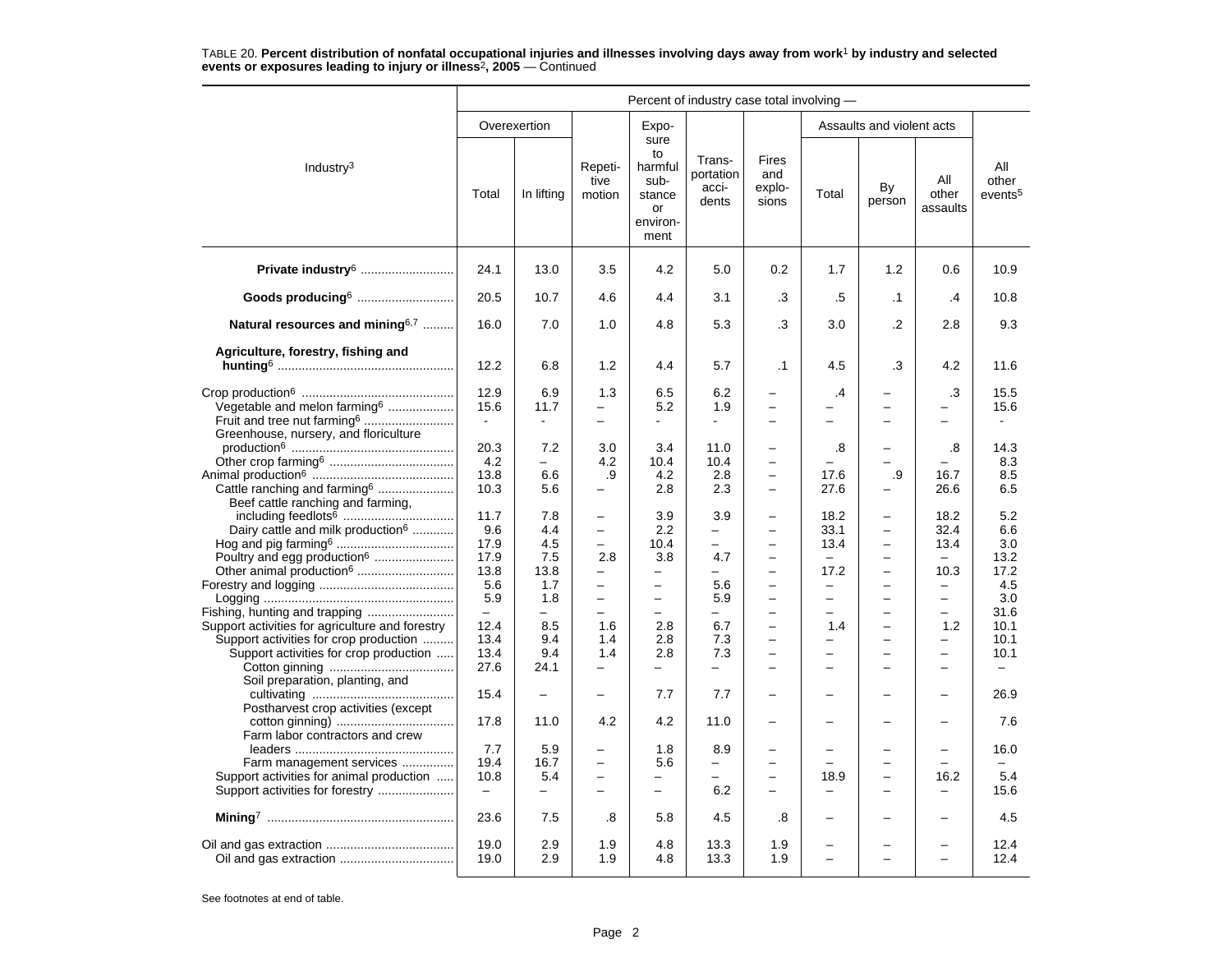|                                                                                                            |                                   |                | Percent of industry case total involving - |                               |                                    |                                                     |                              |                             |                                                |  |  |  |
|------------------------------------------------------------------------------------------------------------|-----------------------------------|----------------|--------------------------------------------|-------------------------------|------------------------------------|-----------------------------------------------------|------------------------------|-----------------------------|------------------------------------------------|--|--|--|
|                                                                                                            |                                   |                |                                            |                               | Contact with objects               |                                                     |                              |                             |                                                |  |  |  |
| Industry <sup>3</sup>                                                                                      | <b>NAICS</b><br>code <sup>4</sup> | Total<br>cases | Total                                      | <b>Struck</b><br>by<br>object | <b>Struck</b><br>against<br>object | Caught<br>in or<br>com-<br>pressed<br>or<br>crushed | Fall<br>to<br>lower<br>level | Fall<br>on<br>same<br>level | <b>Slips</b><br>or<br>trips<br>without<br>fall |  |  |  |
| Crude petroleum and natural gas                                                                            | 21111                             | 1,050          | 26.7                                       | 14.3                          | $\overline{\phantom{0}}$           | 8.6                                                 | 6.7                          | 8.6                         | 3.8                                            |  |  |  |
|                                                                                                            | 211111                            | 1,040          | 26.9                                       | 14.4                          |                                    | 8.7                                                 | 6.7                          | 7.7                         | 3.8                                            |  |  |  |
| Mining (except oil and gas) <sup>8</sup>                                                                   | 212                               | 4,980          | 44.0                                       | 22.1                          | 11.2                               | 10.0                                                | 7.0                          | 10.0                        | -                                              |  |  |  |
|                                                                                                            | 2121                              | 2,910          | 47.1                                       | 24.4                          | 12.0                               | 10.3                                                | 4.5                          | 10.3                        |                                                |  |  |  |
|                                                                                                            | 21211                             | 2,910          | 47.1                                       | 24.4                          | 12.0                               | 10.3                                                | 4.5                          | 10.3                        |                                                |  |  |  |
| Bituminous coal and lignite surface                                                                        |                                   |                |                                            |                               |                                    |                                                     |                              |                             |                                                |  |  |  |
|                                                                                                            | 212111                            | 620            | 37.1                                       | 11.3                          | 17.7                               | 8.1                                                 | 16.1                         | 11.3                        |                                                |  |  |  |
| Bituminous coal underground mining <sup>8</sup>                                                            | 212112                            | 2,250          | 50.7                                       | 28.4                          | 10.7                               | 11.1                                                | 1.8                          | 9.8                         |                                                |  |  |  |
|                                                                                                            | 212113                            | 30             |                                            |                               |                                    |                                                     |                              |                             |                                                |  |  |  |
|                                                                                                            | 2122                              | 320            | 40.6                                       | 18.8                          | 12.5                               | 9.4                                                 | 6.2                          | 9.4                         |                                                |  |  |  |
|                                                                                                            | 21221                             | 50             | 40.0                                       | $\equiv$                      |                                    | $\overline{\phantom{0}}$                            |                              |                             |                                                |  |  |  |
| Gold ore and silver ore mining <sup>8</sup>                                                                | 21222                             | 80             | 37.5                                       | 25.0                          | $\equiv$                           | $\overline{\phantom{0}}$                            | $\overline{a}$               | $\equiv$                    |                                                |  |  |  |
|                                                                                                            | 212221                            | 70             | 42.9                                       | $\qquad \qquad -$             | $\overline{\phantom{0}}$           | $\overline{\phantom{0}}$                            | $\overline{\phantom{0}}$     | $\overline{\phantom{0}}$    |                                                |  |  |  |
|                                                                                                            | 212222                            | 20             |                                            |                               |                                    | —                                                   | -                            |                             |                                                |  |  |  |
| Copper, nickel, lead, and zinc mining <sup>8</sup>                                                         | 21223                             | 130            | 38.5                                       | 23.1                          | 15.4                               | $\overline{\phantom{0}}$                            | $\overline{\phantom{0}}$     | 15.4                        |                                                |  |  |  |
| Lead ore and zinc ore mining <sup>8</sup>                                                                  | 212231                            |                | $\qquad \qquad -$                          |                               | $\overline{\phantom{0}}$           | $\overline{\phantom{0}}$                            | -                            | $\overline{\phantom{0}}$    |                                                |  |  |  |
|                                                                                                            |                                   | 20             |                                            |                               |                                    |                                                     |                              |                             |                                                |  |  |  |
| Copper ore and nickel ore mining <sup>8</sup>                                                              | 212234                            | 110            | 36.4                                       | 18.2                          | $\equiv$                           | $\overline{\phantom{0}}$                            | $\overline{a}$               | $\overline{\phantom{0}}$    |                                                |  |  |  |
|                                                                                                            | 21229                             | 60             | 50.0                                       | 33.3                          | $\qquad \qquad -$                  | $\overline{\phantom{0}}$                            | $\equiv$                     | $\equiv$                    |                                                |  |  |  |
| All other metal ore mining <sup>8</sup>                                                                    | 212299                            | 50             | 40.0                                       |                               |                                    |                                                     |                              |                             |                                                |  |  |  |
| Nonmetallic mineral mining and quarrying <sup>8</sup>                                                      | 2123                              | 1,750          | 39.4                                       | 18.3                          | 10.3                               | 10.3                                                | 10.9                         | 9.7                         |                                                |  |  |  |
| Stone mining and quarrying <sup>8</sup><br>Dimension stone mining and                                      | 21231                             | 920            | 40.2                                       | 19.6                          | 10.9                               | 9.8                                                 | 10.9                         | 8.7                         |                                                |  |  |  |
| Crushed and broken limestone mining                                                                        | 212311                            | 210            | 52.4                                       | 38.1                          | $\overline{\phantom{0}}$           | 9.5                                                 | -                            |                             |                                                |  |  |  |
| Crushed and broken granite mining                                                                          | 212312                            | 450            | 35.6                                       | 13.3                          | 11.1                               | 11.1                                                | 13.3                         | 8.9                         |                                                |  |  |  |
| Other crushed and broken stone                                                                             | 212313                            | 70             | 42.9                                       | 28.6                          |                                    |                                                     |                              |                             |                                                |  |  |  |
| mining and quarrying <sup>8</sup><br>Sand, gravel, clay, and ceramic and<br>refractory minerals mining and | 212319                            | 190            | 42.1                                       | 15.8                          | 15.8                               | 10.5                                                | 10.5                         | 10.5                        |                                                |  |  |  |
|                                                                                                            | 21232                             | 640            | 40.6                                       | 17.2                          | 10.9                               | 10.9                                                | 12.5                         | 10.9                        |                                                |  |  |  |
| Construction sand and gravel mining <sup>8</sup>                                                           | 212321                            | 530            | 39.6                                       | 20.8                          | 9.4                                | 9.4                                                 | 11.3                         | 9.4                         |                                                |  |  |  |
| Kaolin and ball clay mining <sup>8</sup>                                                                   | 212324                            | 60             | 33.3                                       | -                             |                                    |                                                     | -                            |                             |                                                |  |  |  |
| Clay and ceramic and refractory<br>Other nonmetallic mineral mining and                                    | 212325                            | 60             | 33.3                                       |                               |                                    |                                                     | -                            |                             |                                                |  |  |  |
| Potash, soda, and borate mineral                                                                           | 21239                             | 190            | 31.6                                       | 15.8                          |                                    | 10.5                                                | 10.5                         | 15.8                        |                                                |  |  |  |
|                                                                                                            | 212391                            | 90             | 33.3                                       |                               |                                    |                                                     |                              | 22.2                        |                                                |  |  |  |
| Phosphate rock mining <sup>8</sup>                                                                         | 212392                            | 20             |                                            | $\overline{\phantom{0}}$      |                                    |                                                     | $\overline{\phantom{0}}$     |                             |                                                |  |  |  |
| Other chemical and fertilizer mineral                                                                      |                                   |                |                                            |                               |                                    |                                                     |                              |                             |                                                |  |  |  |
|                                                                                                            | 212393                            | 50             | 40.0                                       |                               |                                    |                                                     |                              |                             |                                                |  |  |  |
|                                                                                                            |                                   |                |                                            |                               |                                    |                                                     |                              |                             |                                                |  |  |  |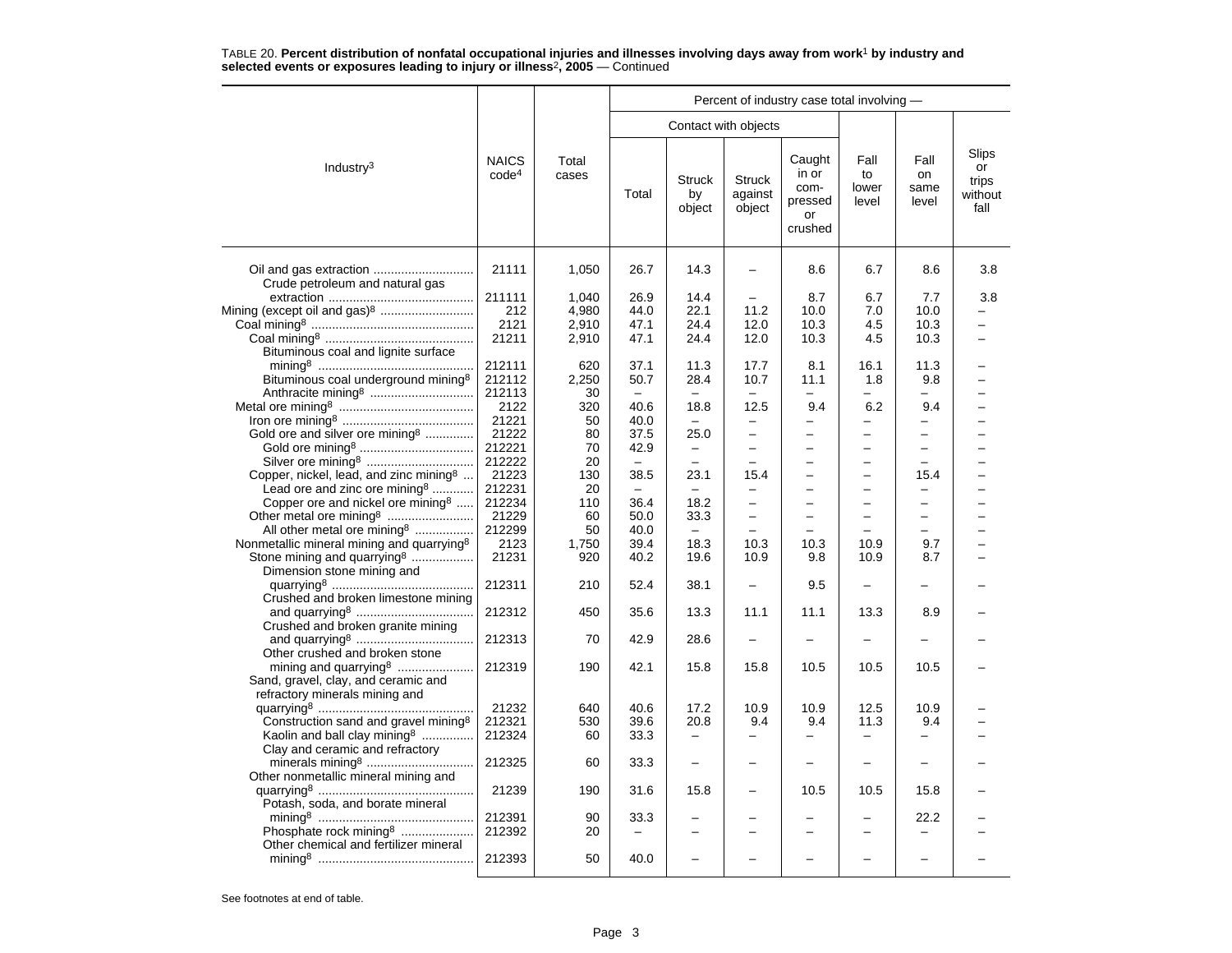|                                                                                                            |                          |                          |                           |                                                                   | Percent of industry case total involving - |                                 |       |                           |                          |                                     |
|------------------------------------------------------------------------------------------------------------|--------------------------|--------------------------|---------------------------|-------------------------------------------------------------------|--------------------------------------------|---------------------------------|-------|---------------------------|--------------------------|-------------------------------------|
|                                                                                                            |                          | Overexertion             |                           | Expo-                                                             |                                            |                                 |       | Assaults and violent acts |                          |                                     |
| Industry <sup>3</sup>                                                                                      | Total                    | In lifting               | Repeti-<br>tive<br>motion | sure<br>to<br>harmful<br>sub-<br>stance<br>or<br>environ-<br>ment | Trans-<br>portation<br>acci-<br>dents      | Fires<br>and<br>explo-<br>sions | Total | By<br>person              | All<br>other<br>assaults | All<br>other<br>events <sup>5</sup> |
| Oil and gas extraction                                                                                     | 19.0                     | 2.9                      | 1.9                       | 4.8                                                               | 13.3                                       | 1.9                             |       |                           |                          | 12.4                                |
| Crude petroleum and natural gas                                                                            |                          |                          |                           |                                                                   |                                            |                                 |       |                           |                          |                                     |
|                                                                                                            | 18.3                     | 2.9                      | 1.9                       | 4.8                                                               | 13.5                                       | 1.9                             |       |                           |                          | 12.5                                |
| Mining (except oil and gas) <sup>8</sup>                                                                   | 30.7<br>30.6             | 9.6                      | .4                        | 4.2<br>2.7                                                        | .8                                         | $\overline{\phantom{0}}$        |       | -                         |                          | 2.8<br>3.1                          |
|                                                                                                            |                          | 9.3                      |                           |                                                                   | 1.0                                        | $\qquad \qquad -$<br>$\equiv$   |       | -                         |                          |                                     |
|                                                                                                            | 30.6                     | 9.3                      | $\overline{\phantom{0}}$  | 2.7                                                               | 1.0                                        |                                 |       | L                         |                          | 3.1                                 |
| Bituminous coal and lignite surface                                                                        |                          |                          |                           |                                                                   |                                            |                                 |       |                           |                          |                                     |
|                                                                                                            | 25.8                     | 6.5                      | $\overline{\phantom{0}}$  | 4.8                                                               |                                            |                                 |       | ▃                         |                          | 3.2                                 |
| Bituminous coal underground mining <sup>8</sup>                                                            | 31.6                     | 10.2                     | $\qquad \qquad -$         | 2.2                                                               | .9                                         | $\equiv$                        |       | −                         |                          | 2.7                                 |
|                                                                                                            |                          |                          |                           |                                                                   |                                            |                                 |       |                           |                          |                                     |
|                                                                                                            | 34.4                     | 9.4                      | $\overline{\phantom{0}}$  | 6.2                                                               |                                            | $\equiv$                        |       |                           |                          |                                     |
|                                                                                                            | 40.0                     | $\overline{a}$           | $\equiv$                  |                                                                   | $\overline{\phantom{0}}$                   |                                 |       | −                         |                          |                                     |
| Gold ore and silver ore mining <sup>8</sup>                                                                | 37.5                     | L                        | $\overline{\phantom{0}}$  | $\equiv$                                                          | L.                                         | $\overline{\phantom{0}}$        |       | L.                        |                          |                                     |
|                                                                                                            | 28.6                     | $\overline{\phantom{0}}$ | $\equiv$                  | $\equiv$                                                          | $\equiv$                                   | $\equiv$                        |       | $\overline{\phantom{0}}$  | $\sim$                   | $\overline{\phantom{0}}$            |
| Silver ore mining <sup>8</sup>                                                                             | $\overline{a}$           |                          |                           | $\overline{\phantom{0}}$                                          | $\overline{\phantom{0}}$                   | $\overline{\phantom{0}}$        |       | $\overline{\phantom{0}}$  |                          |                                     |
| Copper, nickel, lead, and zinc mining $\delta$                                                             | 30.8                     |                          |                           |                                                                   |                                            |                                 |       |                           |                          |                                     |
| Lead ore and zinc ore mining <sup>8</sup>                                                                  | $\equiv$                 |                          | $\overline{\phantom{0}}$  | $\overline{\phantom{0}}$                                          | $\overline{\phantom{0}}$                   | $\overline{\phantom{m}}$        |       | -                         |                          |                                     |
| Copper ore and nickel ore mining <sup>8</sup>                                                              | 36.4                     | L                        | $\equiv$                  | $\equiv$                                                          | -                                          | $\overline{\phantom{0}}$        |       | L.                        | $\sim$                   |                                     |
|                                                                                                            | 33.3                     | -                        | $\overline{\phantom{0}}$  | $\overline{\phantom{0}}$                                          |                                            | $\overline{\phantom{0}}$        |       | -                         |                          |                                     |
| All other metal ore mining <sup>8</sup>                                                                    | 40.0                     |                          |                           | $\overline{\phantom{0}}$                                          |                                            |                                 |       |                           |                          |                                     |
| Nonmetallic mineral mining and quarrying <sup>8</sup>                                                      | 30.3                     | 9.7                      | $\equiv$                  | 5.7                                                               | L.                                         | $\equiv$                        |       | L.                        |                          | 2.9                                 |
| Stone mining and quarrying <sup>8</sup><br>Dimension stone mining and                                      | 32.6                     | 12.0                     | $\overline{\phantom{0}}$  | 5.4                                                               |                                            | $\overline{\phantom{0}}$        |       |                           |                          | 3.3                                 |
| Crushed and broken limestone mining                                                                        | 33.3                     | 19.0                     |                           |                                                                   |                                            |                                 |       |                           |                          |                                     |
| Crushed and broken granite mining                                                                          | 33.3                     | 11.1                     |                           | 6.7                                                               |                                            |                                 |       |                           |                          |                                     |
| Other crushed and broken stone                                                                             | 28.6                     |                          |                           |                                                                   |                                            |                                 |       | L                         |                          |                                     |
| mining and quarrying <sup>8</sup><br>Sand, gravel, clay, and ceramic and<br>refractory minerals mining and | 31.6                     | 10.5                     |                           |                                                                   |                                            |                                 |       |                           |                          |                                     |
|                                                                                                            | 28.1                     | 6.2                      |                           | 6.2                                                               |                                            |                                 |       |                           |                          | 3.1                                 |
| Construction sand and gravel mining <sup>8</sup>                                                           | 28.3                     | 7.5                      |                           | 7.5                                                               |                                            |                                 |       |                           |                          |                                     |
| Kaolin and ball clay mining <sup>8</sup>                                                                   | $\qquad \qquad -$        |                          |                           |                                                                   |                                            |                                 |       |                           |                          |                                     |
| Clay and ceramic and refractory                                                                            |                          |                          |                           |                                                                   |                                            |                                 |       |                           |                          |                                     |
| Other nonmetallic mineral mining and                                                                       |                          |                          |                           |                                                                   |                                            |                                 |       |                           |                          |                                     |
| Potash, soda, and borate mineral                                                                           | 31.6                     | 10.5                     |                           | 10.5                                                              |                                            |                                 |       |                           |                          |                                     |
|                                                                                                            | 33.3                     |                          |                           |                                                                   |                                            |                                 |       |                           |                          |                                     |
| Phosphate rock mining <sup>8</sup>                                                                         | $\overline{\phantom{m}}$ |                          |                           |                                                                   |                                            |                                 |       |                           |                          |                                     |
| Other chemical and fertilizer mineral                                                                      |                          |                          |                           |                                                                   |                                            |                                 |       |                           |                          |                                     |
|                                                                                                            | 40.0                     |                          |                           |                                                                   |                                            |                                 |       |                           |                          |                                     |
|                                                                                                            |                          |                          |                           |                                                                   |                                            |                                 |       |                           |                          |                                     |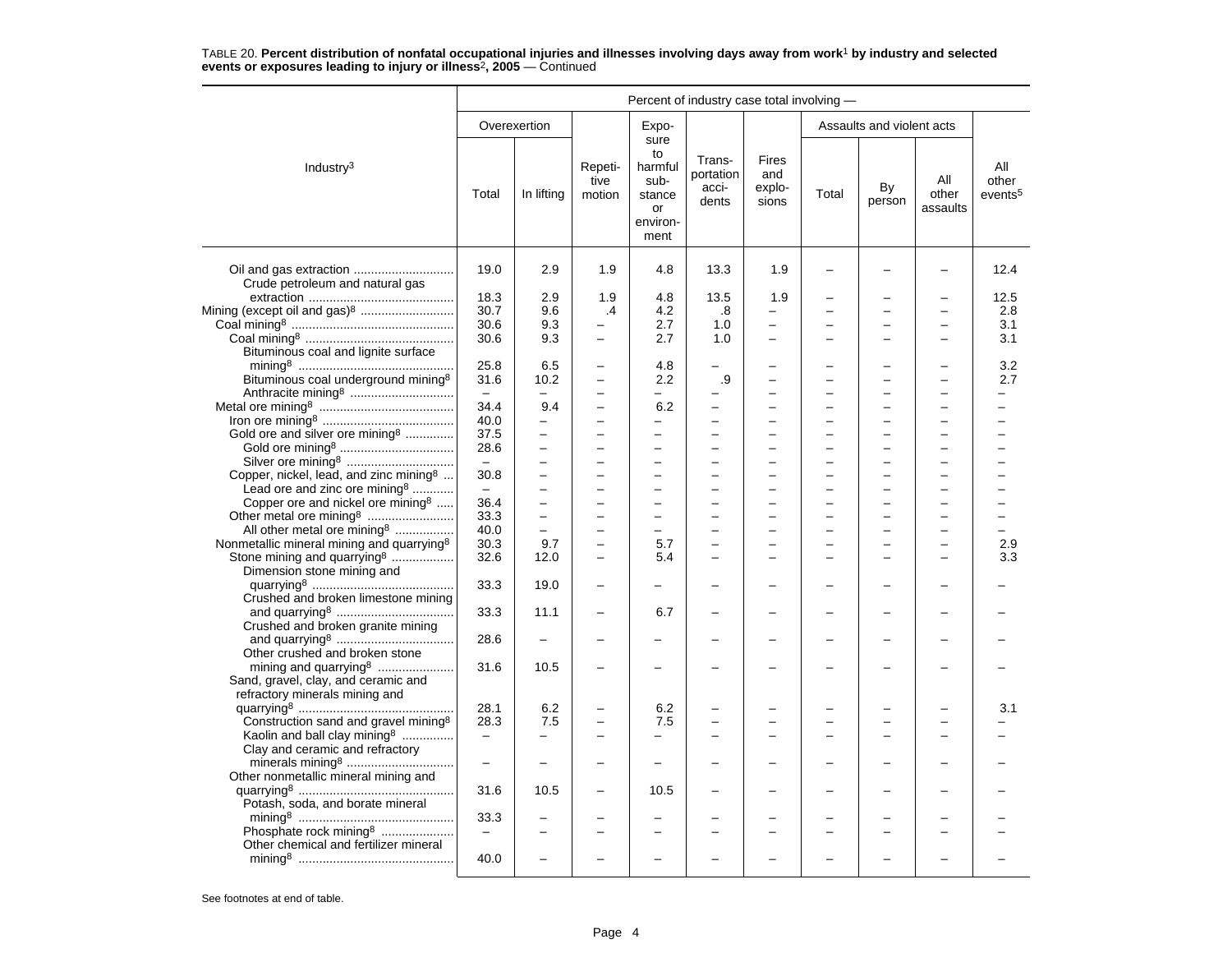|                                                                                                                                                                                                        |                                                            |                                                               | Percent of industry case total involving -           |                                                      |                                                 |                                                                  |                                                    |                                                 |                                               |  |  |  |
|--------------------------------------------------------------------------------------------------------------------------------------------------------------------------------------------------------|------------------------------------------------------------|---------------------------------------------------------------|------------------------------------------------------|------------------------------------------------------|-------------------------------------------------|------------------------------------------------------------------|----------------------------------------------------|-------------------------------------------------|-----------------------------------------------|--|--|--|
|                                                                                                                                                                                                        |                                                            |                                                               |                                                      |                                                      | Contact with objects                            |                                                                  |                                                    |                                                 |                                               |  |  |  |
| Industry <sup>3</sup>                                                                                                                                                                                  | <b>NAICS</b><br>code <sup>4</sup>                          | Total<br>cases                                                | Total                                                | <b>Struck</b><br>by<br>object                        | <b>Struck</b><br>against<br>object              | Caught<br>in or<br>com-<br>pressed<br>or<br>crushed              | Fall<br>to<br>lower<br>level                       | Fall<br>on<br>same<br>level                     | Slips<br>or<br>trips<br>without<br>fall       |  |  |  |
| All other nonmetallic mineral mining <sup>8</sup><br>Support activities for mining<br>Support activities for mining<br>Drilling oil and gas wells<br>Support activities for oil and gas                | 212399<br>213<br>2131<br>21311<br>213111<br>213112         | 30<br>2,990<br>2,990<br>2,990<br>1,480<br>1,510               | 66.7<br>47.8<br>47.8<br>47.8<br>52.7<br>43.0         | 28.4<br>28.4<br>28.4<br>30.4<br>26.5                 | 3.0<br>3.0<br>3.0<br>4.1<br>2.6                 | $\overline{\phantom{0}}$<br>15.4<br>15.4<br>15.4<br>16.9<br>14.6 | 4.7<br>4.7<br>4.7<br>4.7<br>4.6                    | 7.7<br>7.7<br>7.7<br>6.8<br>8.6                 | 2.7<br>2.7<br>2.7<br>4.1<br>1.3               |  |  |  |
|                                                                                                                                                                                                        |                                                            | 157,070                                                       | 35.4                                                 | 19.5                                                 | 8.0                                             | 3.9                                                              | 13.8                                               | 7.9                                             | 3.1                                           |  |  |  |
|                                                                                                                                                                                                        | 23                                                         | 157,070                                                       | 35.4                                                 | 19.5                                                 | 8.0                                             | 3.9                                                              | 13.8                                               | 7.9                                             | 3.1                                           |  |  |  |
| Residential building construction<br>Nonresidential building construction<br>Heavy and civil engineering construction<br>Highway, street, and bridge construction<br>Other heavy and civil engineering | 236<br>2361<br>2362<br>237<br>2371<br>2372<br>2373         | 31.190<br>19,520<br>11,670<br>18,860<br>8,860<br>820<br>6,950 | 38.5<br>38.7<br>38.3<br>34.4<br>35.4<br>37.8<br>31.9 | 24.2<br>25.8<br>21.4<br>20.3<br>21.6<br>26.8<br>19.3 | 6.8<br>5.7<br>8.7<br>5.9<br>4.5<br>3.7<br>7.1   | 3.4<br>2.2<br>5.5<br>5.5<br>6.8<br>6.1<br>3.9                    | 15.5<br>19.4<br>9.1<br>8.0<br>10.0<br>6.1<br>6.6   | 7.6<br>7.0<br>8.7<br>8.2<br>8.0<br>13.4<br>6.2  | 3.0<br>2.9<br>3.2<br>3.1<br>1.9<br>6.1<br>4.6 |  |  |  |
| Foundation, structure, and building exterior                                                                                                                                                           | 2379<br>238                                                | 2,230<br>107,020                                              | 36.3<br>34.6                                         | 16.1<br>18.0                                         | 8.1<br>8.7                                      | 4.5<br>3.8                                                       | 4.5<br>14.4                                        | 13.5<br>7.9                                     | 2.2<br>3.2                                    |  |  |  |
| Poured concrete foundation and                                                                                                                                                                         | 2381                                                       | 31,270                                                        | 37.2                                                 | 22.6                                                 | 7.2                                             | 2.9                                                              | 16.2                                               | 7.4                                             | 2.9                                           |  |  |  |
| Structural steel and precast concrete                                                                                                                                                                  | 23811                                                      | 5,870                                                         | 35.6                                                 | 18.1                                                 | 9.9                                             | 2.4                                                              | 10.1                                               | 7.7                                             | 3.1                                           |  |  |  |
| Other foundation, structure, and building                                                                                                                                                              | 23812<br>23813<br>23814<br>23816<br>23817                  | 2,360<br>7,710<br>5,290<br>6,130<br>1,250                     | 44.5<br>53.4<br>29.5<br>26.9<br>23.2                 | 27.1<br>41.1<br>14.7<br>14.7<br>8.0                  | 5.9<br>7.1<br>7.6<br>5.2<br>12.8                | 7.6<br>1.4<br>4.2<br>2.4<br>2.4                                  | 10.2<br>14.7<br>15.1<br>26.3<br>33.6               | 10.2<br>7.8<br>5.3<br>8.6<br>9.6                | 2.5<br>1.9<br>2.8<br>3.9<br>-                 |  |  |  |
| exterior contractors<br>Building equipment contractors<br>Plumbing, heating, and air-conditioning                                                                                                      | 23819<br>2382<br>23821                                     | 740<br>40,490<br>17,860                                       | 48.6<br>33.6<br>30.7                                 | 25.7<br>15.0<br>11.4                                 | $\overline{\phantom{0}}$<br>11.2<br>11.6        | 10.8<br>3.7<br>4.3                                               | 17.6<br>12.0<br>13.5                               | 5.4<br>8.3<br>8.6                               | 2.8<br>$2.2\phantom{0}$                       |  |  |  |
| Other building equipment contractors<br>Drywall and insulation contractors<br>Painting and wall covering contractors<br>Finish carpentry contractors                                                   | 23822<br>23829<br>2383<br>23831<br>23832<br>23833<br>23835 | 20,740<br>1,890<br>20,820<br>9,240<br>3,660<br>1,080<br>4,600 | 36.4<br>30.2<br>30.6<br>26.3<br>19.9<br>49.1<br>43.0 | 18.2<br>14.3<br>15.2<br>13.4<br>7.9<br>26.9<br>21.7  | 11.4<br>4.8<br>7.2<br>6.5<br>6.3<br>7.4<br>11.3 | 2.7<br>10.6<br>3.5<br>1.9<br>4.6<br>3.7<br>4.8                   | 11.2<br>5.3<br>19.8<br>20.9<br>27.0<br>3.7<br>20.4 | 7.9<br>11.1<br>8.3<br>6.6<br>9.0<br>3.7<br>10.0 | 3.3<br>2.1<br>3.2<br>3.6<br>4.6<br>4.6<br>1.3 |  |  |  |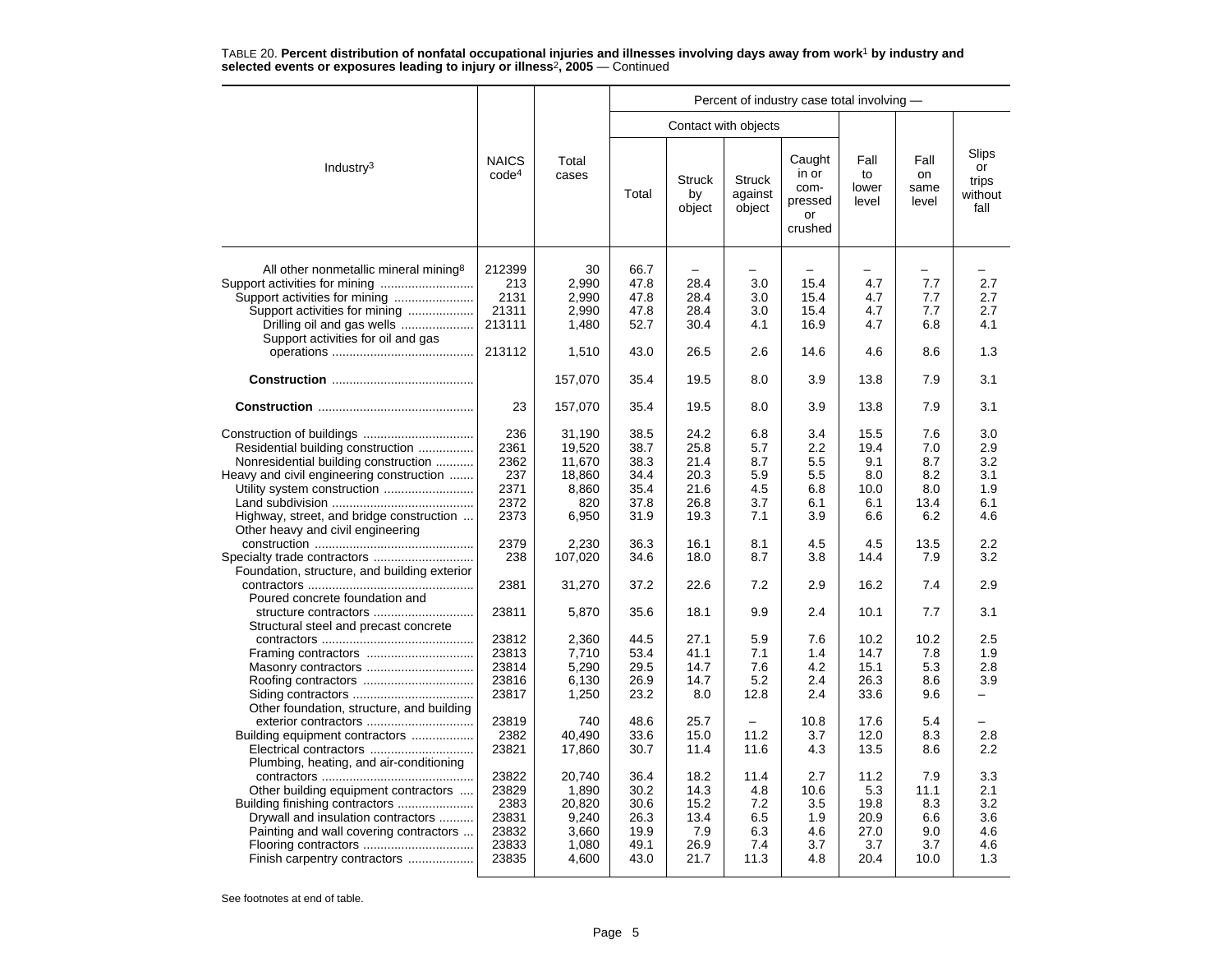|                                                                                                                                                                                                                                       | Percent of industry case total involving -               |                                                     |                                                                      |                                                                   |                                                |                                                                           |                                                            |                                                                                              |                                                                                              |                                                     |  |
|---------------------------------------------------------------------------------------------------------------------------------------------------------------------------------------------------------------------------------------|----------------------------------------------------------|-----------------------------------------------------|----------------------------------------------------------------------|-------------------------------------------------------------------|------------------------------------------------|---------------------------------------------------------------------------|------------------------------------------------------------|----------------------------------------------------------------------------------------------|----------------------------------------------------------------------------------------------|-----------------------------------------------------|--|
|                                                                                                                                                                                                                                       |                                                          | Overexertion                                        |                                                                      | Expo-                                                             |                                                |                                                                           |                                                            | Assaults and violent acts                                                                    |                                                                                              |                                                     |  |
| Industry <sup>3</sup>                                                                                                                                                                                                                 | Total                                                    | In lifting                                          | Repeti-<br>tive<br>motion                                            | sure<br>to<br>harmful<br>sub-<br>stance<br>or<br>environ-<br>ment | Trans-<br>portation<br>acci-<br>dents          | Fires<br>and<br>explo-<br>sions                                           | Total                                                      | By<br>person                                                                                 | All<br>other<br>assaults                                                                     | All<br>other<br>events <sup>5</sup>                 |  |
| All other nonmetallic mineral mining <sup>8</sup><br>Support activities for mining<br>Support activities for mining<br>Support activities for mining<br>Drilling oil and gas wells<br>Support activities for oil and gas              | $\overline{\phantom{m}}$<br>13.7<br>13.7<br>13.7<br>15.5 | 5.7<br>5.7<br>5.7<br>7.4                            | 1.0<br>1.0<br>1.0<br>$\overline{\phantom{0}}$                        | 8.4<br>8.4<br>8.4<br>8.1                                          | $\equiv$<br>7.7<br>7.7<br>7.7<br>3.4           | $\overline{\phantom{0}}$<br>1.7<br>1.7<br>1.7<br>$\overline{\phantom{0}}$ | ÷<br>$\overline{\phantom{0}}$<br>÷<br>-                    | $\overline{\phantom{0}}$<br>$\overline{\phantom{0}}$<br>$\equiv$<br>$\overline{\phantom{0}}$ | $\overline{\phantom{0}}$<br>$\overline{\phantom{0}}$<br>$\equiv$<br>$\overline{\phantom{m}}$ | 4.7<br>4.7<br>4.7<br>3.4                            |  |
|                                                                                                                                                                                                                                       | 11.9                                                     | 4.0                                                 | $\overline{\phantom{0}}$                                             | 9.3                                                               | 11.9                                           | 2.6                                                                       |                                                            |                                                                                              |                                                                                              | 6.0                                                 |  |
|                                                                                                                                                                                                                                       | 18.2                                                     | 10.0                                                | 1.6                                                                  | 3.5                                                               | 3.9                                            | .2                                                                        | 0.3                                                        | 0.1                                                                                          | 0.2                                                                                          | 12.0                                                |  |
|                                                                                                                                                                                                                                       | 18.2                                                     | 10.0                                                | 1.6                                                                  | 3.5                                                               | 3.9                                            | $\cdot$                                                                   | .3                                                         | $\cdot$ 1                                                                                    | .2                                                                                           | 12.0                                                |  |
| Residential building construction<br>Nonresidential building construction<br>Heavy and civil engineering construction<br>Utility system construction<br>Highway, street, and bridge construction<br>Other heavy and civil engineering | 17.5<br>15.2<br>21.4<br>16.7<br>16.3<br>8.5<br>17.1      | 9.1<br>7.4<br>12.0<br>8.4<br>7.6<br>4.9<br>9.4      | 1.7<br>1.7<br>1.5<br>1.8<br>2.0<br>2.2                               | 2.0<br>1.8<br>2.3<br>6.2<br>7.0<br>4.9<br>6.2                     | 2.2<br>2.2<br>2.3<br>9.9<br>5.6<br>7.3<br>15.1 | $\cdot$ 1<br>$\cdot$ 3<br>$\cdot$<br>.5<br>.4                             | $\overline{.4}$<br>.6<br>.2<br>.3<br>$.6\,$                | $\cdot$ 1<br>-<br>$\equiv$<br>.2<br>$\overline{\phantom{0}}$<br>.4                           | .4<br>$.5\,$<br>$\cdot$<br>$\overline{\phantom{0}}$<br>$\overline{\phantom{0}}$              | 11.3<br>10.5<br>12.8<br>11.1<br>13.1<br>14.6<br>9.1 |  |
|                                                                                                                                                                                                                                       | 20.2<br>18.6                                             | 9.9<br>10.5                                         | 1.5                                                                  | 2.7<br>3.5                                                        | 11.2<br>3.4                                    | .3                                                                        | .2                                                         | $\cdot$ 1                                                                                    | $\cdot$ 1                                                                                    | 8.1<br>12.4                                         |  |
| Foundation, structure, and building exterior<br>Poured concrete foundation and                                                                                                                                                        | 18.7                                                     | 11.9                                                | 1.4                                                                  | 3.5                                                               | 2.4                                            | $\cdot$ 1                                                                 | .3                                                         | $\cdot$                                                                                      | $\cdot$ 1                                                                                    | 9.8                                                 |  |
| structure contractors<br>Structural steel and precast concrete                                                                                                                                                                        | 20.1                                                     | 11.2                                                | 1.2                                                                  | 5.8                                                               | 6.0                                            | $\overline{\phantom{0}}$                                                  | .7                                                         | .7                                                                                           |                                                                                              | 9.7                                                 |  |
| Masonry contractors                                                                                                                                                                                                                   | 17.4<br>11.2<br>27.2<br>17.1<br>10.4                     | 8.9<br>7.4<br>18.5<br>10.9<br>5.6                   | 1.6<br>3.4<br>.7<br>-                                                | 3.0<br>$\cdot$ 4<br>4.0<br>6.9<br>-                               | .8<br>.3<br>1.7<br>.7<br>10.4                  | $\overline{\phantom{0}}$<br>$\overline{a}$<br>$\overline{\phantom{0}}$    | .8<br>$\overline{\phantom{0}}$<br>$\overline{\phantom{0}}$ | ÷<br>$\equiv$<br>$\overline{\phantom{0}}$<br>$\overline{\phantom{0}}$                        | .8<br>$\equiv$<br>$\overline{\phantom{0}}$<br>$\overline{\phantom{0}}$                       | 9.7<br>8.6<br>11.2<br>8.8<br>8.8                    |  |
| Other foundation, structure, and building<br>Building equipment contractors<br>Electrical contractors                                                                                                                                 | 14.9<br>19.4<br>17.5                                     | 10.8<br>10.3<br>8.8                                 | $\overline{a}$<br>1.8<br>1.1                                         | 4.2<br>5.2                                                        | 5.4<br>3.6<br>4.5                              | .4<br>.4                                                                  | $\cdot$ 1<br>.2                                            | $\equiv$<br>$\equiv$                                                                         | $\overline{\phantom{0}}$<br>$\equiv$<br>$\equiv$                                             | 4.1<br>13.9<br>16.0                                 |  |
| Plumbing, heating, and air-conditioning<br>Other building equipment contractors<br>Building finishing contractors<br>Drywall and insulation contractors<br>Painting and wall covering contractors<br>Finish carpentry contractors     | 20.9<br>20.1<br>19.5<br>22.0<br>20.2<br>22.2<br>13.0     | 11.4<br>12.2<br>11.4<br>12.7<br>9.0<br>13.0<br>10.2 | 2.4<br>1.1<br>1.4<br>1.7<br>$2.2\,$<br>-<br>$\overline{\phantom{0}}$ | 3.2<br>6.3<br>1.9<br>2.4<br>1.4<br>1.3                            | 2.4<br>8.5<br>1.5<br>1.3<br>1.6<br>1.7         | .3<br>$\cdot$<br>.2                                                       | .2<br>.3                                                   | .1<br>.3                                                                                     | $\overline{\phantom{0}}$<br>$\overline{\phantom{0}}$<br>$\overline{\phantom{0}}$             | 12.0<br>15.3<br>13.4<br>14.6<br>13.4<br>13.9<br>8.7 |  |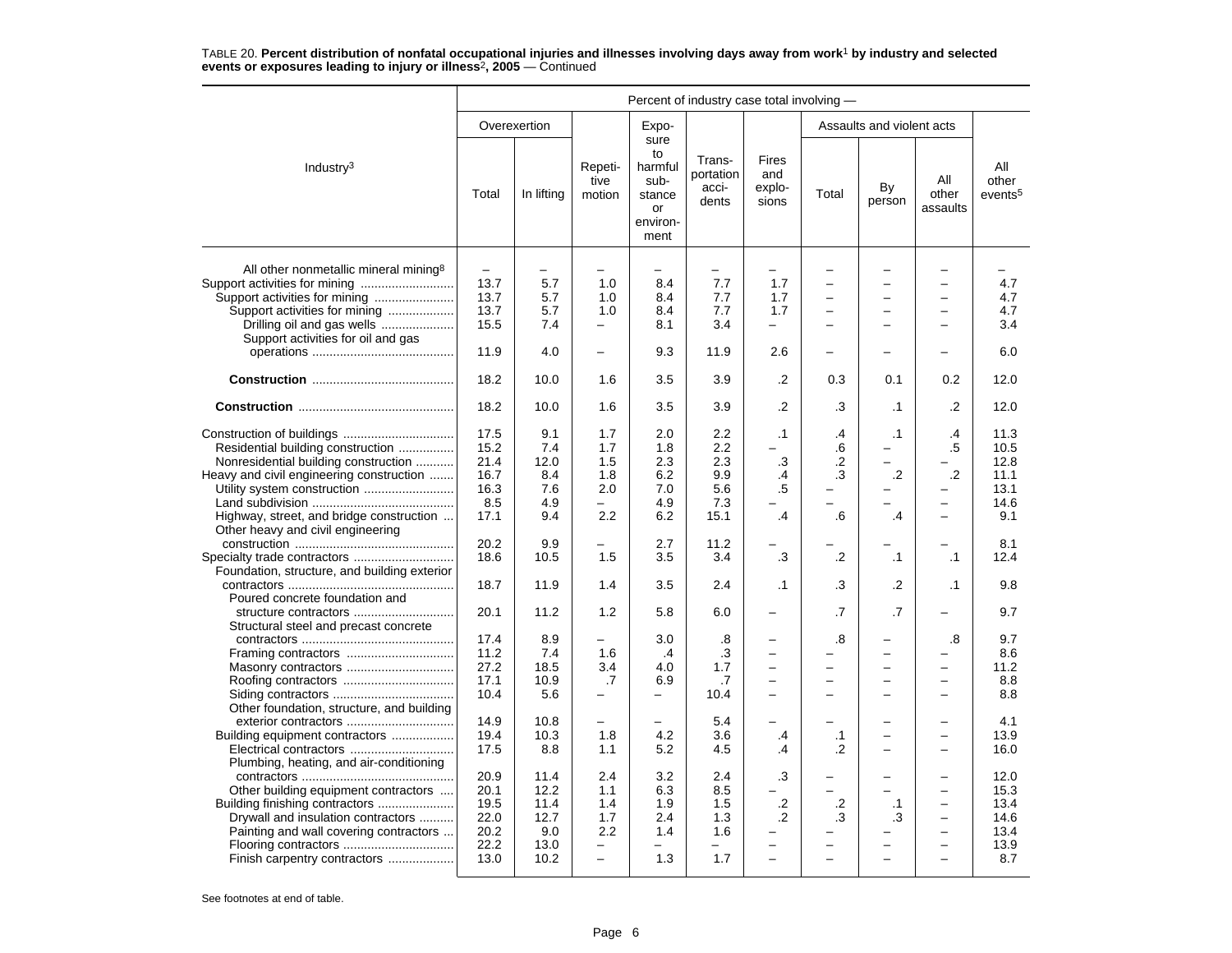|                                                                                                                                                  |                                   |                                   | Percent of industry case total involving - |                                                      |                                      |                                                      |                                                      |                                                              |                                                            |  |  |
|--------------------------------------------------------------------------------------------------------------------------------------------------|-----------------------------------|-----------------------------------|--------------------------------------------|------------------------------------------------------|--------------------------------------|------------------------------------------------------|------------------------------------------------------|--------------------------------------------------------------|------------------------------------------------------------|--|--|
|                                                                                                                                                  |                                   |                                   |                                            | Contact with objects                                 |                                      |                                                      |                                                      |                                                              |                                                            |  |  |
| Industry <sup>3</sup>                                                                                                                            | <b>NAICS</b><br>code <sup>4</sup> | Total<br>cases                    | Total                                      | <b>Struck</b><br>by<br>object                        | <b>Struck</b><br>against<br>object   | Caught<br>in or<br>com-<br>pressed<br>or<br>crushed  | Fall<br>to<br>lower<br>level                         | Fall<br>on<br>same<br>level                                  | Slips<br>or<br>trips<br>without<br>fall                    |  |  |
| Other building finishing contractors<br>Other specialty trade contractors<br>Site preparation contractors<br>All other special trade contractors | 23839<br>2389<br>23891<br>23899   | 1,450<br>14,440<br>7,290<br>7,150 | 31.0<br>38.0<br>36.5<br>39.3               | 18.6<br>20.5<br>19.9<br>21.0                         | 3.4<br>7.4<br>4.9<br>9.8             | 6.9<br>6.4<br>7.7<br>5.0                             | 15.2<br>9.4<br>11.2<br>7.4                           | 16.6<br>7.1<br>8.1<br>6.0                                    | 1.4<br>4.7<br>3.3<br>6.2                                   |  |  |
|                                                                                                                                                  |                                   | 209,130                           | 36.8                                       | 15.2                                                 | 7.8                                  | 10.3                                                 | 3.7                                                  | 8.8                                                          | 2.6                                                        |  |  |
|                                                                                                                                                  | $31 - 33$                         | 209,130                           | 36.8                                       | 15.2                                                 | 7.8                                  | 10.3                                                 | 3.7                                                  | 8.8                                                          | 2.6                                                        |  |  |
| Animal food manufacturing                                                                                                                        | 311<br>3111<br>31111              | 23,470<br>890<br>890              | 30.5<br>36.0<br>36.0                       | 12.1<br>24.7<br>24.7                                 | 6.7<br>2.2<br>2.2                    | 10.1<br>9.0<br>9.0                                   | 5.0<br>11.2<br>11.2                                  | 13.5<br>12.4<br>12.4                                         | 2.6<br>$\overline{\phantom{0}}$                            |  |  |
| Dog and cat food manufacturing<br>Other animal food manufacturing                                                                                | 311111<br>311119<br>3112          | 250<br>640<br>780                 | 36.0<br>34.4<br>24.4                       | 8.0<br>31.2<br>9.0                                   | $\overline{\phantom{0}}$<br>-<br>3.8 | 28.0<br>$\overline{\phantom{0}}$<br>7.7              | 12.0<br>10.9<br>5.1                                  | 15.6<br>10.3                                                 | L.<br>$\overline{\phantom{0}}$<br>$\overline{\phantom{0}}$ |  |  |
| Flour milling and malt manufacturing<br>Starch and vegetable fats and oils                                                                       | 31121<br>311211<br>311212         | 380<br>200<br>110                 | 26.3<br>40.0<br>18.2                       | 10.5<br>15.0<br>$\overline{\phantom{0}}$             | $\overline{\phantom{0}}$<br>—        | 5.3<br>$\overline{\phantom{0}}$<br>$\qquad \qquad -$ | 5.3<br>10.0<br>-                                     | 10.5<br>$\overline{\phantom{0}}$<br>$\overline{\phantom{0}}$ | L.<br>-                                                    |  |  |
| Breakfast cereal manufacturing                                                                                                                   | 31122<br>311221<br>31123          | 200<br>60<br>190                  | 15.0<br>31.6                               | $\overline{\phantom{0}}$<br>$\equiv$<br>15.8         | $\overline{\phantom{0}}$             | 10.0<br>10.5                                         | -<br>10.5                                            | 10.0<br>10.5                                                 |                                                            |  |  |
| Sugar and confectionery product                                                                                                                  | 3113<br>31131<br>311311           | 1,080<br>330<br>120               | 25.9<br>24.2<br>33.3                       | 7.4<br>9.1<br>16.7                                   | 3.7<br>9.1<br>25.0                   | 11.1<br>$\overline{\phantom{0}}$<br>$\equiv$         | 2.8<br>$\overline{\phantom{0}}$<br>$\qquad \qquad -$ | 19.4<br>18.2<br>16.7                                         | 1.9                                                        |  |  |
| Beet sugar manufacturing<br>Confectionery manufacturing from                                                                                     | 311312<br>311313                  | 30<br>180                         | 16.7                                       | $\overline{\phantom{0}}$<br>$\overline{\phantom{0}}$ | —                                    | $\overline{\phantom{0}}$                             | $\qquad \qquad -$<br>$\equiv$                        | 16.7                                                         |                                                            |  |  |
| purchased chocolate<br>Nonchocolate confectionery                                                                                                | 31133<br>31134                    | 310<br>310                        | 19.4<br>35.5                               | 9.7<br>$\overline{\phantom{0}}$                      | $\overline{\phantom{0}}$             | 6.5<br>29.0                                          | $\overline{\phantom{0}}$<br>$\overline{\phantom{0}}$ | 29.0<br>16.1                                                 |                                                            |  |  |
| Fruit and vegetable preserving and<br>specialty food manufacturing<br>Frozen food manufacturing                                                  | 3114<br>31141                     | 2,950<br>1,320                    | 30.2<br>31.1                               | 10.8<br>9.8                                          | 7.8<br>6.8                           | 8.5<br>10.6                                          | 5.8<br>3.8                                           | 12.5<br>12.1                                                 | 2.7<br>3.0                                                 |  |  |
| Frozen fruit, juice, and vegetable<br>Frozen specialty food manufacturing<br>Fruit and vegetable canning, pickling,                              | 311411<br>311412                  | 710<br>610                        | 28.2<br>34.4                               | 9.9<br>11.5                                          | 7.0<br>6.6                           | 7.0<br>14.8                                          | 4.2<br>$\overline{\phantom{0}}$                      | 14.1<br>9.8                                                  | 5.6                                                        |  |  |
| Fruit and vegetable canning<br>Dried and dehydrated food                                                                                         | 31142<br>311421                   | 1,630<br>1,240                    | 29.4<br>29.8                               | 11.7<br>12.9                                         | 8.6<br>7.3                           | 6.7<br>7.3                                           | 7.4<br>6.5                                           | 12.9<br>14.5                                                 | 2.5<br>2.4                                                 |  |  |
|                                                                                                                                                  | 311423<br>3115                    | 340<br>3,420                      | 26.5<br>27.2                               | 8.8<br>8.2                                           | 17.6<br>9.6                          | 7.9                                                  | 8.8<br>5.6                                           | 5.9<br>11.1                                                  | 3.5                                                        |  |  |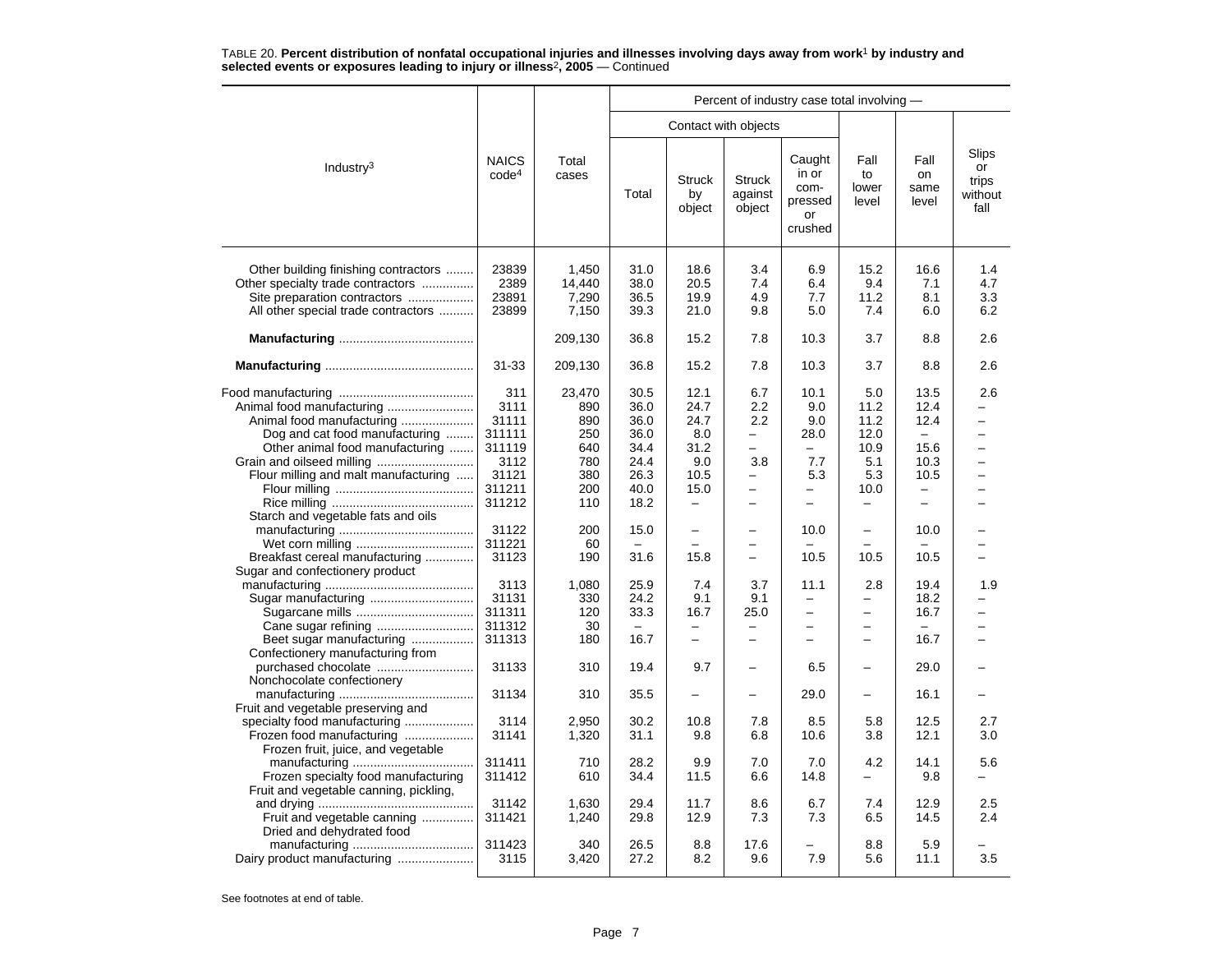|                                                                                                                                                  | Percent of industry case total involving - |                                      |                                                      |                                                                    |                                       |                                                                                               |                      |                                                                                                      |                                                                              |                                     |  |
|--------------------------------------------------------------------------------------------------------------------------------------------------|--------------------------------------------|--------------------------------------|------------------------------------------------------|--------------------------------------------------------------------|---------------------------------------|-----------------------------------------------------------------------------------------------|----------------------|------------------------------------------------------------------------------------------------------|------------------------------------------------------------------------------|-------------------------------------|--|
|                                                                                                                                                  |                                            | Overexertion                         |                                                      | Expo-                                                              |                                       |                                                                                               |                      | Assaults and violent acts                                                                            |                                                                              |                                     |  |
| Industry $3$                                                                                                                                     | Total                                      | In lifting                           | Repeti-<br>tive<br>motion                            | sure<br>to<br>harmful<br>sub-<br>stance<br>or<br>environ-<br>ment  | Trans-<br>portation<br>acci-<br>dents | Fires<br>and<br>explo-<br>sions                                                               | Total                | By<br>person                                                                                         | All<br>other<br>assaults                                                     | All<br>other<br>events <sup>5</sup> |  |
| Other building finishing contractors<br>Other specialty trade contractors<br>Site preparation contractors<br>All other special trade contractors | 13.1<br>15.0<br>15.5<br>14.4               | 8.3<br>7.2<br>7.5<br>6.7             | 1.2<br>.5<br>1.8                                     | 2.8<br>3.7<br>2.5<br>5.0                                           | 2.8<br>7.5<br>9.7<br>5.3              | 0.4<br>.4<br>.3                                                                               | 0.6<br>.4<br>.7      | $\overline{\phantom{0}}$<br>$\overline{\phantom{0}}$<br>$\overline{a}$                               | $\overline{\phantom{0}}$<br>0.5<br>.3<br>.6                                  | 15.9<br>12.5<br>11.5<br>13.4        |  |
|                                                                                                                                                  | 22.9                                       | 11.8                                 | 7.3                                                  | 5.0                                                                | 2.2                                   | .3                                                                                            | .3                   | 0.2                                                                                                  | .2                                                                           | 10.1                                |  |
|                                                                                                                                                  | 22.9                                       | 11.8                                 | 7.3                                                  | 5.0                                                                | 2.2                                   | .3                                                                                            | .3                   | $\cdot$                                                                                              | $\cdot$                                                                      | 10.1                                |  |
| Animal food manufacturing                                                                                                                        | 21.0<br>12.4<br>12.4                       | 10.7<br>5.6<br>5.6                   | 7.0<br>$\qquad \qquad -$<br>$\overline{\phantom{0}}$ | 6.8<br>3.4<br>3.4                                                  | 3.1<br>11.2<br>11.2                   | $\cdot$ 1<br>$\overline{\phantom{0}}$                                                         | 1.0                  | .7<br>-<br>$\overline{\phantom{0}}$                                                                  | .3<br>$\overline{\phantom{0}}$                                               | 9.4<br>10.1<br>10.1                 |  |
| Dog and cat food manufacturing<br>Other animal food manufacturing<br>Flour milling and malt manufacturing                                        | 16.0<br>10.9<br>26.9<br>31.6<br>15.0       | 8.0<br>4.7<br>15.4<br>18.4           | $\equiv$<br>6.4<br>7.9<br>10.0                       | $\overline{\phantom{0}}$<br>3.1<br>5.1<br>$\overline{\phantom{0}}$ | 8.0<br>12.5<br>3.8<br>7.9             | $\overline{a}$<br>$\overline{\phantom{0}}$<br>$\overline{\phantom{0}}$<br>$\overline{a}$<br>- | $\equiv$<br>$\equiv$ | $\overline{a}$<br>$\equiv$<br>$\overline{\phantom{0}}$<br>$\overline{a}$<br>$\overline{\phantom{0}}$ | $\overline{\phantom{0}}$<br>$\equiv$<br>$\equiv$<br>$\overline{\phantom{0}}$ | 16.0<br>7.8<br>15.4<br>7.9<br>10.0  |  |
| Starch and vegetable fats and oils                                                                                                               | 45.5                                       | 36.4                                 | $\overline{\phantom{0}}$                             | $\overline{\phantom{0}}$                                           | -                                     | -                                                                                             |                      | -                                                                                                    |                                                                              | -                                   |  |
| Breakfast cereal manufacturing                                                                                                                   | 20.0<br>26.3                               | 15.0<br>15.8                         | $\overline{\phantom{0}}$<br>$\equiv$                 | 10.0<br>$\overline{\phantom{0}}$<br>$\overline{a}$                 | $\overline{\phantom{0}}$              | $\overline{\phantom{0}}$                                                                      |                      | $\overline{\phantom{0}}$<br>$\overline{\phantom{0}}$<br>$\overline{\phantom{0}}$                     | $\overline{\phantom{0}}$<br>$\overline{\phantom{0}}$                         | 30.0<br>33.3<br>10.5                |  |
| Sugar and confectionery product                                                                                                                  | 19.4<br>18.2<br>16.7                       | 11.1<br>6.1                          | 6.5<br>$\overline{\phantom{0}}$                      | 6.5<br>9.1<br>-                                                    | -<br>$\overline{a}$                   | $\equiv$<br>$\overline{\phantom{0}}$                                                          |                      | $\equiv$<br>$\overline{a}$                                                                           | $\sim$<br>$\overline{a}$                                                     | 15.7<br>18.2<br>-                   |  |
| Beet sugar manufacturing<br>Confectionery manufacturing from                                                                                     | $\equiv$<br>22.2                           | $\equiv$<br>$\overline{\phantom{0}}$ | $\equiv$<br>$\equiv$                                 | $\overline{a}$<br>11.1                                             | $\equiv$<br>$\equiv$                  | ÷<br>$\equiv$                                                                                 |                      | $\overline{\phantom{0}}$<br>$\overline{\phantom{0}}$                                                 | $\overline{a}$<br>$\sim$                                                     | $\equiv$<br>33.3                    |  |
| purchased chocolate<br>Nonchocolate confectionery                                                                                                | 19.4                                       | 12.9                                 | 12.9                                                 |                                                                    |                                       |                                                                                               |                      | L,                                                                                                   |                                                                              | 12.9                                |  |
| Fruit and vegetable preserving and                                                                                                               | 19.4                                       | 19.4                                 | 6.5                                                  | 6.5                                                                |                                       |                                                                                               |                      | -                                                                                                    |                                                                              | 16.1                                |  |
| specialty food manufacturing<br>Frozen food manufacturing<br>Frozen fruit, juice, and vegetable                                                  | 21.0<br>24.2                               | 12.2<br>17.4                         | 5.1<br>7.6                                           | 7.8<br>6.8                                                         | 3.1<br>2.3                            |                                                                                               |                      |                                                                                                      |                                                                              | 11.5<br>8.3                         |  |
| Frozen specialty food manufacturing<br>Fruit and vegetable canning, pickling,                                                                    | 23.9<br>26.2                               | 15.5<br>19.7                         | 4.2<br>9.8                                           | 7.0<br>6.6                                                         | 2.8<br>-                              | -                                                                                             |                      | L,<br>$\overline{\phantom{0}}$                                                                       | $\overline{\phantom{0}}$                                                     | 8.5<br>9.8                          |  |
| Fruit and vegetable canning<br>Dried and dehydrated food                                                                                         | 18.4<br>14.5                               | 8.0<br>6.5                           | 3.1<br>2.4                                           | 8.6<br>10.5                                                        | 3.7<br>4.0                            | $\equiv$                                                                                      |                      | $\overline{\phantom{0}}$                                                                             | $\sim$                                                                       | 13.5<br>13.7                        |  |
| Dairy product manufacturing                                                                                                                      | 32.4<br>25.4                               | 11.8<br>13.2                         | 7.0                                                  | 7.6                                                                | 2.0                                   |                                                                                               | .9                   |                                                                                                      | .6                                                                           | 14.7<br>9.6                         |  |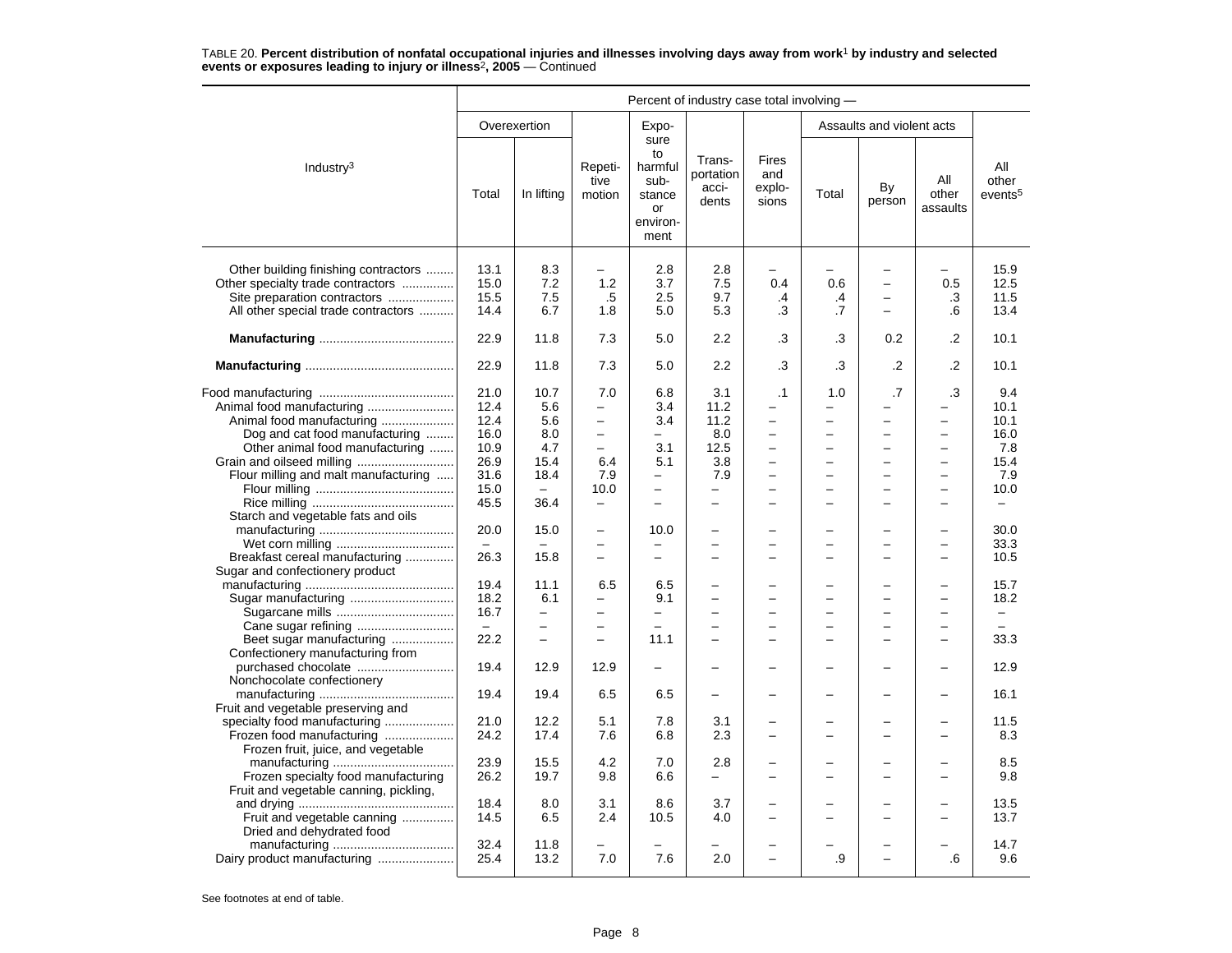|                                      |                                   |                |                          |                               | Percent of industry case total involving - |                                                     |                              |                             |                                         |  |  |
|--------------------------------------|-----------------------------------|----------------|--------------------------|-------------------------------|--------------------------------------------|-----------------------------------------------------|------------------------------|-----------------------------|-----------------------------------------|--|--|
|                                      |                                   |                |                          |                               | Contact with objects                       |                                                     |                              |                             |                                         |  |  |
| Industry <sup>3</sup>                | <b>NAICS</b><br>code <sup>4</sup> | Total<br>cases | Total                    | <b>Struck</b><br>by<br>object | <b>Struck</b><br>against<br>object         | Caught<br>in or<br>com-<br>pressed<br>or<br>crushed | Fall<br>to<br>lower<br>level | Fall<br>on<br>same<br>level | Slips<br>or<br>trips<br>without<br>fall |  |  |
| Dairy product (except frozen)        |                                   |                |                          |                               |                                            |                                                     |                              |                             |                                         |  |  |
|                                      | 31151                             | 3.000          | 25.3                     | 8.0                           | 9.3                                        | 6.7                                                 | 6.3                          | 12.0                        | 3.3                                     |  |  |
| Fluid milk manufacturing             | 311511                            | 1,900          | 24.7                     | 7.9                           | 7.4                                        | 7.4                                                 | 8.4                          | 12.6                        | 4.2                                     |  |  |
| Creamery butter manufacturing        | 311512                            | 60             | 33.3                     |                               |                                            |                                                     |                              |                             |                                         |  |  |
| Cheese manufacturing                 | 311513                            | 900            | 27.8                     | 8.9                           | 13.3                                       | 4.4                                                 | 2.2                          | 11.1                        | 2.2                                     |  |  |
| Dry, condensed, and evaporated       |                                   |                |                          |                               |                                            |                                                     |                              |                             |                                         |  |  |
| dairy product manufacturing          | 311514                            | 150            | 13.3                     | -                             | $\overline{\phantom{0}}$                   |                                                     | —                            | 13.3                        |                                         |  |  |
| Ice cream and frozen dessert         |                                   |                |                          |                               |                                            |                                                     |                              |                             |                                         |  |  |
|                                      | 31152                             | 420            | 40.5                     | 9.5                           | 11.9                                       | 16.7                                                |                              | 7.1                         |                                         |  |  |
| Animal slaughtering and processing   | 3116                              | 6,730          | 33.9                     | 15.8                          | 7.3                                        | 9.5                                                 | 4.6                          | 12.3                        | 2.1                                     |  |  |
| Animal slaughtering and processing   | 31161                             | 6,730          | 33.9                     | 15.8                          | 7.3                                        | 9.5                                                 | 4.6                          | 12.3                        | 2.1                                     |  |  |
| Animal (except poultry) slaughtering | 311611                            | 2,430          | 30.9                     | 16.9                          | 6.6                                        | 5.8                                                 | 4.1                          | 10.7                        | 1.6                                     |  |  |
| Meat processed from carcasses        | 311612                            | 1,640          | 34.1                     | 15.9                          | 7.9                                        | 10.4                                                | 3.7                          | 11.6                        | 3.0                                     |  |  |
| Rendering and meat byproduct         |                                   |                |                          |                               |                                            |                                                     |                              |                             |                                         |  |  |
|                                      | 311613                            | 340            | 32.4                     | 11.8                          | 17.6                                       | 5.9                                                 | 5.9                          | 14.7                        | 5.9                                     |  |  |
| Poultry processing                   | 311615                            | 2,330          | 36.9                     | 15.0                          | 6.0                                        | 13.7                                                | 5.6                          | 14.6                        | .9                                      |  |  |
| Seafood product preparation and      |                                   |                |                          |                               |                                            |                                                     |                              |                             |                                         |  |  |
|                                      | 3117                              | 1,090          | 29.4                     | 14.7                          | 7.3                                        | 6.4                                                 | 7.3                          | 13.8                        | 1.8                                     |  |  |
| Seafood product preparation and      |                                   |                |                          |                               |                                            |                                                     |                              |                             |                                         |  |  |
|                                      | 31171                             | 1,090          | 29.4                     | 14.7                          | 7.3                                        | 6.4                                                 | 7.3                          | 13.8                        | 1.8                                     |  |  |
| Fresh and frozen seafood processing  | 311712                            | 650            | 33.8                     | 16.9                          | 9.2                                        | 7.7                                                 | 7.7                          | 13.8                        |                                         |  |  |
| Bakeries and tortilla manufacturing  | 3118                              | 4,310          | 29.7                     | 9.5                           | 5.6                                        | 13.5                                                | 3.7                          | 16.7                        | 3.9                                     |  |  |
| Bread and bakery product             |                                   |                |                          |                               |                                            |                                                     |                              |                             |                                         |  |  |
|                                      | 31181                             | 3,450          | 30.1                     | 9.6                           | 5.8                                        | 13.6                                                | 3.8                          | 18.0                        | 3.8                                     |  |  |
|                                      | 311811                            | 510            | 21.6                     | 9.8                           | $\overline{\phantom{0}}$                   | 11.8                                                | -                            | 25.5                        | 5.9                                     |  |  |
| Commercial bakeries                  | 311812                            | 2,680          | 32.5                     | 9.7                           | 6.7                                        | 14.6                                                | 4.5                          | 16.4                        | 2.6                                     |  |  |
| Frozen cakes, pies, and other        |                                   |                |                          |                               |                                            |                                                     |                              |                             |                                         |  |  |
|                                      | 311813                            | 260            | 23.1                     | 11.5                          | $\overline{\phantom{0}}$                   | 7.7                                                 | -                            | 15.4                        | 11.5                                    |  |  |
| Cookie, cracker, and pasta           | 31182                             | 730            | 27.4                     | 9.6                           | 5.5                                        | 12.3                                                | 2.7                          | 11.0                        | 4.1                                     |  |  |
| Cookie and cracker manufacturing     | 311821                            | 450            | 31.1                     | 13.3                          | 6.7                                        | 11.1                                                | 4.4                          | 11.1                        | 6.7                                     |  |  |
| Flour mixes and dough manufacturing  |                                   |                |                          |                               |                                            |                                                     |                              |                             |                                         |  |  |
| from purchased flour                 | 311822                            | 190            | 21.1                     | $\overline{\phantom{0}}$      |                                            | 15.8                                                |                              | 15.8                        |                                         |  |  |
| Dry pasta manufacturing              | 311823                            | 90             | $\overline{\phantom{a}}$ | $\equiv$                      | $\overline{ }$                             |                                                     |                              | $\overline{\phantom{m}}$    |                                         |  |  |
| Other food manufacturing             | 3119                              | 2,230          | 30.5                     | 10.8                          | 5.4                                        | 12.6                                                | 4.5                          | 13.9                        | 1.8                                     |  |  |
| Snack food manufacturing             | 31191                             | 580            | 25.9                     | 8.6                           | 6.9                                        | 6.9                                                 | 5.2                          | 15.5                        | 3.4                                     |  |  |
| Roasted nuts and peanut butter       |                                   |                |                          |                               |                                            |                                                     |                              |                             |                                         |  |  |
|                                      | 311911                            | 130            | 46.2                     | 15.4                          |                                            | 15.4                                                |                              |                             |                                         |  |  |
| Other snack food manufacturing       | 311919                            | 450            | 20.0                     | 6.7                           | 4.4                                        | 4.4                                                 | 4.4                          | 17.8                        |                                         |  |  |
| Flavoring syrup and concentrate      |                                   |                |                          |                               |                                            |                                                     |                              |                             |                                         |  |  |
|                                      | 31193                             | 140            |                          |                               |                                            |                                                     |                              |                             |                                         |  |  |
| Seasoning and dressing manufacturing | 31194                             | 340            | 44.1                     | 8.8                           | 8.8                                        | 23.5                                                | 8.8                          | 5.9                         |                                         |  |  |
| Spice and extract manufacturing      | 311942                            | 140            | 28.6                     | 14.3                          |                                            |                                                     |                              | 14.3                        |                                         |  |  |
| All other food manufacturing         | 31199                             | 910            | 24.2                     | 7.7                           | 4.4                                        | 11.0                                                | 4.4                          | 14.3                        | 2.2                                     |  |  |
|                                      |                                   |                |                          |                               |                                            |                                                     |                              |                             |                                         |  |  |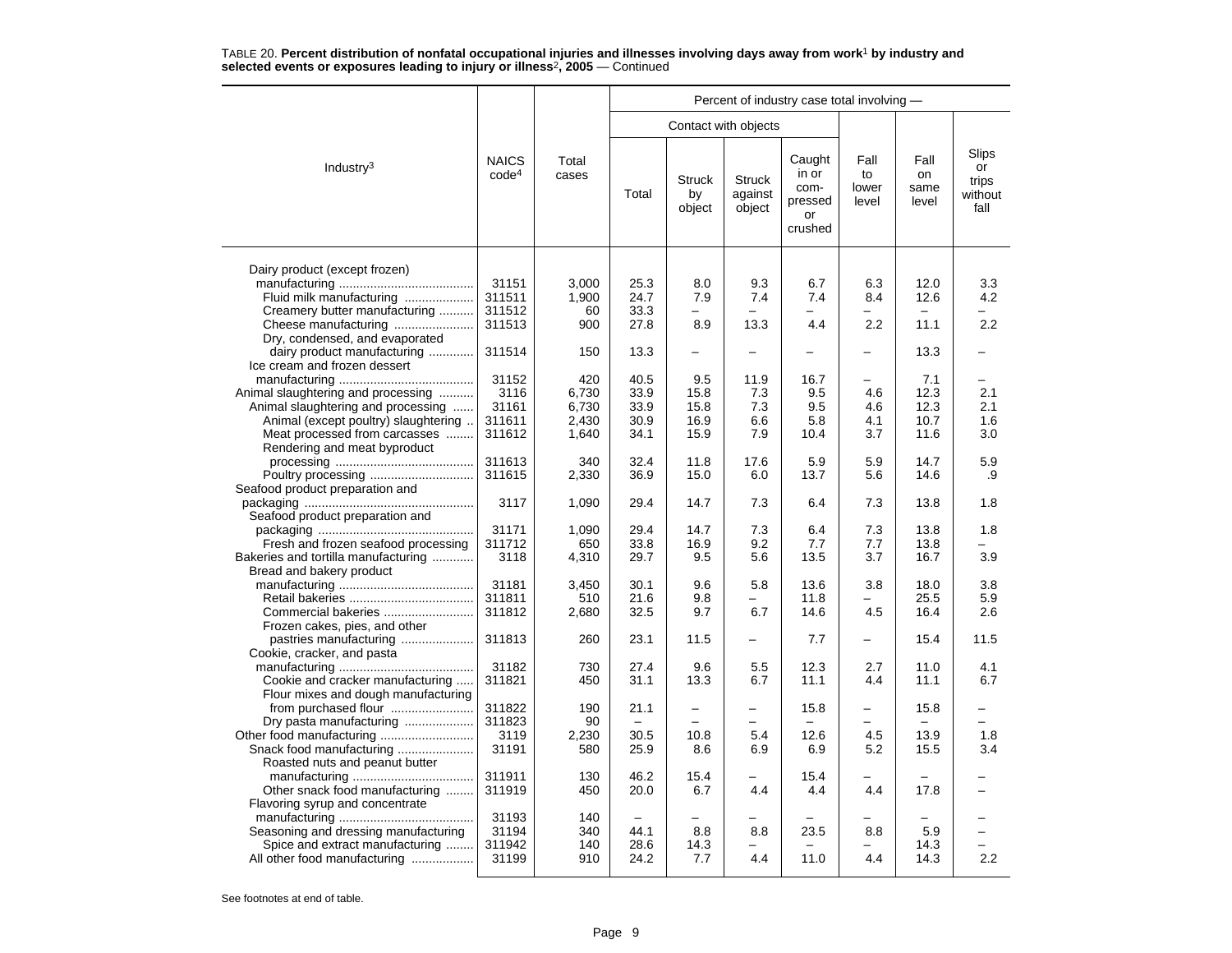|                                                                                               | Percent of industry case total involving - |              |                           |                                                                   |                                       |                                      |                          |                           |                          |                                     |  |
|-----------------------------------------------------------------------------------------------|--------------------------------------------|--------------|---------------------------|-------------------------------------------------------------------|---------------------------------------|--------------------------------------|--------------------------|---------------------------|--------------------------|-------------------------------------|--|
|                                                                                               |                                            | Overexertion |                           | Expo-                                                             |                                       |                                      |                          | Assaults and violent acts |                          |                                     |  |
| Industry <sup>3</sup>                                                                         | Total                                      | In lifting   | Repeti-<br>tive<br>motion | sure<br>to<br>harmful<br>sub-<br>stance<br>or<br>environ-<br>ment | Trans-<br>portation<br>acci-<br>dents | Fires<br>and<br>explo-<br>sions      | Total                    | By<br>person              | All<br>other<br>assaults | All<br>other<br>events <sup>5</sup> |  |
|                                                                                               |                                            |              |                           |                                                                   |                                       |                                      |                          |                           |                          |                                     |  |
| Dairy product (except frozen)<br>Fluid milk manufacturing                                     | 26.0<br>27.9                               | 13.3<br>15.3 | 7.0<br>2.6                | 7.0<br>3.7                                                        | 2.0<br>2.6                            | $\overline{\phantom{0}}$<br>$\equiv$ | 1.0<br>1.6               | -<br>$\overline{a}$       | 0.7<br>1.1               | 10.0<br>12.1                        |  |
| Creamery butter manufacturing                                                                 | $\overline{\phantom{m}}$                   |              |                           |                                                                   | -                                     | -                                    | -                        | -                         | -                        |                                     |  |
| Cheese manufacturing                                                                          | 21.1                                       | 10.0         | 17.8                      | 8.9                                                               | $\overline{a}$                        | $\overline{\phantom{0}}$             | −                        | $\overline{\phantom{0}}$  | $\overline{\phantom{0}}$ | 7.8                                 |  |
| Dry, condensed, and evaporated<br>dairy product manufacturing<br>Ice cream and frozen dessert | 33.3                                       | 13.3         | $\overline{a}$            | 26.7                                                              | $\overline{\phantom{0}}$              |                                      |                          |                           |                          |                                     |  |
|                                                                                               | 21.4                                       | 11.9         | 4.8                       | 14.3                                                              | $\overline{\phantom{0}}$              |                                      |                          |                           |                          | 7.1                                 |  |
| Animal slaughtering and processing                                                            | 16.3                                       | 6.7          | 11.1                      | 7.3                                                               | 3.0                                   | 0.3                                  | 1.9                      | 1.3                       | .6                       | 7.3                                 |  |
| Animal slaughtering and processing                                                            | 16.3                                       | 6.7          | 11.1                      | 7.3                                                               | 3.0                                   | .3                                   | 1.9                      | 1.3                       | .6                       | 7.3                                 |  |
| Animal (except poultry) slaughtering                                                          | 18.5                                       | 7.4          | 13.2                      | 4.5                                                               | 2.9                                   |                                      | 4.9                      | 2.9                       | 1.6                      | 8.6                                 |  |
| Meat processed from carcasses<br>Rendering and meat byproduct                                 | 20.7                                       | 7.9          | 8.5                       | 5.5                                                               | 3.0                                   | $\equiv$                             | -                        | $\overline{\phantom{0}}$  | $\overline{\phantom{0}}$ | 9.8                                 |  |
|                                                                                               | 14.7                                       |              |                           | 11.8                                                              | 5.9                                   |                                      |                          |                           |                          | 8.8                                 |  |
|                                                                                               | 11.2                                       | 5.2          | 12.9                      | 10.7                                                              | 2.6                                   |                                      |                          |                           |                          | 3.9                                 |  |
| Seafood product preparation and                                                               | 23.9                                       | 12.8         | 4.6                       | 7.3                                                               | 4.6                                   | $\overline{\phantom{0}}$             |                          | $\overline{\phantom{0}}$  |                          | 6.4                                 |  |
| Seafood product preparation and                                                               | 23.9                                       | 12.8         | 4.6                       | 7.3                                                               | 4.6                                   |                                      |                          |                           |                          | 6.4                                 |  |
| Fresh and frozen seafood processing                                                           | 20.0                                       | 13.8         | 4.6                       | 6.2                                                               |                                       | $\equiv$                             |                          |                           | $\overline{\phantom{0}}$ | 9.2                                 |  |
| Bakeries and tortilla manufacturing<br>Bread and bakery product                               | 24.8                                       | 12.5         | 5.1                       | 4.2                                                               | 2.1                                   | $\overline{\phantom{0}}$             | .9                       | .9                        | $\overline{\phantom{0}}$ | 9.0                                 |  |
|                                                                                               | 24.6                                       | 13.3         | 4.1                       | 4.6                                                               | 2.3                                   | $\overline{\phantom{0}}$             | 1.2                      | 1.2                       | $\overline{\phantom{0}}$ | 7.5                                 |  |
|                                                                                               | 29.4                                       | 29.4         |                           | 7.8                                                               |                                       |                                      |                          |                           | $\overline{\phantom{0}}$ | 9.8                                 |  |
| Commercial bakeries                                                                           | 23.5                                       | 10.4         | 4.1                       | 4.5                                                               | 3.0                                   | $\equiv$                             | 1.5                      | 1.5                       | $\overline{a}$           | 7.5                                 |  |
| Frozen cakes, pies, and other                                                                 |                                            |              |                           |                                                                   |                                       |                                      |                          |                           |                          |                                     |  |
| pastries manufacturing<br>Cookie, cracker, and pasta                                          | 23.1                                       | 11.5         | 11.5                      | $\overline{\phantom{0}}$                                          |                                       |                                      |                          |                           |                          | 7.7                                 |  |
|                                                                                               | 27.4                                       | 9.6          | 9.6                       | 2.7                                                               |                                       |                                      |                          |                           |                          | 13.7                                |  |
| Cookie and cracker manufacturing                                                              | 31.1                                       | 8.9          | 8.9                       | $\overline{a}$                                                    | $\sim$                                | $\equiv$                             | $\overline{\phantom{0}}$ | $\overline{a}$            | $\overline{\phantom{0}}$ | 6.7                                 |  |
| Flour mixes and dough manufacturing<br>from purchased flour                                   | 31.6                                       | 15.8         | 10.5                      | -                                                                 |                                       |                                      |                          |                           |                          | 10.5                                |  |
| Dry pasta manufacturing                                                                       | $\equiv$                                   | $\equiv$     |                           |                                                                   |                                       |                                      |                          | $\overline{\phantom{0}}$  |                          | 66.7                                |  |
|                                                                                               | 22.0                                       | 12.6         | 4.9                       | 9.4                                                               | 3.6                                   |                                      | .9                       | -                         | $\overline{\phantom{0}}$ | 8.5                                 |  |
|                                                                                               | 20.7                                       | 12.1         | 6.9                       | 6.9                                                               | 3.4                                   | -                                    |                          | -                         | $\equiv$                 | 12.1                                |  |
| Roasted nuts and peanut butter                                                                |                                            |              |                           |                                                                   |                                       |                                      |                          |                           |                          |                                     |  |
|                                                                                               | 15.4                                       |              |                           |                                                                   |                                       |                                      |                          |                           |                          |                                     |  |
| Other snack food manufacturing                                                                | 24.4                                       | 13.3         | 8.9                       | 6.7                                                               | 4.4                                   |                                      |                          |                           |                          | 13.3                                |  |
| Flavoring syrup and concentrate                                                               |                                            |              |                           |                                                                   |                                       |                                      |                          |                           |                          |                                     |  |
|                                                                                               | 21.4                                       |              |                           | 42.9                                                              |                                       |                                      |                          | -                         |                          | 21.4                                |  |
| Seasoning and dressing manufacturing                                                          | 11.8<br>14.3                               | 5.9<br>14.3  | 5.9                       | 8.8                                                               | 8.8                                   | -                                    | -                        | $\overline{\phantom{0}}$  | $\overline{\phantom{0}}$ | 5.9                                 |  |
| Spice and extract manufacturing<br>All other food manufacturing                               | 26.4                                       | 16.5         | 5.5                       | 9.9                                                               | 3.3                                   |                                      | 2.2                      |                           |                          | 7.7                                 |  |
|                                                                                               |                                            |              |                           |                                                                   |                                       |                                      |                          |                           |                          |                                     |  |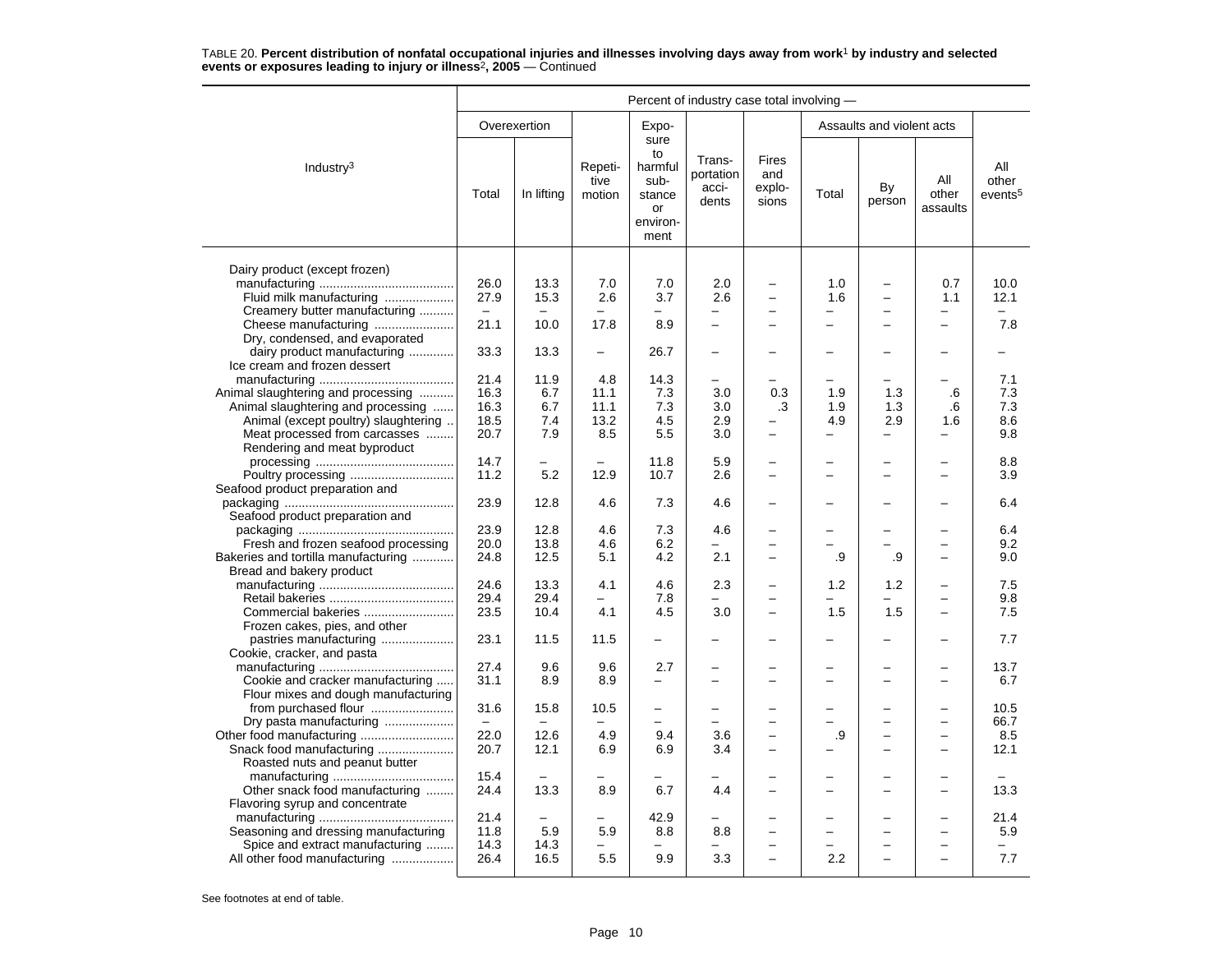|                                                                |                                   |                | Percent of industry case total involving - |                               |                                    |                                                     |                              |                             |                                         |  |  |  |
|----------------------------------------------------------------|-----------------------------------|----------------|--------------------------------------------|-------------------------------|------------------------------------|-----------------------------------------------------|------------------------------|-----------------------------|-----------------------------------------|--|--|--|
|                                                                |                                   |                |                                            |                               | Contact with objects               |                                                     |                              |                             |                                         |  |  |  |
| Industry <sup>3</sup>                                          | <b>NAICS</b><br>code <sup>4</sup> | Total<br>cases | Total                                      | <b>Struck</b><br>by<br>object | <b>Struck</b><br>against<br>object | Caught<br>in or<br>com-<br>pressed<br>or<br>crushed | Fall<br>to<br>lower<br>level | Fall<br>on<br>same<br>level | Slips<br>or<br>trips<br>without<br>fall |  |  |  |
| Perishable prepared food<br>All other miscellaneous food       | 311991                            | 510            | 27.5                                       | 9.8                           | $\overline{\phantom{0}}$           | 11.8                                                | 3.9                          | 7.8                         | 3.9                                     |  |  |  |
|                                                                | 311999                            | 390            | 20.5                                       | 5.1                           | 7.7                                | 10.3                                                |                              | 23.1                        |                                         |  |  |  |
| Beverage and tobacco product manufacturing                     | 312                               | 4,680          | 25.4                                       | 9.2                           | 6.8                                | 7.5                                                 | 3.8                          | 9.2                         | 2.1                                     |  |  |  |
|                                                                | 3121                              | 4,280          | 23.6                                       | 8.4                           | 7.0                                | 6.8                                                 | 4.0                          | 9.3                         | 2.3                                     |  |  |  |
| Soft drink and ice manufacturing                               | 31211                             | 3,410          | 23.2                                       | 8.8                           | 5.6                                | 7.3                                                 | 4.1                          | 9.1                         | 2.6                                     |  |  |  |
| Soft drink manufacturing                                       | 312111                            | 2,630          | 20.5                                       | 9.1                           | 5.7                                | 4.2                                                 | 4.6                          | 8.4                         | 3.0                                     |  |  |  |
| Bottled water manufacturing                                    | 312112                            | 550            | 23.6                                       | 9.1                           | 7.3                                | 5.5                                                 | 3.6                          | 10.9                        |                                         |  |  |  |
|                                                                | 312113                            | 240            | 50.0                                       |                               |                                    | 45.8                                                |                              |                             |                                         |  |  |  |
|                                                                | 31212                             | 170            | 29.4                                       | $\overline{\phantom{0}}$      | 11.8                               | $\overline{\phantom{0}}$                            | $\overline{\phantom{0}}$     | 17.6                        | $\overline{\phantom{0}}$                |  |  |  |
|                                                                | 31213                             | 610            | 27.9                                       | 8.2                           | 14.8                               | $\overline{\phantom{0}}$                            | $\overline{\phantom{0}}$     | 8.2                         | L.                                      |  |  |  |
| Tobacco manufacturing                                          | 3122                              | 400            | 45.0                                       | 17.5                          | 5.0                                | 15.0                                                |                              | 7.5                         |                                         |  |  |  |
| Tobacco stemming and redrying                                  | 31221                             | 30             | $\overline{\phantom{0}}$                   |                               |                                    | $\overline{\phantom{0}}$                            | $\overline{\phantom{0}}$     | $\overline{\phantom{0}}$    |                                         |  |  |  |
| Tobacco product manufacturing                                  | 31222                             | 370            | 45.9                                       | 16.2                          | 5.4                                | 16.2                                                | $\overline{\phantom{0}}$     | 8.1                         |                                         |  |  |  |
| Cigarette manufacturing                                        | 312221                            | 250            | 44.0                                       | 12.0                          | -                                  | 20.0                                                | $\overline{\phantom{0}}$     | 12.0                        |                                         |  |  |  |
| Other tobacco product manufacturing                            | 312229                            | 120            | 50.0                                       | 25.0                          | ÷<br>7.9                           | $\equiv$                                            |                              | $\overline{\phantom{0}}$    | $\overline{\phantom{0}}$                |  |  |  |
|                                                                | 313                               | 1,780          | 39.3                                       | 15.2<br>12.0                  | 8.0                                | 12.9<br>8.0                                         | 3.4<br>$\overline{a}$        | 11.2                        | 1.7                                     |  |  |  |
| Fiber, yarn, and thread mills<br>Fiber, yarn, and thread mills | 3131<br>31311                     | 250<br>250     | 36.0<br>36.0                               | 12.0                          | 8.0                                | 8.0                                                 | $\overline{\phantom{0}}$     |                             |                                         |  |  |  |
|                                                                | 313111                            | 170            | 29.4                                       | $\qquad \qquad -$             | 11.8                               | $\overline{\phantom{0}}$                            | $\equiv$                     |                             |                                         |  |  |  |
| Yarn texturizing, throwing, and                                |                                   |                |                                            |                               |                                    |                                                     |                              |                             |                                         |  |  |  |
|                                                                | 313112                            | 40             | 50.0                                       |                               |                                    |                                                     |                              |                             |                                         |  |  |  |
|                                                                | 313113                            | 30             | 100.0                                      | 66.7                          | $\overline{\phantom{0}}$           | $\overline{\phantom{0}}$                            |                              |                             |                                         |  |  |  |
|                                                                | 3132                              | 890            | 38.2                                       | 15.7                          | 7.9                                | 13.5                                                | 3.4                          | 14.6                        | 2.2                                     |  |  |  |
| Broadwoven fabric mills                                        | 31321                             | 380            | 39.5                                       | 21.1                          |                                    | 13.2                                                |                              | 15.8                        |                                         |  |  |  |
| Narrow fabric mills and schiffli machine                       |                                   |                |                                            |                               |                                    |                                                     |                              |                             |                                         |  |  |  |
|                                                                | 31322                             | 140            | 50.0                                       | 21.4                          | 14.3                               | 14.3                                                | -                            | 21.4                        |                                         |  |  |  |
|                                                                | 313221                            | 140            | 50.0                                       | 21.4                          | 14.3                               | 14.3                                                | $\overline{\phantom{0}}$     | 21.4                        |                                         |  |  |  |
| Nonwoven fabric mills                                          | 31323                             | 160            | 43.8                                       | $\overline{\phantom{0}}$      | 18.8                               | 18.8                                                | -                            | 12.5                        |                                         |  |  |  |
|                                                                | 31324                             | 210            | 23.8                                       | 9.5                           | $\qquad \qquad -$                  | -                                                   |                              |                             |                                         |  |  |  |
| Weft knit fabric mills                                         | 313241                            | 90             | 22.2                                       |                               | $\overline{\phantom{0}}$           | $\overline{\phantom{0}}$                            | $\overline{\phantom{0}}$     | $\overline{\phantom{0}}$    |                                         |  |  |  |
| Other knit fabric and lace mills                               | 313249                            | 120            | 16.7                                       | 16.7                          | $\overline{a}$                     |                                                     |                              |                             |                                         |  |  |  |
| Textile and fabric finishing and fabric                        | 3133                              | 630            | 42.9                                       | 15.9                          | 9.5                                | 14.3                                                | $\overline{\phantom{0}}$     | 7.9                         |                                         |  |  |  |
| Textile and fabric finishing mills                             | 31331                             | 370            | 35.1                                       | 10.8                          | 13.5                               | 10.8                                                |                              | 8.1                         |                                         |  |  |  |
| Broadwoven fabric finishing mills                              | 313311                            | 250            | 40.0                                       | 12.0                          | 12.0                               | 16.0                                                | $\overline{\phantom{0}}$     | 8.0                         |                                         |  |  |  |
| Textile and fabric finishing (except                           |                                   |                |                                            |                               |                                    |                                                     |                              |                             |                                         |  |  |  |
| broadwoven fabric) mills                                       | 313312                            | 120            | 25.0                                       |                               |                                    |                                                     |                              |                             |                                         |  |  |  |
|                                                                | 31332                             | 260            | 53.8                                       | 23.1                          | $\overline{\phantom{0}}$           | 19.2                                                | $\equiv$                     | 7.7                         |                                         |  |  |  |
|                                                                | 314                               | 1,540          | 29.2                                       | 8.4                           | 7.1                                | 10.4                                                | 5.8                          | 8.4                         | 4.5                                     |  |  |  |
|                                                                | 3141                              | 680            | 27.9                                       | 7.4                           | 5.9                                | 11.8                                                | 8.8                          | 7.4                         |                                         |  |  |  |
|                                                                | 31411                             | 190            | 31.6                                       | 10.5                          | 10.5                               |                                                     |                              | 10.5                        |                                         |  |  |  |
| Curtain and linen mills                                        | 31412                             | 480            | 27.1                                       | 6.2                           | 4.2                                | 12.5                                                | 10.4                         | 6.2                         |                                         |  |  |  |
|                                                                |                                   |                |                                            |                               |                                    |                                                     |                              |                             |                                         |  |  |  |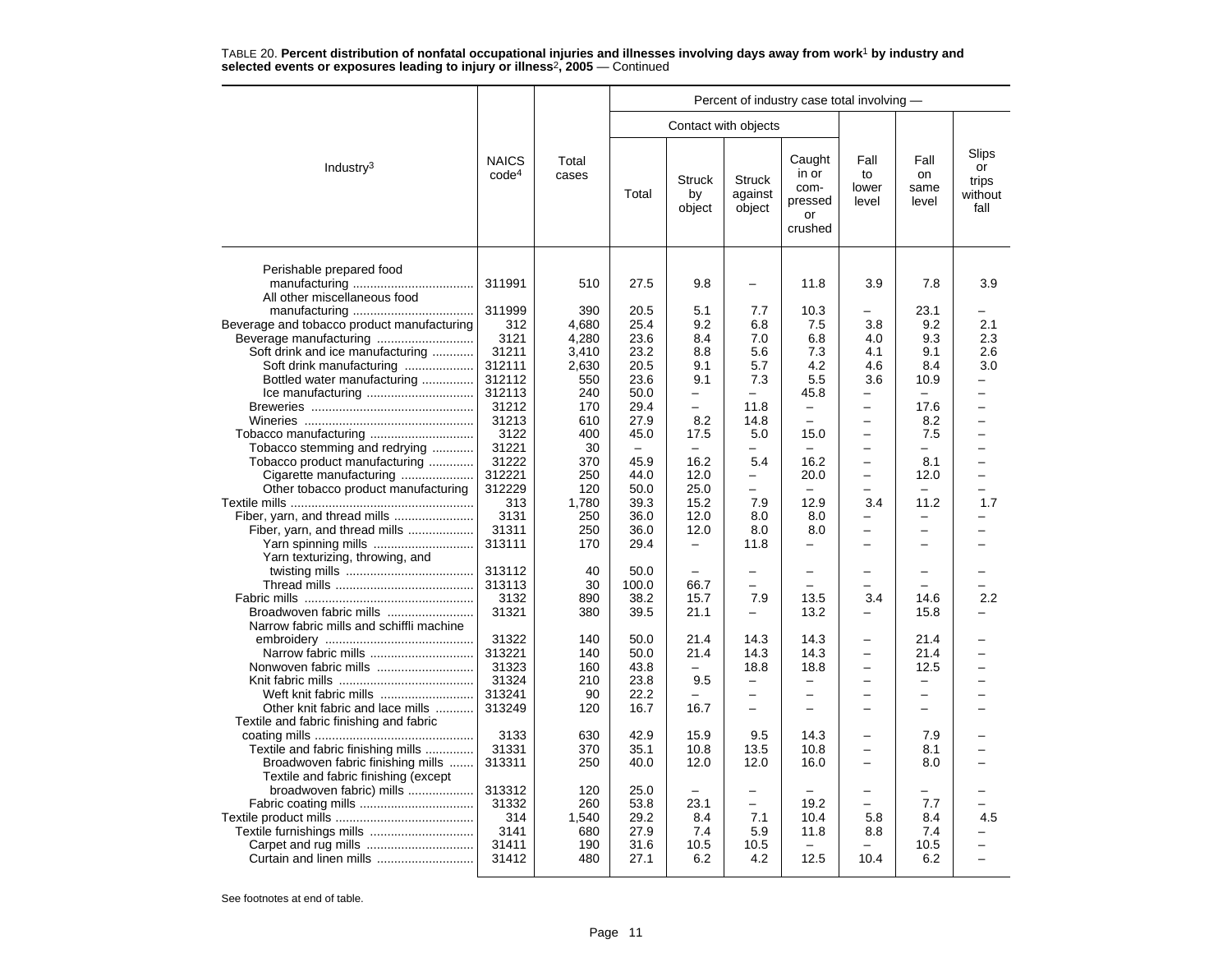|                                                          | Percent of industry case total involving - |                          |                                 |                                                                   |                                       |                                 |       |                                |                          |                                     |  |
|----------------------------------------------------------|--------------------------------------------|--------------------------|---------------------------------|-------------------------------------------------------------------|---------------------------------------|---------------------------------|-------|--------------------------------|--------------------------|-------------------------------------|--|
|                                                          |                                            | Overexertion             |                                 | Expo-                                                             |                                       |                                 |       | Assaults and violent acts      |                          |                                     |  |
| Industry <sup>3</sup>                                    | Total                                      | In lifting               | Repeti-<br>tive<br>motion       | sure<br>to<br>harmful<br>sub-<br>stance<br>or<br>environ-<br>ment | Trans-<br>portation<br>acci-<br>dents | Fires<br>and<br>explo-<br>sions | Total | By<br>person                   | All<br>other<br>assaults | All<br>other<br>events <sup>5</sup> |  |
| Perishable prepared food<br>All other miscellaneous food | 21.6                                       | 11.8                     | 7.8                             | 7.8                                                               | 5.9                                   |                                 |       |                                |                          | 9.8                                 |  |
|                                                          | 33.3                                       | 23.1                     | -                               | 10.3                                                              | $\overline{\phantom{0}}$              |                                 |       |                                |                          | 5.1                                 |  |
| Beverage and tobacco product manufacturing               | 32.5                                       | 19.4                     | 2.4                             | 4.5                                                               | 6.0                                   |                                 | 0.6   | $\overline{\phantom{0}}$       | 0.4                      | 13.0                                |  |
|                                                          | 34.1                                       | 20.6                     | 2.3                             | 4.2                                                               | 6.5                                   |                                 | .5    | ÷                              | .5                       | 12.9                                |  |
| Soft drink and ice manufacturing                         | 39.6                                       | 23.8                     | 2.3                             | 3.8                                                               | 6.2                                   | $\overline{\phantom{0}}$        |       | $\overline{\phantom{0}}$       |                          | 8.8                                 |  |
| Soft drink manufacturing                                 | 40.7                                       | 24.7                     | 2.7                             | 3.4                                                               | 6.8                                   | ÷                               |       | ÷                              | $\equiv$                 | 9.5                                 |  |
| Bottled water manufacturing                              | 38.2                                       | 18.2                     | -                               | 7.3                                                               | 5.5                                   | -                               |       | ÷                              |                          | 7.3                                 |  |
|                                                          | 29.2                                       | 25.0                     | $\overline{\phantom{0}}$        |                                                                   |                                       |                                 |       |                                |                          |                                     |  |
|                                                          | 11.8                                       | $\overline{\phantom{0}}$ | $\overline{\phantom{0}}$        | 17.6                                                              |                                       |                                 |       | L,                             |                          | 11.8                                |  |
|                                                          | 8.2                                        | 6.6                      | $\overline{a}$                  | $\overline{\phantom{0}}$                                          | 8.2                                   |                                 |       | L,                             | $\overline{\phantom{0}}$ | 34.4                                |  |
| Tobacco manufacturing                                    | 15.0                                       | 7.5                      | 5.0                             | 7.5                                                               |                                       |                                 |       | ÷                              |                          | 15.0                                |  |
| Tobacco stemming and redrying                            | $\overline{\phantom{0}}$                   | $\equiv$                 | $\overline{\phantom{0}}$        | $\overline{\phantom{0}}$                                          |                                       |                                 |       | $\overline{\phantom{0}}$       |                          | $\equiv$                            |  |
| Tobacco product manufacturing                            | 13.5                                       | 5.4                      | 5.4<br>$\overline{a}$           | 8.1                                                               |                                       |                                 |       |                                |                          | 16.2                                |  |
| Cigarette manufacturing                                  | 20.0                                       | 8.0                      |                                 |                                                                   |                                       |                                 |       |                                |                          | 16.0                                |  |
| Other tobacco product manufacturing                      | $\overline{\phantom{a}}$<br>19.1           | $\equiv$<br>10.7         | $\overline{\phantom{0}}$<br>5.1 | 16.7                                                              | $\equiv$                              | -<br>$\equiv$                   |       | $\overline{\phantom{0}}$<br>L, | $\overline{\phantom{0}}$ | $\equiv$<br>11.2                    |  |
|                                                          | 12.0                                       | $\overline{\phantom{0}}$ | 8.0                             | 7.3<br>$\overline{\phantom{0}}$                                   | 1.1<br>$\overline{\phantom{0}}$       |                                 |       |                                |                          | 28.0                                |  |
| Fiber, yarn, and thread mills                            | 12.0                                       |                          | 8.0                             |                                                                   |                                       |                                 |       |                                |                          | 28.0                                |  |
| Yarn spinning mills                                      | 17.6                                       | $\overline{\phantom{0}}$ | $\overline{\phantom{0}}$        | $\overline{\phantom{0}}$                                          |                                       |                                 |       | $\overline{\phantom{0}}$       |                          | 35.3                                |  |
| Yarn texturizing, throwing, and                          |                                            |                          |                                 |                                                                   |                                       |                                 |       |                                |                          |                                     |  |
|                                                          | $\overline{\phantom{m}}$                   |                          | $\equiv$                        | $\equiv$                                                          |                                       |                                 |       |                                |                          |                                     |  |
|                                                          | $\equiv$                                   |                          |                                 |                                                                   |                                       |                                 |       | ÷                              |                          |                                     |  |
|                                                          | 19.1                                       | 10.1                     | 4.5                             | 7.9                                                               |                                       |                                 |       | L,                             |                          | 7.9                                 |  |
| Broadwoven fabric mills                                  | 18.4                                       | 10.5                     | 7.9                             | $\overline{a}$                                                    | ÷                                     | -                               |       | ÷                              |                          | 7.9                                 |  |
| Narrow fabric mills and schiffli machine                 |                                            |                          |                                 |                                                                   |                                       |                                 |       |                                |                          |                                     |  |
|                                                          | $\qquad \qquad -$                          |                          |                                 |                                                                   |                                       |                                 |       |                                |                          |                                     |  |
| Narrow fabric mills                                      | $\overline{\phantom{m}}$                   |                          |                                 | ÷                                                                 |                                       |                                 |       |                                |                          |                                     |  |
| Nonwoven fabric mills                                    | 25.0                                       | 12.5                     | $\overline{\phantom{0}}$        |                                                                   |                                       |                                 |       | -                              |                          |                                     |  |
|                                                          | 19.0                                       | 9.5                      | $\overline{\phantom{0}}$        | 19.0                                                              | $\overline{\phantom{0}}$              | -                               |       | $\overline{\phantom{0}}$       | $\overline{\phantom{0}}$ | 14.3                                |  |
| Weft knit fabric mills                                   | $\overline{\phantom{m}}$                   |                          | $\overline{\phantom{0}}$        | 22.2                                                              |                                       |                                 |       | -                              |                          |                                     |  |
| Other knit fabric and lace mills                         | 16.7                                       | 16.7                     |                                 | 16.7                                                              |                                       |                                 |       |                                |                          | 16.7                                |  |
| Textile and fabric finishing and fabric                  | 22.2                                       |                          |                                 |                                                                   |                                       |                                 |       |                                |                          | 9.5                                 |  |
| Textile and fabric finishing mills                       | 21.6                                       | 14.3<br>13.5             | 6.3<br>8.1                      | 7.9<br>10.8                                                       | $\equiv$                              | -                               |       | ÷                              |                          | 10.8                                |  |
| Broadwoven fabric finishing mills                        | 20.0                                       | 8.0                      | $\overline{\phantom{0}}$        | 12.0                                                              | $\equiv$                              | -                               |       | ÷                              | $\sim$                   | 8.0                                 |  |
| Textile and fabric finishing (except                     |                                            |                          |                                 |                                                                   |                                       |                                 |       |                                |                          |                                     |  |
| broadwoven fabric) mills                                 | 25.0                                       | 25.0                     | $\overline{\phantom{0}}$        | 16.7                                                              | $\overline{\phantom{0}}$              |                                 |       |                                |                          | 16.7                                |  |
|                                                          | 23.1                                       | 15.4                     |                                 |                                                                   |                                       |                                 |       |                                |                          |                                     |  |
|                                                          | 26.0                                       | 11.7                     | 12.3                            | 1.3                                                               | 1.3                                   | -                               |       | -                              |                          | 10.4                                |  |
|                                                          | 29.4                                       | 11.8                     | 8.8                             | —                                                                 | $\overline{\phantom{0}}$              | -                               |       | L,                             | $\overline{\phantom{0}}$ | 10.3                                |  |
| Carpet and rug mills                                     | 26.3                                       | 15.8                     | 10.5                            |                                                                   |                                       |                                 |       |                                |                          | 10.5                                |  |
| Curtain and linen mills                                  | 33.3                                       | 10.4                     | 8.3                             |                                                                   |                                       |                                 |       |                                |                          | 10.4                                |  |
|                                                          |                                            |                          |                                 |                                                                   |                                       |                                 |       |                                |                          |                                     |  |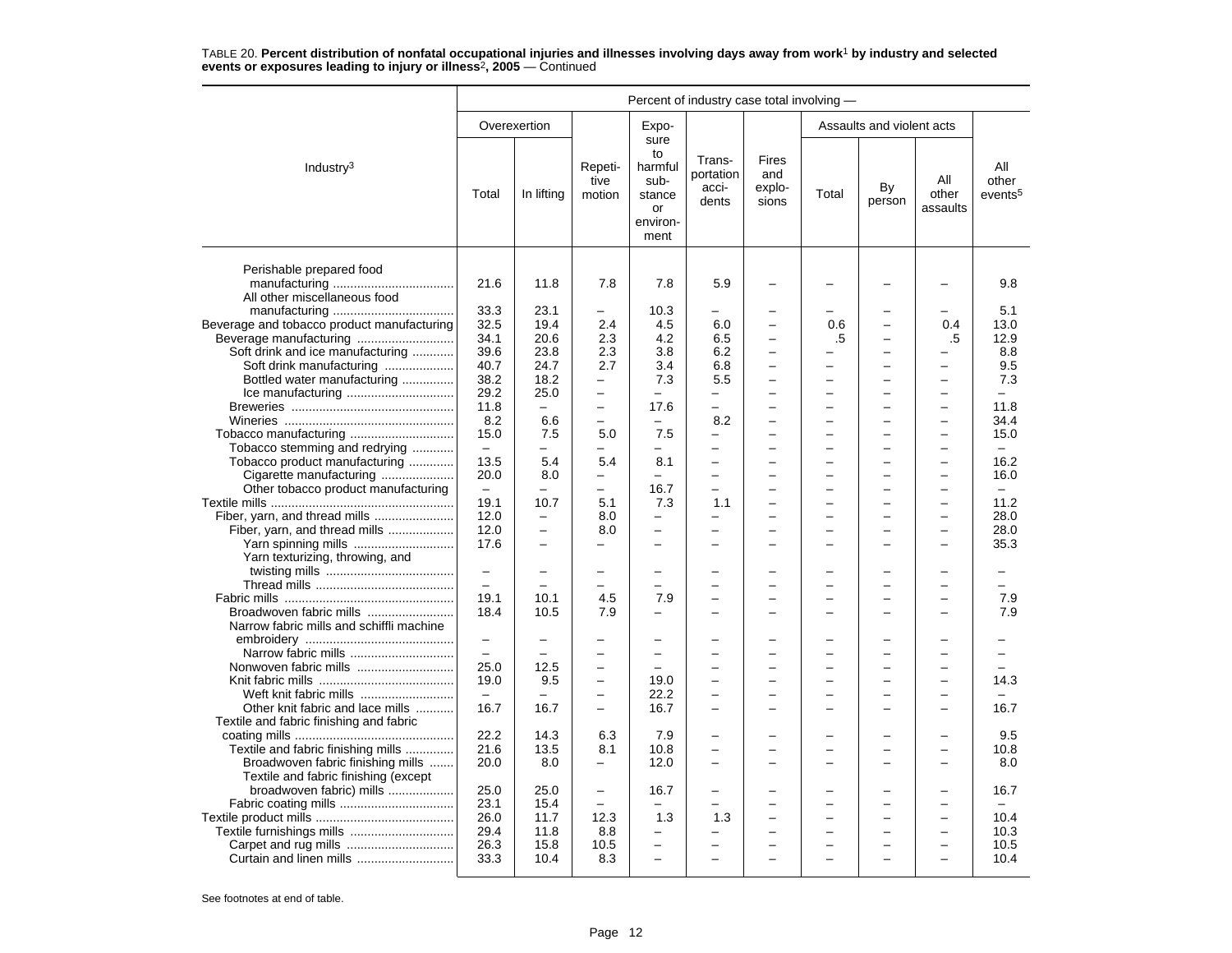|                                                                                                                                                                                                                                             |                                                                     |                                                         | Percent of industry case total involving -           |                                                                                           |                                                                                 |                                                                    |                                                                 |                                    |                                         |  |  |  |
|---------------------------------------------------------------------------------------------------------------------------------------------------------------------------------------------------------------------------------------------|---------------------------------------------------------------------|---------------------------------------------------------|------------------------------------------------------|-------------------------------------------------------------------------------------------|---------------------------------------------------------------------------------|--------------------------------------------------------------------|-----------------------------------------------------------------|------------------------------------|-----------------------------------------|--|--|--|
|                                                                                                                                                                                                                                             |                                                                     |                                                         |                                                      | Contact with objects                                                                      |                                                                                 |                                                                    |                                                                 |                                    |                                         |  |  |  |
| Industry <sup>3</sup>                                                                                                                                                                                                                       | <b>NAICS</b><br>code <sup>4</sup>                                   | Total<br>cases                                          | Total                                                | <b>Struck</b><br>by<br>object                                                             | <b>Struck</b><br>against<br>object                                              | Caught<br>in or<br>com-<br>pressed<br>or<br>crushed                | Fall<br>to<br>lower<br>level                                    | Fall<br>on<br>same<br>level        | Slips<br>or<br>trips<br>without<br>fall |  |  |  |
| Curtain and drapery mills<br>Other household textile product mills<br>Other textile product mills<br>Textile bag and canvas mills<br>Canvas and related product mills<br>All other textile product mills<br>Tire cord and tire fabric mills | 314121<br>314129<br>3149<br>31491<br>314912<br>31499<br>314992      | 250<br>240<br>870<br>420<br>370<br>450<br>70            | 28.0<br>25.0<br>29.9<br>31.0<br>27.0<br>28.9<br>28.6 | 8.0<br>$\overline{\phantom{0}}$<br>9.2<br>11.9<br>13.5<br>6.7<br>$\overline{\phantom{0}}$ | $\qquad \qquad -$<br>$\equiv$<br>8.0<br>9.5<br>8.1<br>6.7<br>28.6               | 12.0<br>12.5<br>9.2<br>9.5<br>-<br>8.9<br>$\overline{\phantom{0}}$ | -<br>$\overline{a}$<br>3.4<br>7.1<br>8.1<br>$\overline{a}$<br>- | 8.3<br>8.0<br>4.8<br>11.1          | 6.9<br>8.9                              |  |  |  |
| All other miscellaneous textile product<br>Other hosiery and sock mills<br>Other apparel knitting mills<br>Outerwear knitting mills<br>Cut and sew apparel manufacturing                                                                    | 314999<br>315<br>3151<br>31511<br>315119<br>31519<br>315191<br>3152 | 280<br>1,900<br>340<br>220<br>200<br>130<br>60<br>1,380 | 25.0<br>31.6<br>23.5<br>13.6<br>10.0<br>38.5<br>33.3 | 7.1<br>12.6<br>5.9<br>9.1<br>$\overline{\phantom{0}}$<br>15.2                             | 7.1<br>9.5<br>$\overline{\phantom{0}}$<br>$\overline{\phantom{0}}$<br>-<br>12.3 | 10.7<br>7.4<br>14.7<br>$\overline{\phantom{0}}$<br>38.5<br>4.3     | 4.2<br>$\overline{a}$<br>-<br>-<br>5.1                          | 7.1<br>11.1<br>8.8<br>15.4<br>12.3 | 14.3<br>2.1<br>2.9                      |  |  |  |
| Men's and boys' cut and sew apparel                                                                                                                                                                                                         | 315211                                                              | 130                                                     |                                                      |                                                                                           |                                                                                 |                                                                    |                                                                 | 23.1                               |                                         |  |  |  |
| Men's and boys' cut and sew apparel<br>Men's and boys' cut and sew suit,                                                                                                                                                                    | 31522                                                               | 540                                                     | 29.6                                                 | 9.3                                                                                       | 14.8                                                                            |                                                                    | 3.7                                                             | 13.0                               |                                         |  |  |  |
| coat, and overcoat manufacturing<br>Men's and boys' cut and sew shirt                                                                                                                                                                       | 315222                                                              | 110                                                     | 27.3                                                 | 18.2                                                                                      | $\overline{\phantom{0}}$                                                        | $\overline{\phantom{0}}$                                           | -                                                               | 27.3                               |                                         |  |  |  |
| (except work shirt) manufacturing<br>$\ddotsc$<br>Men's and boys' cut and sew trouser,                                                                                                                                                      | 315223                                                              | 100                                                     | 30.0                                                 |                                                                                           | 20.0                                                                            |                                                                    | -                                                               | 20.0                               |                                         |  |  |  |
| slack, and jean manufacturing<br>Men's and boys' cut and sew work                                                                                                                                                                           | 315224                                                              | 70                                                      | 28.6                                                 | 28.6                                                                                      |                                                                                 |                                                                    |                                                                 |                                    |                                         |  |  |  |
| clothing manufacturing<br>Women's and girls' cut and sew apparel                                                                                                                                                                            | 315225                                                              | 140                                                     |                                                      |                                                                                           |                                                                                 |                                                                    |                                                                 |                                    |                                         |  |  |  |
| Women's and girls' cut and sew suit,<br>coat, tailored jacket, and skirt                                                                                                                                                                    | 31523                                                               | 150                                                     | 20.0                                                 |                                                                                           |                                                                                 |                                                                    |                                                                 | 13.3                               | 13.3                                    |  |  |  |
| Women's and girls' cut and sew other                                                                                                                                                                                                        | 315234                                                              | 20                                                      |                                                      |                                                                                           |                                                                                 |                                                                    |                                                                 |                                    |                                         |  |  |  |
| outerwear manufacturing<br>Other cut and sew apparel                                                                                                                                                                                        | 315239                                                              | 50                                                      | 40.0                                                 | -                                                                                         |                                                                                 |                                                                    |                                                                 |                                    |                                         |  |  |  |
| All other cut and sew apparel                                                                                                                                                                                                               | 31529                                                               | 90                                                      |                                                      |                                                                                           |                                                                                 |                                                                    |                                                                 | 22.2                               |                                         |  |  |  |
| Apparel accessories and other apparel                                                                                                                                                                                                       | 315299                                                              | 60                                                      |                                                      |                                                                                           |                                                                                 |                                                                    |                                                                 | 33.3                               |                                         |  |  |  |
| Apparel accessories and other apparel                                                                                                                                                                                                       | 3159                                                                | 180                                                     | 33.3                                                 |                                                                                           |                                                                                 | 16.7                                                               |                                                                 |                                    |                                         |  |  |  |
| Leather and allied product manufacturing                                                                                                                                                                                                    | 31599<br>316                                                        | 180<br>630                                              | 33.3<br>36.5                                         | 9.5                                                                                       | 3.2                                                                             | 16.7<br>15.9                                                       | $\overline{\phantom{0}}$                                        | 9.5                                |                                         |  |  |  |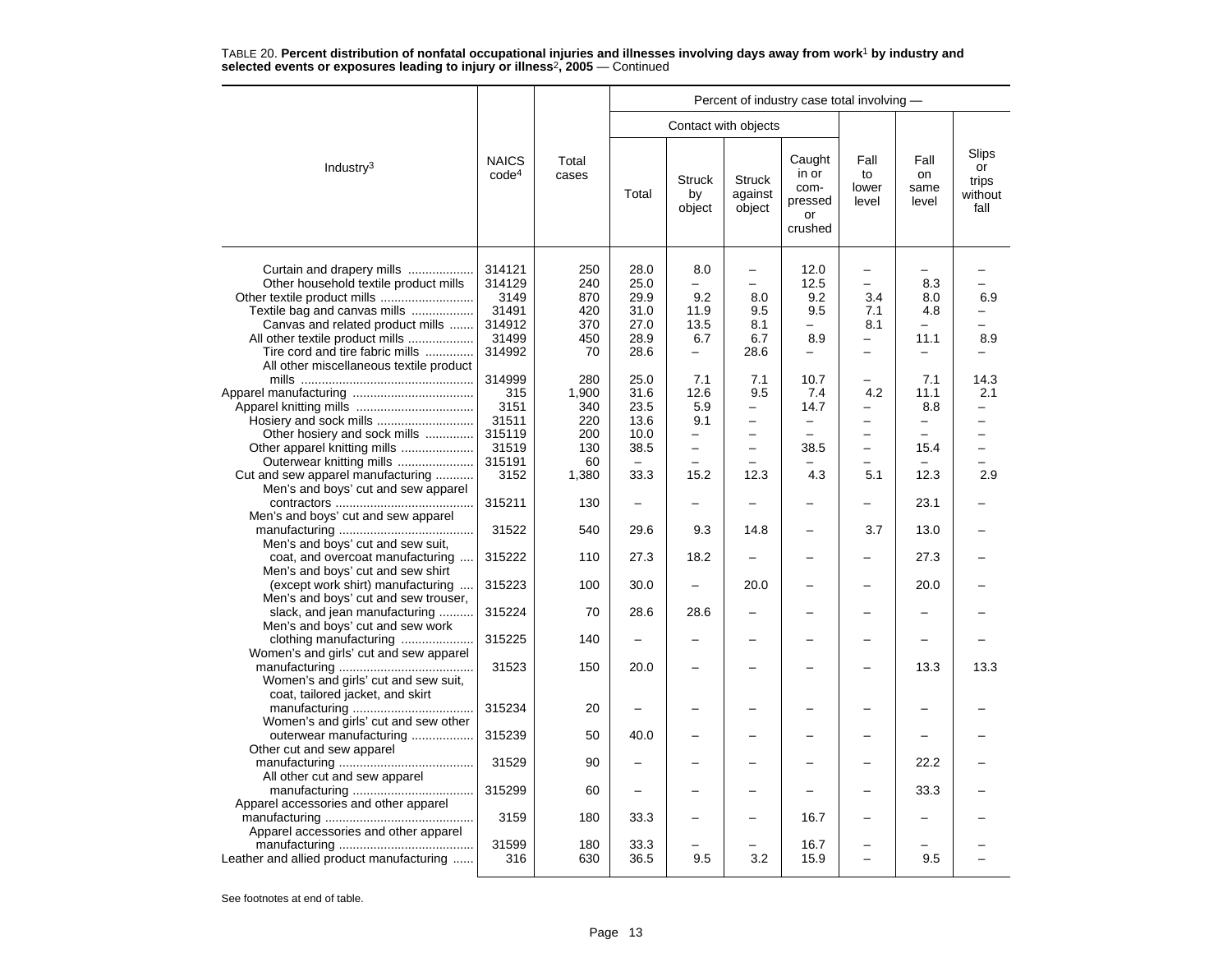|                                                                                                                                                                           | Percent of industry case total involving -   |                                                 |                                            |                                                                                                      |                                       |                                 |                                        |                                                      |                                        |                                         |  |  |
|---------------------------------------------------------------------------------------------------------------------------------------------------------------------------|----------------------------------------------|-------------------------------------------------|--------------------------------------------|------------------------------------------------------------------------------------------------------|---------------------------------------|---------------------------------|----------------------------------------|------------------------------------------------------|----------------------------------------|-----------------------------------------|--|--|
|                                                                                                                                                                           |                                              | Overexertion                                    |                                            | Expo-                                                                                                |                                       |                                 |                                        | Assaults and violent acts                            |                                        |                                         |  |  |
| Industry <sup>3</sup>                                                                                                                                                     | Total                                        | In lifting                                      | Repeti-<br>tive<br>motion                  | sure<br>to<br>harmful<br>sub-<br>stance<br>or<br>environ-<br>ment                                    | Trans-<br>portation<br>acci-<br>dents | Fires<br>and<br>explo-<br>sions | Total                                  | By<br>person                                         | All<br>other<br>assaults               | All<br>other<br>events <sup>5</sup>     |  |  |
| Curtain and drapery mills<br>Other household textile product mills<br>Textile bag and canvas mills<br>Canvas and related product mills<br>All other textile product mills | 40.0<br>25.0<br>21.8<br>26.2<br>29.7<br>17.8 | $\equiv$<br>12.5<br>11.5<br>9.5<br>10.8<br>13.3 | 8.0<br>8.3<br>14.9<br>19.0<br>18.9<br>11.1 | L,<br>$\overline{a}$<br>L.<br>$\overline{\phantom{0}}$<br>$\overline{\phantom{0}}$<br>$\overline{a}$ |                                       |                                 |                                        | ÷<br>$\overline{\phantom{0}}$<br>L,<br>-<br>$\equiv$ | $\equiv$<br>$\equiv$                   | 20.8<br>10.3<br>7.1<br>$\equiv$<br>13.3 |  |  |
| Tire cord and tire fabric mills<br>All other miscellaneous textile product                                                                                                | 28.6                                         | 28.6                                            | $\equiv$                                   | ÷                                                                                                    |                                       | $\equiv$                        |                                        | ÷                                                    | $\equiv$                               | 28.6                                    |  |  |
|                                                                                                                                                                           | 17.9<br>20.5<br>20.6<br>27.3                 | 10.7<br>12.6<br>8.8<br>13.6                     | 14.3<br>13.7<br>23.5<br>36.4               | L,<br>2.6<br>-<br>-                                                                                  | 1.1                                   |                                 | 2.1<br>8.8<br>$\overline{\phantom{0}}$ | $\overline{\phantom{0}}$<br>-<br>L,                  | 2.1<br>8.8<br>$\overline{\phantom{0}}$ | 14.3<br>11.1<br>5.9<br>9.1              |  |  |
| Hosiery and sock mills<br>Other hosiery and sock mills<br>Other apparel knitting mills                                                                                    | 30.0<br>$\equiv$<br>$\equiv$                 | 15.0<br>$\equiv$<br>$\equiv$                    | 40.0<br>$\equiv$                           | -<br>$\equiv$                                                                                        |                                       |                                 |                                        | $\overline{a}$                                       | $\equiv$                               | 10.0<br>$\equiv$                        |  |  |
| Outerwear knitting mills<br>Cut and sew apparel manufacturing<br>Men's and boys' cut and sew apparel                                                                      | 21.0                                         | 13.8                                            | $\equiv$<br>10.1                           | $\overline{\phantom{0}}$<br>2.2                                                                      |                                       |                                 |                                        | $\overline{\phantom{0}}$<br>÷                        | $\overline{\phantom{0}}$<br>$\equiv$   | 13.0                                    |  |  |
| Men's and boys' cut and sew apparel                                                                                                                                       | 30.8<br>18.5                                 | 15.4<br>11.1                                    | 15.4<br>14.8                               | 3.7                                                                                                  |                                       |                                 |                                        |                                                      |                                        | 15.4<br>16.7                            |  |  |
| Men's and boys' cut and sew suit,<br>coat, and overcoat manufacturing<br>Men's and boys' cut and sew shirt                                                                |                                              |                                                 | 18.2                                       |                                                                                                      |                                       |                                 |                                        |                                                      |                                        |                                         |  |  |
| (except work shirt) manufacturing<br>$\cdots$<br>Men's and boys' cut and sew trouser,<br>slack, and jean manufacturing                                                    | $\overline{\phantom{0}}$                     |                                                 | 20.0<br>28.6                               |                                                                                                      |                                       |                                 |                                        |                                                      |                                        |                                         |  |  |
| Men's and boys' cut and sew work<br>clothing manufacturing                                                                                                                | 21.4                                         | 14.3                                            | 14.3                                       |                                                                                                      |                                       |                                 |                                        |                                                      |                                        | 42.9                                    |  |  |
| Women's and girls' cut and sew apparel<br>Women's and girls' cut and sew suit,                                                                                            | 33.3                                         | 26.7                                            | 13.3                                       |                                                                                                      |                                       |                                 |                                        |                                                      |                                        |                                         |  |  |
| coat, tailored jacket, and skirt<br>Women's and girls' cut and sew other                                                                                                  |                                              |                                                 |                                            |                                                                                                      |                                       |                                 |                                        |                                                      |                                        |                                         |  |  |
| outerwear manufacturing<br>Other cut and sew apparel                                                                                                                      | $\overline{\phantom{0}}$<br>22.2             |                                                 |                                            |                                                                                                      |                                       |                                 |                                        |                                                      |                                        |                                         |  |  |
| All other cut and sew apparel                                                                                                                                             | $\overline{\phantom{0}}$                     |                                                 |                                            |                                                                                                      |                                       |                                 |                                        |                                                      |                                        |                                         |  |  |
| Apparel accessories and other apparel<br>Apparel accessories and other apparel                                                                                            | 16.7                                         |                                                 | 16.7                                       |                                                                                                      |                                       |                                 |                                        |                                                      |                                        |                                         |  |  |
| Leather and allied product manufacturing                                                                                                                                  | 16.7<br>20.6                                 | 9.5                                             | 16.7<br>19.0                               | L.                                                                                                   |                                       |                                 |                                        | ÷                                                    |                                        | 7.9                                     |  |  |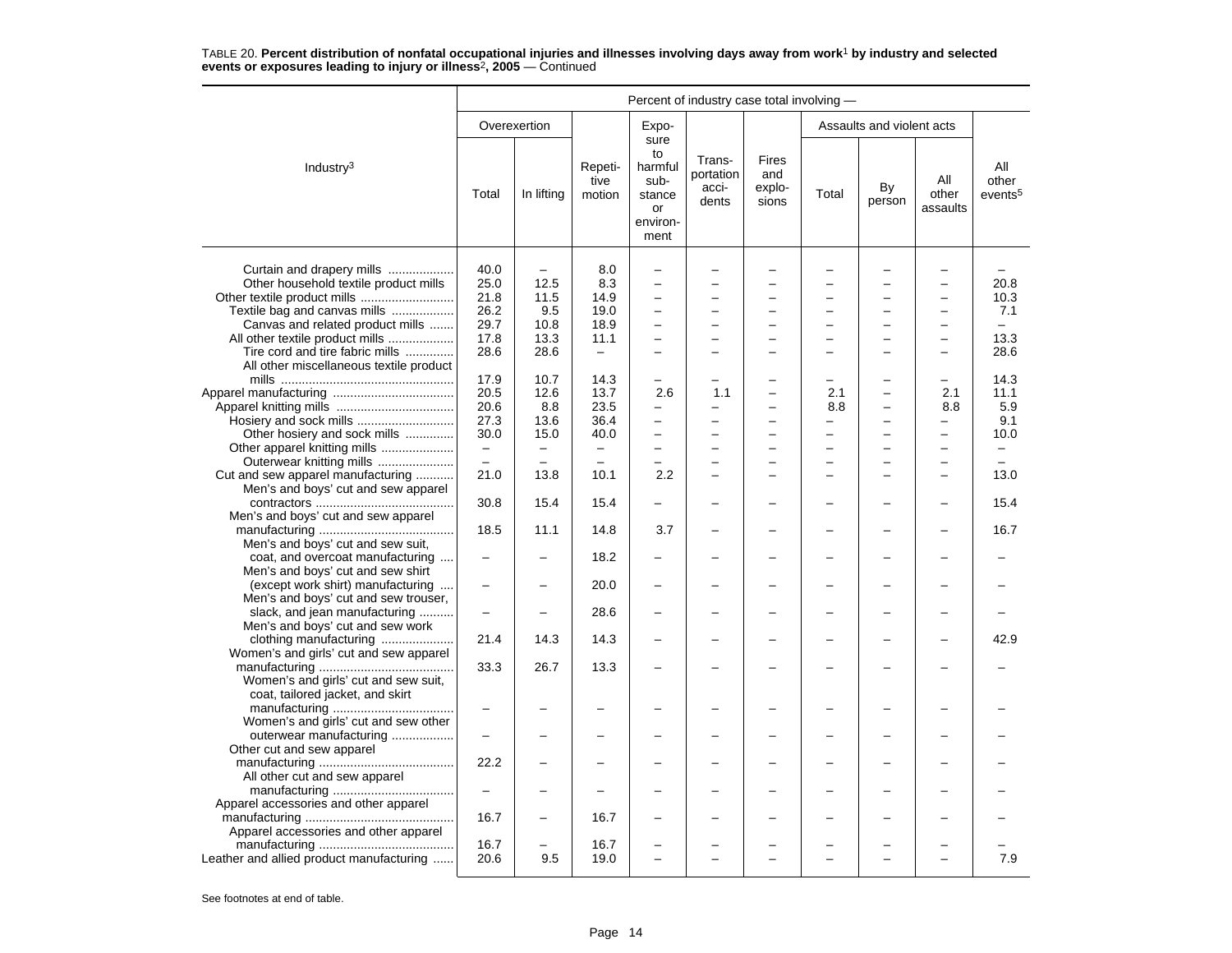|                                                                  |                                   |                         |                      |                               |                                                      | Percent of industry case total involving -          |                                                      |                             |                                         |
|------------------------------------------------------------------|-----------------------------------|-------------------------|----------------------|-------------------------------|------------------------------------------------------|-----------------------------------------------------|------------------------------------------------------|-----------------------------|-----------------------------------------|
|                                                                  |                                   |                         |                      |                               | Contact with objects                                 |                                                     |                                                      |                             |                                         |
| Industry <sup>3</sup>                                            | <b>NAICS</b><br>code <sup>4</sup> | Total<br>cases          | Total                | <b>Struck</b><br>by<br>object | <b>Struck</b><br>against<br>object                   | Caught<br>in or<br>com-<br>pressed<br>or<br>crushed | Fall<br>to<br>lower<br>level                         | Fall<br>on<br>same<br>level | Slips<br>or<br>trips<br>without<br>fall |
| Footwear manufacturing<br>Rubber and plastics footwear           | 3162<br>31621                     | 250<br>250              | 40.0<br>40.0         | 8.0<br>8.0                    | $\overline{\phantom{0}}$<br>$\overline{\phantom{0}}$ | 8.0<br>8.0                                          | $\overline{\phantom{0}}$<br>$\overline{\phantom{0}}$ |                             |                                         |
| Men's footwear (except athletic)                                 | 316211                            | 30                      | -                    |                               |                                                      |                                                     |                                                      |                             |                                         |
| Women's footwear (except athletic)                               | 316213                            | 150                     | 46.7                 |                               |                                                      |                                                     |                                                      |                             |                                         |
| Other leather and allied product                                 | 316214                            | 30                      |                      |                               |                                                      |                                                     |                                                      |                             |                                         |
| Other leather and allied product                                 | 3169                              | 180                     | 44.4                 | 16.7                          |                                                      | 22.2                                                |                                                      | 11.1                        |                                         |
| Wood product manufacturing                                       | 31699<br>321                      | 180<br>13,730           | 44.4<br>49.7         | 16.7<br>23.9                  | 9.7                                                  | 22.2<br>12.7                                        | 3.9                                                  | 11.1<br>6.6                 | 2.4                                     |
| Sawmills and wood preservation<br>Sawmills and wood preservation | 3211<br>32111<br>321113           | 3.450<br>3,450<br>3,200 | 45.8<br>45.8<br>45.9 | 20.0<br>20.0<br>19.4          | 7.5<br>7.5<br>8.1                                    | 15.7<br>15.7<br>15.9                                | 2.6<br>2.6<br>1.9                                    | 8.7<br>8.7<br>8.8           | 2.3<br>2.3<br>2.5                       |
| Veneer, plywood, and engineered wood                             | 321114                            | 250                     | 44.0                 | 28.0                          | $\overline{\phantom{0}}$                             | 16.0                                                | 12.0                                                 | 8.0                         | -                                       |
| product manufacturing<br>Veneer, plywood, and engineered wood    | 3212                              | 2,580                   | 49.6                 | 21.3                          | 14.7                                                 | 10.9                                                | 3.1                                                  | 6.2                         | 3.1                                     |
| product manufacturing<br>Hardwood veneer and plywood             | 32121                             | 2,580                   | 49.6                 | 21.3                          | 14.7                                                 | 10.9                                                | 3.1                                                  | 6.2                         | 3.1                                     |
| Softwood veneer and plywood                                      | 321211                            | 330                     | 54.5                 | 24.2                          | 15.2                                                 | 12.1                                                |                                                      |                             |                                         |
| Engineered wood member (except                                   | 321212                            | 250                     | 40.0                 | 8.0                           | 12.0                                                 | 16.0                                                | $\overline{\phantom{0}}$                             | 8.0                         |                                         |
| truss) manufacturing<br>Reconstituted wood product               | 321213<br>321214                  | 190<br>1,600            | 52.6<br>50.0         | 21.1<br>23.1                  | 15.8<br>16.2                                         | 10.5<br>8.1                                         | 3.1                                                  | 5.0                         | 3.1                                     |
| Other wood product manufacturing                                 | 321219<br>3219<br>32191           | 210<br>7.700<br>3,390   | 52.4<br>51.3<br>51.6 | 19.0<br>26.4<br>20.4          | 9.5<br>9.0<br>10.9                                   | 23.8<br>12.1<br>15.3                                | 4.8<br>2.7                                           | 9.5<br>5.8<br>5.6           | 2.2<br>1.2                              |
| Wood window and door<br>Cut stock, resawing lumber, and          | 321911                            | 1,500                   | 46.7                 | 19.3                          | 10.0                                                 | 14.7                                                | 2.7                                                  | 6.0                         | 2.0                                     |
| Other millwork (including flooring)<br>Wood container and pallet | 321912<br>321918                  | 610<br>1,280            | 54.1<br>56.2         | 19.7<br>21.9                  | 14.8<br>10.2                                         | 8.2<br>20.3                                         | 3.3<br>2.3                                           | 7.0                         | 1.6                                     |
| All other wood product manufacturing                             | 32192<br>32199                    | 1,440<br>2,870          | 61.8<br>46.0         | 38.9<br>27.2                  | 8.3<br>7.0                                           | 11.8<br>8.4                                         | 2.1<br>8.7                                           | 2.8<br>7.7                  | 4.2                                     |
| Manufactured home (mobile home)<br>Prefabricated wood building   | 321991                            | 1,030                   | 51.5                 | 35.0                          | 7.8                                                  | 6.8                                                 | 12.6                                                 | 7.8                         | 2.9                                     |
|                                                                  | 321992                            | 860                     | 32.6                 | 22.1                          | 5.8                                                  | 2.3                                                 | 10.5                                                 | 10.5                        | 2.3                                     |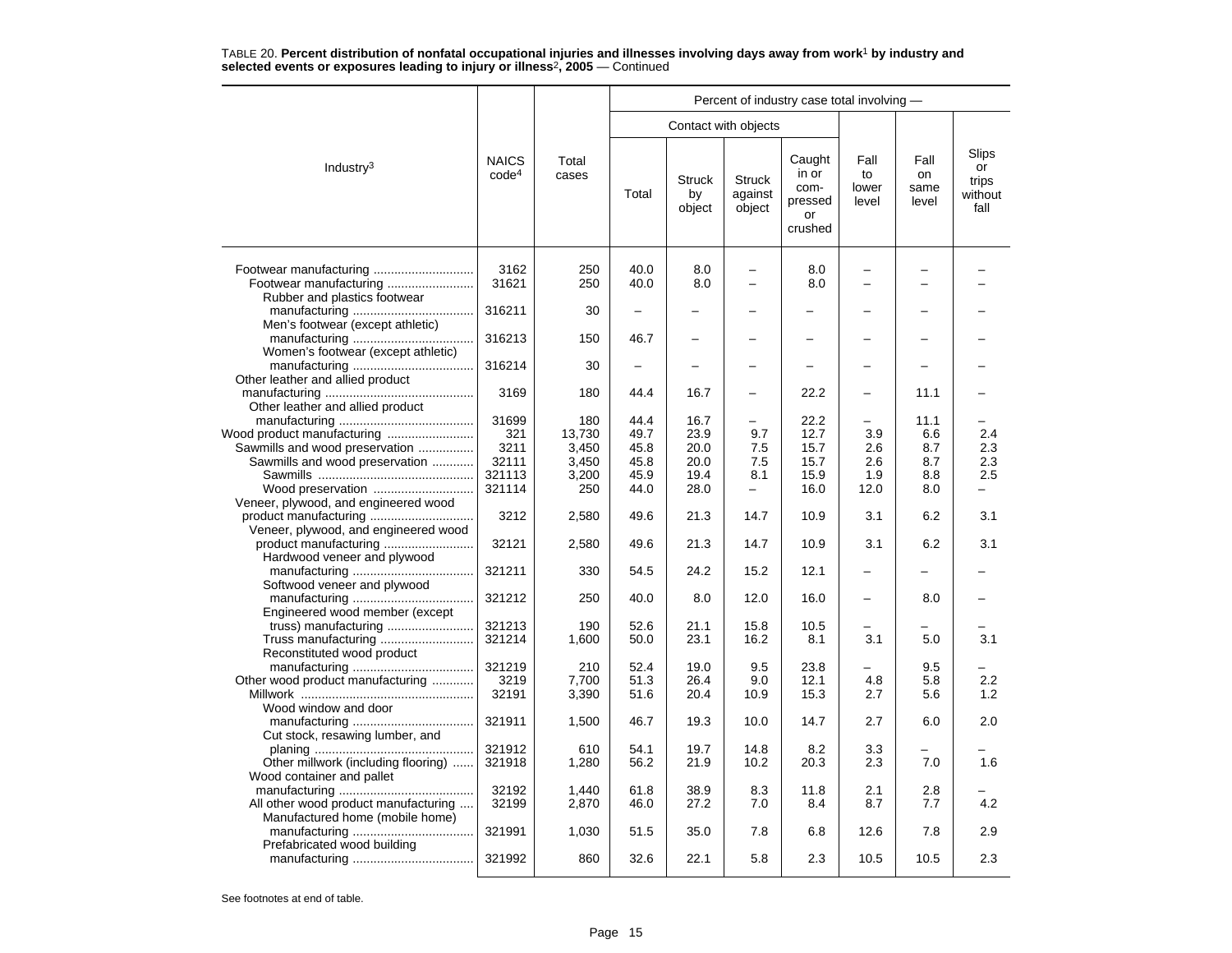|                                                                                                |                          |                          |                           |                                                                   | Percent of industry case total involving - |                                                      |               |                                |                                |                                     |
|------------------------------------------------------------------------------------------------|--------------------------|--------------------------|---------------------------|-------------------------------------------------------------------|--------------------------------------------|------------------------------------------------------|---------------|--------------------------------|--------------------------------|-------------------------------------|
|                                                                                                |                          | Overexertion             |                           | Expo-                                                             |                                            |                                                      |               | Assaults and violent acts      |                                |                                     |
| Industry <sup>3</sup>                                                                          | Total                    | In lifting               | Repeti-<br>tive<br>motion | sure<br>to<br>harmful<br>sub-<br>stance<br>or<br>environ-<br>ment | Trans-<br>portation<br>acci-<br>dents      | Fires<br>and<br>explo-<br>sions                      | Total         | By<br>person                   | All<br>other<br>assaults       | All<br>other<br>events <sup>5</sup> |
| Footwear manufacturing                                                                         | 16.0<br>16.0             | 8.0<br>8.0               | 24.0<br>24.0              | $\overline{a}$<br>$\overline{\phantom{0}}$                        | -                                          | $\equiv$                                             |               | $\overline{\phantom{0}}$       | $\overline{\phantom{0}}$       | 12.0<br>12.0                        |
| Rubber and plastics footwear                                                                   | $\equiv$                 |                          |                           |                                                                   |                                            |                                                      |               |                                |                                |                                     |
| Men's footwear (except athletic)                                                               | 13.3                     |                          | 26.7                      |                                                                   |                                            |                                                      |               |                                |                                |                                     |
| Women's footwear (except athletic)                                                             | $\overline{\phantom{0}}$ |                          |                           |                                                                   |                                            |                                                      |               |                                |                                |                                     |
| Other leather and allied product                                                               | 16.7                     | 16.7                     | 16.7                      |                                                                   |                                            |                                                      |               |                                |                                |                                     |
| Other leather and allied product                                                               | 16.7<br>20.0             | 16.7                     | 16.7<br>3.6               | 1.7                                                               | 2.8                                        |                                                      | 0.2           |                                | 0.2                            | 8.8                                 |
| Wood product manufacturing<br>Sawmills and wood preservation<br>Sawmills and wood preservation | 20.9<br>20.9             | 9.2<br>9.9<br>9.9        | 4.6<br>4.6                | 2.0<br>2.0                                                        | 1.7<br>1.7                                 | 0.1<br>$\overline{\phantom{0}}$                      |               | -<br>-                         | -<br>$\overline{\phantom{0}}$  | 11.3<br>11.3                        |
| Wood preservation                                                                              | 21.2<br>16.0             | 10.0<br>8.0              | 4.4<br>8.0                | 1.9<br>$-$                                                        | 1.9<br>÷                                   | $\equiv$<br>$\equiv$                                 | $\equiv$      | L.<br>$\overline{\phantom{0}}$ | L.<br>$\overline{\phantom{0}}$ | 11.6<br>8.0                         |
| Veneer, plywood, and engineered wood<br>product manufacturing                                  | 21.7                     | 8.9                      | 2.7                       | 1.6                                                               | 1.9                                        |                                                      |               |                                |                                | 10.5                                |
| Veneer, plywood, and engineered wood                                                           | 21.7                     | 8.9                      | 2.7                       | 1.6                                                               | 1.9                                        |                                                      |               | -                              |                                | 10.5                                |
| Hardwood veneer and plywood                                                                    | 21.2                     |                          |                           |                                                                   |                                            |                                                      |               |                                |                                | 9.1                                 |
| Softwood veneer and plywood                                                                    | 12.0                     | $\overline{\phantom{0}}$ | 8.0                       |                                                                   |                                            |                                                      |               |                                |                                | 12.0                                |
| Engineered wood member (except<br>truss) manufacturing                                         | 26.3                     | 10.5                     |                           |                                                                   |                                            |                                                      |               | ▃                              |                                |                                     |
| Reconstituted wood product                                                                     | 23.1                     | 11.2                     | 1.2                       | 1.2                                                               | 1.2                                        |                                                      |               | -                              |                                | 11.9                                |
| Other wood product manufacturing<br>Wood window and door                                       | 19.0<br>19.2<br>21.8     | 9.0<br>10.6              | 3.6<br>4.4                | 1.7<br>.9                                                         | 3.6<br>1.5                                 | $\overline{\phantom{0}}$<br>$\overline{\phantom{0}}$ | $\mathcal{A}$ | $\overline{\phantom{0}}$<br>-  | .3                             | 7.1<br>10.0                         |
| Cut stock, resawing lumber, and                                                                | 26.0                     | 14.0                     | 6.0                       |                                                                   | 2.0                                        |                                                      |               |                                |                                | 6.7                                 |
| Other millwork (including flooring)<br>Wood container and pallet                               | 19.7<br>17.2             | 4.9<br>9.4               | 3.3<br>2.3                | $\equiv$                                                          | 1.6                                        | $\equiv$                                             | $\equiv$      | $\equiv$                       | $\equiv$                       | 16.4<br>10.2                        |
| All other wood product manufacturing<br>Manufactured home (mobile home)                        | 18.8<br>16.4             | 4.9<br>9.1               | 6.2<br>1.4                | 2.8                                                               | 4.9<br>5.6                                 |                                                      |               | ▃                              |                                | 2.8<br>5.9                          |
| Prefabricated wood building                                                                    | 14.6                     | 7.8                      | $\overline{\phantom{0}}$  |                                                                   | 2.9                                        |                                                      |               | $\overline{\phantom{0}}$       |                                | 6.8                                 |
|                                                                                                | 20.9                     | 14.0                     | 2.3                       |                                                                   | 11.6                                       |                                                      |               |                                |                                | 8.1                                 |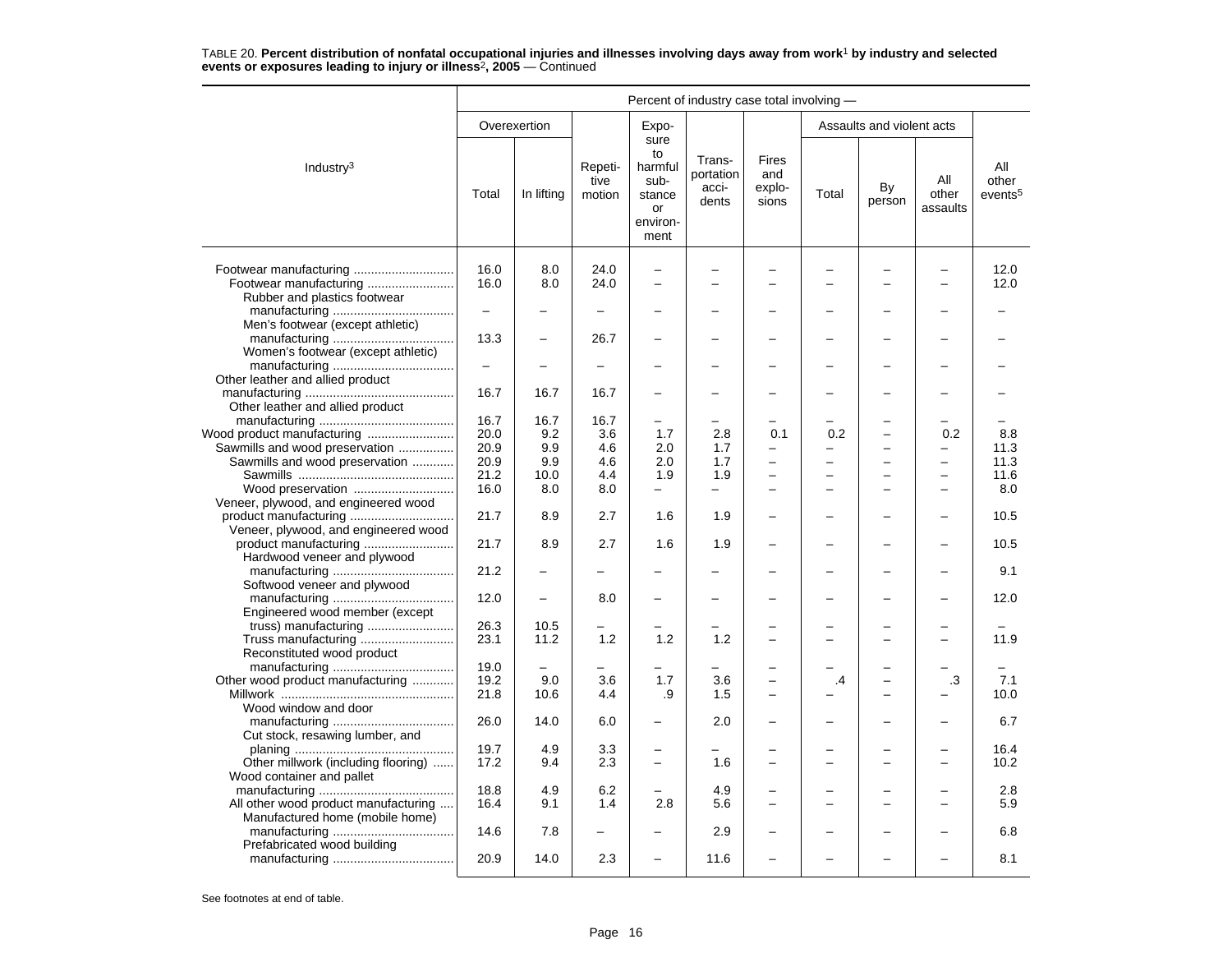|                                                                                                                        |                                          |                                         | Percent of industry case total involving - |                                         |                                        |                                                     |                                        |                                        |                                         |  |  |  |
|------------------------------------------------------------------------------------------------------------------------|------------------------------------------|-----------------------------------------|--------------------------------------------|-----------------------------------------|----------------------------------------|-----------------------------------------------------|----------------------------------------|----------------------------------------|-----------------------------------------|--|--|--|
|                                                                                                                        |                                          |                                         |                                            |                                         | Contact with objects                   |                                                     |                                        |                                        |                                         |  |  |  |
| Industry <sup>3</sup>                                                                                                  | <b>NAICS</b><br>code <sup>4</sup>        | Total<br>cases                          | Total                                      | <b>Struck</b><br>by<br>object           | <b>Struck</b><br>against<br>object     | Caught<br>in or<br>com-<br>pressed<br>or<br>crushed | Fall<br>to<br>lower<br>level           | Fall<br>on<br>same<br>level            | Slips<br>or<br>trips<br>without<br>fall |  |  |  |
| All other miscellaneous wood product                                                                                   | 321999<br>322                            | 970<br>6.130                            | 51.5<br>38.8                               | 23.7<br>11.4                            | 7.2<br>7.3                             | 15.5<br>18.3                                        | 3.1<br>3.6                             | 5.2<br>9.6                             | 8.2<br>3.3                              |  |  |  |
| Pulp, paper, and paperboard mills                                                                                      | 3221<br>32211                            | 1,590<br>90                             | 36.5<br>33.3                               | 11.3<br>$\equiv$                        | 8.8<br>22.2                            | 12.6<br>$\equiv$                                    | 7.5<br>-                               | 8.2<br>$\equiv$                        | 3.8<br>-                                |  |  |  |
| Paper (except newsprint) mills                                                                                         | 32212<br>322121<br>322122                | 1,140<br>1,010<br>130                   | 36.8<br>34.7<br>46.2                       | 10.5<br>8.9<br>23.1                     | 9.6<br>8.9<br>15.4                     | 13.2<br>13.9<br>$\overline{\phantom{m}}$            | 7.0<br>6.9<br>$\overline{\phantom{0}}$ | 8.8<br>9.9<br>$\overline{\phantom{0}}$ | 2.6<br>2.0                              |  |  |  |
| Converted paper product manufacturing<br>Paperboard container manufacturing                                            | 32213<br>3222<br>32221                   | 360<br>4,540<br>2,450                   | 36.1<br>39.6<br>37.6                       | 16.7<br>11.5<br>13.1                    | $\overline{\phantom{0}}$<br>6.8<br>5.7 | 13.9<br>20.3<br>17.1                                | 11.1<br>2.2<br>2.0                     | 5.6<br>10.4<br>11.4                    | 5.6<br>2.9<br>4.1                       |  |  |  |
| Corrugated and solid fiber box                                                                                         | 322211                                   | 1,410                                   | 38.3                                       | 14.9                                    | 6.4                                    | 15.6                                                | 2.1                                    | 12.1                                   | 4.3                                     |  |  |  |
| Folding paperboard box<br>Fiber can, tube, drum, and similar                                                           | 322212                                   | 710                                     | 26.8                                       | 5.6                                     | 4.2                                    | 15.5                                                | 2.8                                    | 7.0                                    | 4.2                                     |  |  |  |
| products manufacturing<br>Nonfolding sanitary food container                                                           | 322214                                   | 60                                      | 100.0                                      | 50.0                                    |                                        | 33.3                                                |                                        |                                        |                                         |  |  |  |
| Paper bag and coated and treated paper                                                                                 | 322215                                   | 150                                     | 60.0                                       | 26.7                                    | $\overline{\phantom{0}}$               | 26.7                                                | $\overline{\phantom{0}}$               | 13.3                                   |                                         |  |  |  |
| Coated and laminated packaging<br>paper and plastics film                                                              | 32222                                    | 1,040                                   | 39.4                                       | 9.6                                     | 7.7                                    | 20.2                                                | 1.9                                    | 10.6                                   | 1.9                                     |  |  |  |
| Coated and laminated paper                                                                                             | 322221                                   | 210                                     | 42.9                                       | 9.5                                     | 14.3                                   | 14.3                                                | $\overline{\phantom{0}}$               | 14.3                                   |                                         |  |  |  |
| Uncoated paper and multiwall bag                                                                                       | 322222                                   | 470                                     | 36.2                                       | 10.6                                    | 4.3                                    | 19.1                                                |                                        | 10.6                                   |                                         |  |  |  |
| Stationery product manufacturing<br>Die-cut paper and paperboard office                                                | 322224<br>32223                          | 240<br>470                              | 33.3<br>38.3                               | 8.3<br>10.6                             | 6.4                                    | 20.8<br>17.0                                        | $\overline{\phantom{0}}$               | 12.5<br>8.5                            |                                         |  |  |  |
| supplies manufacturing<br>Envelope manufacturing<br>Other converted paper product                                      | 322231<br>322232                         | 110<br>300                              | 54.5<br>33.3                               | 13.3                                    | $\qquad \qquad -$                      | 36.4<br>13.3                                        | $\equiv$<br>$\overline{\phantom{0}}$   | 6.7                                    |                                         |  |  |  |
| Sanitary paper product manufacturing<br>All other converted paper product                                              | 32229<br>322291                          | 580<br>270                              | 51.7<br>40.7                               | 6.9<br>7.4                              | 8.6<br>7.4                             | 34.5<br>22.2                                        | 3.4<br>—                               | 6.9<br>11.1                            |                                         |  |  |  |
| Printing and related support activities<br>Printing and related support activities<br>Commercial lithographic printing | 322299<br>323<br>3231<br>32311<br>323110 | 310<br>7,060<br>7,060<br>6,610<br>3,560 | 61.3<br>43.5<br>43.5<br>43.0<br>43.8       | 6.5<br>11.5<br>11.5<br>11.3<br>14.6     | 9.7<br>10.3<br>10.3<br>10.1<br>7.9     | 45.2<br>19.0<br>19.0<br>18.6<br>18.8                | 3.7<br>3.7<br>3.9<br>3.7               | 7.8<br>7.8<br>7.7<br>7.9               | 2.1<br>2.1<br>2.0<br>2.0                |  |  |  |
| Commercial gravure printing<br>Commercial flexographic printing<br>Commercial screen printing                          | 323111<br>323112<br>323113               | 90<br>760<br>650                        | 55.6<br>47.4<br>52.3                       | $\overline{\phantom{0}}$<br>6.6<br>16.9 | 22.2<br>11.8<br>20.0                   | 22.2<br>22.4<br>15.4                                | $\overline{\phantom{0}}$<br>5.3<br>6.2 | 22.2<br>9.2<br>6.2                     | 2.6                                     |  |  |  |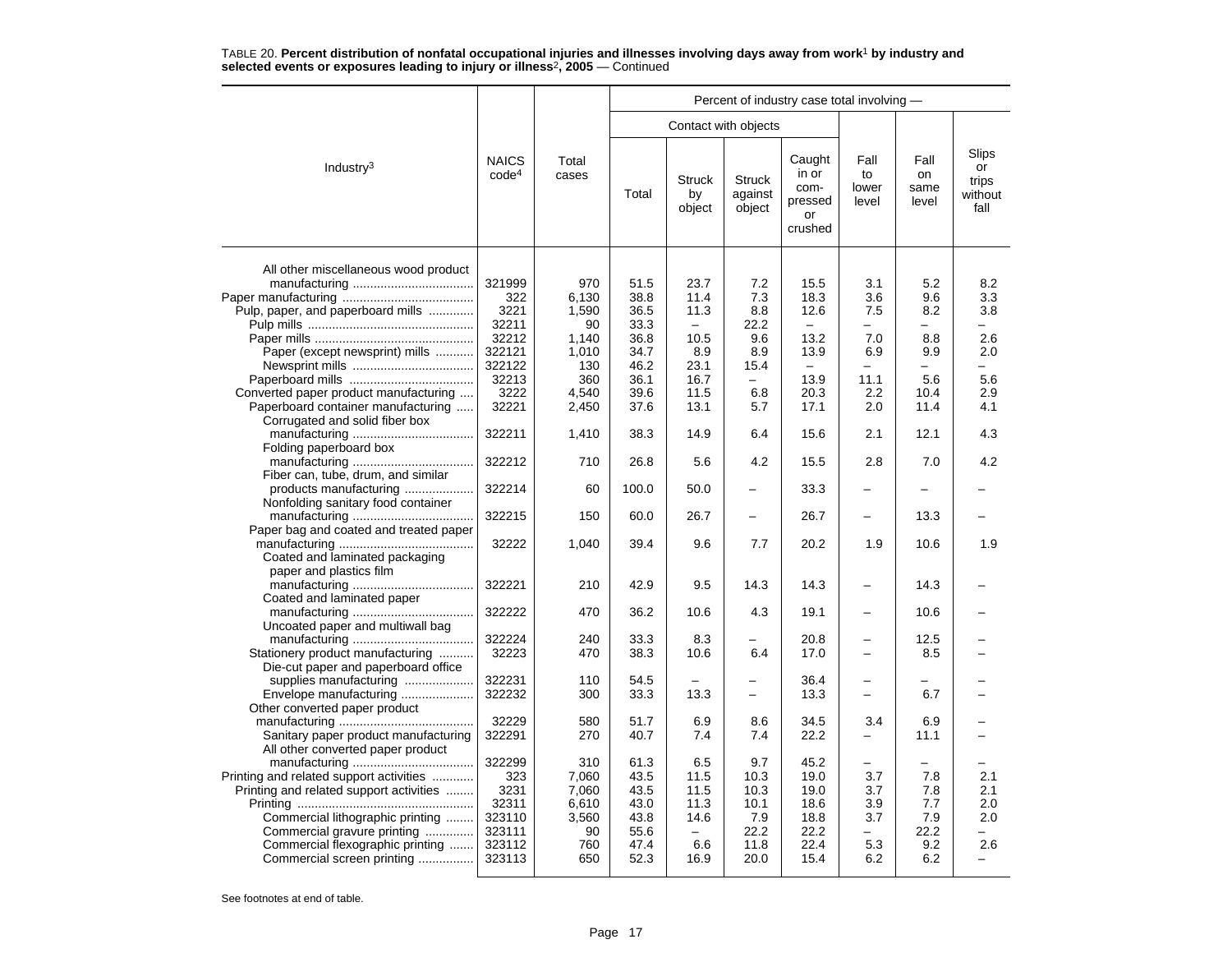|                                                                                                                        | Percent of industry case total involving - |                                         |                                        |                                                                   |                                       |                                        |                |                                                                           |                                                                                  |                                         |  |
|------------------------------------------------------------------------------------------------------------------------|--------------------------------------------|-----------------------------------------|----------------------------------------|-------------------------------------------------------------------|---------------------------------------|----------------------------------------|----------------|---------------------------------------------------------------------------|----------------------------------------------------------------------------------|-----------------------------------------|--|
|                                                                                                                        |                                            | Overexertion                            |                                        | Expo-                                                             |                                       |                                        |                | Assaults and violent acts                                                 |                                                                                  |                                         |  |
| Industry <sup>3</sup>                                                                                                  | Total                                      | In lifting                              | Repeti-<br>tive<br>motion              | sure<br>to<br>harmful<br>sub-<br>stance<br>or<br>environ-<br>ment | Trans-<br>portation<br>acci-<br>dents | <b>Fires</b><br>and<br>explo-<br>sions | Total          | By<br>person                                                              | All<br>other<br>assaults                                                         | All<br>other<br>events <sup>5</sup>     |  |
| All other miscellaneous wood product<br>Pulp, paper, and paperboard mills                                              | 15.5<br>19.9<br>20.8                       | 6.2<br>8.8<br>6.3                       | $\overline{\phantom{0}}$<br>5.4<br>3.1 | 7.2<br>3.8<br>6.3                                                 | 3.1<br>3.6<br>2.5                     | 0.5<br>-                               |                | $\overline{\phantom{0}}$<br>-                                             | $\overline{\phantom{0}}$<br>$\overline{\phantom{0}}$<br>$\overline{\phantom{0}}$ | 4.1<br>11.4<br>10.7                     |  |
|                                                                                                                        | $\equiv$<br>21.9                           | -<br>6.1                                | -<br>3.5                               | 22.2<br>5.3                                                       | $\overline{\phantom{0}}$<br>2.6       | $\overline{a}$                         |                | $\qquad \qquad -$<br>$\overline{\phantom{0}}$<br>$\overline{\phantom{0}}$ | $\overline{\phantom{0}}$<br>$\overline{a}$<br>$\overline{\phantom{0}}$           | 9.6                                     |  |
| Paper (except newsprint) mills                                                                                         | 22.8<br>23.1<br>19.4                       | 6.9<br>$\overline{\phantom{0}}$<br>5.6  | 3.0<br>-<br>$\overline{\phantom{0}}$   | 5.9<br>-<br>$\overline{\phantom{0}}$                              | 3.0<br>$\overline{\phantom{m}}$       | ÷                                      |                | $\overline{\phantom{0}}$<br>$\overline{\phantom{0}}$                      | $\overline{\phantom{0}}$<br>$\overline{\phantom{0}}$                             | 10.9<br>$\equiv$<br>16.7                |  |
| Converted paper product manufacturing<br>Paperboard container manufacturing<br>Corrugated and solid fiber box          | 19.8<br>18.8                               | 9.7<br>8.2                              | 6.2<br>6.5                             | 2.9<br>2.0                                                        | 4.0<br>6.1                            | .4<br>.8                               |                | $\overline{\phantom{0}}$                                                  | $\overline{\phantom{0}}$                                                         | 11.5<br>11.0                            |  |
| Folding paperboard box                                                                                                 | 15.6                                       | 5.0                                     | 4.3                                    | 3.5                                                               | 10.6                                  | 1.4                                    |                |                                                                           | ۳                                                                                | 7.8                                     |  |
| Fiber can, tube, drum, and similar<br>products manufacturing                                                           | 29.6<br>-                                  | 16.9                                    | 12.7                                   |                                                                   |                                       |                                        |                |                                                                           |                                                                                  | 16.9                                    |  |
| Nonfolding sanitary food container                                                                                     | 20.0                                       | $\overline{\phantom{0}}$                |                                        | -                                                                 |                                       | -                                      |                |                                                                           |                                                                                  |                                         |  |
| Paper bag and coated and treated paper<br>Coated and laminated packaging<br>paper and plastics film                    | 24.0                                       | 11.5                                    | 2.9                                    | 3.8                                                               |                                       |                                        |                |                                                                           |                                                                                  | 14.4                                    |  |
| Coated and laminated paper                                                                                             | 28.6                                       |                                         |                                        | 9.5                                                               |                                       |                                        |                |                                                                           |                                                                                  |                                         |  |
| Uncoated paper and multiwall bag                                                                                       | 19.1<br>33.3                               | 10.6<br>16.7                            | 8.3                                    | 4.3                                                               |                                       |                                        |                | -                                                                         |                                                                                  | 23.4<br>8.3                             |  |
| Stationery product manufacturing<br>Die-cut paper and paperboard office<br>supplies manufacturing                      | 23.4<br>18.2                               | 17.0                                    | 8.5                                    | 4.3                                                               |                                       | L.                                     |                | $\overline{\phantom{0}}$                                                  | $\overline{a}$                                                                   | 12.8                                    |  |
| Envelope manufacturing<br>Other converted paper product                                                                | 23.3                                       | 20.0                                    | 10.0                                   | -                                                                 |                                       | -                                      |                | $\overline{\phantom{0}}$                                                  | $\sim$                                                                           | 20.0                                    |  |
| Sanitary paper product manufacturing<br>All other converted paper product                                              | 13.8<br>22.2                               | 6.9<br>11.1                             | 8.6<br>7.4                             | 3.4<br>—                                                          | 3.4<br>$\overline{\phantom{0}}$       |                                        |                | $\overline{\phantom{0}}$                                                  |                                                                                  | 6.9<br>7.4                              |  |
| Printing and related support activities<br>Printing and related support activities<br>Commercial lithographic printing | 6.5<br>22.5<br>22.5<br>22.7<br>23.6        | 13.5<br>13.5<br>13.3<br>12.9            | 9.7<br>5.5<br>5.5<br>5.3<br>6.2        | -<br>2.1<br>2.1<br>2.3<br>2.0                                     | 3.0<br>3.0<br>3.0<br>.6               | .4<br>.4<br>.5                         | $\overline{ }$ | $\equiv$<br>$\overline{\phantom{0}}$<br>$\overline{\phantom{0}}$          | $\sim$<br>$\equiv$<br>$\sim$                                                     | 9.7<br>9.3<br>9.3<br>9.7<br>9.8         |  |
| Commercial gravure printing<br>Commercial flexographic printing<br>Commercial screen printing                          | 22.2<br>22.4<br>12.3                       | $\overline{\phantom{m}}$<br>11.8<br>9.2 | -<br>$\overline{\phantom{0}}$<br>4.6   | -<br>-<br>$\overline{\phantom{0}}$                                | $\overline{\phantom{0}}$              | L.                                     |                | $\overline{\phantom{0}}$<br>$\overline{\phantom{0}}$                      | $\overline{\phantom{0}}$<br>$\overline{\phantom{0}}$<br>$\overline{\phantom{0}}$ | $\overline{\phantom{0}}$<br>2.6<br>15.4 |  |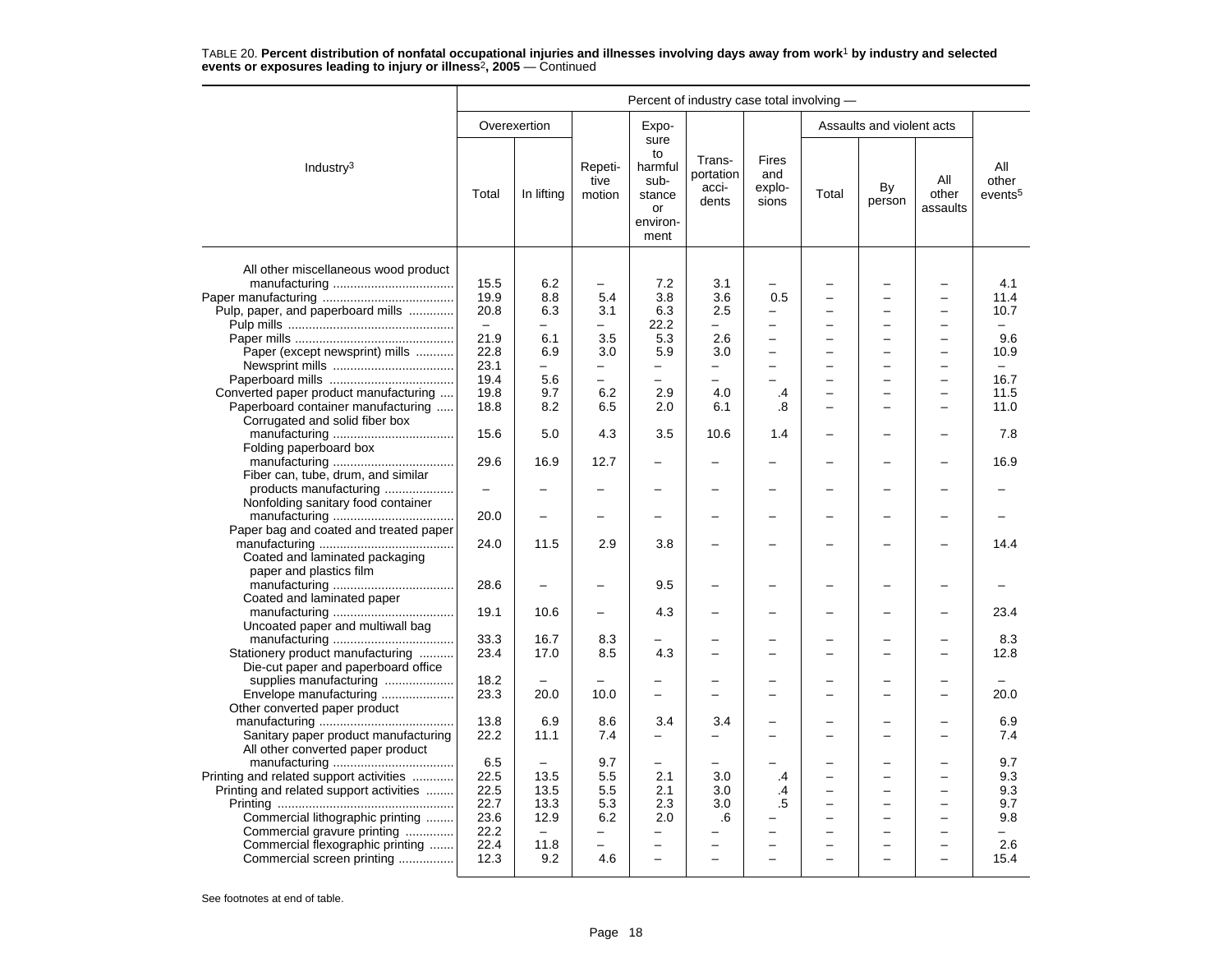|                                           |                                   |                |       |                               |                                    | Percent of industry case total involving -          |                              |                             |                                         |
|-------------------------------------------|-----------------------------------|----------------|-------|-------------------------------|------------------------------------|-----------------------------------------------------|------------------------------|-----------------------------|-----------------------------------------|
|                                           |                                   |                |       | Contact with objects          |                                    |                                                     |                              |                             |                                         |
| Industry <sup>3</sup>                     | <b>NAICS</b><br>code <sup>4</sup> | Total<br>cases | Total | <b>Struck</b><br>by<br>object | <b>Struck</b><br>against<br>object | Caught<br>in or<br>com-<br>pressed<br>or<br>crushed | Fall<br>to<br>lower<br>level | Fall<br>on<br>same<br>level | Slips<br>or<br>trips<br>without<br>fall |
|                                           | 323114                            | 240            | 20.8  | $\equiv$                      | 16.7                               |                                                     |                              |                             |                                         |
|                                           | 323115                            | 90             | 33.3  | $\equiv$                      |                                    | 33.3                                                | $\equiv$                     | 22.2                        |                                         |
|                                           |                                   |                |       | 8.7                           |                                    |                                                     |                              |                             |                                         |
|                                           | 323117                            | 230            | 30.4  |                               | $\overline{\phantom{0}}$           | 13.0                                                | $\overline{\phantom{0}}$     | 8.7                         |                                         |
| Blankbook, looseleaf binders, and         |                                   |                |       |                               |                                    |                                                     |                              |                             |                                         |
| devices manufacturing                     | 323118                            | 50             | 60.0  | $\overline{\phantom{0}}$      |                                    | 60.0                                                | -                            |                             |                                         |
| Other commercial printing                 | 323119                            | 530            | 43.4  | 3.8                           | 15.1                               | 24.5                                                | 5.7                          | 5.7                         |                                         |
| Support activities for printing           | 32312                             | 450            | 53.3  | 13.3                          | 13.3                               | 24.4                                                | -                            | 8.9                         | 4.4                                     |
| Tradebinding and related work             | 323121                            | 260            | 61.5  | 11.5                          | 23.1                               | 30.8                                                | $\overline{\phantom{0}}$     |                             |                                         |
| Prepress services                         | 323122                            | 190            | 42.1  | $\sim$                        | $\equiv$                           | 21.1                                                | $\overline{\phantom{0}}$     | 15.8                        |                                         |
| Petroleum and coal products manufacturing | 324                               | 1,200          | 30.0  | 11.7                          | 5.0                                | 9.2                                                 | 5.0                          | 11.7                        | 3.3                                     |
| Petroleum and coal products               |                                   |                |       |                               |                                    |                                                     |                              |                             |                                         |
|                                           | 3241                              | 1,200          | 30.0  | 11.7                          | 5.0                                | 9.2                                                 | 5.0                          | 11.7                        | 3.3                                     |
| Petroleum refineries                      | 32411                             | 330            | 42.4  | 21.2                          | 9.1                                |                                                     | 6.1                          | 9.1                         |                                         |
| Asphalt paving, roofing, and saturated    |                                   |                |       |                               |                                    |                                                     |                              |                             |                                         |
| materials manufacturing                   | 32412                             | 440            | 36.4  | 9.1                           | 4.5                                | 20.5                                                | 6.8                          | 6.8                         | 6.8                                     |
| Asphalt paving mixture and block          |                                   |                |       |                               |                                    |                                                     |                              |                             |                                         |
|                                           | 324121                            | 260            | 30.8  | $\equiv$                      | -                                  | 23.1                                                | $\overline{\phantom{0}}$     | 11.5                        |                                         |
| Asphalt shingle and coating materials     |                                   |                |       |                               |                                    |                                                     |                              |                             |                                         |
|                                           | 324122                            | 180            | 44.4  | 16.7                          | 11.1                               | 16.7                                                | $\overline{\phantom{0}}$     |                             | 11.1                                    |
| Other petroleum and coal products         |                                   |                |       |                               |                                    |                                                     |                              |                             |                                         |
|                                           | 32419                             | 420            | 14.3  | 9.5                           |                                    |                                                     |                              | 19.0                        |                                         |
|                                           | 325                               | 7,230          | 25.2  | 11.1                          | 5.4                                | 5.9                                                 | 4.7                          | 11.2                        | 2.1                                     |
|                                           |                                   |                |       |                               |                                    |                                                     |                              |                             |                                         |
| Basic chemical manufacturing              | 3251                              | 1.170          | 28.2  | 11.1                          | 8.5                                | 3.4                                                 | 6.8                          | 8.5                         | -                                       |
| Petrochemical manufacturing               | 32511                             | 50             |       |                               |                                    |                                                     |                              |                             |                                         |
| Industrial gas manufacturing              | 32512                             | 220            | 27.3  | $\equiv$                      |                                    |                                                     |                              | L.                          |                                         |
| Synthetic dye and pigment                 |                                   |                |       |                               |                                    |                                                     |                              |                             |                                         |
|                                           | 32513                             | 310            | 51.6  | 25.8                          | 12.9                               |                                                     |                              |                             |                                         |
| Inorganic dye and pigment                 |                                   |                |       |                               |                                    |                                                     |                              |                             |                                         |
|                                           | 325131                            | 230            | 65.2  | 34.8                          | $\overline{\phantom{0}}$           |                                                     |                              |                             |                                         |
| Synthetic organic dye and pigment         |                                   |                |       |                               |                                    |                                                     |                              |                             |                                         |
|                                           | 325132                            | 80             | -     |                               |                                    |                                                     |                              |                             |                                         |
| Other basic inorganic chemical            |                                   |                |       |                               |                                    |                                                     |                              |                             |                                         |
|                                           | 32518                             | 340            | 14.7  | 5.9                           | 5.9                                |                                                     | 5.9                          | 8.8                         |                                         |
| Alkalies and chlorine manufacturing       | 325181                            | 90             | 22.2  | $\overline{a}$                |                                    |                                                     |                              |                             |                                         |
| All other basic inorganic chemical        |                                   |                |       |                               |                                    |                                                     |                              |                             |                                         |
|                                           | 325188                            | 250            | 12.0  | $\equiv$                      |                                    |                                                     | L,                           | 12.0                        |                                         |
| Other basic organic chemical              |                                   |                |       |                               |                                    |                                                     |                              |                             |                                         |
|                                           | 32519                             | 250            | 20.0  | 12.0                          | -                                  |                                                     | 24.0                         | 12.0                        |                                         |
| Gum and wood chemical                     |                                   |                |       |                               |                                    |                                                     |                              |                             |                                         |
|                                           | 325191                            | 20             |       |                               |                                    | -                                                   |                              |                             |                                         |
| Ethyl alcohol manufacturing               | 325193                            | 30             | 66.7  | 66.7                          |                                    |                                                     |                              |                             |                                         |
| All other basic organic chemical          |                                   |                |       |                               |                                    |                                                     |                              |                             |                                         |
|                                           | 325199                            | 190            | 15.8  | $\overline{\phantom{0}}$      |                                    |                                                     | 26.3                         |                             |                                         |
|                                           |                                   |                |       |                               |                                    |                                                     |                              |                             |                                         |
|                                           |                                   |                |       |                               |                                    |                                                     |                              |                             |                                         |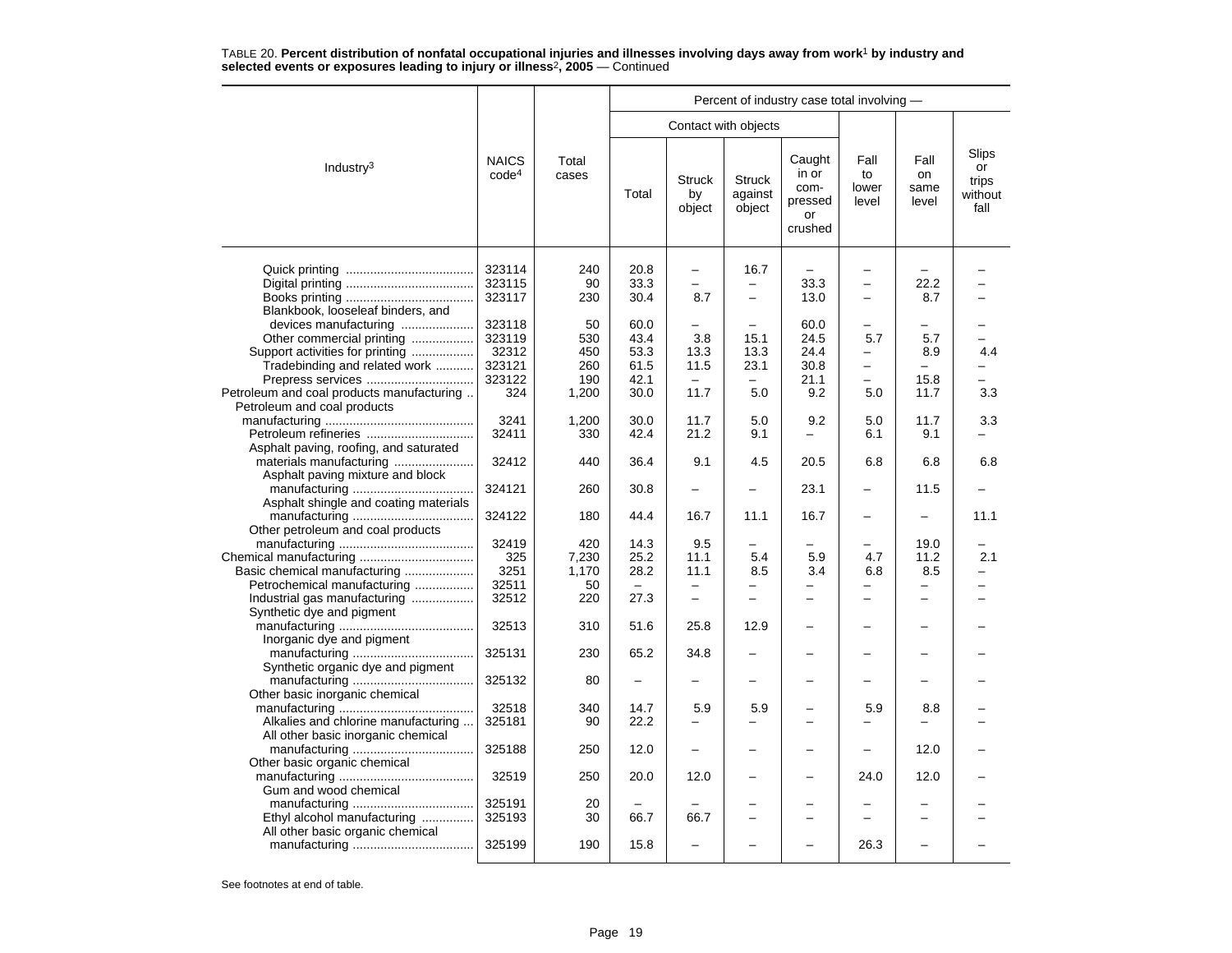|                                           |                          | Percent of industry case total involving - |                           |                                                                   |                                       |                                 |       |                           |                          |                                     |  |  |
|-------------------------------------------|--------------------------|--------------------------------------------|---------------------------|-------------------------------------------------------------------|---------------------------------------|---------------------------------|-------|---------------------------|--------------------------|-------------------------------------|--|--|
|                                           |                          | Overexertion                               |                           | Expo-                                                             |                                       |                                 |       | Assaults and violent acts |                          |                                     |  |  |
| Industry <sup>3</sup>                     | Total                    | In lifting                                 | Repeti-<br>tive<br>motion | sure<br>to<br>harmful<br>sub-<br>stance<br>or<br>environ-<br>ment | Trans-<br>portation<br>acci-<br>dents | Fires<br>and<br>explo-<br>sions | Total | By<br>person              | All<br>other<br>assaults | All<br>other<br>events <sup>5</sup> |  |  |
|                                           | 12.5                     | $\overline{\phantom{0}}$                   | 12.5                      | $\overline{\phantom{0}}$                                          | 41.7                                  | $\overline{\phantom{0}}$        |       |                           |                          |                                     |  |  |
|                                           | 22.2                     |                                            |                           |                                                                   |                                       |                                 |       |                           |                          |                                     |  |  |
|                                           | 34.8                     | 17.4                                       | $\overline{\phantom{0}}$  |                                                                   | <u>.</u>                              |                                 |       | L,                        |                          | 17.4                                |  |  |
| Blankbook, looseleaf binders, and         |                          |                                            |                           |                                                                   |                                       |                                 |       |                           |                          |                                     |  |  |
| devices manufacturing                     | 40.0                     | $\overline{\phantom{0}}$                   | $\overline{a}$            |                                                                   | -                                     | $\equiv$                        |       | L.                        |                          |                                     |  |  |
| Other commercial printing                 | 30.2                     | 20.8                                       | 3.8                       |                                                                   | <u>.</u>                              |                                 |       | $\overline{\phantom{0}}$  |                          | 7.5                                 |  |  |
| Support activities for printing           | 20.0                     | 15.6                                       | 8.9                       | $\overline{\phantom{0}}$                                          | -                                     |                                 |       | L.                        |                          |                                     |  |  |
| Tradebinding and related work             | 15.4                     | 11.5                                       | 15.4                      | $\overline{a}$                                                    | $\overline{\phantom{0}}$              | $\overline{\phantom{0}}$        |       | $\overline{\phantom{0}}$  |                          |                                     |  |  |
| Prepress services                         | 31.6                     | 21.1                                       | $\overline{\phantom{0}}$  | $\overline{a}$                                                    | $\overline{\phantom{0}}$              | $\overline{\phantom{0}}$        |       | $\overline{\phantom{0}}$  |                          |                                     |  |  |
| Petroleum and coal products manufacturing | 17.5                     | 5.0                                        | 3.3                       | 11.7                                                              | 10.0                                  | 2.5                             |       | $\overline{a}$            |                          | 5.8                                 |  |  |
| Petroleum and coal products               |                          |                                            |                           |                                                                   |                                       |                                 |       |                           |                          |                                     |  |  |
|                                           | 17.5                     | 5.0                                        | 3.3                       | 11.7                                                              | 10.0                                  | 2.5                             |       | ۰                         |                          | 5.8                                 |  |  |
| Petroleum refineries                      | 12.1                     |                                            |                           | 6.1                                                               |                                       | 6.1                             |       | ÷                         |                          | 9.1                                 |  |  |
| Asphalt paving, roofing, and saturated    |                          |                                            |                           |                                                                   |                                       |                                 |       |                           |                          |                                     |  |  |
| materials manufacturing                   | 11.4                     | 4.5                                        | -                         | $\overline{\phantom{0}}$                                          | 20.5                                  | $\overline{\phantom{0}}$        |       | -                         |                          | 6.8                                 |  |  |
| Asphalt paving mixture and block          |                          |                                            |                           |                                                                   |                                       |                                 |       |                           |                          |                                     |  |  |
|                                           | 7.7                      |                                            |                           | $\overline{\phantom{0}}$                                          | 30.8                                  | $\overline{\phantom{0}}$        |       | ÷,                        |                          |                                     |  |  |
| Asphalt shingle and coating materials     |                          |                                            |                           |                                                                   |                                       |                                 |       |                           |                          |                                     |  |  |
|                                           | 16.7                     |                                            |                           |                                                                   | -                                     |                                 |       | -                         |                          | 11.1                                |  |  |
| Other petroleum and coal products         |                          |                                            |                           |                                                                   |                                       |                                 |       |                           |                          |                                     |  |  |
|                                           | 28.6                     | 7.1                                        |                           | 23.8                                                              | -                                     |                                 |       | ÷,                        |                          |                                     |  |  |
|                                           | 22.5                     | 13.0                                       | 6.4                       | 13.8                                                              | 3.2                                   | 1.8                             | 0.3   | -                         |                          | 8.9                                 |  |  |
| Basic chemical manufacturing              | 12.0                     | 6.8                                        | 4.3                       | 26.5                                                              | -                                     | 3.4                             |       | L,                        |                          | 7.7                                 |  |  |
| Petrochemical manufacturing               | $\qquad \qquad -$        | $\overline{\phantom{0}}$                   | 40.0                      | $\overline{\phantom{0}}$                                          | -                                     | $\overline{\phantom{0}}$        |       | $\overline{\phantom{0}}$  |                          |                                     |  |  |
| Industrial gas manufacturing              | $\equiv$                 | $\equiv$                                   |                           | $\equiv$                                                          | -                                     | $\equiv$                        |       | $\overline{\phantom{0}}$  | $\overline{\phantom{a}}$ |                                     |  |  |
| Synthetic dye and pigment                 |                          |                                            |                           |                                                                   |                                       |                                 |       |                           |                          |                                     |  |  |
|                                           | 9.7                      |                                            |                           | 22.6                                                              |                                       |                                 |       |                           |                          |                                     |  |  |
| Inorganic dye and pigment                 |                          |                                            |                           |                                                                   |                                       |                                 |       |                           |                          |                                     |  |  |
|                                           | $\qquad \qquad -$        |                                            | -                         | 21.7                                                              |                                       |                                 |       | L,                        |                          |                                     |  |  |
| Synthetic organic dye and pigment         |                          |                                            |                           |                                                                   |                                       |                                 |       |                           |                          |                                     |  |  |
|                                           | 37.5                     |                                            | $\overline{\phantom{0}}$  | 25.0                                                              |                                       |                                 |       | L.                        |                          |                                     |  |  |
| Other basic inorganic chemical            |                          |                                            |                           |                                                                   |                                       |                                 |       |                           |                          |                                     |  |  |
|                                           | 11.8                     | 5.9                                        | 5.9                       | 32.4                                                              |                                       |                                 |       |                           |                          | 17.6                                |  |  |
| Alkalies and chlorine manufacturing       | $\qquad \qquad -$        |                                            |                           | 22.2                                                              | $\overline{\phantom{0}}$              |                                 |       | L.                        |                          | 33.3                                |  |  |
| All other basic inorganic chemical        |                          |                                            |                           |                                                                   |                                       |                                 |       |                           |                          |                                     |  |  |
|                                           | 12.0                     | 8.0                                        | 8.0                       | 40.0                                                              |                                       |                                 |       |                           |                          | 12.0                                |  |  |
| Other basic organic chemical              |                          |                                            |                           |                                                                   |                                       |                                 |       |                           |                          |                                     |  |  |
|                                           | 16.0                     | 8.0                                        |                           | 16.0                                                              |                                       |                                 |       | -                         |                          | 8.0                                 |  |  |
| Gum and wood chemical                     |                          |                                            |                           |                                                                   |                                       |                                 |       |                           |                          |                                     |  |  |
|                                           | $\overline{\phantom{m}}$ |                                            |                           |                                                                   |                                       |                                 |       |                           |                          |                                     |  |  |
| Ethyl alcohol manufacturing               | $\overline{\phantom{0}}$ |                                            | -                         | -                                                                 | -                                     | $\equiv$                        |       | $\overline{\phantom{0}}$  |                          |                                     |  |  |
| All other basic organic chemical          |                          |                                            |                           |                                                                   |                                       |                                 |       |                           |                          |                                     |  |  |
|                                           | 21.1                     | 10.5                                       |                           | 15.8                                                              |                                       |                                 |       |                           |                          |                                     |  |  |
|                                           |                          |                                            |                           |                                                                   |                                       |                                 |       |                           |                          |                                     |  |  |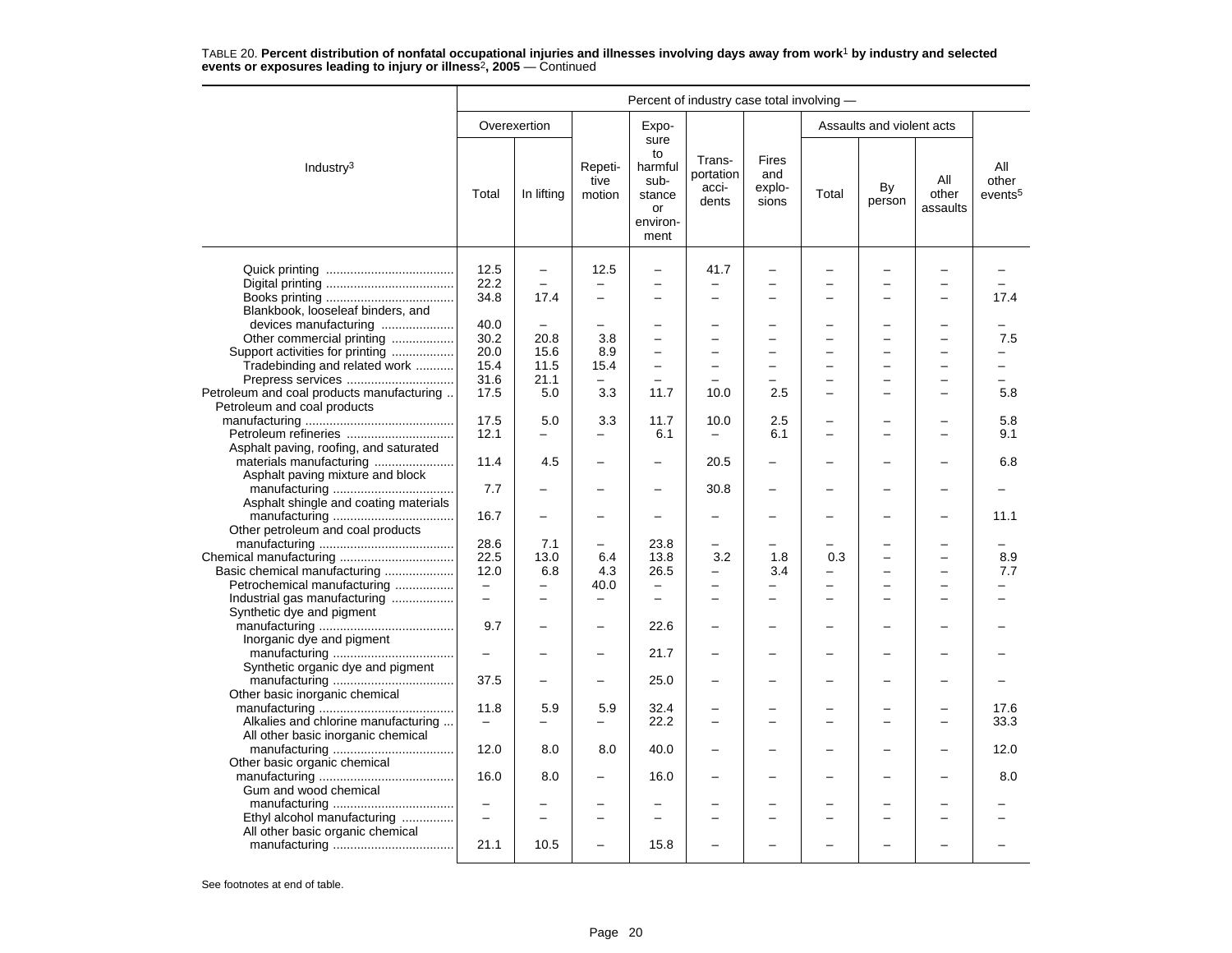|                                                                               |                                   |                |                          |                                  |                                    | Percent of industry case total involving -          |                              |                             |                                         |
|-------------------------------------------------------------------------------|-----------------------------------|----------------|--------------------------|----------------------------------|------------------------------------|-----------------------------------------------------|------------------------------|-----------------------------|-----------------------------------------|
|                                                                               |                                   |                |                          |                                  | Contact with objects               |                                                     |                              |                             |                                         |
| Industry <sup>3</sup>                                                         | <b>NAICS</b><br>code <sup>4</sup> | Total<br>cases | Total                    | <b>Struck</b><br>by<br>object    | <b>Struck</b><br>against<br>object | Caught<br>in or<br>com-<br>pressed<br>or<br>crushed | Fall<br>to<br>lower<br>level | Fall<br>on<br>same<br>level | Slips<br>or<br>trips<br>without<br>fall |
| Resin, synthetic rubber, and artificial and<br>synthetic fibers and filaments |                                   |                |                          |                                  |                                    |                                                     |                              |                             |                                         |
| Resin and synthetic rubber                                                    | 3252                              | 1,040          | 37.5                     | 26.0                             | 3.8                                | 7.7                                                 | 7.7                          | 4.8                         | 3.8                                     |
| Plastics material and resin                                                   | 32521                             | 780            | 39.7                     | 33.3                             | 2.6                                | 3.8                                                 | 9.0                          | 3.8                         | 3.8                                     |
| Synthetic rubber manufacturing<br>Artificial and synthetic fibers and         | 325211<br>325212                  | 350<br>440     | 17.1<br>59.1             | 8.6<br>52.3                      | $\equiv$                           | L.                                                  | 17.1                         | 5.7                         |                                         |
| filaments manufacturing<br>Cellulosic organic fiber manufacturing             | 32522<br>325221                   | 260<br>40      | 30.8<br>50.0             | —<br>$\overline{\phantom{0}}$    | 7.7<br>$\overline{\phantom{0}}$    | 19.2                                                | -                            | 7.7                         |                                         |
| Noncellulosic organic fiber                                                   | 325222                            | 220            | 27.3                     | —                                | 9.1                                | 13.6                                                |                              | 9.1                         |                                         |
| Pesticide, fertilizer, and other agricultural                                 | 3253                              | 350            | 22.9                     | 8.6                              | $\overline{\phantom{0}}$           | 8.6                                                 | $\overline{\phantom{0}}$     | 5.7                         |                                         |
| Fertilizer manufacturing<br>Nitrogenous fertilizer manufacturing              | 32531<br>325311                   | 280<br>60      | 25.0<br>50.0             | 10.7<br>$\overline{\phantom{0}}$ |                                    | 10.7<br>33.3                                        |                              |                             |                                         |
| Pesticide and other agricultural chemical<br>Pharmaceutical and medicine      | 32532                             | 70             | -                        |                                  |                                    |                                                     |                              |                             |                                         |
| Pharmaceutical and medicine                                                   | 3254                              | 2,000          | 19.0                     | 6.5                              | 5.5                                | 5.5                                                 | 3.5                          | 13.5                        | 3.5                                     |
| Medicinal and botanical                                                       | 32541                             | 2,000          | 19.0                     | 6.5                              | 5.5                                | 5.5                                                 | 3.5                          | 13.5                        | 3.5                                     |
| Pharmaceutical preparation                                                    | 325411                            | 210            | 14.3                     | 9.5                              |                                    |                                                     |                              | 9.5                         |                                         |
| In-vitro diagnostic substance                                                 | 325412                            | 1,560          | 18.6                     | 6.4                              | 3.8                                | 6.4                                                 | 3.8                          | 14.1                        | 3.8                                     |
| Biological product (except diagnostic)                                        | 325413                            | 50             | $\overline{\phantom{m}}$ | -                                | $\overline{\phantom{0}}$           | —                                                   | -                            | $\overline{\phantom{0}}$    |                                         |
| Paint, coating, and adhesive                                                  | 325414                            | 180            | 33.3                     | $\overline{\phantom{0}}$         | 22.2                               |                                                     |                              | 16.7                        |                                         |
| Paint and coating manufacturing                                               | 3255<br>32551                     | 500<br>320     | 24.0<br>25.0             | 8.0<br>6.2                       | 8.0<br>12.5                        | 8.0<br>6.2                                          | $\equiv$                     | 16.0<br>21.9                |                                         |
| Adhesive manufacturing<br>Soap, cleaning compound, and toilet                 | 32552                             | 180            | 22.2                     | 11.1                             | $\overline{\phantom{0}}$           | 11.1                                                | $\overline{\phantom{0}}$     |                             |                                         |
| preparation manufacturing<br>Soap and cleaning compound                       | 3256                              | 910            | 25.3                     | 8.8                              | 5.5                                | 4.4                                                 | 6.6                          | 14.3                        |                                         |
| Polish and other sanitation good                                              | 32561                             | 540            | 20.4                     | 3.7                              | 3.7                                | 3.7                                                 | 7.4                          | 13.0                        |                                         |
| Surface active agent manufacturing                                            | 325612<br>325613                  | 270<br>90      | 14.8                     | -                                |                                    |                                                     | 11.1                         | 14.8                        |                                         |
| Toilet preparation manufacturing                                              | 32562                             | 370            | 32.4                     | 16.2                             | 8.1                                | 5.4                                                 | 5.4                          | 16.2                        |                                         |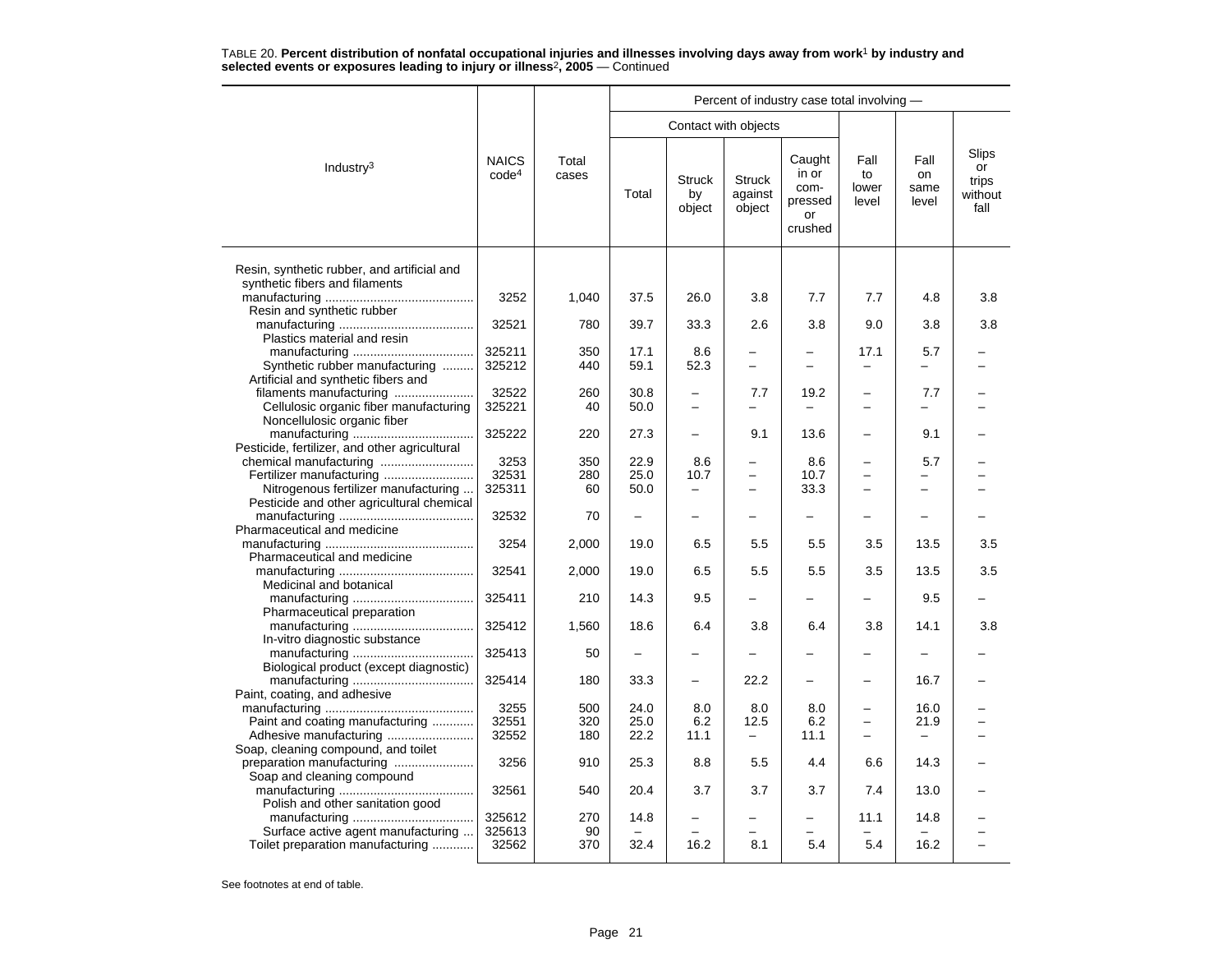|                                               | Percent of industry case total involving - |                          |                           |                                                                   |                                       |                                        |                |                                            |                          |                                     |
|-----------------------------------------------|--------------------------------------------|--------------------------|---------------------------|-------------------------------------------------------------------|---------------------------------------|----------------------------------------|----------------|--------------------------------------------|--------------------------|-------------------------------------|
|                                               |                                            | Overexertion             |                           | Expo-                                                             |                                       |                                        |                | Assaults and violent acts                  |                          |                                     |
| Industry <sup>3</sup>                         | Total                                      | In lifting               | Repeti-<br>tive<br>motion | sure<br>to<br>harmful<br>sub-<br>stance<br>or<br>environ-<br>ment | Trans-<br>portation<br>acci-<br>dents | <b>Fires</b><br>and<br>explo-<br>sions | Total          | By<br>person                               | All<br>other<br>assaults | All<br>other<br>events <sup>5</sup> |
| Resin, synthetic rubber, and artificial and   |                                            |                          |                           |                                                                   |                                       |                                        |                |                                            |                          |                                     |
| synthetic fibers and filaments                |                                            |                          |                           |                                                                   |                                       |                                        |                |                                            |                          |                                     |
|                                               | 13.5                                       | 10.6                     | 13.5                      | 11.5                                                              |                                       |                                        |                |                                            |                          | 4.8                                 |
| Resin and synthetic rubber                    |                                            |                          |                           |                                                                   |                                       |                                        |                |                                            |                          |                                     |
| Plastics material and resin                   | 14.1                                       | 11.5                     | 7.7                       | 12.8                                                              |                                       |                                        |                |                                            |                          | 5.1                                 |
|                                               | 17.1                                       | 11.4                     | 5.7                       | 28.6                                                              | $\overline{\phantom{0}}$              |                                        |                |                                            |                          | 5.7                                 |
| Synthetic rubber manufacturing                | 13.6                                       | 11.4                     | 9.1                       |                                                                   |                                       |                                        |                |                                            |                          |                                     |
| Artificial and synthetic fibers and           |                                            |                          |                           |                                                                   |                                       |                                        |                |                                            |                          |                                     |
| filaments manufacturing                       | 11.5                                       | $\overline{\phantom{0}}$ | 30.8                      | 7.7                                                               | $\overline{\phantom{0}}$              |                                        |                | $\overline{\phantom{0}}$                   |                          |                                     |
| Cellulosic organic fiber manufacturing        |                                            |                          |                           |                                                                   |                                       |                                        |                |                                            |                          |                                     |
| Noncellulosic organic fiber                   |                                            |                          |                           |                                                                   |                                       |                                        |                |                                            |                          |                                     |
|                                               | 9.1                                        | $\overline{\phantom{0}}$ | 36.4                      | 9.1                                                               |                                       |                                        |                | -                                          |                          |                                     |
| Pesticide, fertilizer, and other agricultural | 31.4                                       | 11.4                     | $\overline{\phantom{0}}$  | 11.4                                                              | 5.7                                   |                                        |                |                                            | $\overline{\phantom{0}}$ | 17.1                                |
| Fertilizer manufacturing                      | 35.7                                       | 14.3                     | $\overline{\phantom{0}}$  | 7.1                                                               | 7.1                                   |                                        |                | $\overline{\phantom{0}}$                   | $\overline{\phantom{0}}$ | 17.9                                |
| Nitrogenous fertilizer manufacturing          | 33.3                                       | $\overline{\phantom{0}}$ | $\equiv$                  | $\equiv$                                                          | $\equiv$                              | $\equiv$                               | $\overline{ }$ | $\equiv$                                   | $\sim$                   |                                     |
| Pesticide and other agricultural chemical     |                                            |                          |                           |                                                                   |                                       |                                        |                |                                            |                          |                                     |
|                                               | $\qquad \qquad -$                          |                          | $\overline{\phantom{0}}$  | 42.9                                                              |                                       |                                        |                |                                            |                          |                                     |
| Pharmaceutical and medicine                   |                                            |                          |                           |                                                                   |                                       |                                        |                |                                            |                          |                                     |
|                                               | 28.0                                       | 15.5                     | 6.0                       | 10.5                                                              | 3.0                                   | 2.0                                    | 1.0            |                                            |                          | 10.5                                |
| Pharmaceutical and medicine                   |                                            |                          |                           |                                                                   |                                       |                                        |                |                                            |                          |                                     |
| Medicinal and botanical                       | 28.0                                       | 15.5                     | 6.0                       | 10.5                                                              | 3.0                                   | 2.0                                    | 1.0            | $\overline{\phantom{0}}$                   | $\overline{\phantom{0}}$ | 10.5                                |
|                                               | 33.3                                       | 19.0                     |                           | 23.8                                                              | -                                     |                                        |                |                                            |                          |                                     |
| Pharmaceutical preparation                    |                                            |                          |                           |                                                                   |                                       |                                        |                |                                            |                          |                                     |
|                                               | 27.6                                       | 14.1                     | 5.8                       | 9.6                                                               | 3.8                                   | 1.9                                    |                |                                            |                          | 10.9                                |
| In-vitro diagnostic substance                 |                                            |                          |                           |                                                                   |                                       |                                        |                |                                            |                          |                                     |
|                                               | 40.0                                       | 40.0                     | -                         |                                                                   |                                       |                                        |                |                                            |                          | 40.0                                |
| Biological product (except diagnostic)        |                                            |                          |                           |                                                                   |                                       |                                        |                |                                            |                          |                                     |
|                                               | 22.2                                       | 16.7                     |                           |                                                                   |                                       |                                        |                |                                            |                          |                                     |
| Paint, coating, and adhesive                  | 30.0                                       | 16.0                     | 4.0                       | 12.0                                                              | 4.0                                   | 4.0                                    |                | $\overline{\phantom{0}}$                   | $\overline{\phantom{0}}$ | 8.0                                 |
| Paint and coating manufacturing               | 25.0                                       | 9.4                      |                           | 9.4                                                               | 6.2                                   | 6.2                                    |                | $\overline{\phantom{0}}$                   |                          | 6.2                                 |
|                                               | 33.3                                       | 22.2                     | $\equiv$                  | 16.7                                                              | $\overline{\phantom{0}}$              | ▃                                      |                |                                            |                          | 11.1                                |
| Soap, cleaning compound, and toilet           |                                            |                          |                           |                                                                   |                                       |                                        |                |                                            |                          |                                     |
| preparation manufacturing                     | 17.6                                       | 9.9                      | 7.7                       | 15.4                                                              | $\qquad \qquad -$                     | 2.2                                    |                |                                            |                          | 7.7                                 |
| Soap and cleaning compound                    |                                            |                          |                           |                                                                   |                                       |                                        |                |                                            |                          |                                     |
|                                               | 14.8                                       | 9.3                      | 7.4                       | 20.4                                                              | $\overline{\phantom{0}}$              | 3.7                                    |                |                                            |                          | 7.4                                 |
| Polish and other sanitation good              |                                            |                          |                           | 22.2                                                              |                                       |                                        |                |                                            |                          |                                     |
| Surface active agent manufacturing            | 22.2                                       | 14.8                     | 7.4                       | 44.4                                                              | $\overline{\phantom{0}}$              |                                        |                | $\overline{\phantom{0}}$<br>$\overline{a}$ |                          |                                     |
| Toilet preparation manufacturing              | 21.6                                       | 10.8                     | 5.4                       | 8.1                                                               | $\sim$                                | $\overline{\phantom{0}}$               | $\equiv$       | $\equiv$                                   | $\overline{\phantom{0}}$ | 8.1                                 |
|                                               |                                            |                          |                           |                                                                   |                                       |                                        |                |                                            |                          |                                     |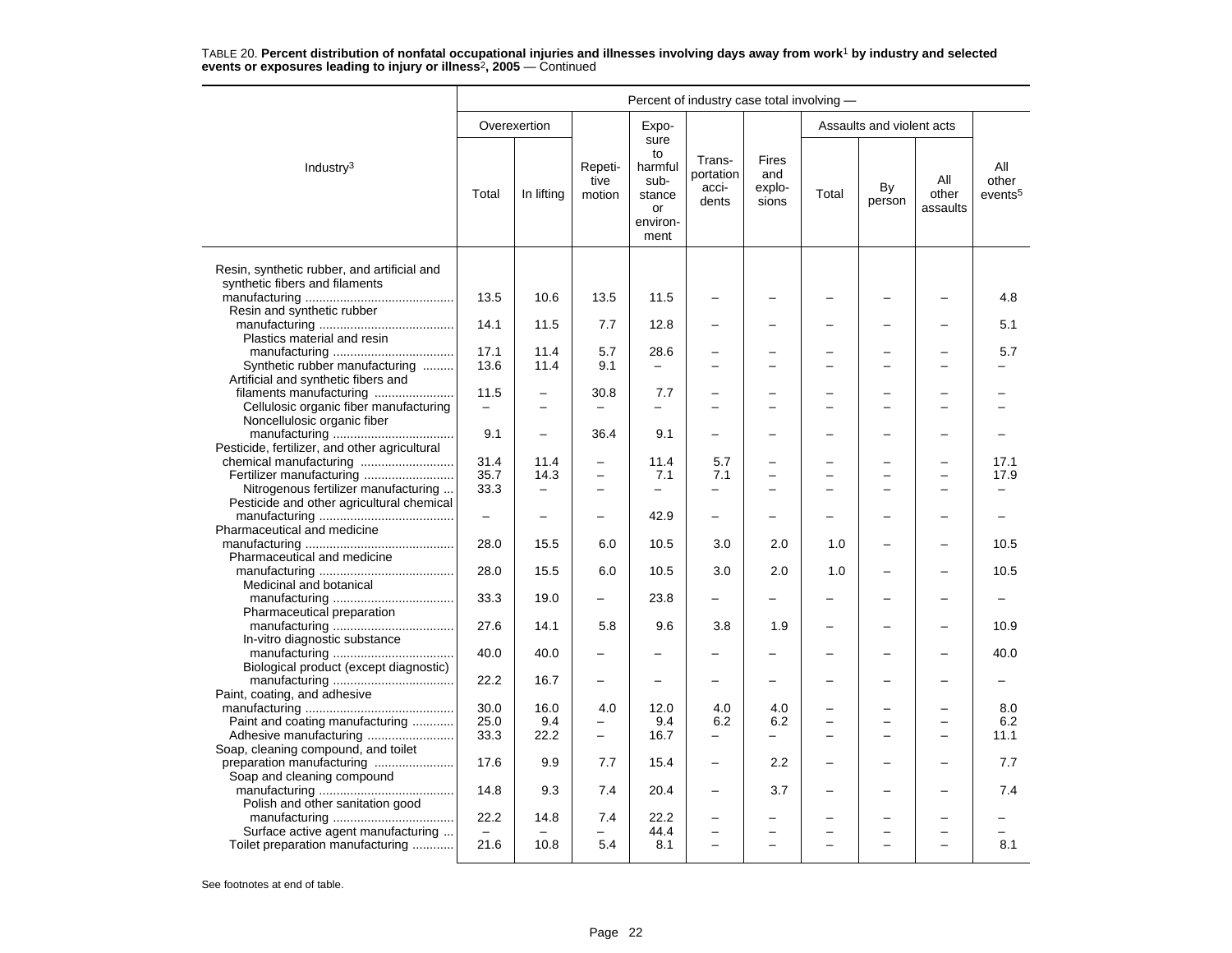|                                                                                                                                                |                                   |                         |                                          |                                 |                                    | Percent of industry case total involving -          |                              |                             |                                         |
|------------------------------------------------------------------------------------------------------------------------------------------------|-----------------------------------|-------------------------|------------------------------------------|---------------------------------|------------------------------------|-----------------------------------------------------|------------------------------|-----------------------------|-----------------------------------------|
|                                                                                                                                                |                                   |                         |                                          |                                 | Contact with objects               |                                                     |                              |                             |                                         |
| Industry <sup>3</sup>                                                                                                                          | <b>NAICS</b><br>code <sup>4</sup> | Total<br>cases          | Total                                    | <b>Struck</b><br>by<br>object   | <b>Struck</b><br>against<br>object | Caught<br>in or<br>com-<br>pressed<br>or<br>crushed | Fall<br>to<br>lower<br>level | Fall<br>on<br>same<br>level | Slips<br>or<br>trips<br>without<br>fall |
|                                                                                                                                                |                                   |                         |                                          |                                 |                                    |                                                     |                              |                             |                                         |
| Other chemical product and preparation<br>Printing ink manufacturing<br>Explosives manufacturing                                               | 3259<br>32591<br>32592            | 1,260<br>150<br>30      | 23.0<br>26.7<br>$\overline{\phantom{m}}$ | 8.7<br>$\overline{\phantom{0}}$ | 4.0<br>-                           | 7.9<br>$\overline{\phantom{0}}$                     | 3.2                          | 11.9<br>33.3                | 1.6                                     |
| All other chemical product and<br>preparation manufacturing                                                                                    | 32599                             | 1,080                   | 23.1                                     | 8.3                             | 3.7                                | 8.3                                                 | 2.8                          | 9.3                         | 1.9                                     |
| Custom compounding of purchased                                                                                                                | 325991                            | 430                     | 27.9                                     | 9.3                             | 4.7                                | 9.3                                                 |                              | 7.0                         |                                         |
| Photographic film, paper, plate, and<br>chemical manufacturing<br>All other miscellaneous chemical                                             | 325992                            | 290                     | 20.7                                     | 6.9                             | 6.9                                |                                                     |                              | 10.3                        |                                         |
| product and preparation<br>Plastics and rubber products manufacturing<br>Plastics product manufacturing                                        | 325998<br>326<br>3261             | 360<br>14,040<br>11,080 | 19.4<br>39.6<br>40.3                     | 8.3<br>13.9<br>14.0             | 9.8<br>10.7                        | 11.1<br>13.3<br>12.6                                | 8.3<br>2.3<br>2.7            | 11.1<br>10.2<br>10.7        | 3.2<br>3.3                              |
| Unsupported plastics film, sheet, and                                                                                                          | 32611                             | 1,820                   | 47.3                                     | 8.8                             | 12.6                               | 20.3                                                | 1.6                          | 10.4                        | 1.6                                     |
| Unsupported plastics bag                                                                                                                       | 326111                            | 370                     | 43.2                                     | $\overline{\phantom{0}}$        | 8.1                                | 24.3                                                |                              | 8.1                         |                                         |
| Unsupported plastics film and sheet<br>(except packaging) manufacturing<br>Plastics pipe, pipe fitting, and                                    | 326113                            | 1,360                   | 46.3                                     | 10.3                            | 15.4                               | 16.9                                                |                              | 11.0                        |                                         |
| unsupported profile shape<br>Unsupported plastics profile shape                                                                                | 32612                             | 720                     | 33.3                                     | 4.2                             | 13.9                               | 13.9                                                | 2.8                          | 12.5                        |                                         |
| Plastics pipe and pipe fitting                                                                                                                 | 326121                            | 260                     | 15.4                                     | ▃                               | $\overline{\phantom{0}}$           | 7.7                                                 |                              | 11.5                        |                                         |
| Polystyrene foam product manufacturing                                                                                                         | 326122<br>32614                   | 470<br>630              | 42.6<br>36.5                             | 4.3<br>17.5                     | 17.0<br>$\overline{\phantom{0}}$   | 17.0                                                | 4.3<br>-                     | 12.8<br>23.8                |                                         |
| Urethane and other foam product<br>(except polystyrene) manufacturing<br>Plastics bottle manufacturing<br>Other plastics product manufacturing | 32615<br>32616<br>32619           | 550<br>600<br>6,370     | 29.1<br>30.0<br>41.1                     | 14.5<br>6.7<br>16.3             | 7.3<br>11.7<br>11.1                | 5.5<br>6.7<br>11.1                                  | $\equiv$<br>$\equiv$<br>2.2  | 10.9<br>15.0<br>8.9         | 13.3<br>2.4                             |
| Plastics plumbing fixture<br>Resilient floor covering manufacturing                                                                            | 326191<br>326192                  | 420<br>240              | 35.7<br>$\overline{\phantom{0}}$         | 16.7                            | 9.5                                | 4.8                                                 | 7.1                          | 9.5                         | 9.5                                     |
| All other plastics product<br>Rubber product manufacturing                                                                                     | 326199<br>3262<br>32621           | 5,710<br>2,960<br>1,080 | 43.1<br>36.8<br>36.1                     | 17.0<br>13.5<br>12.0            | 11.7<br>6.1<br>6.5                 | 11.9<br>15.9<br>16.7                                | 1.9<br>.7                    | 8.6<br>8.1<br>4.6           | 1.9<br>2.7<br>1.9                       |
| Tire manufacturing (except                                                                                                                     | 326211                            | 1,020                   | 35.3                                     | 9.8                             | 6.9                                | 17.6                                                | -                            | 4.9                         | 2.0                                     |
| Rubber and plastics hoses and belting                                                                                                          | 32622                             | 640                     | 43.8                                     | 17.2                            | 6.2                                | 18.8                                                |                              | 9.4                         |                                         |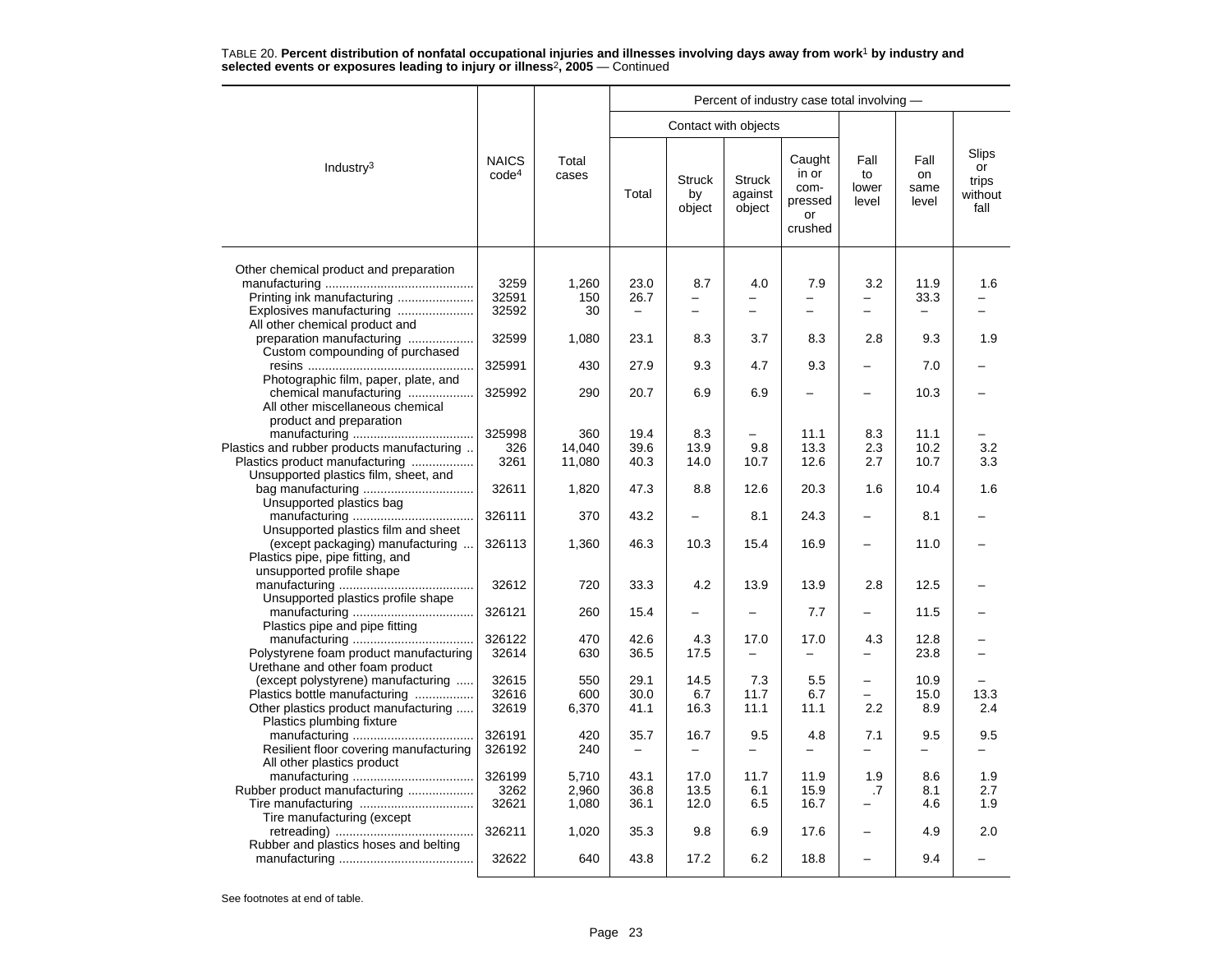|                                                                                                    | Percent of industry case total involving - |                                 |                           |                                                                   |                                       |                                        |       |                           |                          |                                     |  |
|----------------------------------------------------------------------------------------------------|--------------------------------------------|---------------------------------|---------------------------|-------------------------------------------------------------------|---------------------------------------|----------------------------------------|-------|---------------------------|--------------------------|-------------------------------------|--|
|                                                                                                    |                                            | Overexertion                    |                           | Expo-                                                             |                                       |                                        |       | Assaults and violent acts |                          |                                     |  |
| Industry <sup>3</sup>                                                                              | Total                                      | In lifting                      | Repeti-<br>tive<br>motion | sure<br>to<br>harmful<br>sub-<br>stance<br>or<br>environ-<br>ment | Trans-<br>portation<br>acci-<br>dents | <b>Fires</b><br>and<br>explo-<br>sions | Total | By<br>person              | All<br>other<br>assaults | All<br>other<br>events <sup>5</sup> |  |
| Other chemical product and preparation                                                             |                                            |                                 |                           |                                                                   |                                       |                                        |       |                           |                          |                                     |  |
| Printing ink manufacturing                                                                         | 29.4<br>20.0                               | 19.0                            | 5.6                       | 8.7                                                               | 7.9                                   | $\overline{\phantom{0}}$               |       | L                         |                          | 8.7                                 |  |
| Explosives manufacturing<br>All other chemical product and                                         | $\overline{\phantom{m}}$                   | $\overline{\phantom{0}}$        | $\equiv$                  | $\equiv$                                                          | $\equiv$                              | $\equiv$                               |       | -                         |                          |                                     |  |
| preparation manufacturing<br>Custom compounding of purchased                                       | 29.6                                       | 21.3                            | 5.6                       | 9.3                                                               | 6.5                                   | ÷                                      |       |                           |                          | 10.2                                |  |
|                                                                                                    | 23.3                                       | 14.0                            | 7.0                       | 9.3                                                               | 7.0                                   | ÷                                      |       |                           |                          | 16.3                                |  |
| Photographic film, paper, plate, and<br>chemical manufacturing<br>All other miscellaneous chemical | 24.1                                       | 10.3                            | 13.8                      | 6.9                                                               | 6.9                                   |                                        |       |                           |                          | 10.3                                |  |
| product and preparation<br>Plastics and rubber products manufacturing                              | 44.4<br>22.3                               | 38.9<br>10.0                    | 6.8                       | 11.1<br>4.1                                                       | 5.6<br>1.3                            | 0.3                                    | 0.1   | 0.1                       |                          | 9.8                                 |  |
| Plastics product manufacturing<br>Unsupported plastics film, sheet, and                            | 19.9                                       | 9.4                             | 6.2                       | 4.2                                                               | 1.2                                   | .3                                     |       |                           |                          | 10.9                                |  |
| Unsupported plastics bag                                                                           | 22.5                                       | 12.6                            | 1.1                       | 6.0                                                               |                                       | $\overline{\phantom{0}}$               |       | ▃                         |                          | 9.9                                 |  |
| Unsupported plastics film and sheet                                                                | 27.0                                       | 13.5                            | $\overline{\phantom{0}}$  | 10.8                                                              |                                       | -                                      |       | -                         |                          | 5.4                                 |  |
| (except packaging) manufacturing<br>Plastics pipe, pipe fitting, and<br>unsupported profile shape  | 22.1                                       | 13.2                            |                           | 5.1                                                               |                                       |                                        |       |                           |                          | 9.6                                 |  |
| Unsupported plastics profile shape                                                                 | 19.4                                       | 8.3                             | 12.5                      | 4.2                                                               | 4.2                                   | -                                      |       |                           |                          | 8.3                                 |  |
| Plastics pipe and pipe fitting                                                                     | 26.9                                       | 7.7                             | 15.4                      | 7.7                                                               |                                       |                                        |       |                           |                          | 19.2                                |  |
| Polystyrene foam product manufacturing                                                             | 14.9<br>$\overline{\phantom{0}}$           | 8.5<br>$\overline{\phantom{0}}$ | 10.6<br>-                 | $\overline{\phantom{0}}$                                          | 4.3<br>$\overline{\phantom{0}}$       | $\overline{\phantom{0}}$               |       | -                         |                          | -                                   |  |
| Urethane and other foam product<br>(except polystyrene) manufacturing                              | 14.5                                       | 9.1                             | 5.5                       | 18.2                                                              | $\equiv$                              | $\equiv$                               |       | -                         |                          | 18.2                                |  |
| Plastics bottle manufacturing                                                                      | 25.0                                       | 13.3                            | 5.0                       | $\overline{\phantom{0}}$                                          | Ē,                                    |                                        |       | ÷                         | $\overline{\phantom{0}}$ | 10.0                                |  |
| Other plastics product manufacturing<br>Plastics plumbing fixture                                  | 21.2                                       | 8.9                             | 7.8                       | 3.5                                                               | .9                                    | .3                                     |       | $\overline{\phantom{0}}$  |                          | 11.5                                |  |
| Resilient floor covering manufacturing                                                             | 23.8<br>33.3                               | 9.5<br>$\overline{\phantom{0}}$ | 4.8                       | $\overline{\phantom{0}}$<br>$\equiv$                              | -<br>$\equiv$                         | ÷                                      |       | -<br>L                    |                          | 11.9<br>29.2                        |  |
| All other plastics product                                                                         | 20.5                                       | 9.5                             | 8.2                       | 3.7                                                               | 1.1                                   | .4                                     |       |                           |                          | 10.5                                |  |
| Rubber product manufacturing                                                                       | 31.1                                       | 12.2                            | 8.8<br>8.3                | 3.4                                                               | 2.0                                   | $\overline{\phantom{0}}$               |       | -<br>-                    |                          | 5.7<br>8.3                          |  |
| Tire manufacturing (except                                                                         | 33.3                                       | 13.9                            |                           | 1.9                                                               | 2.8                                   |                                        |       |                           |                          |                                     |  |
| Rubber and plastics hoses and belting                                                              | 33.3                                       | 12.7                            | 8.8                       | 2.0                                                               | 2.9                                   | $\overline{\phantom{0}}$               |       | ▃                         |                          | 8.8                                 |  |
|                                                                                                    | 29.7                                       | 6.2                             | 7.8                       |                                                                   |                                       |                                        |       |                           |                          | 4.7                                 |  |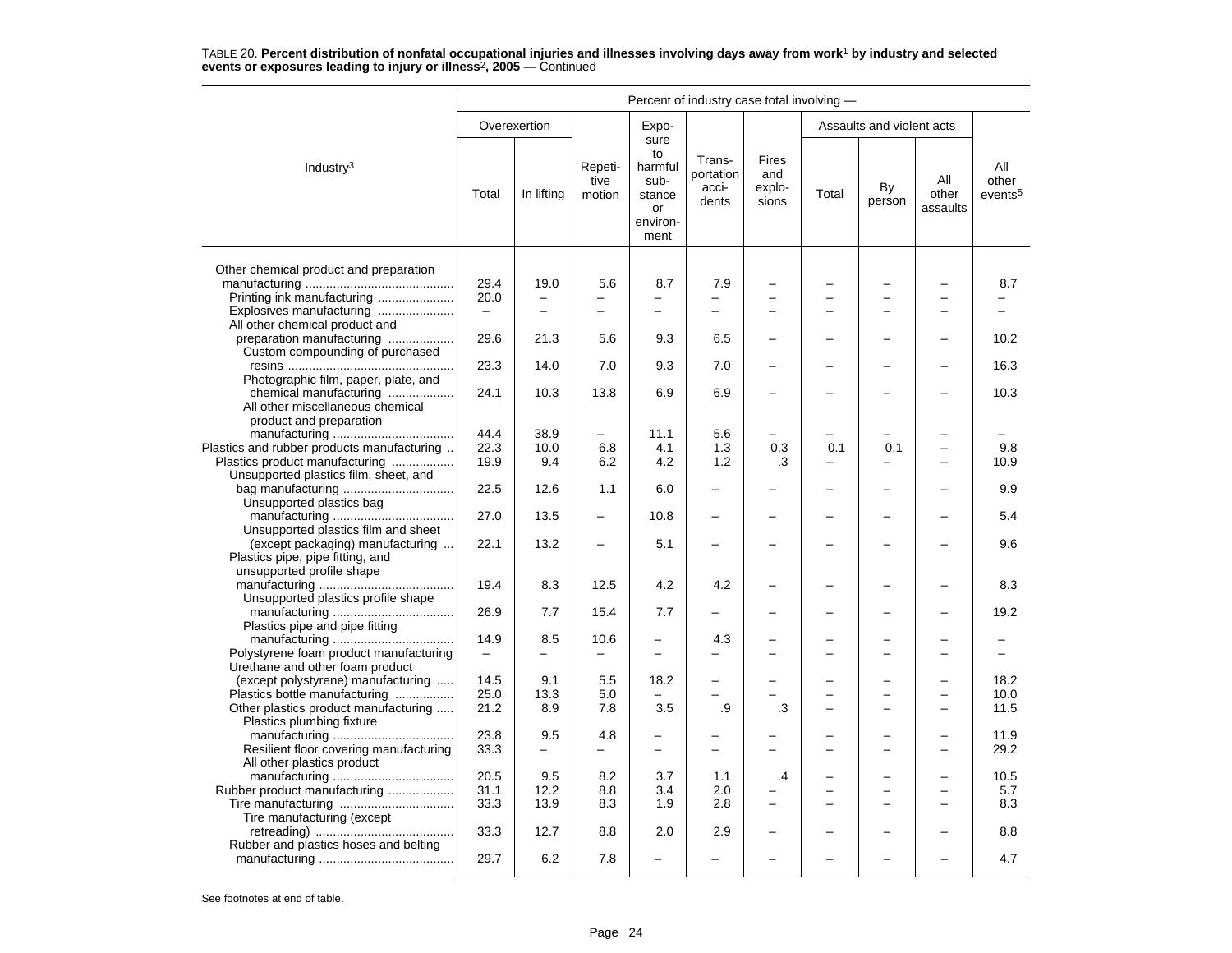|                                                                                |                                   |                |              |                               |                                    | Percent of industry case total involving -          |                              |                             |                                         |
|--------------------------------------------------------------------------------|-----------------------------------|----------------|--------------|-------------------------------|------------------------------------|-----------------------------------------------------|------------------------------|-----------------------------|-----------------------------------------|
|                                                                                |                                   |                |              | Contact with objects          |                                    |                                                     |                              |                             |                                         |
| Industry <sup>3</sup>                                                          | <b>NAICS</b><br>code <sup>4</sup> | Total<br>cases | Total        | <b>Struck</b><br>by<br>object | <b>Struck</b><br>against<br>object | Caught<br>in or<br>com-<br>pressed<br>or<br>crushed | Fall<br>to<br>lower<br>level | Fall<br>on<br>same<br>level | Slips<br>or<br>trips<br>without<br>fall |
| Other rubber product manufacturing<br>Rubber product manufacturing for         | 32629                             | 1,240          | 33.1         | 12.9                          | 5.6                                | 12.9                                                | $\overline{\phantom{0}}$     | 10.5                        | 3.2                                     |
| mechanical use<br>All other rubber product                                     | 326291                            | 730            | 30.1         | 13.7                          | 5.5                                | 11.0                                                |                              | 11.0                        | 2.7                                     |
|                                                                                | 326299                            | 510            | 39.2         | 13.7                          | 5.9                                | 17.6                                                |                              | 7.8                         | 3.9                                     |
| Nonmetallic mineral product manufacturing                                      | 327                               | 13.090         | 34.4         | 15.8                          | 7.0                                | 8.2                                                 | 6.9                          | 8.9                         | 3.5                                     |
| Clay product and refractory manufacturing                                      | 3271                              | 1,570          | 28.7         | 7.6                           | 8.3                                | 10.8                                                | 2.5                          | 6.4                         | 1.3                                     |
| Pottery, ceramics, and plumbing fixture                                        | 32711                             | 380            | 36.8         | 10.5                          | 5.3                                | 15.8                                                | 7.9                          | 5.3                         |                                         |
| Vitreous china, fine earthenware, and                                          |                                   |                |              |                               |                                    |                                                     |                              |                             |                                         |
| other pottery product manufacturing<br>Clay building material and refractories | 327112                            | 150            | 20.0         | 13.3                          |                                    |                                                     | 20.0                         | 13.3                        |                                         |
| Brick and structural clay tile                                                 | 32712                             | 1,180          | 26.3         | 6.8                           | 9.3                                | 9.3                                                 |                              | 6.8                         |                                         |
|                                                                                | 327121                            | 180            | 33.3         | $\overline{\phantom{0}}$      |                                    | 16.7                                                | $\overline{\phantom{0}}$     | $\overline{\phantom{0}}$    |                                         |
| Clay refractory manufacturing                                                  | 327124                            | 300            | 33.3         | $\overline{\phantom{0}}$      | 23.3                               |                                                     |                              |                             |                                         |
| Glass and glass product manufacturing                                          | 3272                              | 1.970          | 37.1         | 19.3                          | 8.6                                | 6.1                                                 | 3.0                          | 5.1                         | 3.0                                     |
| Glass and glass product manufacturing                                          | 32721                             | 1,970          | 37.1         | 19.3                          | 8.6                                | 6.1                                                 | 3.0                          | 5.1                         | 3.0                                     |
| Flat glass manufacturing                                                       | 327211                            | 330            | 45.5         | 39.4                          | 6.1                                | $\overline{\phantom{0}}$                            |                              | 6.1                         | 6.1                                     |
| Other pressed and blown glass and                                              |                                   |                |              |                               |                                    |                                                     |                              |                             |                                         |
| glassware manufacturing                                                        | 327212                            | 260            | 26.9         | 11.5                          |                                    | 7.7                                                 |                              | 7.7                         |                                         |
| Glass container manufacturing                                                  | 327213                            | 360            | 30.6         | 5.6                           | 11.1                               | 11.1                                                | 8.3                          | 8.3                         | 5.6                                     |
| Cement and concrete product                                                    |                                   |                |              |                               |                                    |                                                     |                              |                             |                                         |
|                                                                                | 3273                              | 7.460          | 33.8         | 16.0                          | 6.2                                | 8.6                                                 | 10.1                         | 9.9                         | 4.4                                     |
| Ready-mix concrete manufacturing                                               | 32732                             | 4,050          | 23.0         | 10.4                          | 4.9                                | 5.7                                                 | 14.1                         | 11.9                        | 5.7                                     |
| Concrete pipe, brick, and block                                                |                                   |                |              |                               |                                    |                                                     |                              |                             |                                         |
| Concrete block and brick                                                       | 32733                             | 1,280          | 53.1         | 22.7                          | 4.7                                | 17.2                                                | 2.3                          | 8.6                         | 3.1                                     |
|                                                                                | 327331                            | 990            | 52.5         | 17.2                          | 4.0                                | 20.2                                                |                              | 7.1                         | 3.0                                     |
| Concrete pipe manufacturing                                                    | 327332                            | 290            | 58.6         | 37.9                          | 10.3                               | 6.9                                                 | 6.9                          | 13.8                        |                                         |
| Other concrete product manufacturing                                           | 32739                             | 1,990          | 42.2         | 22.1                          | 9.0                                | 9.5                                                 | 5.5                          | 7.5                         | 3.5                                     |
| Lime and gypsum product manufacturing                                          | 3274                              | 90             | 33.3         | $\equiv$                      |                                    |                                                     |                              |                             |                                         |
| Gypsum product manufacturing                                                   | 32742                             | 80             | 37.5         | $\overline{\phantom{0}}$      | -                                  | $\overline{\phantom{0}}$                            | $\overline{\phantom{0}}$     | $\overline{\phantom{0}}$    | -                                       |
| Other nonmetallic mineral product                                              |                                   |                |              |                               |                                    |                                                     |                              |                             |                                         |
|                                                                                | 3279                              | 2,000          | 38.5         | 18.0                          | 8.0                                | 6.5                                                 | 2.0                          | 11.0                        | 2.0                                     |
| Abrasive product manufacturing                                                 | 32791                             | 220            | 59.1         | 13.6                          |                                    |                                                     |                              |                             |                                         |
| All other nonmetallic mineral product                                          | 32799                             |                | 36.0         | 18.5                          | 6.2                                | 7.3                                                 | 2.2                          | 12.4                        | 2.2                                     |
|                                                                                |                                   | 1,780          |              |                               |                                    |                                                     |                              |                             |                                         |
| Cut stone and stone product                                                    | 327991                            | 1,070          |              |                               |                                    |                                                     |                              |                             |                                         |
|                                                                                | 327993                            | 280            | 40.2<br>28.6 | 21.5<br>10.7                  | 3.7<br>-                           | 8.4<br>10.7                                         | $\overline{\phantom{0}}$     | 14.0<br>14.3                |                                         |
| Mineral wool manufacturing<br>All other miscellaneous nonmetallic              |                                   |                |              |                               |                                    |                                                     |                              |                             |                                         |
| mineral product manufacturing                                                  | 327999                            | 350            | 31.4         | 14.3                          | 17.1                               |                                                     |                              |                             |                                         |
| Primary metal manufacturing                                                    | 331                               | 10,620         | 37.7         | 15.3                          | 7.1                                | 9.6                                                 | 3.3                          | 6.5                         | 2.3                                     |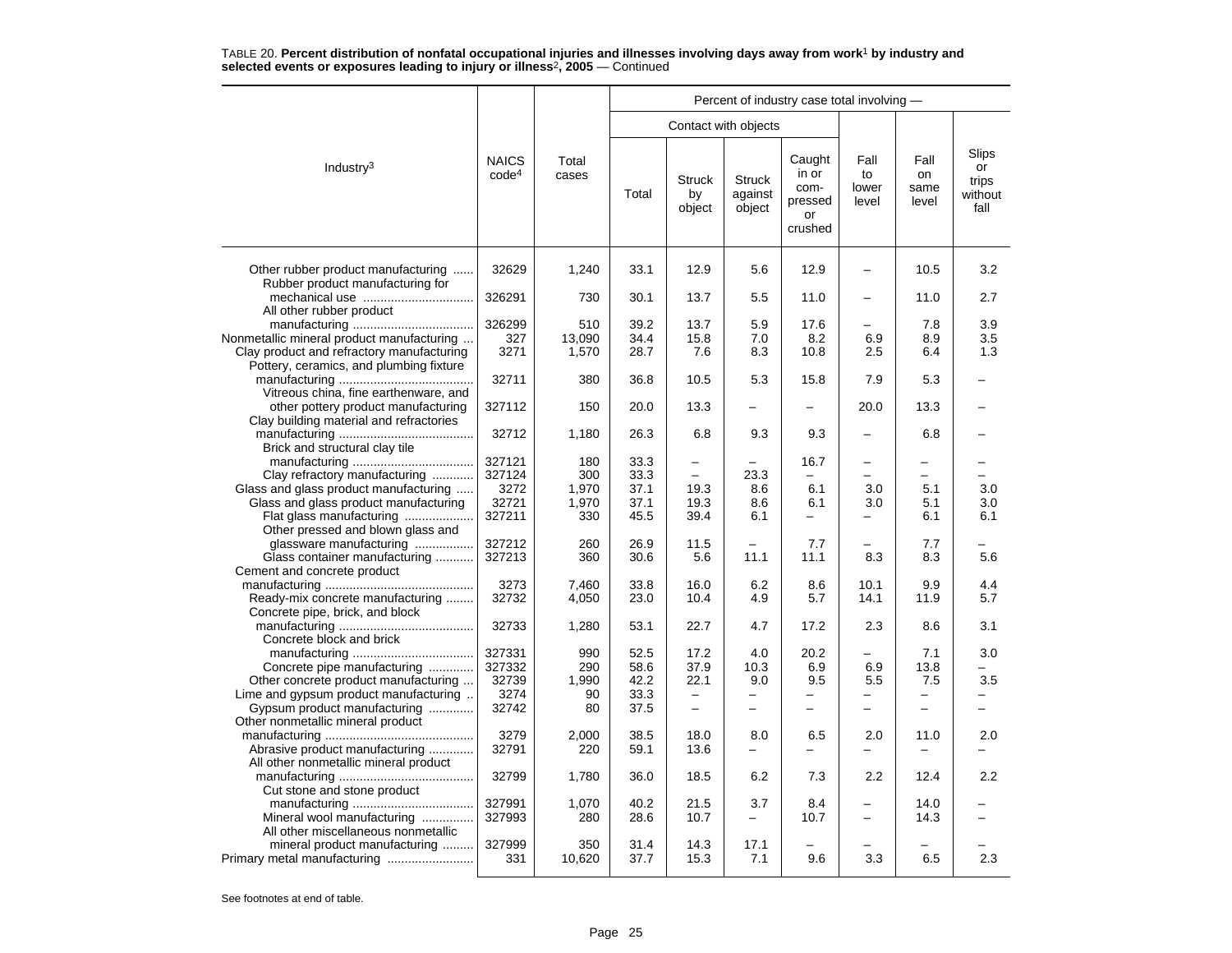|                                                                                      | Percent of industry case total involving - |              |                           |                                                                   |                                       |                                 |       |                           |                          |                                     |  |
|--------------------------------------------------------------------------------------|--------------------------------------------|--------------|---------------------------|-------------------------------------------------------------------|---------------------------------------|---------------------------------|-------|---------------------------|--------------------------|-------------------------------------|--|
|                                                                                      |                                            | Overexertion |                           | Expo-                                                             |                                       |                                 |       | Assaults and violent acts |                          |                                     |  |
| Industry <sup>3</sup>                                                                | Total                                      | In lifting   | Repeti-<br>tive<br>motion | sure<br>to<br>harmful<br>sub-<br>stance<br>or<br>environ-<br>ment | Trans-<br>portation<br>acci-<br>dents | Fires<br>and<br>explo-<br>sions | Total | By<br>person              | All<br>other<br>assaults | All<br>other<br>events <sup>5</sup> |  |
| Other rubber product manufacturing<br>Rubber product manufacturing for               | 29.8                                       | 13.7         | 9.7                       | 5.6                                                               | 1.6                                   |                                 |       |                           |                          | 4.8                                 |  |
| All other rubber product                                                             | 32.9                                       | 13.7         | 12.3                      | 4.1                                                               |                                       |                                 |       |                           |                          | 5.5                                 |  |
|                                                                                      | 25.5                                       | 13.7         | 5.9                       | 9.8                                                               | $\overline{\phantom{0}}$              |                                 |       |                           |                          |                                     |  |
| Nonmetallic mineral product manufacturing                                            | 25.4                                       | 13.5         | 2.9                       | 4.2                                                               | 4.5                                   | 0.2                             | 0.2   | 0.2                       | $\overline{\phantom{0}}$ | 9.2                                 |  |
| Clay product and refractory manufacturing<br>Pottery, ceramics, and plumbing fixture | 38.9                                       | 24.2         | 9.6                       | 1.3                                                               | $\equiv$                              | $\overline{\phantom{0}}$        | -     | L,                        | $\sim$                   | 9.6                                 |  |
| Vitreous china, fine earthenware, and                                                | 21.1                                       | 10.5         | 13.2                      | $\overline{a}$                                                    |                                       | $\overline{\phantom{0}}$        |       | L,                        |                          | 13.2                                |  |
| other pottery product manufacturing<br>Clay building material and refractories       | 20.0                                       | 13.3         | 20.0                      | $\overline{\phantom{0}}$                                          |                                       |                                 |       | <u>.</u>                  |                          | 13.3                                |  |
| Brick and structural clay tile                                                       | 44.9                                       | 28.8         | 8.5                       | 1.7                                                               |                                       |                                 |       | -                         |                          | 8.5                                 |  |
|                                                                                      | 44.4                                       | 16.7         | -                         | -                                                                 | $\overline{\phantom{0}}$              |                                 |       | $\overline{\phantom{0}}$  |                          |                                     |  |
| Clay refractory manufacturing                                                        | 36.7                                       | 23.3         | ÷                         | $\overline{a}$                                                    | $\overline{a}$                        |                                 |       | L                         |                          |                                     |  |
| Glass and glass product manufacturing                                                | 30.5                                       | 19.8         | 5.6                       | 4.1                                                               | 2.5                                   |                                 |       | -                         |                          | 9.6                                 |  |
| Glass and glass product manufacturing                                                | 30.5                                       | 19.8         | 5.6                       | 4.1                                                               | 2.5                                   |                                 |       | -                         |                          | 9.6                                 |  |
| Flat glass manufacturing<br>Other pressed and blown glass and                        | 27.3                                       | 12.1         | $\overline{\phantom{0}}$  | $\overline{a}$                                                    | $\equiv$                              | $\overline{a}$                  |       | L.                        |                          | 9.1                                 |  |
| glassware manufacturing                                                              | 19.2                                       | 11.5         | 7.7                       | 7.7                                                               | 7.7                                   |                                 |       |                           |                          | 19.2                                |  |
| Glass container manufacturing<br>Cement and concrete product                         | 22.2                                       | 8.3          | 5.6                       | 11.1                                                              | -                                     |                                 |       | -                         |                          | 5.6                                 |  |
|                                                                                      | 19.7                                       | 8.2          | .8                        | 3.9                                                               | 6.4                                   |                                 | .3    |                           |                          | 10.6                                |  |
| Ready-mix concrete manufacturing<br>Concrete pipe, brick, and block                  | 18.8                                       | 10.6         | .5                        | 3.2                                                               | 9.6                                   | ۳                               |       | ÷                         | ÷                        | 13.1                                |  |
| Concrete block and brick                                                             | 24.2                                       | 3.1          | -                         | 3.1                                                               | 2.3                                   |                                 |       | -                         |                          | 3.9                                 |  |
|                                                                                      | 27.3                                       |              | $\overline{\phantom{0}}$  | 4.0                                                               | 3.0                                   |                                 |       |                           |                          | 3.0                                 |  |
| Concrete pipe manufacturing                                                          | 10.3                                       | 6.9          | -                         | -                                                                 |                                       |                                 |       | -                         | -                        | 6.9                                 |  |
| Other concrete product manufacturing                                                 | 20.1                                       | 7.0          | 1.5                       | 5.0                                                               | 3.5                                   |                                 |       | -                         |                          | 10.6                                |  |
| Lime and gypsum product manufacturing                                                | $\frac{1}{2}$                              |              | $\overline{\phantom{0}}$  | $\overline{a}$                                                    | $\equiv$                              |                                 |       |                           |                          | ▃                                   |  |
| Gypsum product manufacturing<br>Other nonmetallic mineral product                    | $\rightarrow$                              |              |                           |                                                                   | $\overline{\phantom{0}}$              |                                 |       | ▃                         |                          |                                     |  |
|                                                                                      | 31.5                                       | 19.5         | 2.5                       | 8.0                                                               | 1.5                                   |                                 |       |                           |                          | 3.0                                 |  |
| Abrasive product manufacturing<br>All other nonmetallic mineral product              | 18.2                                       | 9.1          |                           |                                                                   |                                       |                                 |       | $\overline{\phantom{0}}$  |                          |                                     |  |
| Cut stone and stone product                                                          | 33.1                                       | 20.8         | 2.2                       | 7.3                                                               | 1.7                                   |                                 |       |                           |                          | 2.8                                 |  |
|                                                                                      | 40.2                                       | 23.4         | $\overline{\phantom{0}}$  |                                                                   |                                       |                                 |       |                           |                          |                                     |  |
| Mineral wool manufacturing<br>All other miscellaneous nonmetallic                    | 25.0                                       | 21.4         |                           | 14.3                                                              |                                       |                                 |       | L,                        |                          | 10.7                                |  |
| mineral product manufacturing<br>Primary metal manufacturing                         | 17.1<br>24.0                               | 17.1<br>11.1 | 6.7                       | 22.9<br>8.5                                                       | 1.8                                   | .8                              |       | ▃<br>L.                   | $\overline{\phantom{0}}$ | 8.7                                 |  |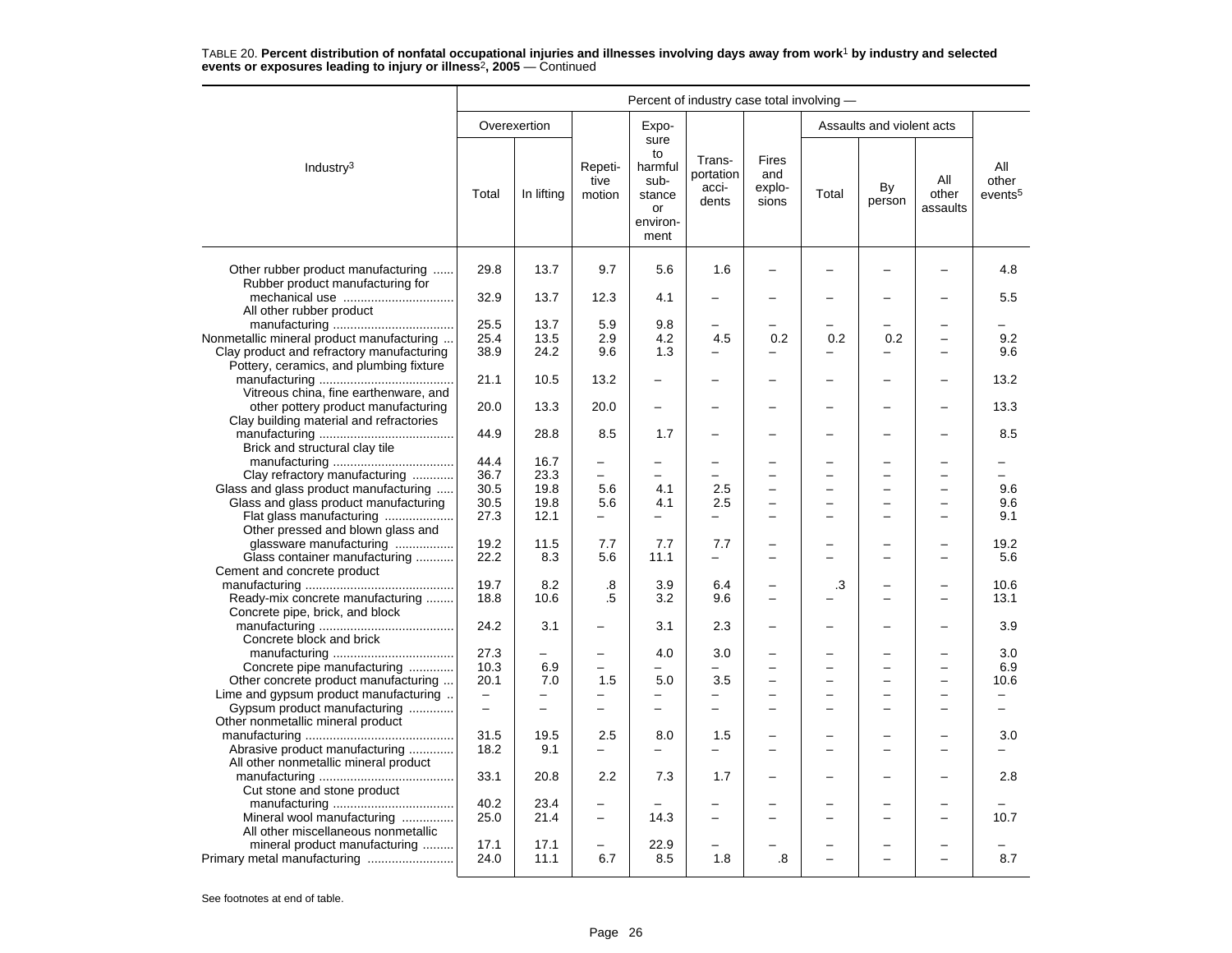|                                                                            |                                   |                | Percent of industry case total involving - |                               |                                    |                                                     |                              |                             |                                         |  |  |  |
|----------------------------------------------------------------------------|-----------------------------------|----------------|--------------------------------------------|-------------------------------|------------------------------------|-----------------------------------------------------|------------------------------|-----------------------------|-----------------------------------------|--|--|--|
|                                                                            |                                   |                |                                            | Contact with objects          |                                    |                                                     |                              |                             |                                         |  |  |  |
| Industry <sup>3</sup>                                                      | <b>NAICS</b><br>code <sup>4</sup> | Total<br>cases | Total                                      | <b>Struck</b><br>by<br>object | <b>Struck</b><br>against<br>object | Caught<br>in or<br>com-<br>pressed<br>or<br>crushed | Fall<br>to<br>lower<br>level | Fall<br>on<br>same<br>level | Slips<br>or<br>trips<br>without<br>fall |  |  |  |
|                                                                            |                                   |                |                                            |                               |                                    |                                                     |                              |                             |                                         |  |  |  |
| Iron and steel mills and ferroalloy<br>Iron and steel mills and ferroalloy | 3311                              | 1,500          | 36.7                                       | 14.7                          | 8.7                                | 11.3                                                | 5.3                          | 8.0                         | 5.3                                     |  |  |  |
|                                                                            | 33111                             | 1,500          | 36.7                                       | 14.7                          | 8.7                                | 11.3                                                | 5.3                          | 8.0                         | 5.3                                     |  |  |  |
| Iron and steel mills<br>Steel product manufacturing from                   | 331111                            | 1,430          | 37.1                                       | 14.7                          | 8.4                                | 11.9                                                | 5.6                          | 8.4                         | 5.6                                     |  |  |  |
| Iron and steel pipe and tube                                               | 3312                              | 1,410          | 39.0                                       | 17.0                          | 6.4                                | 12.1                                                | 3.5                          | 9.2                         | 3.5                                     |  |  |  |
| manufacturing from purchased steel                                         | 33121                             | 680            | 41.2                                       | 14.7                          | 10.3                               | 11.8                                                | 2.9                          | 8.8                         | 5.9                                     |  |  |  |
| Rolling and drawing of purchased steel                                     | 33122                             | 730            | 35.6                                       | 19.2                          | 2.7                                | 12.3                                                | 2.7                          | 8.2                         |                                         |  |  |  |
| Rolled steel shape manufacturing                                           | 331221                            | 470            | 36.2                                       | 21.3                          | 4.3                                | 8.5                                                 | 4.3                          | 10.6                        | -                                       |  |  |  |
| Alumina and aluminum production and                                        | 331222                            | 260            | 34.6                                       | 11.5                          | -                                  | 19.2                                                | -                            | $\overline{\phantom{0}}$    | $\overline{\phantom{0}}$                |  |  |  |
|                                                                            | 3313                              | 1,340          | 30.6                                       | 15.7                          | 8.2                                | 3.7                                                 | 1.5                          | 3.7                         | 2.2                                     |  |  |  |
| Alumina and aluminum production and                                        |                                   |                |                                            |                               |                                    |                                                     |                              |                             |                                         |  |  |  |
|                                                                            | 33131                             | 1,340          | 30.6                                       | 15.7                          | 8.2                                | 3.7                                                 | 1.5                          | 3.7                         | 2.2                                     |  |  |  |
| Primary aluminum production                                                | 331312                            | 190            | 26.3                                       | 10.5                          | 10.5                               |                                                     |                              |                             |                                         |  |  |  |
| Secondary smelting and alloying of                                         |                                   | 100            |                                            | $\overline{\phantom{0}}$      | $\overline{\phantom{0}}$           |                                                     |                              |                             |                                         |  |  |  |
| Aluminum sheet, plate, and foil                                            | 331314                            |                | 20.0                                       |                               |                                    |                                                     |                              |                             |                                         |  |  |  |
|                                                                            | 331315                            | 160            | 25.0                                       | 18.8                          |                                    |                                                     |                              |                             |                                         |  |  |  |
| Aluminum extruded product                                                  |                                   |                |                                            |                               |                                    |                                                     |                              |                             |                                         |  |  |  |
|                                                                            | 331316                            | 790            | 32.9                                       | 15.2                          | 10.1                               | 3.8                                                 |                              | 3.8                         |                                         |  |  |  |
| Other aluminum rolling and drawing                                         | 331319                            | 100            | 40.0                                       | 20.0                          | $\overline{\phantom{0}}$           |                                                     |                              |                             |                                         |  |  |  |
| Nonferrous metal (except aluminum)<br>production and processing            | 3314                              | 1,370          | 31.4                                       | 15.3                          | 3.6                                | 9.5                                                 | 3.6                          | 10.2                        | 1.5                                     |  |  |  |
| Nonferrous metal (except aluminum)                                         |                                   |                |                                            |                               |                                    |                                                     |                              |                             |                                         |  |  |  |
|                                                                            | 33141                             | 70             | $\overline{\phantom{0}}$                   |                               |                                    |                                                     | 28.6                         |                             |                                         |  |  |  |
| Primary smelting and refining of                                           |                                   |                |                                            |                               |                                    |                                                     |                              |                             |                                         |  |  |  |
|                                                                            | 331411                            | 20             | $\overline{\phantom{0}}$                   |                               |                                    |                                                     |                              |                             |                                         |  |  |  |
| Primary smelting and refining of                                           |                                   |                |                                            |                               |                                    |                                                     |                              |                             |                                         |  |  |  |
| nonferrous metal (except copper and                                        | 331419                            | 40             |                                            |                               |                                    |                                                     | 50.0                         |                             |                                         |  |  |  |
| Copper rolling, drawing, extruding, and                                    |                                   |                |                                            |                               |                                    |                                                     |                              |                             |                                         |  |  |  |
|                                                                            | 33142                             | 1,000          | 34.0                                       | 17.0                          | 4.0                                | 9.0                                                 | 2.0                          | 11.0                        |                                         |  |  |  |
| Copper rolling, drawing, and extruding                                     | 331421                            | 520            | 32.7                                       | 13.5                          |                                    | 11.5                                                |                              | 11.5                        |                                         |  |  |  |
| Copper wire (except mechanical)                                            |                                   | 460            |                                            |                               |                                    |                                                     | $\overline{\phantom{0}}$     |                             |                                         |  |  |  |
| Nonferrous metal (except copper and                                        | 331422                            |                | 37.0                                       | 21.7                          | 6.5                                | 6.5                                                 |                              | 8.7                         |                                         |  |  |  |
| aluminum) rolling, drawing, extruding,                                     |                                   |                |                                            |                               |                                    |                                                     |                              |                             |                                         |  |  |  |
|                                                                            | 33149                             | 310            | 29.0                                       | 12.9                          |                                    | 12.9                                                | 6.5                          | 6.5                         |                                         |  |  |  |
| Nonferrous metal (except copper and                                        |                                   |                |                                            |                               |                                    |                                                     |                              |                             |                                         |  |  |  |
| aluminum) rolling, drawing, and                                            |                                   |                |                                            |                               |                                    |                                                     |                              |                             |                                         |  |  |  |
|                                                                            | 331491                            | 130            | 15.4                                       |                               |                                    |                                                     |                              |                             |                                         |  |  |  |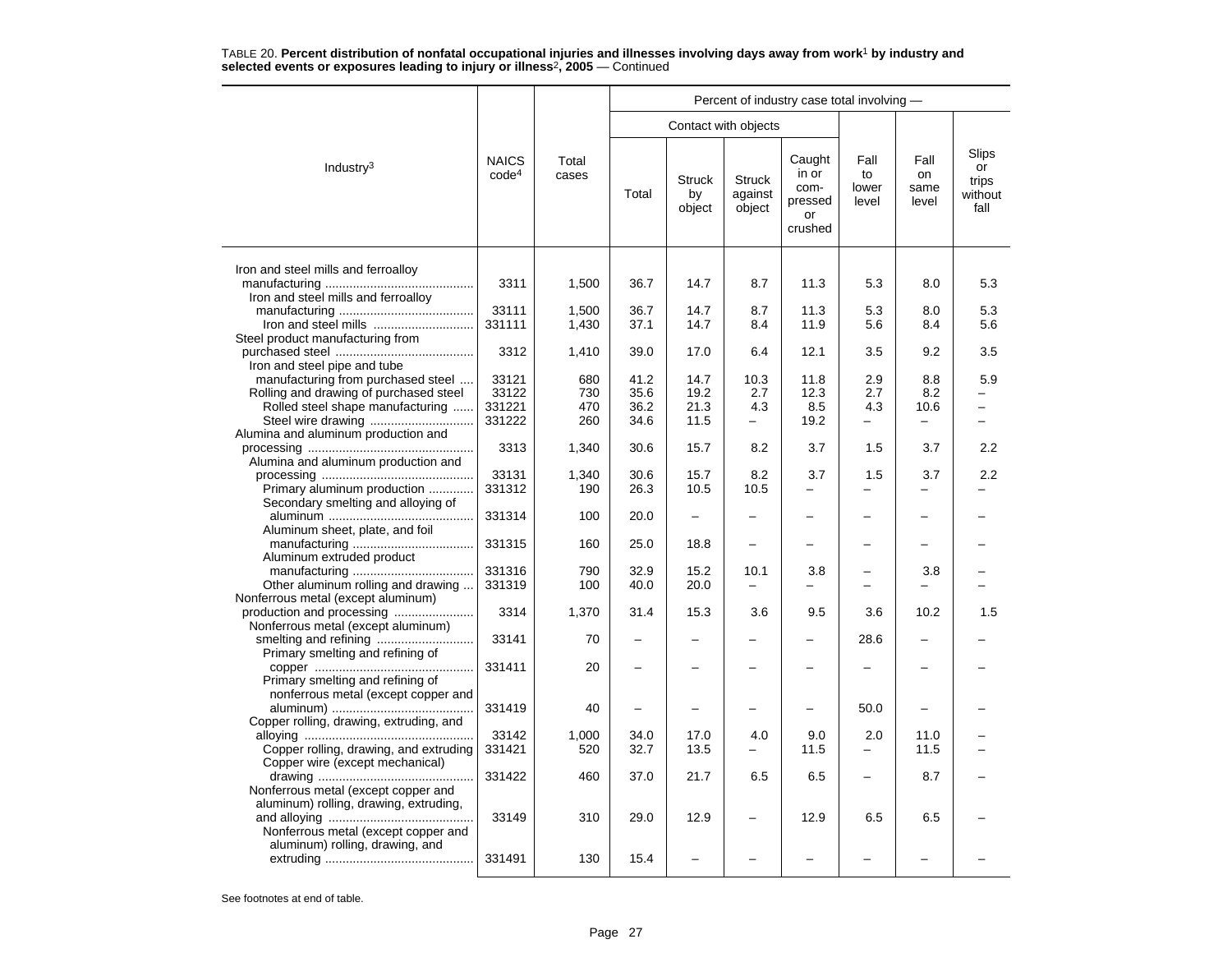|                                                                            | Percent of industry case total involving - |                          |                                                      |                                                                   |                                       |                                 |       |                           |                          |                                     |  |
|----------------------------------------------------------------------------|--------------------------------------------|--------------------------|------------------------------------------------------|-------------------------------------------------------------------|---------------------------------------|---------------------------------|-------|---------------------------|--------------------------|-------------------------------------|--|
|                                                                            |                                            | Overexertion             |                                                      | Expo-                                                             |                                       |                                 |       | Assaults and violent acts |                          |                                     |  |
| Industry $3$                                                               | Total                                      | In lifting               | Repeti-<br>tive<br>motion                            | sure<br>to<br>harmful<br>sub-<br>stance<br>or<br>environ-<br>ment | Trans-<br>portation<br>acci-<br>dents | Fires<br>and<br>explo-<br>sions | Total | By<br>person              | All<br>other<br>assaults | All<br>other<br>events <sup>5</sup> |  |
|                                                                            |                                            |                          |                                                      |                                                                   |                                       |                                 |       |                           |                          |                                     |  |
| Iron and steel mills and ferroalloy<br>Iron and steel mills and ferroalloy | 20.0                                       | 5.3                      | 3.3                                                  | 9.3                                                               | 1.3                                   | 2.0                             |       |                           |                          | 8.0                                 |  |
|                                                                            | 20.0                                       | 5.3                      | 3.3                                                  | 9.3                                                               | 1.3                                   | 2.0                             |       |                           |                          | 8.0                                 |  |
| Iron and steel mills                                                       | 19.6                                       | 4.9                      | 3.5                                                  | 9.8                                                               | $\overline{\phantom{0}}$              | 1.4                             |       |                           |                          | 7.7                                 |  |
| Steel product manufacturing from<br>Iron and steel pipe and tube           | 26.2                                       | 9.2                      | 3.5                                                  | 5.0                                                               | 1.4                                   |                                 |       |                           |                          | 9.9                                 |  |
| manufacturing from purchased steel                                         | 20.6                                       | 7.4                      | 2.9                                                  | 4.4                                                               | $\overline{\phantom{0}}$              |                                 |       |                           |                          | 10.3                                |  |
| Rolling and drawing of purchased steel                                     | 31.5                                       | 11.0                     | 2.7                                                  | 5.5                                                               |                                       |                                 |       |                           |                          | 11.0                                |  |
| Rolled steel shape manufacturing                                           | 34.0                                       | 10.6                     | $\equiv$                                             | 4.3                                                               | $\frac{1}{2}$                         |                                 |       | $\overline{a}$            |                          | 8.5                                 |  |
|                                                                            | 26.9                                       | 11.5                     | 7.7                                                  | 7.7                                                               |                                       |                                 |       | L.                        |                          | 15.4                                |  |
| Alumina and aluminum production and                                        | 31.3                                       | 19.4                     | 7.5                                                  | 7.5                                                               | 2.2                                   | 3.0                             |       |                           |                          | 9.7                                 |  |
| Alumina and aluminum production and                                        |                                            |                          |                                                      |                                                                   |                                       |                                 |       |                           |                          |                                     |  |
|                                                                            | 31.3                                       | 19.4                     | 7.5                                                  | 7.5                                                               | 2.2                                   | 3.0                             |       |                           |                          | 9.7                                 |  |
| Primary aluminum production<br>Secondary smelting and alloying of          | 15.8<br>30.0                               | 30.0                     | $\overline{\phantom{0}}$<br>$\overline{\phantom{0}}$ | 15.8<br>20.0                                                      | $\overline{\phantom{m}}$              | 21.1<br>-                       |       | —                         |                          | 15.8                                |  |
| Aluminum sheet, plate, and foil                                            |                                            |                          |                                                      |                                                                   |                                       |                                 |       |                           |                          |                                     |  |
|                                                                            | 25.0                                       | 12.5                     |                                                      |                                                                   |                                       |                                 |       |                           |                          |                                     |  |
| Aluminum extruded product                                                  | 38.0                                       | 26.6                     | 11.4                                                 | 3.8                                                               |                                       |                                 |       |                           |                          | 8.9                                 |  |
| Other aluminum rolling and drawing                                         | 20.0                                       | $\overline{\phantom{m}}$ |                                                      | $\overline{\phantom{0}}$                                          |                                       |                                 |       |                           |                          | 20.0                                |  |
| Nonferrous metal (except aluminum)                                         |                                            |                          |                                                      |                                                                   |                                       |                                 |       |                           |                          |                                     |  |
|                                                                            | 29.9                                       | 10.2                     | 9.5                                                  | 6.6                                                               | 1.5                                   |                                 |       |                           |                          | 5.8                                 |  |
| Nonferrous metal (except aluminum)                                         |                                            |                          |                                                      |                                                                   |                                       |                                 |       |                           |                          |                                     |  |
| Primary smelting and refining of                                           | 28.6                                       |                          |                                                      |                                                                   |                                       |                                 |       | L.                        |                          |                                     |  |
| Primary smelting and refining of                                           |                                            |                          |                                                      |                                                                   |                                       |                                 |       |                           |                          |                                     |  |
| nonferrous metal (except copper and                                        | $\overline{\phantom{0}}$                   |                          |                                                      |                                                                   |                                       |                                 |       |                           |                          |                                     |  |
| Copper rolling, drawing, extruding, and                                    |                                            |                          |                                                      |                                                                   |                                       |                                 |       |                           |                          |                                     |  |
|                                                                            | 31.0                                       | 11.0                     | 12.0                                                 | 3.0                                                               |                                       |                                 |       |                           |                          | 6.0                                 |  |
| Copper rolling, drawing, and extruding<br>Copper wire (except mechanical)  | 26.9                                       | 11.5                     | 13.5                                                 | 5.8                                                               |                                       |                                 |       |                           |                          | 5.8                                 |  |
|                                                                            | 34.8                                       | 8.7                      | 8.7                                                  |                                                                   |                                       |                                 |       |                           |                          | 4.3                                 |  |
| Nonferrous metal (except copper and                                        |                                            |                          |                                                      |                                                                   |                                       |                                 |       |                           |                          |                                     |  |
| aluminum) rolling, drawing, extruding,                                     | 29.0                                       | 6.5                      |                                                      | 16.1                                                              |                                       |                                 |       |                           |                          | 6.5                                 |  |
| Nonferrous metal (except copper and                                        |                                            |                          |                                                      |                                                                   |                                       |                                 |       |                           |                          |                                     |  |
| aluminum) rolling, drawing, and                                            | 46.2                                       |                          |                                                      |                                                                   |                                       |                                 |       |                           |                          |                                     |  |
|                                                                            |                                            |                          |                                                      |                                                                   |                                       |                                 |       |                           |                          |                                     |  |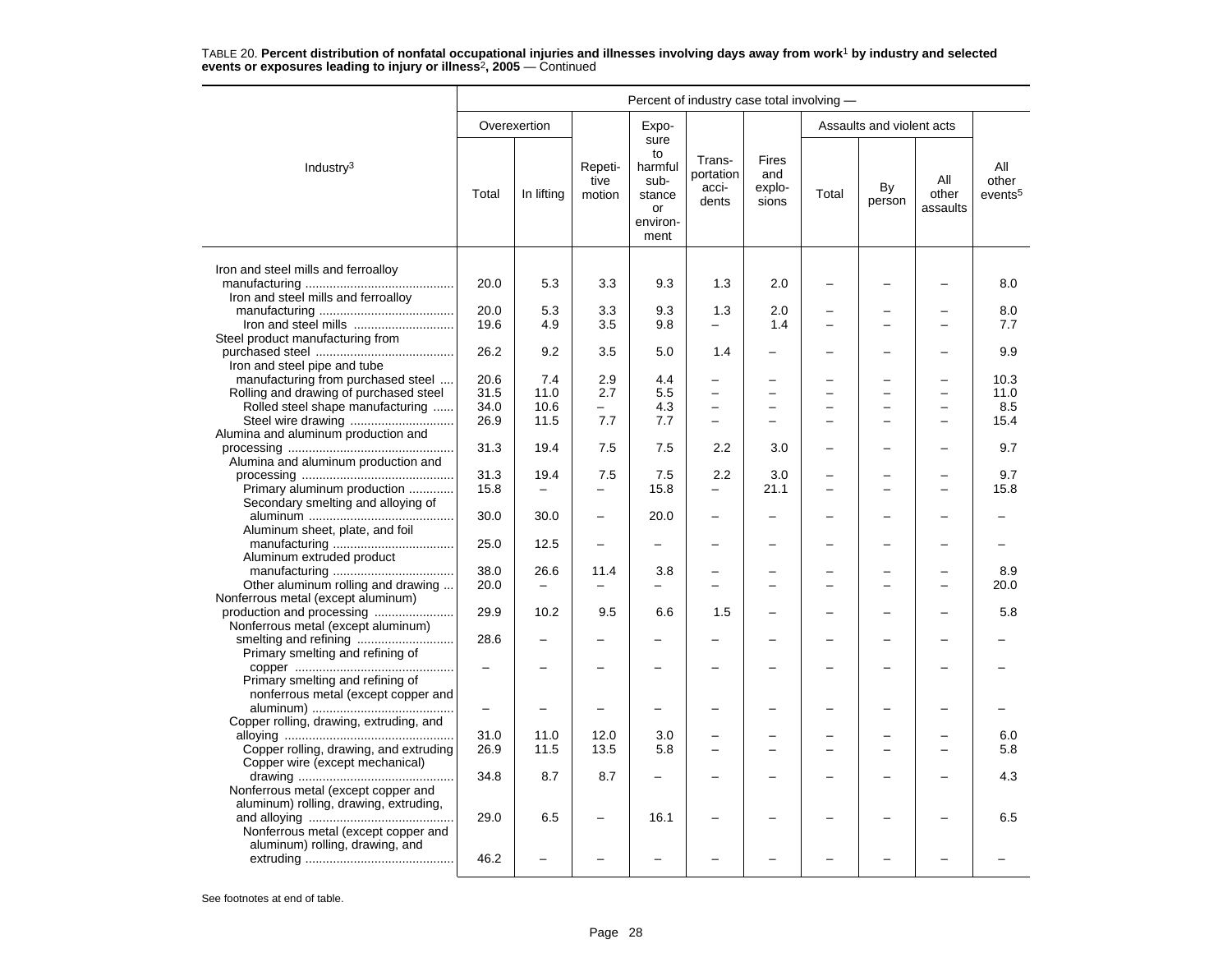|                                        |                                   |                |       |                               |                                    | Percent of industry case total involving -          |                              |                             |                                         |
|----------------------------------------|-----------------------------------|----------------|-------|-------------------------------|------------------------------------|-----------------------------------------------------|------------------------------|-----------------------------|-----------------------------------------|
|                                        |                                   |                |       | Contact with objects          |                                    |                                                     |                              |                             |                                         |
| Industry <sup>3</sup>                  | <b>NAICS</b><br>code <sup>4</sup> | Total<br>cases | Total | <b>Struck</b><br>by<br>object | <b>Struck</b><br>against<br>object | Caught<br>in or<br>com-<br>pressed<br>or<br>crushed | Fall<br>to<br>lower<br>level | Fall<br>on<br>same<br>level | Slips<br>or<br>trips<br>without<br>fall |
|                                        | 3315                              | 5,000          | 41.2  | 14.8                          | 7.2                                | 10.0                                                | 2.8                          | 5.2                         | 1.2                                     |
|                                        |                                   |                |       |                               |                                    |                                                     |                              |                             |                                         |
| Ferrous metal foundries                | 33151                             | 2,680          | 51.1  | 19.8                          | 7.1                                | 11.9                                                | 2.2                          | 4.9                         | 1.5                                     |
|                                        | 331511                            | 1,950          | 51.3  | 20.5                          | 6.7                                | 12.8                                                | 2.6                          | 4.6                         | 2.1                                     |
| Steel foundries (except investment)    | 331513                            | 390            | 61.5  | 25.6                          | 10.3                               | 10.3                                                | $\overline{a}$               | 5.1                         |                                         |
| Nonferrous metal foundries             | 33152                             | 2,320          | 29.7  | 9.5                           | 7.3                                | 7.8                                                 | 3.4                          | 5.6                         | .9                                      |
| Aluminum die-casting foundries         | 331521                            | 660            | 27.3  | 13.6                          | 3.0                                | 9.1                                                 | 3.0                          | 9.1                         |                                         |
| Nonferrous (except aluminum)           |                                   |                |       |                               |                                    |                                                     |                              |                             |                                         |
|                                        | 331522                            | 120            | 25.0  | $\overline{\phantom{0}}$      | 16.7                               |                                                     |                              |                             |                                         |
| Aluminum foundries (except             |                                   |                |       |                               |                                    |                                                     |                              |                             |                                         |
|                                        | 331524                            | 1,140          | 30.7  | 9.6                           | 4.4                                | 7.9                                                 |                              | 1.8                         |                                         |
| Fabricated metal product manufacturing | 332                               | 29,200         | 44.3  | 19.4                          | 8.3                                | 11.6                                                | 2.5                          | 6.3                         | 2.1                                     |
|                                        |                                   |                |       |                               |                                    |                                                     |                              |                             |                                         |
|                                        | 3321                              | 2,190          | 53.0  | 19.2                          | 11.9                               | 16.4                                                | 2.3                          | 7.8                         | 1.8                                     |
|                                        | 33211                             | 2,190          | 53.0  | 19.2                          | 11.9                               | 16.4                                                | 2.3                          | 7.8                         | 1.8                                     |
| Iron and steel forging                 | 332111                            | 580            | 55.2  | 22.4                          | 10.3                               | 13.8                                                | $\equiv$                     | 5.2                         | 5.2                                     |
|                                        | 332112                            | 90             | 55.6  | $\sim$                        | $\overline{\phantom{0}}$           | 22.2                                                | $\overline{\phantom{0}}$     | -                           | -                                       |
|                                        | 332114                            | 70             | 57.1  | 28.6                          | $\equiv$                           | $\equiv$                                            | $\overline{a}$               | $\equiv$                    | -                                       |
|                                        | 332116                            | 1,130          | 53.1  | 17.7                          | 11.5                               | 20.4                                                | 3.5                          | 8.8                         |                                         |
| Powder metallurgy part manufacturing   | 332117                            | 260            | 50.0  | 19.2                          | 19.2                               | 11.5                                                |                              | 11.5                        | $\overline{\phantom{0}}$                |
| Cutlery and handtool manufacturing     | 3322                              | 900            | 40.0  | 23.3                          | 6.7                                | 8.9                                                 | $\qquad \qquad -$            | 15.6                        | $\overline{\phantom{0}}$                |
| Cutlery and handtool manufacturing     | 33221                             | 900            | 40.0  | 23.3                          | 6.7                                | 8.9                                                 | $\overline{\phantom{0}}$     | 15.6                        |                                         |
| Cutlery and flatware (except precious) |                                   |                |       |                               |                                    |                                                     |                              |                             |                                         |
|                                        | 332211                            | 90             |       |                               |                                    |                                                     |                              | 22.2                        |                                         |
|                                        |                                   |                |       |                               |                                    |                                                     | $\equiv$                     |                             |                                         |
| Hand and edge tool manufacturing       | 332212                            | 570            | 40.4  | 28.1                          | 3.5                                | 8.8                                                 |                              | 14.0                        |                                         |
| Saw blade and handsaw                  |                                   |                |       |                               |                                    |                                                     |                              |                             |                                         |
|                                        | 332213                            | 150            | 33.3  | 20.0                          |                                    |                                                     |                              |                             |                                         |
| Architectural and structural metals    |                                   |                |       |                               |                                    |                                                     |                              |                             |                                         |
|                                        | 3323                              | 9,460          | 48.0  | 22.7                          | 6.9                                | 12.6                                                | 4.3                          | 5.4                         | 1.3                                     |
| Plate work and fabricated structural   |                                   |                |       |                               |                                    |                                                     |                              |                             |                                         |
|                                        | 33231                             | 4,490          | 48.8  | 24.5                          | 4.0                                | 12.7                                                | 4.5                          | 4.5                         | 1.6                                     |
| Prefabricated metal building and       |                                   |                |       |                               |                                    |                                                     |                              |                             |                                         |
| component manufacturing                | 332311                            | 570            | 45.6  | 22.8                          | 5.3                                | 15.8                                                |                              | 5.3                         |                                         |
| Fabricated structural metal            |                                   |                |       |                               |                                    |                                                     |                              |                             |                                         |
|                                        | 332312                            | 2.740          | 52.6  | 27.7                          | 4.7                                | 13.9                                                | 5.5                          | 4.0                         |                                         |
| Plate work manufacturing               | 332313                            | 1,180          | 42.4  | 17.8                          | $\equiv$                           | 8.5                                                 | 2.5                          | 4.2                         | 5.1                                     |
| Ornamental and architectural metal     |                                   |                |       |                               |                                    |                                                     |                              |                             |                                         |
|                                        |                                   |                |       |                               |                                    |                                                     |                              |                             |                                         |
| products manufacturing                 | 33232                             | 4.960          | 47.4  | 21.2                          | 9.5                                | 12.5                                                | 4.2                          | 6.5                         | 1.0                                     |
| Metal window and door manufacturing    | 332321                            | 1,540          | 40.3  | 16.2                          | 5.8                                | 14.9                                                | 3.9                          | 5.8                         | 1.3                                     |
| Sheet metal work manufacturing         | 332322                            | 2,260          | 52.2  | 22.1                          | 14.6                               | 11.9                                                | 4.0                          | 4.9                         | 1.8                                     |
| Ornamental and architectural metal     |                                   |                |       |                               |                                    |                                                     |                              |                             |                                         |
|                                        | 332323                            | 1,170          | 47.0  | 25.6                          | 4.3                                | 10.3                                                | 5.1                          | 9.4                         |                                         |
| Boiler, tank, and shipping container   |                                   |                |       |                               |                                    |                                                     |                              |                             |                                         |
|                                        | 3324                              | 1,680          | 46.4  | 19.0                          | 11.9                               | 10.7                                                | 1.2                          | 7.7                         | 1.8                                     |
| Metal tank (heavy gauge) manufacturing | 33242                             | 660            | 54.5  | 27.3                          | 12.1                               | 10.6                                                | $\overline{\phantom{0}}$     | 4.5                         | -                                       |
|                                        |                                   |                |       |                               |                                    |                                                     |                              |                             |                                         |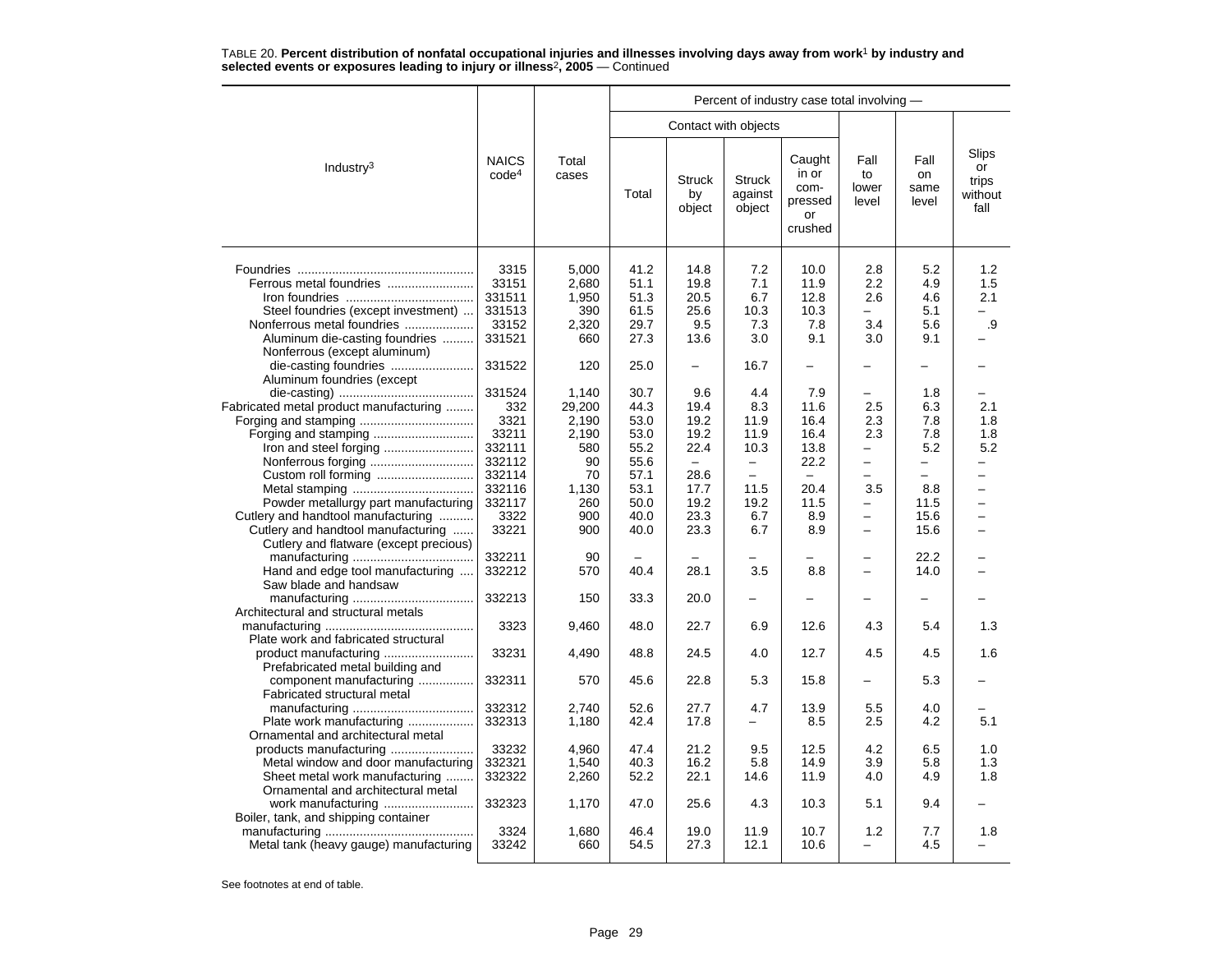|                                        | Percent of industry case total involving - |                          |                           |                                                                   |                                       |                                      |       |                           |                               |                                     |
|----------------------------------------|--------------------------------------------|--------------------------|---------------------------|-------------------------------------------------------------------|---------------------------------------|--------------------------------------|-------|---------------------------|-------------------------------|-------------------------------------|
|                                        |                                            | Overexertion             |                           | Expo-                                                             |                                       |                                      |       | Assaults and violent acts |                               |                                     |
| Industry $3$                           | Total                                      | In lifting               | Repeti-<br>tive<br>motion | sure<br>to<br>harmful<br>sub-<br>stance<br>or<br>environ-<br>ment | Trans-<br>portation<br>acci-<br>dents | Fires<br>and<br>explo-<br>sions      | Total | By<br>person              | All<br>other<br>assaults      | All<br>other<br>events <sup>5</sup> |
|                                        |                                            |                          |                           |                                                                   |                                       |                                      |       |                           |                               |                                     |
|                                        | 21.0                                       | 11.4                     | 7.6                       | 10.0<br>7.5                                                       | $2.2\phantom{0}$                      | $\overline{\phantom{0}}$<br>$\equiv$ |       | L.                        | $\overline{\phantom{0}}$<br>- | 8.8                                 |
| Ferrous metal foundries                | 17.5                                       | 8.6                      | 7.1                       |                                                                   | 1.9                                   |                                      |       |                           |                               | 6.3                                 |
|                                        | 16.4                                       | 6.7                      | 8.2                       | 5.6                                                               | 2.1                                   | -                                    |       | -                         |                               | 7.2                                 |
| Steel foundries (except investment)    | 15.4                                       | 5.1                      | $\equiv$                  | 7.7                                                               | $\overline{\phantom{0}}$              | $\overline{\phantom{0}}$             |       | $\overline{\phantom{0}}$  | $\overline{\phantom{0}}$      | 5.1                                 |
| Nonferrous metal foundries             | 25.0                                       | 15.1                     | 7.8                       | 12.9                                                              | 2.6                                   | $\equiv$                             |       | -                         |                               | 11.6                                |
| Aluminum die-casting foundries         | 16.7                                       | 10.6                     | 15.2                      | 9.1                                                               | 6.1                                   | $\equiv$                             | -     | $\overline{\phantom{0}}$  |                               | 10.6                                |
| Nonferrous (except aluminum)           |                                            |                          |                           |                                                                   |                                       |                                      |       |                           |                               |                                     |
|                                        | $\overline{\phantom{0}}$                   | $\overline{\phantom{0}}$ | 16.7                      | 16.7                                                              |                                       |                                      |       |                           |                               |                                     |
| Aluminum foundries (except             |                                            |                          |                           |                                                                   |                                       |                                      |       |                           |                               |                                     |
|                                        | 29.8                                       | 21.1                     | 3.5                       | 18.4                                                              |                                       |                                      |       |                           |                               | 13.2                                |
| Fabricated metal product manufacturing | 22.7                                       | 11.7                     | 5.5                       | 5.5                                                               | 1.5                                   | 0.5                                  | 0.1   | 0.1                       |                               | 8.7                                 |
|                                        | 18.7                                       | 11.0                     | 5.5                       | 3.7                                                               | -                                     |                                      | —     | -                         | -                             | 6.8                                 |
|                                        | 18.7                                       | 11.0                     | 5.5                       | 3.7                                                               | $\overline{\phantom{0}}$              |                                      |       | -                         |                               | 6.8                                 |
| Iron and steel forging                 | 19.0                                       | 8.6                      | 3.4                       | 5.2                                                               | $\overline{\phantom{0}}$              | $\overline{a}$                       |       | $\overline{\phantom{0}}$  |                               | 6.9                                 |
|                                        | $\qquad \qquad -$                          | $\qquad \qquad -$        | -                         | -                                                                 | -                                     | $\overline{\phantom{0}}$             |       | -                         | $\overline{\phantom{0}}$      | -                                   |
|                                        | 28.6                                       | $\overline{\phantom{0}}$ | $\overline{\phantom{m}}$  | $\equiv$                                                          | $\overline{a}$                        | $\overline{\phantom{0}}$             |       | $\overline{\phantom{0}}$  | $\equiv$                      | $\equiv$                            |
|                                        | 18.6                                       | 10.6                     | 6.2                       | 3.5                                                               | $\equiv$                              | $\overline{a}$                       |       | $\overline{\phantom{0}}$  |                               | 4.4                                 |
| Powder metallurgy part manufacturing   | 15.4                                       | 11.5                     | 7.7                       |                                                                   | $\overline{\phantom{0}}$              | $\overline{\phantom{0}}$             |       | ▃                         |                               | 11.5                                |
| Cutlery and handtool manufacturing     | 17.8                                       | 11.1                     | 10.0                      | 5.6                                                               | $\overline{\phantom{0}}$              | -                                    |       | -                         |                               | 7.8                                 |
| Cutlery and handtool manufacturing     | 17.8                                       | 11.1                     | 10.0                      | 5.6                                                               | $\overline{a}$                        | $\overline{\phantom{0}}$             | ÷.    | -                         |                               | 7.8                                 |
| Cutlery and flatware (except precious) |                                            |                          |                           |                                                                   |                                       |                                      |       |                           |                               |                                     |
|                                        | 44.4                                       | 33.3                     |                           |                                                                   |                                       |                                      |       | -                         |                               |                                     |
| Hand and edge tool manufacturing       | 15.8                                       | 8.8                      | 8.8                       | 7.0                                                               | <u>.</u>                              | $\overline{\phantom{0}}$             |       | ÷                         |                               | 10.5                                |
| Saw blade and handsaw                  |                                            |                          |                           |                                                                   |                                       |                                      |       |                           |                               |                                     |
|                                        | 26.7                                       | 13.3                     | 13.3                      |                                                                   |                                       |                                      |       |                           |                               |                                     |
| Architectural and structural metals    |                                            |                          |                           |                                                                   |                                       |                                      |       |                           |                               |                                     |
|                                        | 20.3                                       | 9.5                      | 4.2                       | 5.9                                                               | 1.3                                   |                                      |       |                           |                               | 7.9                                 |
|                                        |                                            |                          |                           |                                                                   |                                       | 1.1                                  |       |                           |                               |                                     |
| Plate work and fabricated structural   |                                            |                          |                           |                                                                   |                                       |                                      |       |                           |                               |                                     |
|                                        | 16.3                                       | 6.0                      | 4.2                       | 7.3                                                               | 1.1                                   | 2.2                                  |       | -                         |                               | 9.8                                 |
| Prefabricated metal building and       |                                            |                          |                           |                                                                   |                                       |                                      |       |                           |                               |                                     |
| component manufacturing                | 19.3                                       |                          |                           | 14.0                                                              |                                       |                                      |       |                           |                               | 7.0                                 |
| Fabricated structural metal            |                                            |                          |                           |                                                                   |                                       |                                      |       |                           |                               |                                     |
|                                        | 13.9                                       | 6.6                      | 4.4                       | 5.1                                                               | 1.5                                   |                                      |       |                           |                               | 12.8                                |
| Plate work manufacturing               | 20.3                                       | 6.8                      | 5.1                       | 9.3                                                               | $\overline{a}$                        | 7.6                                  |       |                           |                               | 3.4                                 |
| Ornamental and architectural metal     |                                            |                          |                           |                                                                   |                                       |                                      |       |                           |                               |                                     |
| products manufacturing                 | 24.0                                       | 12.5                     | 4.2                       | 4.6                                                               | 1.4                                   |                                      |       |                           |                               | 6.2                                 |
| Metal window and door manufacturing    | 33.1                                       | 22.1                     | 5.2                       | 1.9                                                               | 1.9                                   | $\overline{\phantom{0}}$             |       | -                         |                               | 5.2                                 |
| Sheet metal work manufacturing         | 19.0                                       | 5.8                      | 4.9                       | 6.2                                                               | 1.3                                   | $\equiv$                             |       |                           |                               | 5.8                                 |
| Ornamental and architectural metal     |                                            |                          |                           |                                                                   |                                       |                                      |       |                           |                               |                                     |
| work manufacturing                     | 22.2                                       | 12.8                     | $\overline{\phantom{0}}$  | 5.1                                                               | -                                     | -                                    |       | ÷                         |                               | 8.5                                 |
| Boiler, tank, and shipping container   |                                            |                          |                           |                                                                   |                                       |                                      |       |                           |                               |                                     |
|                                        | 21.4                                       | 12.5                     | 6.0                       | 7.7                                                               | 1.2                                   |                                      |       |                           |                               | 6.5                                 |
| Metal tank (heavy gauge) manufacturing | 18.2                                       | 16.7                     | $\overline{\phantom{0}}$  | 9.1                                                               | -                                     | $\overline{\phantom{0}}$             |       | ▃                         |                               | 7.6                                 |
|                                        |                                            |                          |                           |                                                                   |                                       |                                      |       |                           |                               |                                     |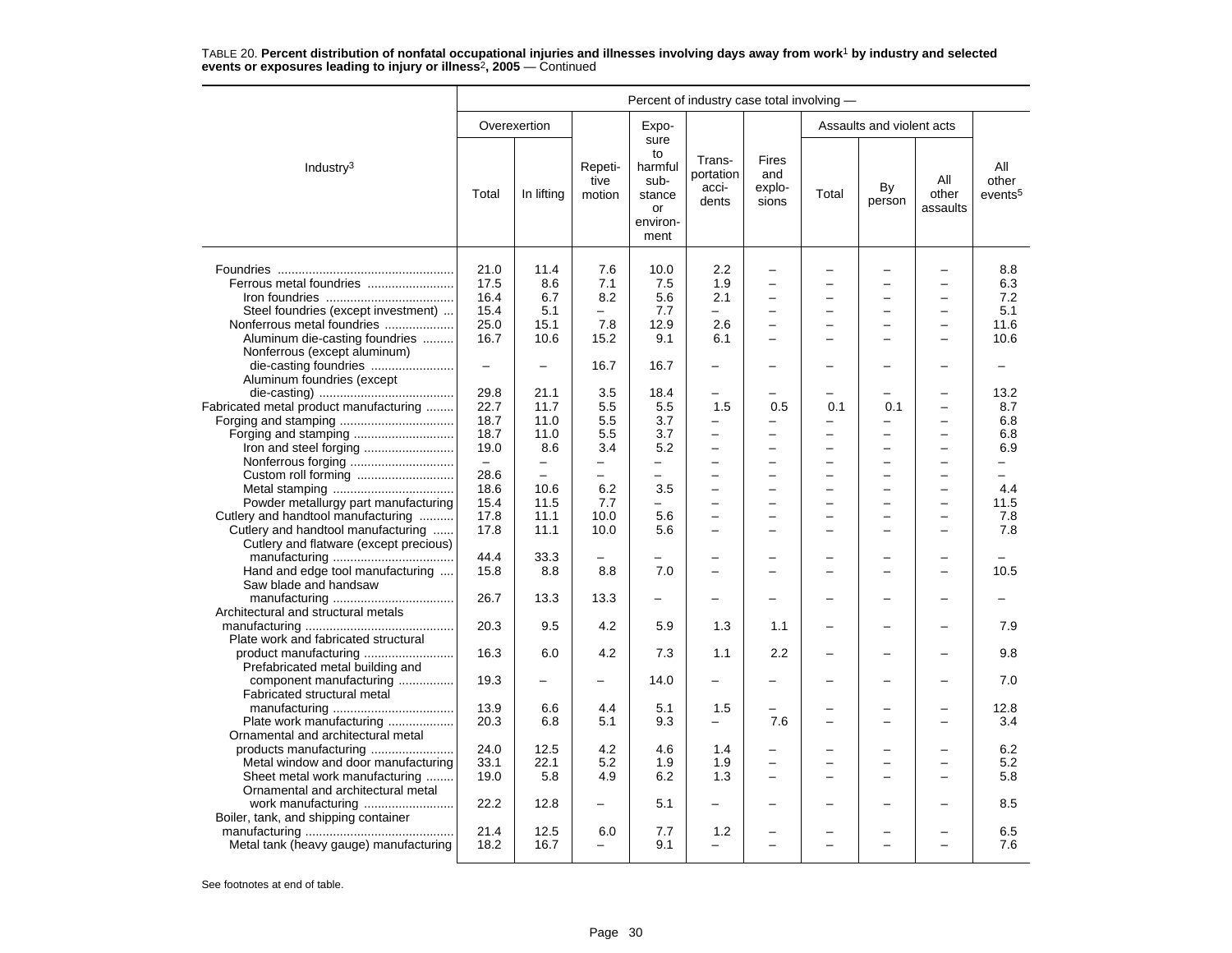|                                                                                                                                                                                                   |                                          |                                   |                                      |                                    |                                     | Percent of industry case total involving -          |                                      |                                     |                                         |
|---------------------------------------------------------------------------------------------------------------------------------------------------------------------------------------------------|------------------------------------------|-----------------------------------|--------------------------------------|------------------------------------|-------------------------------------|-----------------------------------------------------|--------------------------------------|-------------------------------------|-----------------------------------------|
|                                                                                                                                                                                                   |                                          |                                   |                                      |                                    | Contact with objects                |                                                     |                                      |                                     |                                         |
| Industry <sup>3</sup>                                                                                                                                                                             | <b>NAICS</b><br>code <sup>4</sup>        | Total<br>cases                    | Total                                | <b>Struck</b><br>by<br>object      | <b>Struck</b><br>against<br>object  | Caught<br>in or<br>com-<br>pressed<br>or<br>crushed | Fall<br>to<br>lower<br>level         | Fall<br>on<br>same<br>level         | Slips<br>or<br>trips<br>without<br>fall |
| Metal can, box, and other metal<br>container (light gauge) manufacturing.<br>Metal can manufacturing<br>Hardware manufacturing<br>Hardware manufacturing<br>Spring and wire product manufacturing | 33243<br>332431<br>3325<br>33251<br>3326 | 690<br>200<br>460<br>460<br>1,380 | 50.7<br>35.0<br>26.1<br>26.1<br>35.5 | 15.9<br>10.0<br>8.7<br>8.7<br>13.8 | 17.4<br>15.0<br>10.9<br>10.9<br>3.6 | 10.1<br>10.0<br>6.5<br>6.5<br>12.3                  | $\qquad \qquad -$<br>4.3<br>4.3<br>▃ | 13.0<br>15.0<br>10.9<br>10.9<br>4.3 | 2.9                                     |
| Spring and wire product manufacturing.<br>Spring (heavy gauge) manufacturing                                                                                                                      | 33261<br>332611                          | 1,380<br>90                       | 35.5<br>55.6                         | 13.8<br>33.3                       | 3.6<br>$\qquad \qquad -$            | 12.3                                                | $\overline{\phantom{0}}$<br>-        | 4.3                                 |                                         |
| Other fabricated wire product                                                                                                                                                                     | 332618                                   | 1,050                             | 31.4                                 | 9.5                                | 2.9                                 | 13.3                                                |                                      | 2.9                                 |                                         |
| Machine shops; turned product; and screw,<br>Turned product and screw, nut, and bolt                                                                                                              | 3327<br>33271                            | 6,180<br>4,790                    | 47.1<br>48.0                         | 17.2<br>15.4                       | 13.6<br>15.7                        | 11.2<br>11.1                                        | 1.3<br>.8                            | 5.7<br>5.8                          | 3.7<br>3.3                              |
| Precision turned product                                                                                                                                                                          | 33272                                    | 1,380                             | 44.2                                 | 23.2                               | 6.5                                 | 11.6                                                | 2.9                                  | 5.1                                 | 4.3                                     |
| Bolt, nut, screw, rivet, and washer                                                                                                                                                               | 332721                                   | 740                               | 44.6                                 | 21.6                               | 6.8                                 | 14.9                                                |                                      | 5.4                                 | 5.4                                     |
| Coating, engraving, heat treating, and                                                                                                                                                            | 332722                                   | 650                               | 43.1                                 | 24.6                               | 6.2                                 | 7.7                                                 | 4.6                                  | 4.6                                 | 3.1                                     |
| Coating, engraving, heat treating, and                                                                                                                                                            | 3328                                     | 2,880                             | 38.9                                 | 22.9                               | 3.8                                 | 6.9                                                 | 1.7                                  | 4.5                                 | 2.8                                     |
| Metal coating, engraving (except<br>jewelry and silverware), and allied                                                                                                                           | 33281                                    | 2,880                             | 38.9                                 | 22.9                               | 3.8                                 | 6.9                                                 | 1.7                                  | 4.5                                 | 2.8                                     |
| services to manufacturers<br>Electroplating, plating, polishing,                                                                                                                                  | 332812                                   | 1,170                             | 33.3                                 | 22.2                               | $\overline{\phantom{0}}$            | 3.4                                                 | 2.6                                  |                                     | 5.1                                     |
| anodizing, and coloring<br>Other fabricated metal product                                                                                                                                         | 332813                                   | 1,190                             | 43.7                                 | 22.7                               | 6.7                                 | 9.2                                                 |                                      | 6.7                                 |                                         |
| Metal valve manufacturing<br>Industrial valve manufacturing<br>Fluid power valve and hose fitting                                                                                                 | 3329<br>33291<br>332911                  | 4,080<br>1.400<br>260             | 35.8<br>35.0<br>38.5                 | 15.2<br>16.4<br>23.1               | 5.4<br>5.0<br>—                     | 12.0<br>10.7<br>11.5                                | 1.7<br>2.1<br>-                      | 7.1<br>5.7                          | 2.0<br>2.1<br>-                         |
| All other fabricated metal product                                                                                                                                                                | 332912                                   | 410                               | 46.3                                 | 22.0                               | 4.9                                 | 14.6                                                | ▃                                    | 4.9                                 |                                         |
| Ball and roller bearing manufacturing<br>Small arms ammunition                                                                                                                                    | 33299<br>332991                          | 2,680<br>380                      | 36.2<br>39.5                         | 14.6<br>15.8                       | 5.6<br>7.9                          | 12.3<br>15.8                                        | 1.5                                  | 7.8<br>7.9                          | 2.2                                     |
| Ammunition (except small arms)                                                                                                                                                                    | 332992                                   | 190                               | 36.8                                 | 26.3                               | <u>.</u>                            |                                                     | -                                    |                                     |                                         |
| Small arms manufacturing<br>Fabricated pipe and pipe fitting                                                                                                                                      | 332993<br>332994                         | 90<br>120                         | 41.7                                 | 16.7                               | 16.7                                | $\overline{\phantom{0}}$                            |                                      |                                     |                                         |
|                                                                                                                                                                                                   | 332996                                   | 380                               | 26.3                                 | 5.3                                | $\overline{\phantom{0}}$            | 13.2                                                |                                      | 13.2                                |                                         |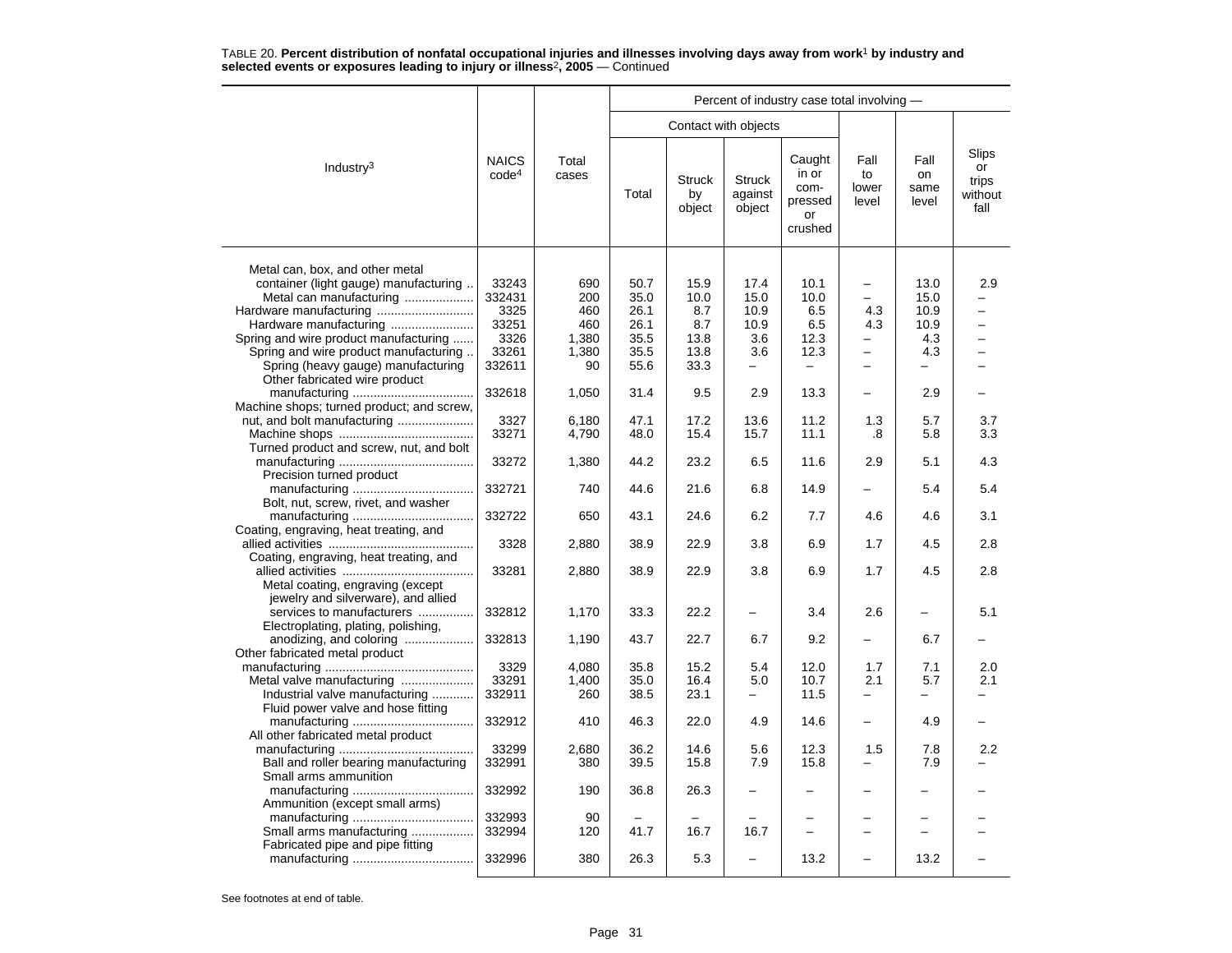|                                                                                                     | Percent of industry case total involving - |              |                           |                                                                   |                                       |                                        |                |                                                      |                                                      |                                     |  |
|-----------------------------------------------------------------------------------------------------|--------------------------------------------|--------------|---------------------------|-------------------------------------------------------------------|---------------------------------------|----------------------------------------|----------------|------------------------------------------------------|------------------------------------------------------|-------------------------------------|--|
|                                                                                                     |                                            | Overexertion |                           | Expo-                                                             |                                       |                                        |                | Assaults and violent acts                            |                                                      |                                     |  |
| Industry $3$                                                                                        | Total                                      | In lifting   | Repeti-<br>tive<br>motion | sure<br>to<br>harmful<br>sub-<br>stance<br>or<br>environ-<br>ment | Trans-<br>portation<br>acci-<br>dents | <b>Fires</b><br>and<br>explo-<br>sions | Total          | By<br>person                                         | All<br>other<br>assaults                             | All<br>other<br>events <sup>5</sup> |  |
| Metal can, box, and other metal<br>container (light gauge) manufacturing<br>Metal can manufacturing | 18.8<br>30.0                               | 7.2<br>10.0  | 7.2                       | $\overline{\phantom{0}}$<br>$\overline{\phantom{0}}$              |                                       |                                        |                |                                                      | $\overline{\phantom{0}}$<br>$\equiv$                 | 2.9<br>10.0                         |  |
|                                                                                                     | 30.4                                       | 8.7          | 6.5                       | 8.7                                                               | $\equiv$                              | $\equiv$                               | $\overline{ }$ | $\equiv$                                             | $\overline{\phantom{0}}$                             | 6.5                                 |  |
| Hardware manufacturing                                                                              | 30.4                                       | 8.7          | 6.5                       | 8.7                                                               | $\overline{\phantom{0}}$              | $\equiv$                               | −              | $\overline{\phantom{0}}$                             | $\overline{\phantom{m}}$                             | 6.5                                 |  |
| Spring and wire product manufacturing                                                               | 22.5                                       | 10.9         | 9.4                       | 4.3                                                               | 2.2                                   |                                        |                |                                                      | -                                                    | 18.8                                |  |
| Spring and wire product manufacturing.                                                              | 22.5                                       | 10.9         | 9.4                       | 4.3                                                               | 2.2                                   | $\overline{a}$                         |                | $\overline{\phantom{0}}$                             | $\overline{\phantom{0}}$                             | 18.8                                |  |
| Spring (heavy gauge) manufacturing<br>Other fabricated wire product                                 | $\equiv$                                   | $\equiv$     | $\qquad \qquad -$         |                                                                   |                                       |                                        |                |                                                      |                                                      | $\equiv$                            |  |
| Machine shops; turned product; and screw,                                                           | 26.7                                       | 11.4         | 10.5                      | 3.8                                                               | 2.9                                   | $\overline{\phantom{0}}$               |                | $\overline{\phantom{0}}$                             | $\overline{\phantom{0}}$                             | 20.0                                |  |
| nut, and bolt manufacturing                                                                         | 25.6                                       | 15.0         | 2.6                       | 3.6                                                               | 2.3                                   |                                        |                |                                                      |                                                      | 7.9                                 |  |
|                                                                                                     | 26.7                                       | 15.9         | 1.0                       | 4.0                                                               | 2.1                                   | $\overline{\phantom{0}}$               |                |                                                      | $\overline{\phantom{0}}$                             | 7.7                                 |  |
|                                                                                                     |                                            |              |                           |                                                                   |                                       |                                        |                |                                                      |                                                      |                                     |  |
| Turned product and screw, nut, and bolt                                                             | 21.7                                       | 13.0         | 8.0                       | 2.2                                                               | 2.9                                   | -                                      |                |                                                      | -                                                    | 8.7                                 |  |
| Precision turned product<br>Bolt, nut, screw, rivet, and washer                                     | 18.9                                       | 12.2         | 5.4                       | 2.7                                                               | 5.4                                   | -                                      |                |                                                      |                                                      | 9.5                                 |  |
|                                                                                                     | 24.6                                       | 13.8         | 9.2                       |                                                                   |                                       |                                        |                |                                                      |                                                      | 7.7                                 |  |
| Coating, engraving, heat treating, and                                                              | 26.4                                       | 11.8         | 4.2                       | 10.8                                                              | 1.4                                   |                                        |                |                                                      |                                                      | 8.7                                 |  |
| Coating, engraving, heat treating, and<br>Metal coating, engraving (except                          | 26.4                                       | 11.8         | 4.2                       | 10.8                                                              | 1.4                                   |                                        |                |                                                      |                                                      | 8.7                                 |  |
| jewelry and silverware), and allied<br>services to manufacturers                                    | 36.8                                       | 17.1         | 4.3                       | 9.4                                                               |                                       |                                        |                |                                                      |                                                      | 6.0                                 |  |
| Electroplating, plating, polishing,<br>anodizing, and coloring                                      | 20.2                                       | 10.1         | 5.9                       | 11.8                                                              | -                                     |                                        |                |                                                      |                                                      | 8.4                                 |  |
| Other fabricated metal product                                                                      |                                            |              |                           |                                                                   |                                       |                                        |                |                                                      |                                                      |                                     |  |
|                                                                                                     | 24.5                                       | 12.3         | 11.0                      | 4.7                                                               | 1.5                                   | 0.7                                    |                |                                                      |                                                      | 10.5                                |  |
| Metal valve manufacturing<br>Industrial valve manufacturing                                         | 28.6<br>30.8                               | 12.1<br>11.5 | 12.9<br>7.7               | 5.0<br>$\overline{\phantom{0}}$                                   | $\equiv$                              | L.                                     |                | $\overline{\phantom{0}}$<br>$\overline{\phantom{0}}$ | $\overline{\phantom{0}}$<br>$\overline{\phantom{a}}$ | 8.6<br>11.5                         |  |
| Fluid power valve and hose fitting                                                                  | 17.1                                       | 9.8          | 12.2                      | 9.8                                                               | -                                     |                                        |                |                                                      |                                                      |                                     |  |
| All other fabricated metal product                                                                  |                                            |              |                           |                                                                   |                                       |                                        |                |                                                      |                                                      |                                     |  |
|                                                                                                     | 22.4                                       | 12.3         | 10.4                      | 4.5                                                               | 2.2                                   | 1.1                                    |                |                                                      |                                                      | 11.6                                |  |
| Ball and roller bearing manufacturing<br>Small arms ammunition                                      | 31.6                                       | 21.1         | 10.5                      | $\overline{\phantom{0}}$                                          | $\equiv$                              | -                                      | ÷              | $\equiv$                                             | $\overline{\phantom{a}}$                             | 5.3                                 |  |
| Ammunition (except small arms)                                                                      | 26.3                                       |              | 31.6                      |                                                                   |                                       |                                        |                |                                                      |                                                      |                                     |  |
|                                                                                                     |                                            |              | 44.4                      | $\overline{\phantom{0}}$                                          |                                       |                                        |                |                                                      |                                                      |                                     |  |
| Small arms manufacturing<br>Fabricated pipe and pipe fitting                                        | 33.3                                       | 25.0         | 16.7                      |                                                                   |                                       |                                        |                |                                                      |                                                      |                                     |  |
|                                                                                                     | 18.4                                       | 5.3          | $\overline{\phantom{0}}$  |                                                                   | 7.9                                   |                                        |                |                                                      |                                                      | 23.7                                |  |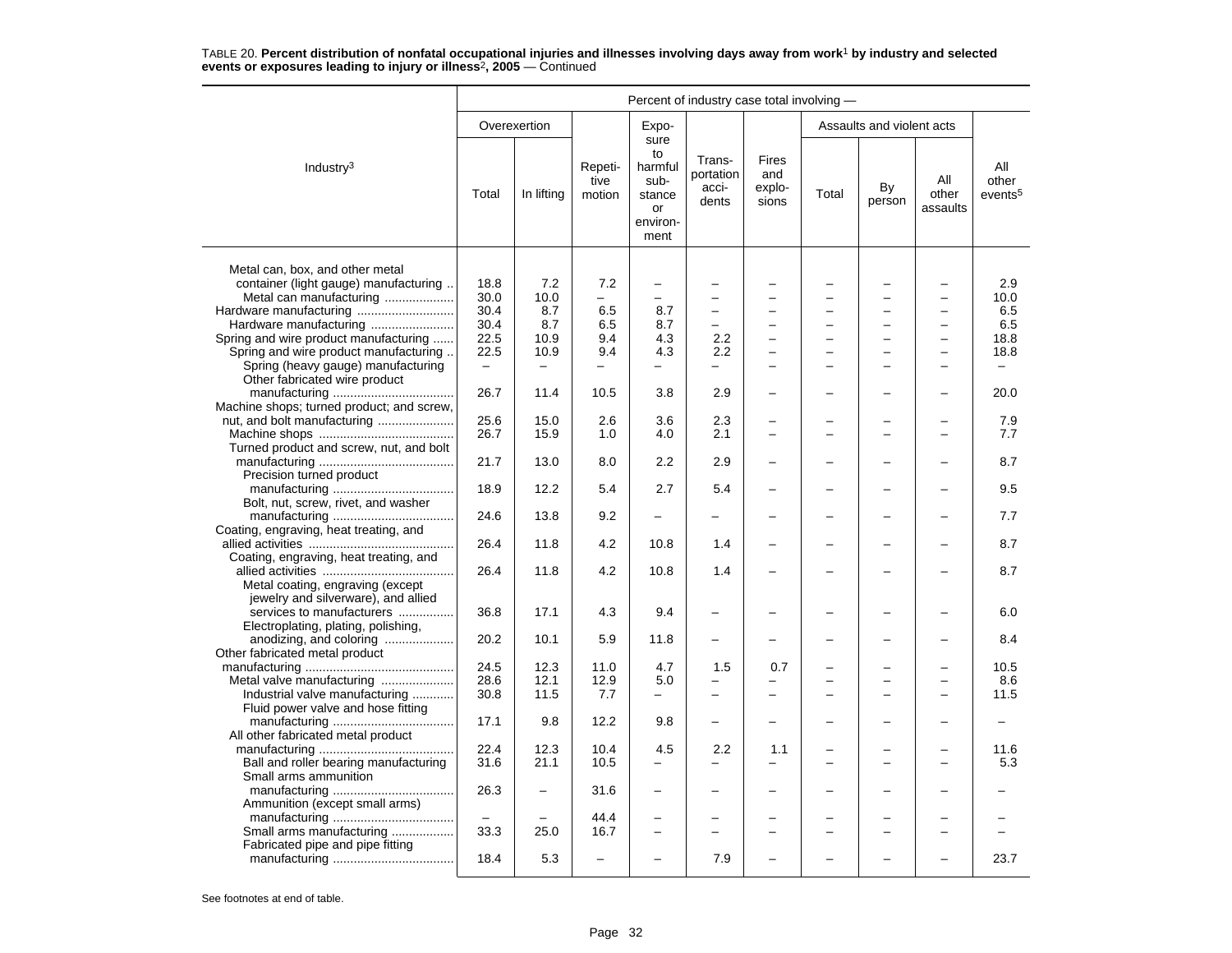|                                                                                         |                                   |                 |              |                               |                                    | Percent of industry case total involving -          |                              |                             |                                         |
|-----------------------------------------------------------------------------------------|-----------------------------------|-----------------|--------------|-------------------------------|------------------------------------|-----------------------------------------------------|------------------------------|-----------------------------|-----------------------------------------|
|                                                                                         |                                   |                 |              | Contact with objects          |                                    |                                                     |                              |                             |                                         |
| Industry <sup>3</sup>                                                                   | <b>NAICS</b><br>code <sup>4</sup> | Total<br>cases  | Total        | <b>Struck</b><br>by<br>object | <b>Struck</b><br>against<br>object | Caught<br>in or<br>com-<br>pressed<br>or<br>crushed | Fall<br>to<br>lower<br>level | Fall<br>on<br>same<br>level | Slips<br>or<br>trips<br>without<br>fall |
| Enameled iron and metal sanitary<br>ware manufacturing                                  | 332998                            | 130             | 15.4         | $\overline{\phantom{0}}$      |                                    |                                                     |                              |                             |                                         |
| All other miscellaneous fabricated                                                      |                                   |                 |              |                               |                                    |                                                     |                              |                             |                                         |
| metal product manufacturing<br>Machinery manufacturing                                  | 332999<br>333                     | 1,310<br>16,360 | 42.0<br>43.7 | 18.3<br>19.9                  | 6.9<br>8.5                         | 13.0<br>10.2                                        | 1.5<br>2.9                   | 6.9<br>6.7                  | 3.1<br>2.2                              |
| Agriculture, construction, and mining<br>Agricultural implement manufacturing           | 3331<br>33311                     | 3,420<br>1,260  | 43.6<br>42.1 | 22.8<br>19.8                  | 6.7<br>7.9                         | 9.4<br>7.1                                          | 3.2<br>3.2                   | 6.1<br>7.1                  | 2.3<br>2.4                              |
| Farm machinery and equipment<br>Lawn and garden tractor and home                        | 333111                            | 1.040           | 42.3         | 19.2                          | 7.7                                | 6.7                                                 | 3.8                          | 6.7                         | 1.9                                     |
| lawn and garden equipment                                                               | 333112                            | 220             | 40.9         | 22.7                          | 9.1                                | 9.1                                                 |                              | 9.1                         |                                         |
| Construction machinery manufacturing<br>Mining and oil and gas field machinery          | 33312<br>33313                    | 1,460<br>700    | 45.9<br>41.4 | 24.7<br>25.7                  | 7.5<br>2.9                         | 10.3<br>11.4                                        | 4.1                          | 5.5<br>5.7                  | 1.4<br>4.3                              |
| Mining machinery and equipment                                                          | 333131                            | 280             | 50.0         | 28.6                          |                                    | 14.3                                                |                              |                             |                                         |
| Oil and gas field machinery and<br>equipment manufacturing                              | 333132                            | 420             | 35.7         | 21.4                          |                                    | 9.5                                                 |                              | 9.5                         | 4.8                                     |
| Industrial machinery manufacturing<br>Plastics and rubber industry machinery            | 3332                              | 1,640           | 44.5         | 23.8                          | 7.3                                | 8.5                                                 | 4.9                          | 6.7                         | 1.2                                     |
| Other industrial machinery                                                              | 33322                             | 210             | 57.1         | 42.9                          | 14.3                               | $\overline{\phantom{0}}$                            | $\overline{\phantom{0}}$     | -                           |                                         |
| Paper industry machinery                                                                | 33329                             | 1,240           | 41.9         | 19.4                          | 7.3                                | 9.7                                                 | 4.0                          | 8.9                         | 1.6                                     |
| Textile machinery manufacturing                                                         | 333291<br>333292                  | 130<br>90       | 38.5<br>22.2 | 30.8                          |                                    |                                                     | 15.4                         | 22.2                        |                                         |
| Printing machinery and equipment                                                        | 333293                            | 250             | 40.0         | 20.0                          |                                    | 16.0                                                |                              |                             |                                         |
| Semiconductor machinery                                                                 | 333295                            | 70              | 42.9         | $\overline{\phantom{0}}$      |                                    |                                                     | -                            |                             |                                         |
| All other industrial machinery                                                          | 333298                            | 450             | 40.0         | 24.4                          | 4.4                                | 4.4                                                 |                              | 13.3                        |                                         |
| Commercial and service industry                                                         | 3333                              | 870             | 39.1         | 19.5                          | 9.2                                | 8.0                                                 | 4.6                          | 4.6                         | 2.3                                     |
| Commercial and service industry<br>machinery manufacturing<br>Automatic vending machine | 33331                             | 870             | 39.1         | 19.5                          | 9.2                                | 8.0                                                 | 4.6                          | 4.6                         | 2.3                                     |
| Office machinery manufacturing                                                          | 333311<br>333313                  | 120<br>60       | 33.3<br>33.3 | 33.3                          |                                    |                                                     |                              |                             |                                         |
| Optical instrument and lens                                                             | 333314                            | 100             | 30.0         | 30.0                          | $\overline{\phantom{0}}$           |                                                     |                              |                             |                                         |
|                                                                                         |                                   |                 |              |                               |                                    |                                                     |                              |                             |                                         |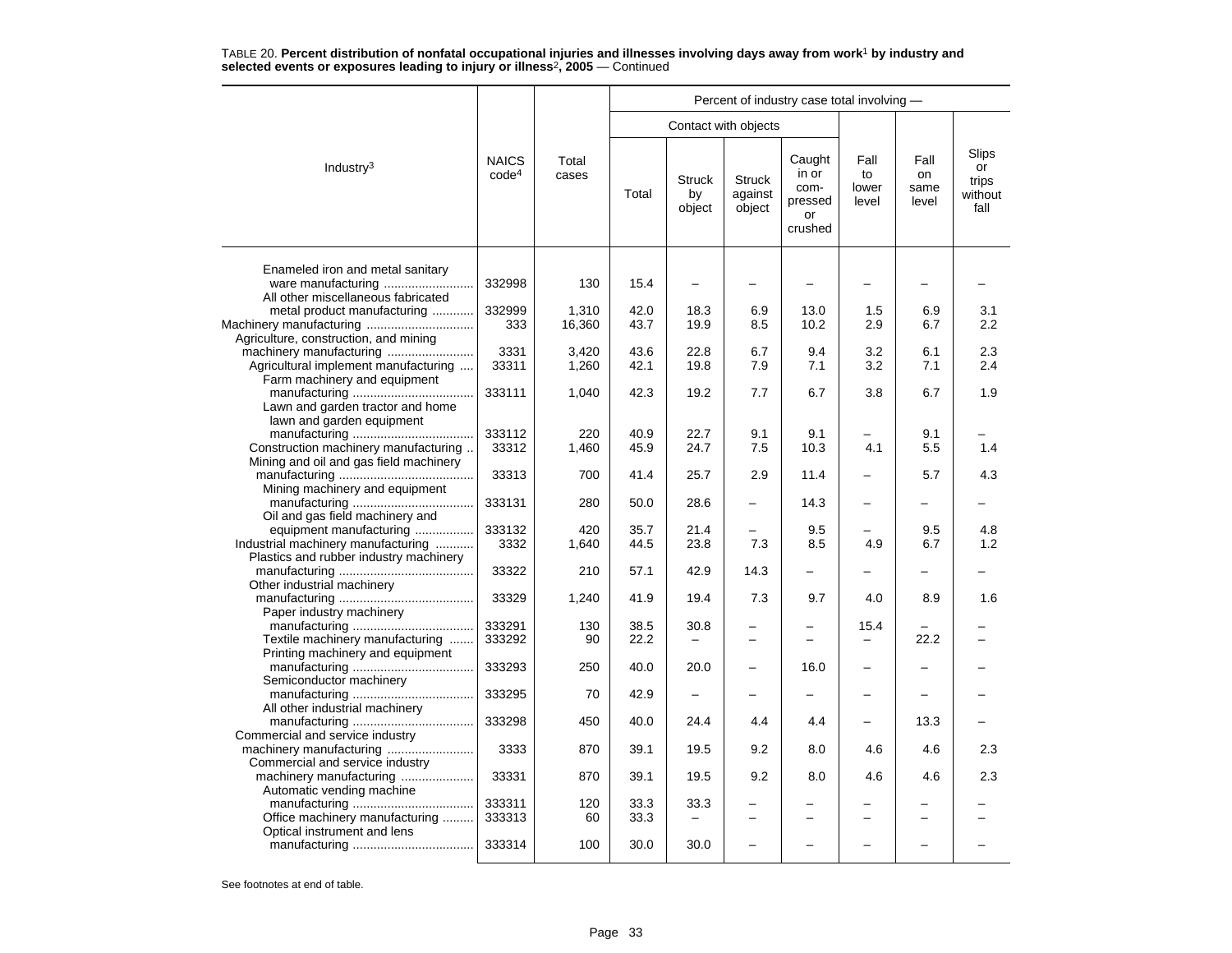|                                                                                                         | Percent of industry case total involving - |                   |                           |                                                                   |                                       |                                 |       |                           |                          |                                     |  |
|---------------------------------------------------------------------------------------------------------|--------------------------------------------|-------------------|---------------------------|-------------------------------------------------------------------|---------------------------------------|---------------------------------|-------|---------------------------|--------------------------|-------------------------------------|--|
|                                                                                                         |                                            | Overexertion      |                           | Expo-                                                             |                                       |                                 |       | Assaults and violent acts |                          |                                     |  |
| Industry <sup>3</sup>                                                                                   | Total                                      | In lifting        | Repeti-<br>tive<br>motion | sure<br>to<br>harmful<br>sub-<br>stance<br>or<br>environ-<br>ment | Trans-<br>portation<br>acci-<br>dents | Fires<br>and<br>explo-<br>sions | Total | By<br>person              | All<br>other<br>assaults | All<br>other<br>events <sup>5</sup> |  |
| Enameled iron and metal sanitary<br>ware manufacturing                                                  | 38.5                                       | 23.1              | 15.4                      | $\overline{\phantom{0}}$                                          |                                       |                                 |       |                           |                          |                                     |  |
| All other miscellaneous fabricated<br>metal product manufacturing                                       | 19.8<br>22.5                               | 11.5<br>12.4      | 6.9<br>6.1                | 7.6<br>4.8                                                        | 1.1                                   | 0.2                             | 0.1   | L,                        |                          | 13.0<br>9.7                         |  |
| Agriculture, construction, and mining<br>Agricultural implement manufacturing                           | 22.5<br>21.4                               | 11.4<br>11.1      | 5.8<br>7.1                | 5.0<br>2.4                                                        | 1.2<br>2.4                            | $\equiv$                        |       | ÷                         |                          | 9.6<br>11.9                         |  |
| Farm machinery and equipment<br>Lawn and garden tractor and home                                        | 21.2                                       | 11.5              | 5.8                       | 1.9                                                               | 1.9                                   | $\overline{\phantom{0}}$        |       |                           |                          | 13.5                                |  |
| lawn and garden equipment<br>Construction machinery manufacturing                                       | 22.7<br>24.0                               | 9.1<br>11.0       | 13.6<br>4.1               | 7.5                                                               | ÷                                     |                                 |       | -                         |                          | 6.8                                 |  |
| Mining and oil and gas field machinery<br>Mining machinery and equipment                                | 22.9                                       | 11.4              | 7.1                       | 4.3                                                               |                                       |                                 |       | -                         |                          | 11.4                                |  |
| Oil and gas field machinery and                                                                         | 32.1                                       | 14.3              |                           | 7.1                                                               | -                                     |                                 |       | -                         |                          |                                     |  |
| equipment manufacturing<br>Industrial machinery manufacturing<br>Plastics and rubber industry machinery | 14.3<br>23.8                               | 9.5<br>12.8       | 9.5<br>1.8                | $\overline{\phantom{0}}$<br>4.3                                   | 1.2                                   | ÷                               |       | L,                        |                          | 16.7<br>12.2                        |  |
| Other industrial machinery                                                                              | 14.3                                       | $\qquad \qquad -$ | —                         | -                                                                 |                                       |                                 |       | ÷                         |                          | 9.5                                 |  |
| Paper industry machinery                                                                                | 21.0<br>15.4                               | 12.9              | 2.4                       | 4.8<br>15.4                                                       | 1.6                                   |                                 |       | -                         |                          | 13.7                                |  |
| Textile machinery manufacturing<br>Printing machinery and equipment                                     | 22.2                                       | 22.2              | $\overline{\phantom{0}}$  | $\equiv$                                                          | $\equiv$                              | $\sim$                          |       | ÷                         | $\sim$                   |                                     |  |
| Semiconductor machinery                                                                                 | 24.0<br>28.6                               | 12.0              |                           | 8.0                                                               |                                       |                                 |       | -                         |                          | 12.0                                |  |
| All other industrial machinery                                                                          | 15.6                                       | 6.7               |                           |                                                                   |                                       |                                 |       | L,                        |                          | 22.2                                |  |
| Commercial and service industry<br>machinery manufacturing<br>Commercial and service industry           | 18.4                                       | 8.0               | 5.7                       | 3.4                                                               |                                       |                                 |       |                           |                          | 18.4                                |  |
| machinery manufacturing<br>Automatic vending machine                                                    | 18.4                                       | 8.0               | 5.7                       | 3.4                                                               | —                                     |                                 |       | -                         |                          | 18.4                                |  |
| Office machinery manufacturing<br>Optical instrument and lens                                           | 33.3                                       | $\equiv$          | $\equiv$                  | ÷                                                                 | $\equiv$                              | $\sim$                          |       | $\overline{\phantom{0}}$  |                          | 50.0                                |  |
|                                                                                                         | $\overline{\phantom{m}}$                   |                   | 20.0                      |                                                                   |                                       |                                 |       |                           |                          |                                     |  |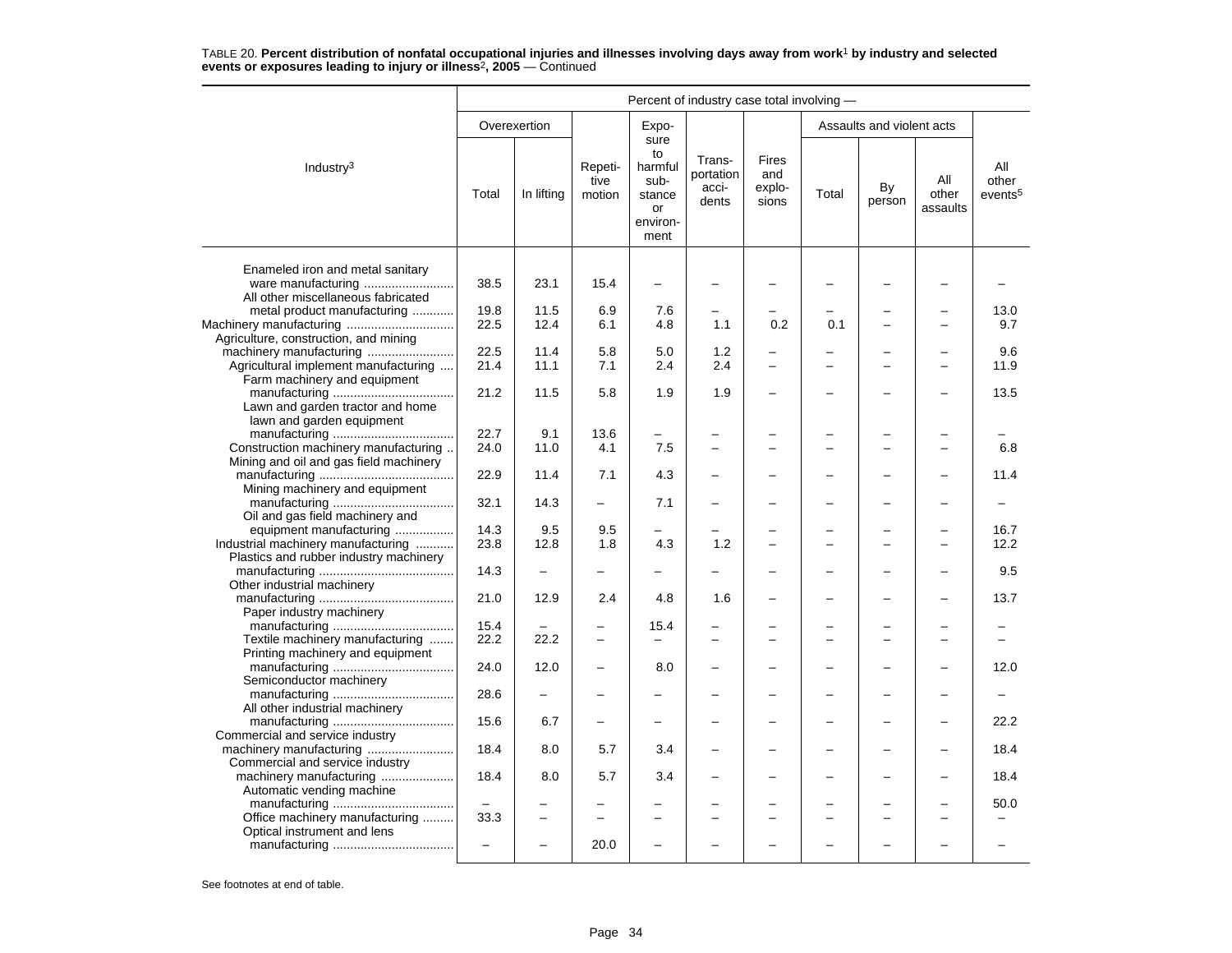|                                                                                                                                        |                                   |                | Percent of industry case total involving - |                               |                                    |                                                     |                              |                             |                                         |  |  |  |
|----------------------------------------------------------------------------------------------------------------------------------------|-----------------------------------|----------------|--------------------------------------------|-------------------------------|------------------------------------|-----------------------------------------------------|------------------------------|-----------------------------|-----------------------------------------|--|--|--|
|                                                                                                                                        |                                   |                |                                            |                               | Contact with objects               |                                                     |                              |                             |                                         |  |  |  |
| Industry <sup>3</sup>                                                                                                                  | <b>NAICS</b><br>code <sup>4</sup> | Total<br>cases | Total                                      | <b>Struck</b><br>by<br>object | <b>Struck</b><br>against<br>object | Caught<br>in or<br>com-<br>pressed<br>or<br>crushed | Fall<br>to<br>lower<br>level | Fall<br>on<br>same<br>level | Slips<br>or<br>trips<br>without<br>fall |  |  |  |
| Photographic and photocopying<br>equipment manufacturing<br>Other commercial and service                                               | 333315                            | 80             | 25.0                                       | -                             |                                    |                                                     |                              |                             |                                         |  |  |  |
| industry machinery manufacturing<br>Ventilation, heating, air-conditioning, and                                                        | 333319                            | 430            | 44.2                                       | 20.9                          | 9.3                                | 7.0                                                 | 7.0                          |                             |                                         |  |  |  |
| commercial refrigeration equipment<br>Ventilation, heating, air-conditioning,                                                          | 3334                              | 2,180          | 33.9                                       | 14.2                          | 6.9                                | 8.3                                                 | 1.8                          | 8.3                         | 2.8                                     |  |  |  |
| and commercial refrigeration<br>equipment manufacturing<br>Air purification equipment                                                  | 33341                             | 2,180          | 33.9                                       | 14.2                          | 6.9                                | 8.3                                                 | 1.8                          | 8.3                         | 2.8                                     |  |  |  |
| Industrial and commercial fan and                                                                                                      | 333411                            | 320            | 31.2                                       | 18.8                          | -                                  | 9.4                                                 | —                            | 15.6                        |                                         |  |  |  |
| blower manufacturing<br>Heating equipment (except warm air                                                                             | 333412                            | 200            | 45.0                                       | 15.0                          | $\overline{\phantom{0}}$           | 10.0                                                | -                            |                             |                                         |  |  |  |
| furnaces) manufacturing<br>Air-conditioning and warm air heating<br>equipment and commercial and<br>industrial refrigeration equipment | 333414                            | 350            | 34.3                                       | 11.4                          |                                    | 11.4                                                |                              |                             |                                         |  |  |  |
|                                                                                                                                        | 333415                            | 1,310          | 32.1                                       | 13.7                          | 9.2                                | 6.9                                                 | 2.3                          | 9.2                         | 3.1                                     |  |  |  |
| Metalworking machinery manufacturing<br>Metalworking machinery manufacturing                                                           | 3335<br>33351                     | 3,030<br>3,030 | 58.1<br>58.1                               | 22.4<br>22.4                  | 12.9<br>12.9                       | 11.2<br>11.2                                        | 2.0<br>2.0                   | 6.9<br>6.9                  | 2.0<br>2.0                              |  |  |  |
| Industrial mold manufacturing<br>Machine tool (metal cutting types)                                                                    | 333511                            | 830            | 59.0                                       | 25.3                          | 18.1                               | 8.4                                                 | -                            | 9.6                         |                                         |  |  |  |
| Machine tool (metal forming types)                                                                                                     | 333512                            | 260            | 42.3                                       | 11.5                          | $\overline{\phantom{0}}$           | 7.7                                                 | -                            | 7.7                         |                                         |  |  |  |
| Special die and tool, die set, jig, and                                                                                                | 333513                            | 260            | 34.6                                       | 15.4                          | 7.7                                |                                                     | 7.7                          |                             | 7.7                                     |  |  |  |
| fixture manufacturing<br>Cutting tool and machine tool                                                                                 | 333514                            | 1,120          | 71.4                                       | 28.6                          | 13.4                               | 11.6                                                | <u>.</u>                     | 6.2                         |                                         |  |  |  |
| accessory manufacturing<br>Engine, turbine, and power transmission                                                                     | 333515                            | 310            | 61.3                                       | 9.7                           | 12.9                               | 35.5                                                | —                            |                             |                                         |  |  |  |
| Engine, turbine, and power transmission                                                                                                | 3336                              | 1,220          | 38.5                                       | 14.8                          | 9.0                                | 11.5                                                | 4.1                          | 9.0                         | 3.3                                     |  |  |  |
| equipment manufacturing<br>Turbine and turbine generator set                                                                           | 33361                             | 1,220          | 38.5                                       | 14.8                          | 9.0                                | 11.5                                                | 4.1                          | 9.0                         | 3.3                                     |  |  |  |
| units manufacturing<br>Speed changer, industrial high-speed                                                                            | 333611                            | 130            | 30.8                                       | 15.4                          |                                    |                                                     |                              |                             |                                         |  |  |  |
| drive, and gear manufacturing<br>Mechanical power transmission                                                                         | 333612                            | 210            | 38.1                                       | 9.5                           | 14.3                               | 14.3                                                | 9.5                          | 9.5                         |                                         |  |  |  |
| equipment manufacturing<br>Other engine equipment                                                                                      | 333613                            | 330            | 45.5                                       | 24.2                          | 6.1                                | 15.2                                                | —                            |                             |                                         |  |  |  |
|                                                                                                                                        | 333618                            | 550            | 34.5                                       | 12.7                          | 9.1                                | 9.1                                                 | 3.6                          | 12.7                        | 3.6                                     |  |  |  |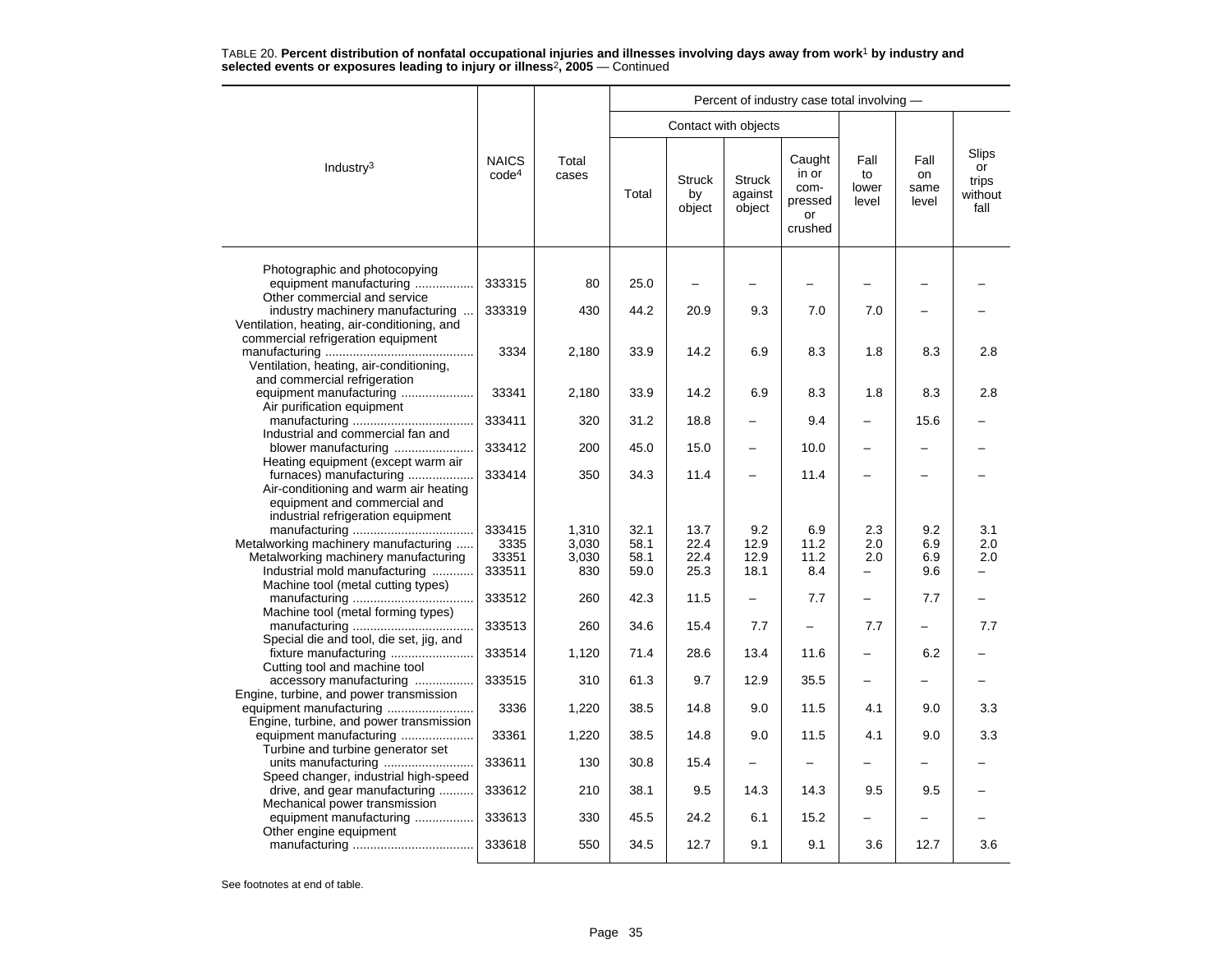|                                                                    | Percent of industry case total involving - |              |                           |                                                                   |                                       |                                 |                |                           |                          |                                     |  |  |
|--------------------------------------------------------------------|--------------------------------------------|--------------|---------------------------|-------------------------------------------------------------------|---------------------------------------|---------------------------------|----------------|---------------------------|--------------------------|-------------------------------------|--|--|
|                                                                    |                                            | Overexertion |                           | Expo-                                                             |                                       |                                 |                | Assaults and violent acts |                          |                                     |  |  |
| Industry $3$                                                       | Total                                      | In lifting   | Repeti-<br>tive<br>motion | sure<br>to<br>harmful<br>sub-<br>stance<br>or<br>environ-<br>ment | Trans-<br>portation<br>acci-<br>dents | Fires<br>and<br>explo-<br>sions | Total          | By<br>person              | All<br>other<br>assaults | All<br>other<br>events <sup>5</sup> |  |  |
| Photographic and photocopying                                      |                                            |              |                           |                                                                   |                                       |                                 |                |                           |                          |                                     |  |  |
| equipment manufacturing                                            |                                            |              |                           |                                                                   |                                       |                                 |                |                           |                          | 25.0                                |  |  |
| Other commercial and service<br>industry machinery manufacturing   | 23.3                                       | 11.6         | 4.7                       |                                                                   |                                       |                                 |                |                           |                          | 11.6                                |  |  |
| Ventilation, heating, air-conditioning, and                        |                                            |              |                           |                                                                   |                                       |                                 |                |                           |                          |                                     |  |  |
| commercial refrigeration equipment                                 |                                            |              |                           |                                                                   |                                       |                                 |                |                           |                          |                                     |  |  |
| Ventilation, heating, air-conditioning,                            | 28.0                                       | 17.0         | 9.2                       | 6.9                                                               | 1.8                                   |                                 |                |                           |                          | 7.8                                 |  |  |
| and commercial refrigeration                                       |                                            |              |                           |                                                                   |                                       |                                 |                |                           |                          |                                     |  |  |
| equipment manufacturing                                            | 28.0                                       | 17.0         | 9.2                       | 6.9                                                               | 1.8                                   |                                 |                |                           |                          | 7.8                                 |  |  |
| Air purification equipment                                         | 25.0                                       | 18.8         |                           | 6.2                                                               |                                       |                                 |                |                           |                          | 9.4                                 |  |  |
| Industrial and commercial fan and                                  |                                            |              |                           |                                                                   |                                       |                                 |                |                           |                          |                                     |  |  |
| blower manufacturing                                               | 20.0                                       | $\equiv$     | 10.0                      | $\equiv$                                                          |                                       |                                 |                |                           | $\overline{\phantom{0}}$ | 15.0                                |  |  |
| Heating equipment (except warm air<br>furnaces) manufacturing      | 28.6                                       | 14.3         | 5.7                       | 20.0                                                              |                                       |                                 |                |                           |                          | 8.6                                 |  |  |
| Air-conditioning and warm air heating                              |                                            |              |                           |                                                                   |                                       |                                 |                |                           |                          |                                     |  |  |
| equipment and commercial and<br>industrial refrigeration equipment |                                            |              |                           |                                                                   |                                       |                                 |                |                           |                          |                                     |  |  |
|                                                                    | 29.8                                       | 19.1         | 11.5                      | 4.6                                                               | 1.5                                   |                                 |                |                           |                          | 6.1                                 |  |  |
| Metalworking machinery manufacturing                               | 13.5                                       | 6.9          | 4.0                       | 6.3                                                               | ÷                                     | $\equiv$                        | $\overline{ }$ | $\overline{\phantom{0}}$  | $\overline{\phantom{0}}$ | 6.9                                 |  |  |
| Metalworking machinery manufacturing                               | 13.5                                       | 6.9          | 4.0                       | 6.3                                                               |                                       |                                 |                | -                         |                          | 6.9                                 |  |  |
| Industrial mold manufacturing                                      | 8.4                                        | 3.6          | $\overline{\phantom{0}}$  | 8.4                                                               | $\equiv$                              |                                 |                |                           |                          | 12.0                                |  |  |
| Machine tool (metal cutting types)                                 |                                            |              |                           |                                                                   |                                       |                                 |                |                           |                          |                                     |  |  |
| Machine tool (metal forming types)                                 | 19.2                                       | 7.7          | $\overline{\phantom{0}}$  | 11.5                                                              |                                       |                                 |                |                           |                          | 15.4                                |  |  |
|                                                                    | 34.6                                       | 7.7          |                           | 7.7                                                               |                                       |                                 |                |                           |                          | 7.7                                 |  |  |
| Special die and tool, die set, jig, and                            |                                            |              |                           | 4.5                                                               |                                       |                                 |                |                           |                          |                                     |  |  |
| Cutting tool and machine tool                                      | 10.7                                       | 5.4          | 3.6                       |                                                                   | -                                     |                                 |                |                           |                          |                                     |  |  |
| accessory manufacturing                                            | 12.9                                       | 9.7          | 12.9                      | 6.5                                                               |                                       |                                 |                |                           |                          | 6.5                                 |  |  |
| Engine, turbine, and power transmission                            |                                            |              |                           |                                                                   |                                       |                                 |                |                           |                          |                                     |  |  |
| Engine, turbine, and power transmission                            | 23.0                                       | 13.1         | 5.7                       | 3.3                                                               | 1.6                                   |                                 |                |                           |                          | 11.5                                |  |  |
| equipment manufacturing                                            | 23.0                                       | 13.1         | 5.7                       | 3.3                                                               | 1.6                                   |                                 |                |                           |                          | 11.5                                |  |  |
| Turbine and turbine generator set                                  |                                            |              |                           |                                                                   |                                       |                                 |                |                           |                          |                                     |  |  |
| Speed changer, industrial high-speed                               | 15.4                                       | 15.4         |                           |                                                                   |                                       |                                 |                |                           |                          | 23.1                                |  |  |
| drive, and gear manufacturing                                      | 28.6                                       | 9.5          |                           |                                                                   |                                       |                                 |                |                           |                          | 9.5                                 |  |  |
| Mechanical power transmission                                      |                                            |              |                           |                                                                   |                                       |                                 |                |                           |                          |                                     |  |  |
| equipment manufacturing<br>Other engine equipment                  | 24.2                                       | 18.2         | $\overline{\phantom{0}}$  |                                                                   |                                       |                                 |                | $\overline{\phantom{0}}$  | $\overline{\phantom{0}}$ | 18.2                                |  |  |
|                                                                    | 21.8                                       | 10.9         | 9.1                       | 5.5                                                               |                                       |                                 |                |                           |                          | 7.3                                 |  |  |
|                                                                    |                                            |              |                           |                                                                   |                                       |                                 |                |                           |                          |                                     |  |  |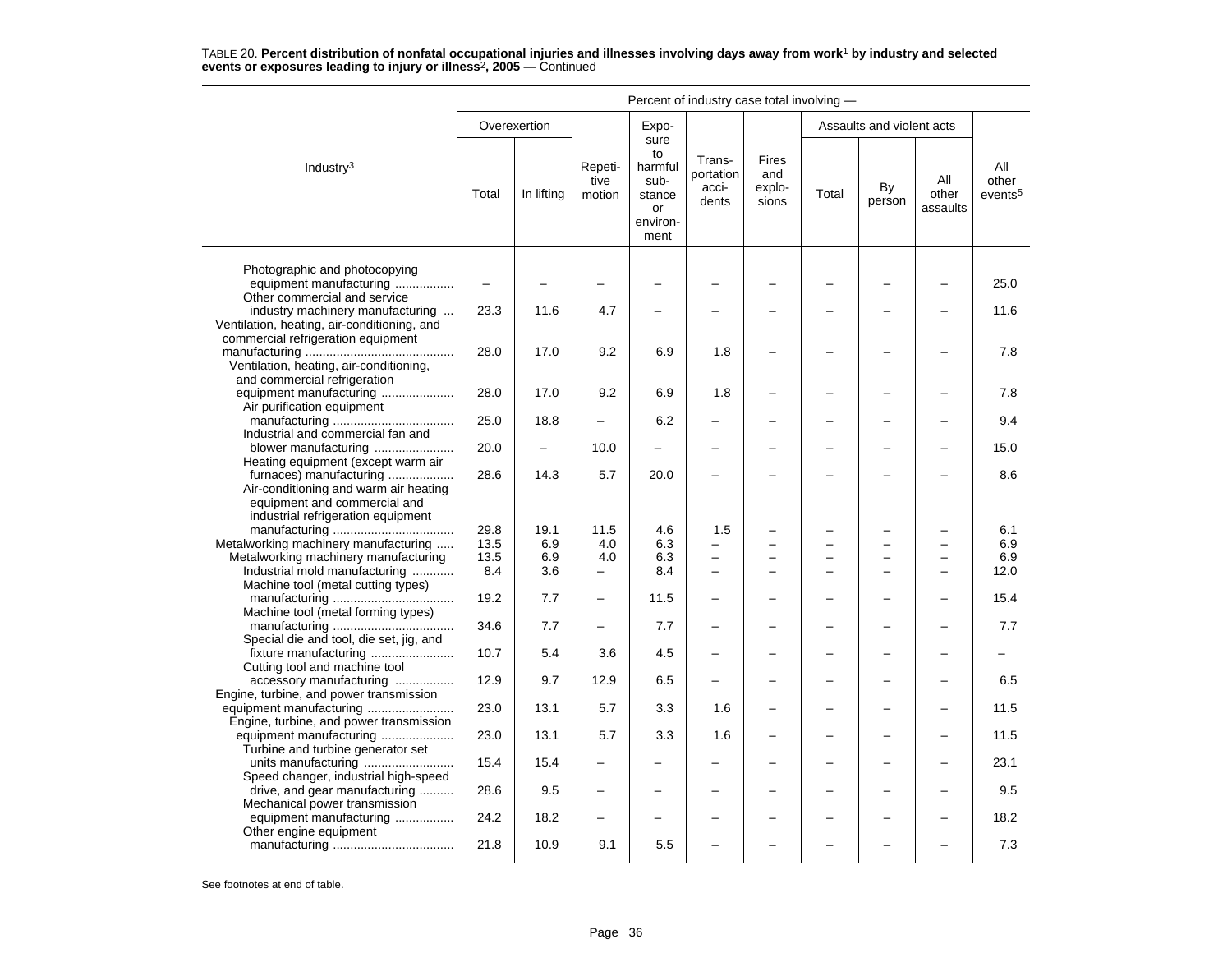|                                         |                                   |                | Percent of industry case total involving - |                               |                                    |                                                     |                              |                             |                                         |  |  |  |
|-----------------------------------------|-----------------------------------|----------------|--------------------------------------------|-------------------------------|------------------------------------|-----------------------------------------------------|------------------------------|-----------------------------|-----------------------------------------|--|--|--|
|                                         |                                   |                |                                            | Contact with objects          |                                    |                                                     |                              |                             |                                         |  |  |  |
| Industry <sup>3</sup>                   | <b>NAICS</b><br>code <sup>4</sup> | Total<br>cases | Total                                      | <b>Struck</b><br>by<br>object | <b>Struck</b><br>against<br>object | Caught<br>in or<br>com-<br>pressed<br>or<br>crushed | Fall<br>to<br>lower<br>level | Fall<br>on<br>same<br>level | Slips<br>or<br>trips<br>without<br>fall |  |  |  |
| Other general purpose machinery         |                                   |                |                                            |                               |                                    |                                                     |                              |                             |                                         |  |  |  |
|                                         | 3339                              | 4,010          | 40.4                                       | 18.2                          | 8.0                                | 12.0                                                | 2.7                          | 5.5                         | 2.2                                     |  |  |  |
| Pump and compressor manufacturing       | 33391                             | 600            | 45.0                                       | 21.7                          | 6.7                                | 11.7                                                | 5.0                          | 6.7                         |                                         |  |  |  |
| Pump and pumping equipment              |                                   |                |                                            |                               |                                    |                                                     |                              |                             |                                         |  |  |  |
|                                         | 333911                            | 400            | 50.0                                       | 22.5                          | 7.5                                | 12.5                                                | $\overline{\phantom{0}}$     | 5.0                         |                                         |  |  |  |
| Air and gas compressor                  |                                   |                |                                            |                               |                                    |                                                     |                              |                             |                                         |  |  |  |
|                                         | 333912                            | 170            | 41.2                                       | 23.5                          |                                    |                                                     |                              |                             |                                         |  |  |  |
| Measuring and dispensing pump           |                                   |                |                                            |                               |                                    |                                                     |                              |                             |                                         |  |  |  |
|                                         | 333913                            | 30             |                                            |                               |                                    |                                                     | 66.7                         |                             |                                         |  |  |  |
| Material handling equipment             |                                   |                |                                            |                               |                                    |                                                     |                              |                             |                                         |  |  |  |
|                                         | 33392                             | 1,410          | 43.3                                       | 22.0                          | 8.5                                | 11.3                                                | 2.1                          | 4.3                         | 3.5                                     |  |  |  |
| Conveyor and conveying equipment        |                                   |                |                                            |                               |                                    |                                                     |                              |                             |                                         |  |  |  |
|                                         | 333922                            | 540            | 37.0                                       | 18.5                          | 7.4                                | 9.3                                                 |                              |                             |                                         |  |  |  |
| Overhead traveling crane, hoist, and    |                                   |                |                                            |                               |                                    |                                                     |                              |                             |                                         |  |  |  |
| monorail system manufacturing           | 333923                            | 310            | 51.6                                       | 32.3                          | 12.9                               | 6.5                                                 | -                            |                             |                                         |  |  |  |
| Industrial truck, tractor, trailer, and |                                   |                |                                            |                               |                                    |                                                     |                              |                             |                                         |  |  |  |
| stacker machinery manufacturing         | 333924                            | 430            | 48.8                                       | 16.3                          | 9.3                                | 20.9                                                | $\overline{\phantom{0}}$     | 4.7                         |                                         |  |  |  |
| All other general purpose machinery     |                                   |                |                                            |                               |                                    |                                                     |                              |                             |                                         |  |  |  |
|                                         | 33399                             | 2,010          | 37.3                                       | 14.4                          | 8.0                                | 12.4                                                | 3.0                          | 6.0                         | 1.5                                     |  |  |  |
| Power-driven handtool manufacturing     | 333991                            | 110            | 27.3                                       |                               |                                    |                                                     |                              |                             |                                         |  |  |  |
| Welding and soldering equipment         |                                   |                |                                            |                               |                                    |                                                     |                              |                             |                                         |  |  |  |
|                                         | 333992                            | 210            | 28.6                                       | 9.5                           | 14.3                               |                                                     |                              |                             |                                         |  |  |  |
| Packaging machinery manufacturing       | 333993                            | 180            | 33.3                                       | 11.1                          | 16.7                               |                                                     |                              |                             |                                         |  |  |  |
| Industrial process furnace and oven     |                                   |                |                                            |                               |                                    |                                                     |                              |                             |                                         |  |  |  |
|                                         | 333994                            | 140            | 50.0                                       | 21.4                          | $\overline{\phantom{0}}$           | 28.6                                                | 21.4                         |                             |                                         |  |  |  |
| Fluid power cylinder and actuator       |                                   |                |                                            |                               |                                    |                                                     |                              |                             |                                         |  |  |  |
|                                         | 333995                            | 320            | 53.1                                       | 21.9                          | 9.4                                | 18.8                                                | $\overline{\phantom{0}}$     |                             |                                         |  |  |  |
| Fluid power pump and motor              |                                   |                |                                            |                               |                                    |                                                     |                              |                             |                                         |  |  |  |
|                                         | 333996                            | 340            | 29.4                                       | 14.7                          | —                                  | 8.8                                                 | -                            | 8.8                         | 5.9                                     |  |  |  |
| All other miscellaneous general         |                                   |                |                                            |                               |                                    |                                                     |                              |                             |                                         |  |  |  |
| purpose machinery manufacturing         | 333999                            | 670            | 37.3                                       | 13.4                          | 7.5                                | 14.9                                                |                              | 6.0                         |                                         |  |  |  |
| Computer and electronic product         |                                   |                |                                            |                               |                                    |                                                     |                              |                             |                                         |  |  |  |
|                                         | 334                               | 6,110          | 23.7                                       | 10.3                          | 7.0                                | 5.1                                                 | 4.1                          | 14.1                        | 1.6                                     |  |  |  |
| Computer and peripheral equipment       | 3341                              | 440            | 20.5                                       | 6.8                           | 9.1                                | 4.5                                                 | $\overline{\phantom{0}}$     | 13.6                        |                                         |  |  |  |
|                                         |                                   |                |                                            |                               |                                    |                                                     |                              |                             |                                         |  |  |  |
| Computer and peripheral equipment       | 33411                             | 440            | 20.5                                       | 6.8                           | 9.1                                | 4.5                                                 |                              | 13.6                        |                                         |  |  |  |
| Electronic computer manufacturing       | 334111                            | 200            | 25.0                                       |                               | 10.0                               |                                                     | $\overline{\phantom{0}}$     | 15.0                        |                                         |  |  |  |
| Computer storage device                 |                                   |                |                                            |                               |                                    |                                                     |                              |                             |                                         |  |  |  |
|                                         | 334112                            | 80             | $\overline{\phantom{0}}$                   |                               |                                    |                                                     |                              |                             |                                         |  |  |  |
| Other computer peripheral equipment     |                                   |                |                                            |                               |                                    |                                                     |                              |                             |                                         |  |  |  |
|                                         | 334119                            | 150            | 26.7                                       |                               | 13.3                               |                                                     |                              |                             |                                         |  |  |  |
| Communications equipment manufacturing  | 3342                              | 660            | 22.7                                       | 10.6                          | 6.1                                | 6.1                                                 | 3.0                          | 19.7                        |                                         |  |  |  |
|                                         |                                   |                |                                            |                               |                                    |                                                     |                              |                             |                                         |  |  |  |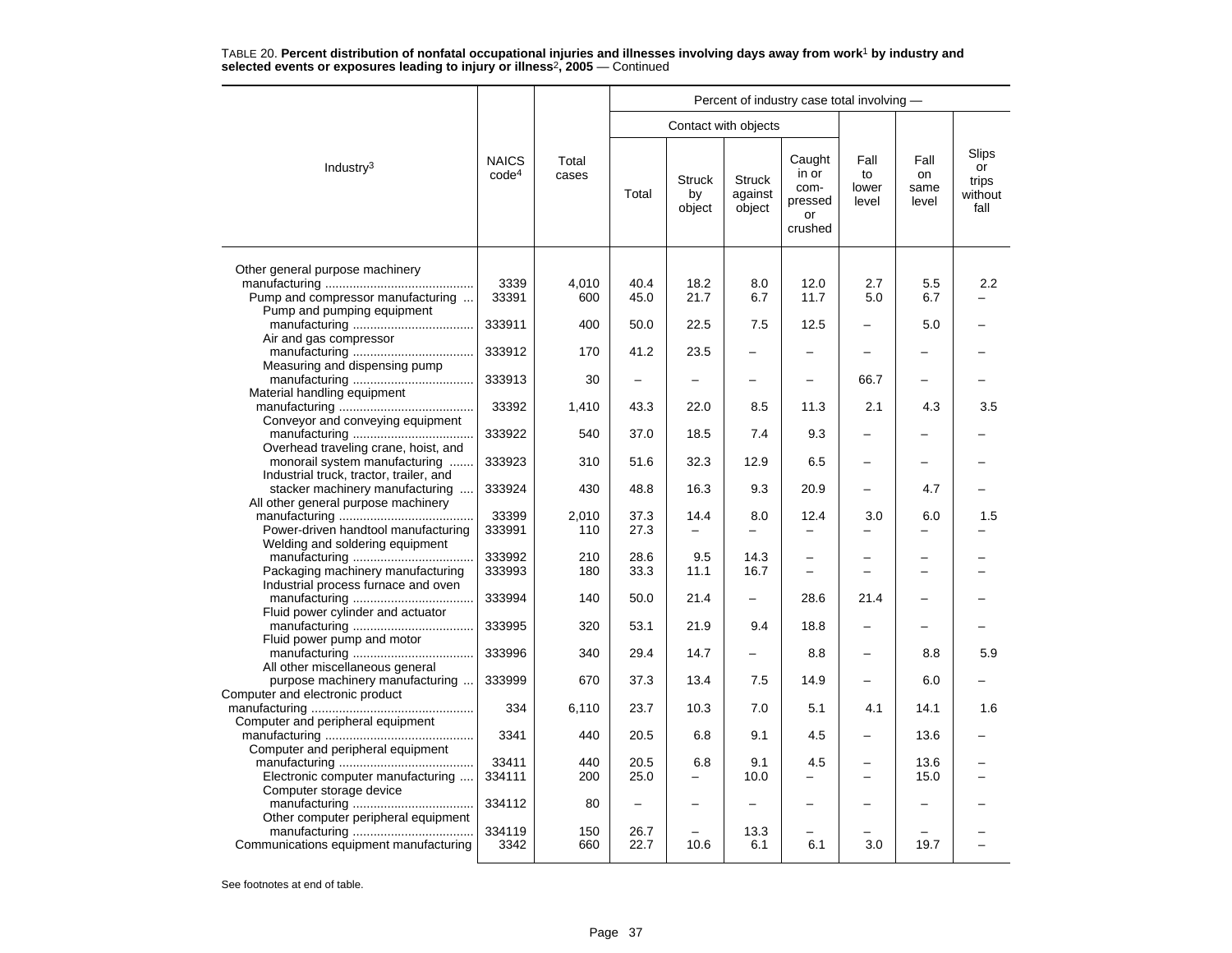|                                                                    | Percent of industry case total involving - |              |                           |                                                                   |                                       |                                 |       |                           |                          |                                     |  |
|--------------------------------------------------------------------|--------------------------------------------|--------------|---------------------------|-------------------------------------------------------------------|---------------------------------------|---------------------------------|-------|---------------------------|--------------------------|-------------------------------------|--|
|                                                                    |                                            | Overexertion |                           | Expo-                                                             |                                       |                                 |       | Assaults and violent acts |                          |                                     |  |
| Industry <sup>3</sup>                                              | Total                                      | In lifting   | Repeti-<br>tive<br>motion | sure<br>to<br>harmful<br>sub-<br>stance<br>or<br>environ-<br>ment | Trans-<br>portation<br>acci-<br>dents | Fires<br>and<br>explo-<br>sions | Total | By<br>person              | All<br>other<br>assaults | All<br>other<br>events <sup>5</sup> |  |
|                                                                    |                                            |              |                           |                                                                   |                                       |                                 |       |                           |                          |                                     |  |
| Other general purpose machinery                                    | 26.7                                       | 15.5         | 8.0                       | 3.5                                                               | 1.0                                   | 0.7                             |       |                           |                          | 9.5                                 |  |
| Pump and compressor manufacturing                                  | 20.0                                       | 15.0         | 8.3                       | 3.3                                                               |                                       |                                 |       | $\overline{\phantom{0}}$  | $\overline{\phantom{0}}$ | 10.0                                |  |
| Pump and pumping equipment                                         |                                            |              |                           |                                                                   |                                       |                                 |       |                           |                          |                                     |  |
|                                                                    | 20.0                                       | 15.0         | 10.0                      |                                                                   |                                       |                                 |       |                           |                          | 10.0                                |  |
| Air and gas compressor                                             |                                            |              |                           |                                                                   |                                       |                                 |       |                           |                          |                                     |  |
|                                                                    | 23.5                                       | 17.6         | $\overline{\phantom{0}}$  | $\overline{\phantom{0}}$                                          |                                       |                                 |       | -                         |                          | 11.8                                |  |
| Measuring and dispensing pump                                      |                                            |              |                           |                                                                   |                                       |                                 |       |                           |                          |                                     |  |
|                                                                    | $\overline{\phantom{0}}$                   |              |                           |                                                                   |                                       |                                 |       |                           |                          |                                     |  |
| Material handling equipment                                        |                                            |              |                           |                                                                   |                                       |                                 |       |                           |                          |                                     |  |
|                                                                    | 27.7                                       | 16.3         | 5.0                       | 3.5                                                               | 1.4                                   |                                 |       |                           |                          | 9.2                                 |  |
| Conveyor and conveying equipment                                   |                                            |              |                           |                                                                   |                                       |                                 |       |                           |                          |                                     |  |
|                                                                    | 31.5                                       | 24.1         | 3.7                       | 7.4                                                               |                                       |                                 |       |                           |                          | 11.1                                |  |
| Overhead traveling crane, hoist, and                               |                                            |              |                           |                                                                   |                                       |                                 |       |                           |                          |                                     |  |
| monorail system manufacturing                                      | 29.0                                       | 16.1         |                           |                                                                   |                                       |                                 |       |                           |                          | 9.7                                 |  |
| Industrial truck, tractor, trailer, and                            |                                            |              |                           |                                                                   |                                       |                                 |       |                           |                          |                                     |  |
| stacker machinery manufacturing                                    | 20.9                                       | 11.6         | 9.3                       |                                                                   |                                       |                                 |       |                           |                          | 9.3                                 |  |
| All other general purpose machinery                                |                                            |              |                           |                                                                   |                                       |                                 |       |                           |                          |                                     |  |
|                                                                    | 27.4                                       | 14.9         | 10.0                      | 3.5                                                               |                                       | 1.5                             |       | —                         |                          | 9.5                                 |  |
| Power-driven handtool manufacturing                                | 45.5                                       | 18.2         |                           |                                                                   |                                       |                                 |       |                           |                          |                                     |  |
| Welding and soldering equipment                                    |                                            |              |                           |                                                                   |                                       |                                 |       |                           |                          |                                     |  |
|                                                                    | 33.3                                       | 14.3         | 9.5                       | -                                                                 |                                       |                                 |       |                           |                          |                                     |  |
| Packaging machinery manufacturing                                  | 27.8                                       | 16.7         | 11.1                      | $\overline{\phantom{0}}$                                          |                                       |                                 |       |                           |                          | 16.7                                |  |
| Industrial process furnace and oven                                |                                            |              |                           |                                                                   |                                       |                                 |       |                           |                          |                                     |  |
|                                                                    | $\overline{\phantom{m}}$                   |              | L,                        |                                                                   |                                       |                                 |       | $\overline{\phantom{0}}$  |                          | 14.3                                |  |
| Fluid power cylinder and actuator                                  |                                            |              |                           |                                                                   |                                       |                                 |       |                           |                          |                                     |  |
|                                                                    | 18.8                                       | 12.5         | 9.4                       | -                                                                 |                                       |                                 |       | ÷                         |                          | 9.4                                 |  |
| Fluid power pump and motor                                         |                                            |              |                           |                                                                   |                                       |                                 |       |                           |                          |                                     |  |
|                                                                    | 35.3                                       | 17.6         | 11.8                      | $\overline{\phantom{0}}$                                          |                                       |                                 |       |                           |                          | 8.8                                 |  |
| All other miscellaneous general                                    | 26.9                                       | 14.9         | 13.4                      |                                                                   |                                       |                                 |       |                           |                          | 9.0                                 |  |
| purpose machinery manufacturing<br>Computer and electronic product |                                            |              |                           | 3.0                                                               |                                       |                                 |       |                           |                          |                                     |  |
|                                                                    | 21.6                                       | 10.6         | 15.9                      | 4.4                                                               | 1.5                                   | $\overline{\phantom{0}}$        | 0.5   | $\overline{\phantom{0}}$  | 0.5                      | 12.4                                |  |
| Computer and peripheral equipment                                  |                                            |              |                           |                                                                   |                                       |                                 |       |                           |                          |                                     |  |
|                                                                    | 27.3                                       | 15.9         | 15.9                      | 4.5                                                               | 4.5                                   |                                 |       |                           |                          | 9.1                                 |  |
| Computer and peripheral equipment                                  |                                            |              |                           |                                                                   |                                       |                                 |       |                           |                          |                                     |  |
|                                                                    | 27.3                                       | 15.9         | 15.9                      | 4.5                                                               | 4.5                                   |                                 |       |                           |                          | 9.1                                 |  |
| Electronic computer manufacturing                                  | 15.0                                       | 10.0         | 15.0                      | $\overline{\phantom{0}}$                                          |                                       |                                 |       |                           |                          | 15.0                                |  |
| Computer storage device                                            |                                            |              |                           |                                                                   |                                       |                                 |       |                           |                          |                                     |  |
|                                                                    | 37.5                                       | 25.0         | $\qquad \qquad -$         |                                                                   |                                       |                                 |       |                           |                          |                                     |  |
| Other computer peripheral equipment                                |                                            |              |                           |                                                                   |                                       |                                 |       |                           |                          |                                     |  |
|                                                                    | 40.0                                       | 20.0         | 20.0                      |                                                                   |                                       |                                 |       |                           |                          |                                     |  |
| Communications equipment manufacturing                             | 19.7                                       | 7.6          | 10.6                      | 4.5                                                               | 4.5                                   |                                 |       | $\overline{\phantom{0}}$  |                          | 16.7                                |  |
|                                                                    |                                            |              |                           |                                                                   |                                       |                                 |       |                           |                          |                                     |  |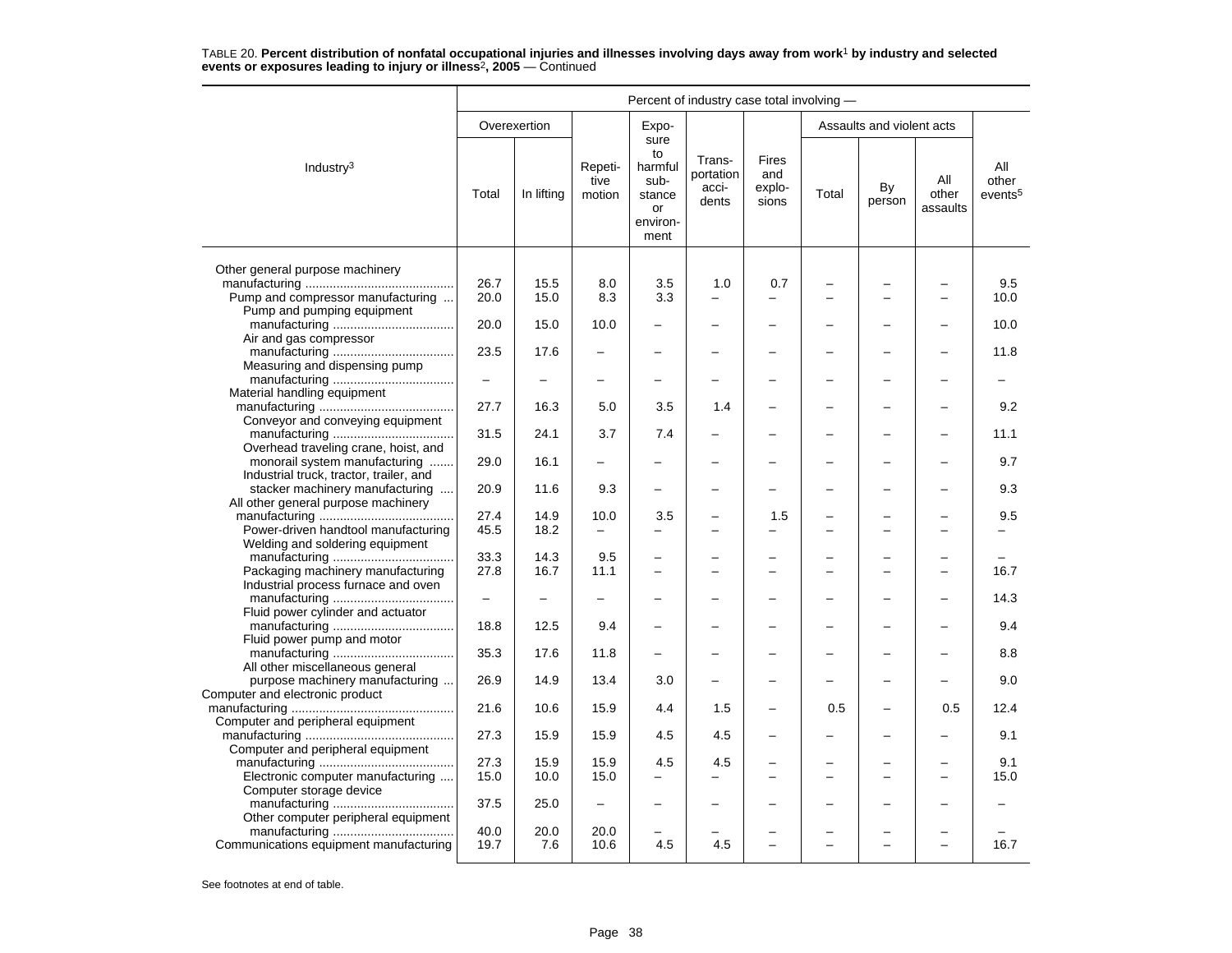|                                                                                                                                     |                                   |                |              |                                 |                                    | Percent of industry case total involving -                 |                                      |                             |                                                |
|-------------------------------------------------------------------------------------------------------------------------------------|-----------------------------------|----------------|--------------|---------------------------------|------------------------------------|------------------------------------------------------------|--------------------------------------|-----------------------------|------------------------------------------------|
|                                                                                                                                     |                                   |                |              | Contact with objects            |                                    |                                                            |                                      |                             |                                                |
| Industry <sup>3</sup>                                                                                                               | <b>NAICS</b><br>code <sup>4</sup> | Total<br>cases | Total        | <b>Struck</b><br>by<br>object   | <b>Struck</b><br>against<br>object | Caught<br>in or<br>com-<br>pressed<br><b>or</b><br>crushed | Fall<br>to<br>lower<br>level         | Fall<br>on<br>same<br>level | <b>Slips</b><br>or<br>trips<br>without<br>fall |
| Radio and television broadcasting and                                                                                               |                                   |                |              |                                 |                                    |                                                            |                                      |                             |                                                |
| wireless communications equipment                                                                                                   | 33422                             | 300            | 33.3         | 13.3                            | 10.0                               | 10.0                                                       | $\overline{\phantom{0}}$             | 13.3                        |                                                |
| Other communications equipment<br>Audio and video equipment manufacturing                                                           | 33429<br>3343                     | 100<br>260     | 20.0<br>38.5 | 20.0<br>11.5                    | 7.7                                | 15.4                                                       | $\equiv$                             | 20.0<br>11.5                |                                                |
| Semiconductor and other electronic<br>component manufacturing                                                                       | 3344                              | 2,210          | 22.2         | 10.4                            | 7.2                                | 3.2                                                        | 6.3                                  | 14.9                        | 1.4                                            |
| Semiconductor and other electronic<br>component manufacturing                                                                       | 33441                             | 2,210          | 22.2         | 10.4                            | 7.2                                | 3.2                                                        | 6.3                                  | 14.9                        | 1.4                                            |
| Bare printed circuit board<br>Semiconductor and related device                                                                      | 334412                            | 440            | 20.5         | 9.1                             | 4.5                                | 4.5                                                        | 6.8                                  | 11.4                        |                                                |
| Electronic capacitor manufacturing                                                                                                  | 334413<br>334414                  | 650<br>150     | 15.4<br>26.7 | 6.2<br>$\overline{\phantom{0}}$ | 4.6                                |                                                            | 12.3<br>$\overline{\phantom{0}}$     | 18.5<br>33.3                | 3.1                                            |
| Electronic coil, transformer, and other<br>inductor manufacturing<br>Electronic connector manufacturing                             | 334416<br>334417                  | 170<br>110     | 27.3         | -<br>$\equiv$                   | L                                  | -<br>$\overline{\phantom{0}}$                              | $\overline{\phantom{0}}$<br>$\equiv$ | 18.2                        |                                                |
| Printed circuit assembly (electronic<br>assembly) manufacturing                                                                     | 334418                            | 240            | 33.3         | 12.5                            | 16.7                               |                                                            | $\overline{\phantom{0}}$             | 12.5                        |                                                |
| Other electronic component<br>Navigational, measuring, electromedical,                                                              | 334419                            | 370            | 35.1         | 24.3                            | 5.4                                |                                                            | $\overline{\phantom{0}}$             | 8.1                         |                                                |
| and control instruments manufacturing<br>Navigational, measuring, electromedical,                                                   | 3345                              | 2,350          | 24.7         | 10.6                            | 6.4                                | 5.5                                                        | 3.0                                  | 11.5                        | 2.1                                            |
| and control instruments manufacturing<br>Electromedical and electrotherapeutic                                                      | 33451                             | 2,350          | 24.7         | 10.6                            | 6.4                                | 5.5                                                        | 3.0                                  | 11.5                        | 2.1                                            |
| apparatus manufacturing<br>Search, detection, navigation,<br>guidance, aeronautical, and nautical                                   | 334510                            | 260            | 19.2         | 7.7                             |                                    |                                                            |                                      | 11.5                        |                                                |
| system and instrument<br>Automatic environmental control                                                                            | 334511                            | 540            | 16.7         | 9.3                             | 3.7                                |                                                            | 3.7                                  | 13.0                        |                                                |
| manufacturing for residential,<br>commercial, and appliance use<br>Instruments and related products<br>manufacturing for measuring, | 334512                            | 260            | 19.2         |                                 |                                    | 19.2                                                       | $\qquad \qquad -$                    | 11.5                        |                                                |
| displaying, and controlling industrial<br>process variables<br>Totalizing fluid meter and counting                                  | 334513                            | 470            | 53.2         | 27.7                            | 19.1                               |                                                            | -                                    | 8.5                         |                                                |
| device manufacturing<br>Instrument manufacturing for                                                                                | 334514                            | 90             | 22.2         |                                 |                                    |                                                            |                                      |                             |                                                |
| measuring and testing electricity and                                                                                               | 334515                            | 180            | 16.7         | 11.1                            |                                    |                                                            |                                      |                             |                                                |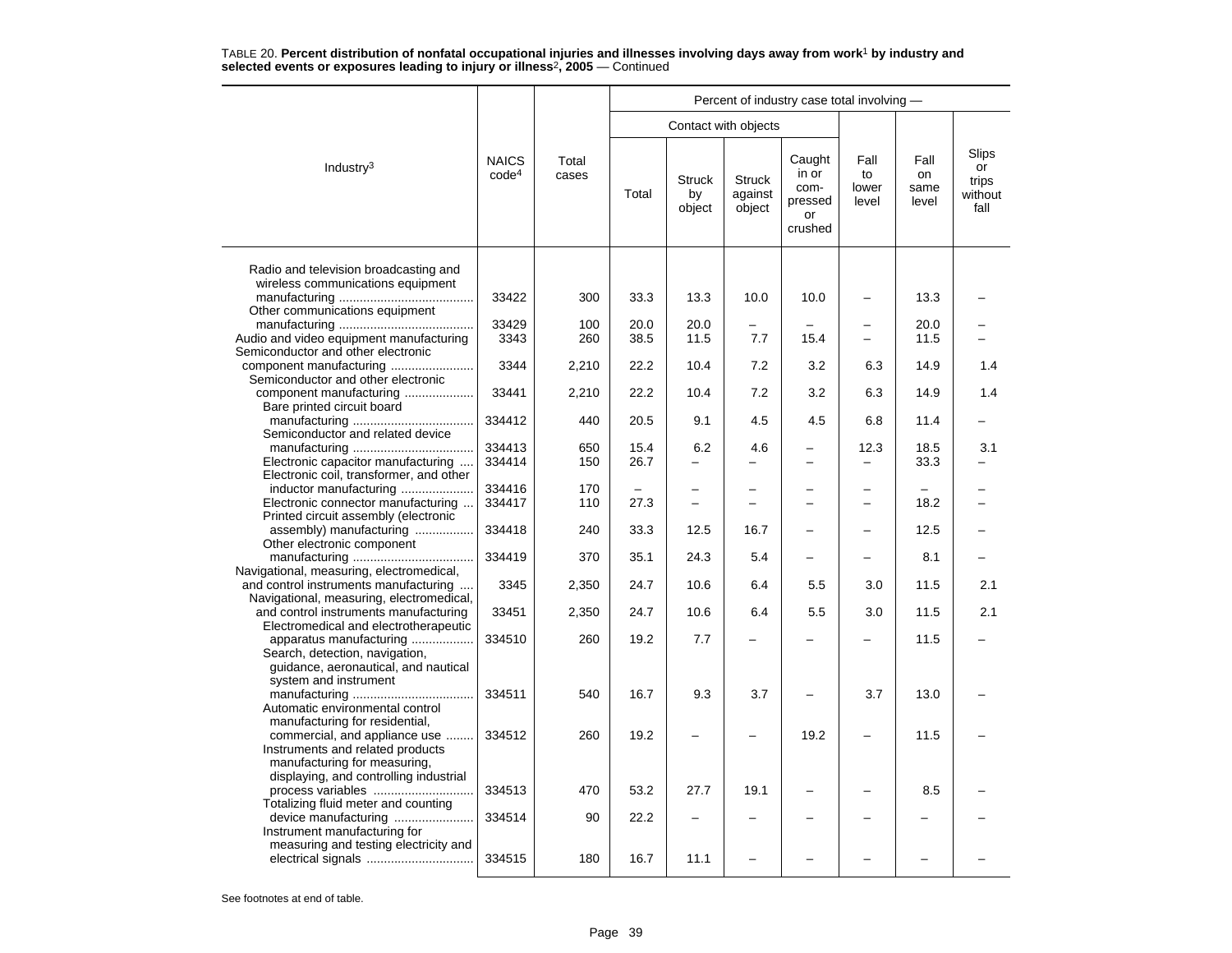|                                                                                                                                    | Percent of industry case total involving - |                          |                           |                                                                   |                                       |                                 |       |                           |                          |                                     |  |
|------------------------------------------------------------------------------------------------------------------------------------|--------------------------------------------|--------------------------|---------------------------|-------------------------------------------------------------------|---------------------------------------|---------------------------------|-------|---------------------------|--------------------------|-------------------------------------|--|
|                                                                                                                                    |                                            | Overexertion             |                           | Expo-                                                             |                                       |                                 |       | Assaults and violent acts |                          |                                     |  |
| Industry $3$                                                                                                                       | Total                                      | In lifting               | Repeti-<br>tive<br>motion | sure<br>to<br>harmful<br>sub-<br>stance<br>or<br>environ-<br>ment | Trans-<br>portation<br>acci-<br>dents | Fires<br>and<br>explo-<br>sions | Total | By<br>person              | All<br>other<br>assaults | All<br>other<br>events <sup>5</sup> |  |
| Radio and television broadcasting and<br>wireless communications equipment                                                         |                                            |                          |                           |                                                                   |                                       |                                 |       |                           |                          |                                     |  |
| Other communications equipment                                                                                                     | 20.0                                       | 6.7                      | 6.7                       |                                                                   |                                       |                                 |       |                           |                          | 10.0                                |  |
|                                                                                                                                    | 40.0                                       |                          |                           |                                                                   |                                       |                                 |       |                           |                          |                                     |  |
| Audio and video equipment manufacturing<br>Semiconductor and other electronic                                                      | 26.9                                       | 19.2                     | 7.7                       | $\overline{a}$                                                    |                                       | $\equiv$                        |       | L,                        | $\overline{\phantom{0}}$ | 11.5                                |  |
| component manufacturing                                                                                                            | 19.0                                       | 10.4                     | 16.7                      | 5.4                                                               |                                       |                                 |       |                           |                          | 12.2                                |  |
| Semiconductor and other electronic<br>component manufacturing                                                                      | 19.0                                       | 10.4                     | 16.7                      | 5.4                                                               |                                       |                                 |       |                           |                          | 12.2                                |  |
| Bare printed circuit board                                                                                                         | 15.9                                       | 9.1                      | 11.4                      | 13.6                                                              | -                                     |                                 |       | -                         | -                        | 9.1                                 |  |
| Semiconductor and related device                                                                                                   | 18.5                                       | 9.2                      | 18.5                      |                                                                   |                                       |                                 |       |                           |                          | 12.3                                |  |
| Electronic capacitor manufacturing<br>Electronic coil, transformer, and other                                                      | $\overline{\phantom{0}}$                   | $\overline{\phantom{0}}$ |                           | -                                                                 | $\overline{\phantom{0}}$              | $\overline{\phantom{0}}$        |       | -                         | $\overline{\phantom{0}}$ | 20.0                                |  |
| inductor manufacturing<br>Electronic connector manufacturing                                                                       | 29.4<br>18.2                               | 17.6                     | 35.3                      | $\overline{\phantom{0}}$                                          |                                       |                                 |       | ÷                         |                          | 17.6<br>18.2                        |  |
| Printed circuit assembly (electronic                                                                                               |                                            |                          |                           |                                                                   |                                       |                                 |       |                           |                          |                                     |  |
| assembly) manufacturing<br>Other electronic component                                                                              | 25.0                                       | 16.7                     | 20.8                      | $\overline{\phantom{0}}$                                          |                                       |                                 |       |                           |                          |                                     |  |
| Navigational, measuring, electromedical,                                                                                           | 16.2                                       | 10.8                     | 16.2                      | 5.4                                                               |                                       |                                 |       |                           |                          | 16.2                                |  |
| and control instruments manufacturing<br>Navigational, measuring, electromedical,                                                  | 23.8                                       | 10.2                     | 17.9                      | 3.4                                                               | 1.3                                   | $\overline{\phantom{0}}$        |       | L,                        |                          | 11.5                                |  |
| and control instruments manufacturing<br>Electromedical and electrotherapeutic                                                     | 23.8                                       | 10.2                     | 17.9                      | 3.4                                                               | 1.3                                   |                                 |       |                           |                          | 11.5                                |  |
| apparatus manufacturing<br>Search, detection, navigation,<br>guidance, aeronautical, and nautical                                  | 19.2                                       | 7.7                      | 15.4                      | 11.5                                                              |                                       |                                 |       | -                         |                          | 19.2                                |  |
| system and instrument<br>Automatic environmental control                                                                           | 22.2                                       | 13.0                     | 22.2                      | 3.7                                                               |                                       |                                 |       |                           |                          | 14.8                                |  |
| manufacturing for residential,<br>commercial, and appliance use<br>Instruments and related products                                | 30.8                                       |                          | 26.9                      | $\overline{\phantom{0}}$                                          |                                       |                                 |       |                           |                          |                                     |  |
| manufacturing for measuring,<br>displaying, and controlling industrial<br>process variables<br>Totalizing fluid meter and counting | 17.0                                       | 10.6                     | 8.5                       |                                                                   |                                       |                                 |       |                           |                          | 8.5                                 |  |
| device manufacturing<br>Instrument manufacturing for                                                                               | 22.2                                       |                          | 22.2                      |                                                                   |                                       |                                 |       |                           |                          |                                     |  |
| measuring and testing electricity and                                                                                              | 27.8                                       | 22.2                     | 16.7                      |                                                                   |                                       |                                 |       |                           |                          | 16.7                                |  |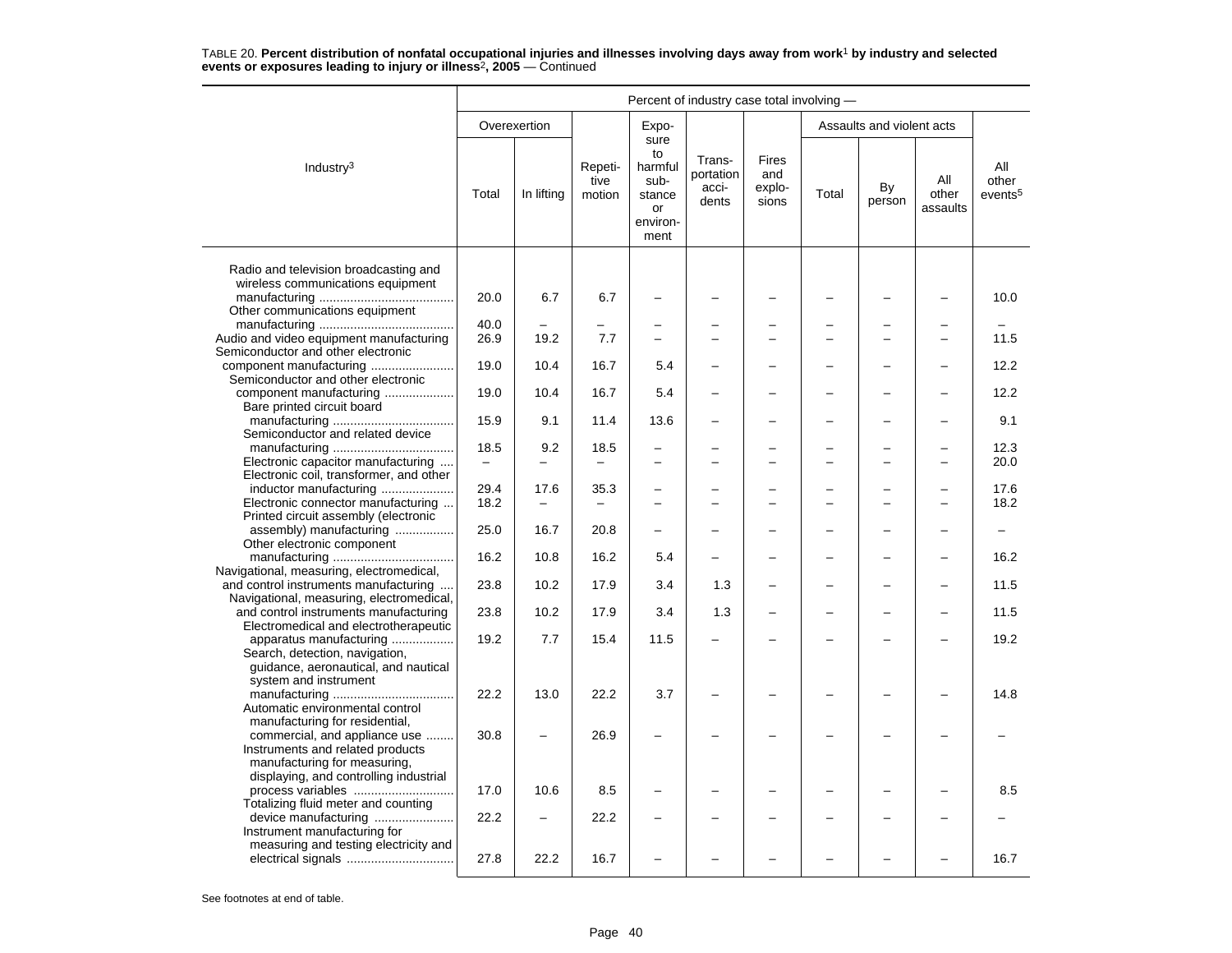|                                           |                                   |                |                          |                               |                                    | Percent of industry case total involving -          |                              |                             |                                         |
|-------------------------------------------|-----------------------------------|----------------|--------------------------|-------------------------------|------------------------------------|-----------------------------------------------------|------------------------------|-----------------------------|-----------------------------------------|
|                                           |                                   |                |                          |                               | Contact with objects               |                                                     |                              |                             |                                         |
| Industry <sup>3</sup>                     | <b>NAICS</b><br>code <sup>4</sup> | Total<br>cases | Total                    | <b>Struck</b><br>by<br>object | <b>Struck</b><br>against<br>object | Caught<br>in or<br>com-<br>pressed<br>or<br>crushed | Fall<br>to<br>lower<br>level | Fall<br>on<br>same<br>level | Slips<br>or<br>trips<br>without<br>fall |
| Analytical laboratory instrument          |                                   |                |                          |                               |                                    |                                                     |                              |                             |                                         |
|                                           | 334516                            | 220            | 9.1                      |                               | 9.1                                |                                                     | 13.6                         | 27.3                        |                                         |
| Irradiation apparatus manufacturing       | 334517                            | 50             | $\overline{\phantom{0}}$ | $\overline{a}$                | -                                  |                                                     |                              |                             |                                         |
| Other measuring and controlling           |                                   |                |                          |                               |                                    |                                                     |                              |                             |                                         |
| device manufacturing                      | 334519                            | 280            | 25.0                     |                               |                                    | 14.3                                                | $\overline{\phantom{0}}$     |                             |                                         |
| Manufacturing and reproducing magnetic    |                                   |                |                          |                               |                                    |                                                     |                              |                             |                                         |
|                                           | 3346                              | 190            | 21.1                     |                               | 10.5                               |                                                     |                              | 21.1                        |                                         |
| Manufacturing and reproducing             |                                   |                |                          |                               |                                    |                                                     |                              |                             |                                         |
| magnetic and optical media                | 33461                             | 190            | 21.1                     |                               | 10.5                               |                                                     |                              | 21.1                        |                                         |
| Prerecorded compact disc (except          |                                   |                |                          |                               |                                    |                                                     |                              |                             |                                         |
| software), tape, and record               |                                   |                |                          |                               |                                    |                                                     |                              |                             |                                         |
|                                           | 334612                            | 170            | 23.5                     |                               | $\overline{\phantom{0}}$           |                                                     |                              | 23.5                        |                                         |
| Electrical equipment, appliance, and      |                                   |                |                          |                               |                                    |                                                     |                              |                             |                                         |
|                                           | 335                               | 4.700          | 28.9                     | 8.7                           | 6.4                                | 9.4                                                 | 3.4                          | 10.2                        | 4.3                                     |
| Electric lighting equipment manufacturing | 3351                              | 730            | 34.2                     | 5.5                           | 5.5                                | 13.7                                                | 4.1                          | 12.3                        | 15.1                                    |
| Electric lamp bulb and part               |                                   |                |                          |                               |                                    |                                                     |                              |                             |                                         |
|                                           | 33511                             | 70             | 42.9                     | 28.6                          |                                    |                                                     |                              |                             |                                         |
| Lighting fixture manufacturing            | 33512                             | 660            | 33.3                     | 3.0                           | 6.1                                | 13.6                                                | 3.0                          | 13.6                        | 16.7                                    |
| Residential electric lighting fixture     |                                   |                |                          |                               |                                    |                                                     |                              |                             |                                         |
|                                           | 335121                            | 180            | 50.0                     |                               |                                    | 27.8                                                | $\overline{a}$               | 22.2                        |                                         |
| Commercial, industrial, and               |                                   |                |                          |                               |                                    |                                                     |                              |                             |                                         |
| institutional electric lighting fixture   |                                   |                |                          |                               |                                    |                                                     |                              |                             |                                         |
|                                           | 335122                            | 390            | 25.6                     | $\overline{\phantom{0}}$      |                                    |                                                     | ÷                            | 10.3                        | 28.2                                    |
| Other lighting equipment                  |                                   |                |                          |                               |                                    |                                                     |                              |                             |                                         |
|                                           | 335129                            | 90             | 33.3                     |                               |                                    | 22.2                                                |                              |                             |                                         |
| Household appliance manufacturing         | 3352                              | 730            | 28.8                     | 5.5                           | 12.3                               | 9.6                                                 | 4.1                          | 9.6                         |                                         |
| Small electrical appliance manufacturing  | 33521                             | 170            | 29.4                     |                               |                                    | 11.8                                                |                              |                             |                                         |
| Electric housewares and household         |                                   |                |                          |                               |                                    |                                                     |                              |                             |                                         |
|                                           | 335211                            | 110            | 36.4                     | -                             |                                    |                                                     |                              |                             |                                         |
| Major appliance manufacturing             | 33522                             | 560            | 30.4                     | 7.1                           | 14.3                               | 8.9                                                 | 3.6                          | 10.7                        |                                         |
| Household refrigerator and home           |                                   |                |                          |                               |                                    |                                                     |                              |                             |                                         |
| freezer manufacturing                     | 335222                            | 130            | 30.8                     | $\overline{\phantom{0}}$      | 15.4                               | $\overline{\phantom{0}}$                            | -                            | 15.4                        |                                         |
| Other major household appliance           |                                   |                |                          |                               |                                    |                                                     |                              |                             |                                         |
|                                           | 335228                            | 80             | 37.5                     |                               |                                    |                                                     |                              |                             |                                         |
| Electrical equipment manufacturing        | 3353                              | 1,680          | 27.4                     | 10.7                          | 4.2                                | 8.9                                                 | 3.6                          | 8.3                         | 3.0                                     |
| Electrical equipment manufacturing        | 33531                             | 1.680          | 27.4                     | 10.7                          | 4.2                                | 8.9                                                 | 3.6                          | 8.3                         | 3.0                                     |
| Power, distribution, and specialty        |                                   |                |                          |                               |                                    |                                                     |                              |                             |                                         |
| transformer manufacturing                 | 335311                            | 480            | 29.2                     | 14.6                          |                                    | 8.3                                                 | -                            | 6.2                         | 6.2                                     |
| Motor and generator manufacturing         | 335312                            | 590            | 32.2                     | 11.9                          | 6.8                                | 10.2                                                | $\equiv$                     | 10.2                        |                                         |
| Switchgear and switchboard                |                                   |                |                          |                               |                                    |                                                     |                              |                             |                                         |
| apparatus manufacturing                   | 335313                            | 340            | 26.5                     | 8.8                           |                                    | 14.7                                                | 5.9                          | 11.8                        |                                         |
| Relay and industrial control              |                                   |                |                          |                               |                                    |                                                     |                              |                             |                                         |
|                                           | 335314                            | 270            | 11.1                     | $\overline{\phantom{0}}$      |                                    |                                                     | 11.1                         |                             |                                         |
|                                           |                                   |                |                          |                               |                                    |                                                     |                              |                             |                                         |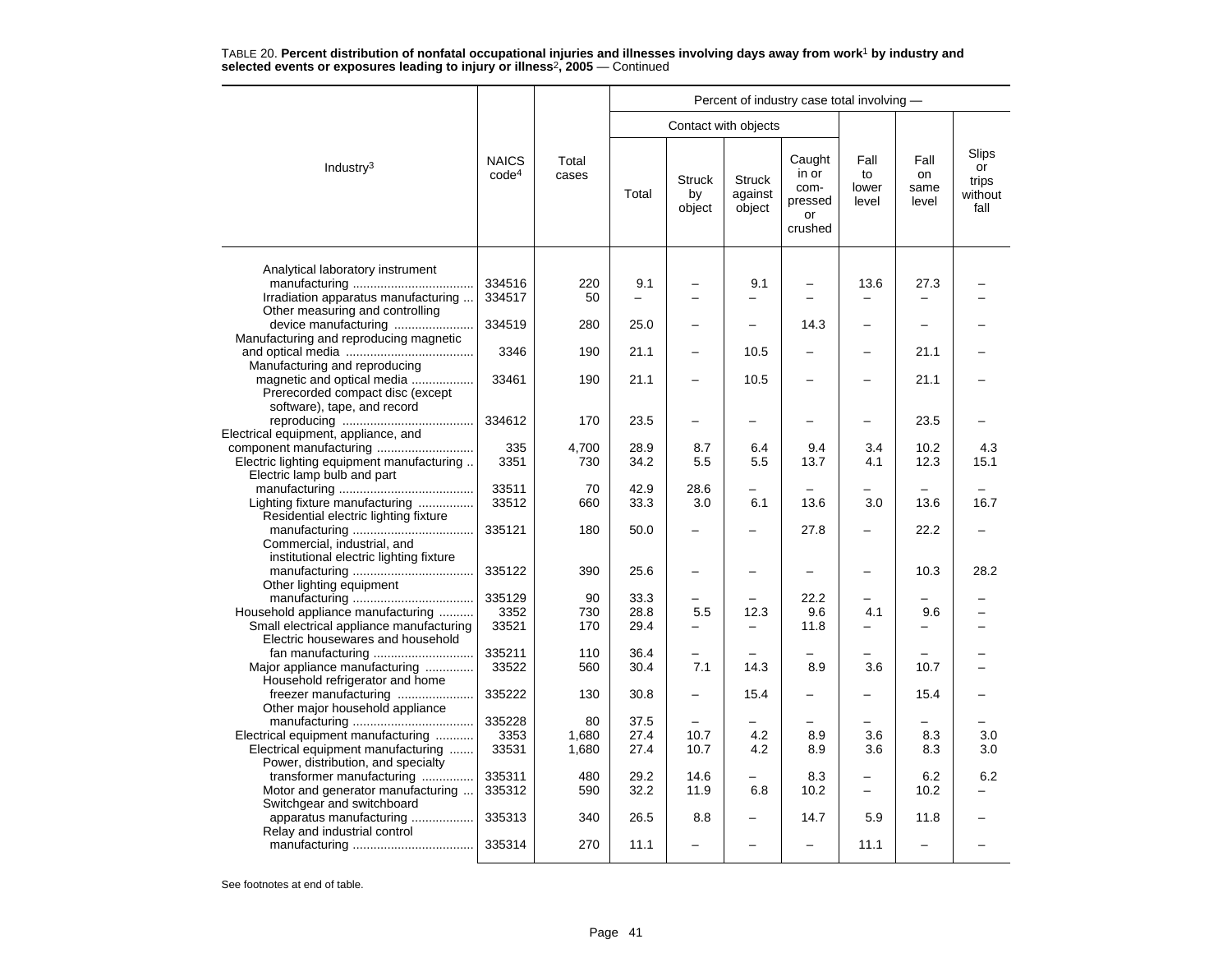|                                                                 |                          | Percent of industry case total involving - |                           |                                                                   |                                       |                                 |       |                           |                          |                                     |  |  |
|-----------------------------------------------------------------|--------------------------|--------------------------------------------|---------------------------|-------------------------------------------------------------------|---------------------------------------|---------------------------------|-------|---------------------------|--------------------------|-------------------------------------|--|--|
|                                                                 |                          | Overexertion                               |                           | Expo-                                                             |                                       |                                 |       | Assaults and violent acts |                          |                                     |  |  |
| Industry <sup>3</sup>                                           | Total                    | In lifting                                 | Repeti-<br>tive<br>motion | sure<br>to<br>harmful<br>sub-<br>stance<br>or<br>environ-<br>ment | Trans-<br>portation<br>acci-<br>dents | Fires<br>and<br>explo-<br>sions | Total | By<br>person              | All<br>other<br>assaults | All<br>other<br>events <sup>5</sup> |  |  |
| Analytical laboratory instrument                                |                          |                                            |                           |                                                                   |                                       |                                 |       |                           |                          |                                     |  |  |
|                                                                 | 9.1                      |                                            | 18.2                      |                                                                   |                                       |                                 |       |                           |                          | 13.6                                |  |  |
| Irradiation apparatus manufacturing                             | ÷                        |                                            |                           |                                                                   |                                       |                                 |       |                           |                          |                                     |  |  |
| Other measuring and controlling                                 |                          |                                            |                           |                                                                   |                                       |                                 |       |                           |                          |                                     |  |  |
| device manufacturing                                            | 46.4                     | 7.1                                        | 10.7                      |                                                                   |                                       |                                 |       | -                         |                          |                                     |  |  |
| Manufacturing and reproducing magnetic                          |                          |                                            |                           |                                                                   |                                       |                                 |       |                           |                          |                                     |  |  |
|                                                                 | 15.8                     | 10.5                                       | 10.5                      |                                                                   |                                       |                                 |       |                           |                          | 15.8                                |  |  |
| Manufacturing and reproducing                                   |                          |                                            |                           |                                                                   |                                       |                                 |       |                           |                          |                                     |  |  |
| magnetic and optical media                                      | 15.8                     | 10.5                                       | 10.5                      |                                                                   |                                       |                                 |       |                           |                          | 15.8                                |  |  |
| Prerecorded compact disc (except<br>software), tape, and record |                          |                                            |                           |                                                                   |                                       |                                 |       |                           |                          |                                     |  |  |
|                                                                 | 17.6                     | $\overline{\phantom{0}}$                   | 11.8                      | $\overline{\phantom{0}}$                                          |                                       |                                 |       | $\overline{\phantom{0}}$  |                          | 17.6                                |  |  |
| Electrical equipment, appliance, and                            |                          |                                            |                           |                                                                   |                                       |                                 |       |                           |                          |                                     |  |  |
|                                                                 | 25.3                     | 13.4                                       | 12.6                      | 4.0                                                               | 1.3                                   |                                 | 0.4   |                           | 0.4                      | 9.4                                 |  |  |
| Electric lighting equipment manufacturing                       | 13.7                     | 8.2                                        | 11.0                      |                                                                   |                                       |                                 |       | -                         |                          | 9.6                                 |  |  |
| Electric lamp bulb and part                                     |                          |                                            |                           |                                                                   |                                       |                                 |       |                           |                          |                                     |  |  |
|                                                                 | $\overline{\phantom{m}}$ |                                            | 28.6                      |                                                                   |                                       |                                 |       |                           |                          |                                     |  |  |
| Lighting fixture manufacturing                                  | 13.6                     | 7.6                                        | 9.1                       |                                                                   |                                       |                                 |       |                           |                          | 10.6                                |  |  |
| Residential electric lighting fixture                           |                          |                                            |                           |                                                                   |                                       |                                 |       |                           |                          |                                     |  |  |
|                                                                 | 16.7                     | 16.7                                       |                           |                                                                   |                                       |                                 |       | -                         |                          |                                     |  |  |
| Commercial, industrial, and                                     |                          |                                            |                           |                                                                   |                                       |                                 |       |                           |                          |                                     |  |  |
| institutional electric lighting fixture                         | 10.3                     | $\overline{\phantom{0}}$                   | 7.7                       | $\overline{\phantom{0}}$                                          | $\overline{\phantom{0}}$              | $\overline{\phantom{0}}$        | -     | L,                        | $\overline{\phantom{0}}$ | 15.4                                |  |  |
| Other lighting equipment                                        |                          |                                            |                           |                                                                   |                                       |                                 |       |                           |                          |                                     |  |  |
|                                                                 | 22.2                     |                                            | 22.2                      |                                                                   |                                       |                                 |       |                           |                          |                                     |  |  |
| Household appliance manufacturing                               | 21.9                     | 13.7                                       | 20.5                      | 2.7                                                               | $\overline{\phantom{0}}$              | $\overline{\phantom{0}}$        |       | ÷                         |                          | 8.2                                 |  |  |
| Small electrical appliance manufacturing                        | 11.8                     |                                            | 23.5                      |                                                                   | $\overline{\phantom{0}}$              |                                 |       | $\overline{a}$            |                          | 17.6                                |  |  |
| Electric housewares and household                               |                          |                                            |                           |                                                                   |                                       |                                 |       |                           |                          |                                     |  |  |
|                                                                 | $\equiv$                 |                                            | 18.2                      | $\overline{\phantom{0}}$                                          | $\overline{\phantom{0}}$              | $\overline{\phantom{0}}$        |       | -                         |                          | 18.2                                |  |  |
| Major appliance manufacturing                                   | 25.0                     | 14.3                                       | 17.9                      |                                                                   |                                       |                                 |       |                           |                          | 5.4                                 |  |  |
| Household refrigerator and home                                 |                          |                                            |                           |                                                                   |                                       |                                 |       |                           |                          |                                     |  |  |
| freezer manufacturing                                           | 15.4                     | $\overline{\phantom{0}}$                   | 23.1                      | $\overline{\phantom{0}}$                                          | -                                     |                                 |       | -                         |                          |                                     |  |  |
| Other major household appliance                                 |                          |                                            |                           |                                                                   |                                       |                                 |       | L,                        |                          |                                     |  |  |
| Electrical equipment manufacturing                              | 31.5                     | 14.9                                       | 10.7                      | 4.2                                                               | $\equiv$                              |                                 |       | $\overline{\phantom{0}}$  | $\overline{\phantom{0}}$ | 10.7                                |  |  |
| Electrical equipment manufacturing                              | 31.5                     | 14.9                                       | 10.7                      | 4.2                                                               | $\overline{\phantom{0}}$              |                                 |       | -                         |                          | 10.7                                |  |  |
| Power, distribution, and specialty                              |                          |                                            |                           |                                                                   |                                       |                                 |       |                           |                          |                                     |  |  |
| transformer manufacturing                                       | 25.0                     | 10.4                                       | 6.2                       | 4.2                                                               | $\overline{\phantom{0}}$              |                                 |       | -                         |                          | 18.8                                |  |  |
| Motor and generator manufacturing                               | 32.2                     | 13.6                                       | 11.9                      | 3.4                                                               | $\equiv$                              | $\overline{\phantom{0}}$        |       | ÷                         |                          | 10.2                                |  |  |
| Switchgear and switchboard                                      |                          |                                            |                           |                                                                   |                                       |                                 |       |                           |                          |                                     |  |  |
| apparatus manufacturing                                         | 26.5                     | 11.8                                       | 17.6                      |                                                                   |                                       |                                 |       |                           |                          | 5.9                                 |  |  |
| Relay and industrial control                                    | 48.1                     | 33.3                                       | $\overline{\phantom{m}}$  | 11.1                                                              | $\overline{\phantom{0}}$              |                                 |       | L,                        |                          | 7.4                                 |  |  |
|                                                                 |                          |                                            |                           |                                                                   |                                       |                                 |       |                           |                          |                                     |  |  |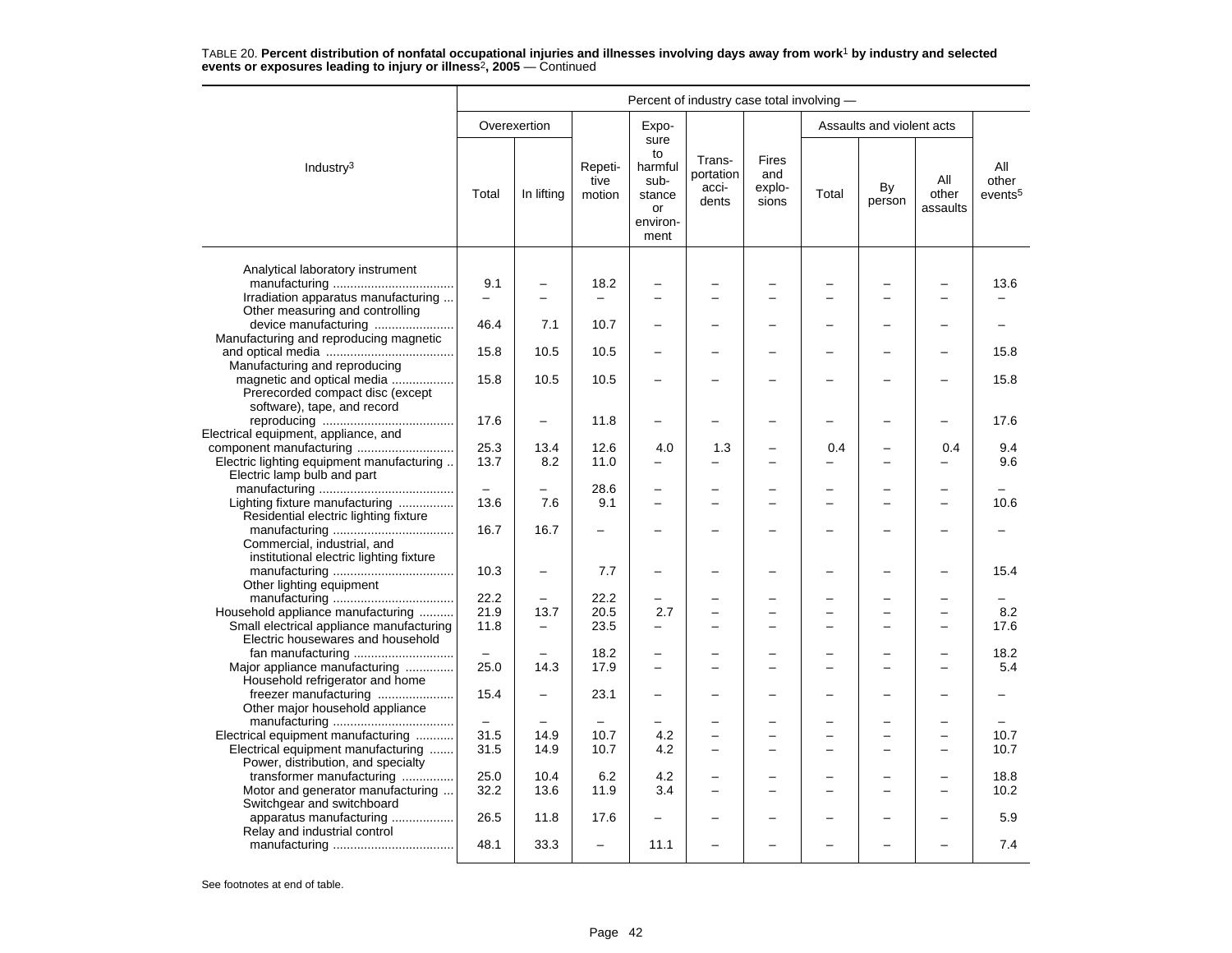|                                          |                                   |                | Percent of industry case total involving - |                               |                                    |                                                     |                              |                             |                                         |  |  |
|------------------------------------------|-----------------------------------|----------------|--------------------------------------------|-------------------------------|------------------------------------|-----------------------------------------------------|------------------------------|-----------------------------|-----------------------------------------|--|--|
|                                          |                                   |                |                                            |                               | Contact with objects               |                                                     |                              |                             |                                         |  |  |
| Industry <sup>3</sup>                    | <b>NAICS</b><br>code <sup>4</sup> | Total<br>cases | Total                                      | <b>Struck</b><br>by<br>object | <b>Struck</b><br>against<br>object | Caught<br>in or<br>com-<br>pressed<br>or<br>crushed | Fall<br>to<br>lower<br>level | Fall<br>on<br>same<br>level | Slips<br>or<br>trips<br>without<br>fall |  |  |
| Other electrical equipment and component |                                   |                |                                            |                               |                                    |                                                     |                              |                             |                                         |  |  |
|                                          | 3359                              | 1,550          | 29.0                                       | 9.0                           | 6.5                                | 8.4                                                 | 2.6                          | 11.0                        | 1.9                                     |  |  |
|                                          | 33591                             | 310            | 22.6                                       | 6.5                           | 6.5                                | 6.5                                                 | -                            | 6.5                         |                                         |  |  |
|                                          |                                   |                |                                            |                               |                                    |                                                     |                              |                             |                                         |  |  |
| Storage battery manufacturing            | 335911                            | 130            | 15.4                                       | -<br>$\equiv$                 |                                    |                                                     | $\equiv$                     |                             |                                         |  |  |
| Primary battery manufacturing            | 335912                            | 180            | 27.8                                       |                               | 11.1                               | 11.1                                                |                              | 11.1                        |                                         |  |  |
| Fiber optic cable manufacturing          | 335921                            | 60             | $\overline{\phantom{0}}$                   |                               |                                    | $\equiv$                                            | 33.3                         | $\overline{\phantom{0}}$    | -                                       |  |  |
| Wiring device manufacturing              | 33593                             | 570            | 40.4                                       | 14.0                          | 10.5                               | 12.3                                                | -                            | 10.5                        |                                         |  |  |
| Current-carrying wiring device           |                                   |                |                                            |                               |                                    |                                                     |                              |                             |                                         |  |  |
|                                          | 335931                            | 360            | 36.1                                       | 16.7                          | 8.3                                | 11.1                                                | $\qquad \qquad -$            | 8.3                         |                                         |  |  |
| Noncurrent-carrying wiring device        |                                   |                |                                            |                               |                                    |                                                     |                              |                             |                                         |  |  |
|                                          | 335932                            | 220            | 45.5                                       | 13.6                          | 13.6                               | 13.6                                                | $\overline{\phantom{0}}$     | 18.2                        |                                         |  |  |
| All other electrical equipment and       |                                   |                |                                            |                               |                                    |                                                     |                              |                             |                                         |  |  |
| component manufacturing                  | 33599                             | 380            | 21.1                                       | -                             |                                    |                                                     |                              | 18.4                        |                                         |  |  |
| All other miscellaneous electrical       |                                   |                |                                            |                               |                                    |                                                     |                              |                             |                                         |  |  |
| equipment and component                  |                                   |                |                                            |                               |                                    |                                                     |                              |                             |                                         |  |  |
|                                          | 335999                            | 320            | 21.9                                       |                               |                                    |                                                     |                              | 21.9                        |                                         |  |  |
| Transportation equipment manufacturing   | 336                               | 29,800         | 30.5                                       | 13.3                          | 6.2                                | 7.2                                                 | 4.3                          | 8.6                         | 2.8                                     |  |  |
| Motor vehicle manufacturing              | 3361                              | 5,380          | 21.7                                       | 9.3                           | 5.6                                | 5.2                                                 | 3.2                          | 5.8                         | 2.2                                     |  |  |
| Automobile and light duty motor vehicle  |                                   |                |                                            |                               |                                    |                                                     |                              |                             |                                         |  |  |
|                                          | 33611                             | 4.070          | 18.7                                       | 6.4                           | 5.7                                | 4.9                                                 | 2.7                          | 5.7                         | 2.5                                     |  |  |
| Automobile manufacturing                 | 336111                            | 2,320          | 18.5                                       | 6.5                           | 5.6                                | 5.2                                                 | 2.6                          | 5.6                         | 2.2                                     |  |  |
| Light truck and utility vehicle          |                                   |                |                                            |                               |                                    |                                                     |                              |                             |                                         |  |  |
|                                          | 336112                            | 1,750          | 18.9                                       | 6.3                           | 5.7                                | 4.6                                                 | 2.9                          | 5.1                         | 2.9                                     |  |  |
| Heavy duty truck manufacturing           | 33612                             | 1,310          | 30.5                                       | 17.6                          | 5.3                                | 5.3                                                 | 3.8                          | 6.9                         | 2.3                                     |  |  |
| Motor vehicle body and trailer           |                                   |                |                                            |                               |                                    |                                                     |                              |                             |                                         |  |  |
|                                          | 3362                              |                | 42.8                                       | 18.8                          | 7.2                                | 11.1                                                |                              | 8.5                         |                                         |  |  |
|                                          |                                   | 3,880          |                                            |                               |                                    |                                                     | 5.4                          |                             | 1.3                                     |  |  |
| Motor vehicle body and trailer           |                                   |                |                                            |                               |                                    |                                                     |                              |                             |                                         |  |  |
|                                          | 33621                             | 3,880          | 42.8                                       | 18.8                          | 7.2                                | 11.1                                                | 5.4                          | 8.5                         | 1.3                                     |  |  |
| Motor vehicle body manufacturing         | 336211                            | 1,440          | 45.1                                       | 22.2                          | 6.9                                | 11.1                                                | 5.6                          | 8.3                         | 1.4                                     |  |  |
| Truck trailer manufacturing              | 336212                            | 1,180          | 47.5                                       | 19.5                          | 7.6                                | 15.3                                                | 4.2                          | 9.3                         |                                         |  |  |
| Travel trailer and camper                |                                   |                |                                            |                               |                                    |                                                     |                              |                             |                                         |  |  |
|                                          | 336214                            | 1,020          | 35.3                                       | 12.7                          | 7.8                                | 6.9                                                 | 5.9                          | 9.8                         |                                         |  |  |
| Motor vehicle parts manufacturing        | 3363                              | 10,430         | 32.4                                       | 13.5                          | 5.6                                | 9.8                                                 | 3.1                          | 7.8                         | 3.5                                     |  |  |
| Motor vehicle gasoline engine and        |                                   |                |                                            |                               |                                    |                                                     |                              |                             |                                         |  |  |
| engine parts manufacturing               | 33631                             | 850            | 30.6                                       | 5.9                           | 8.2                                | 9.4                                                 |                              | 8.2                         | 2.4                                     |  |  |
| Carburetor, piston, piston ring, and     |                                   |                |                                            |                               |                                    |                                                     |                              |                             |                                         |  |  |
| valve manufacturing                      | 336311                            | 210            | 19.0                                       |                               | 9.5                                |                                                     |                              | 9.5                         |                                         |  |  |
| Gasoline engine and engine parts         |                                   |                |                                            |                               |                                    |                                                     |                              |                             |                                         |  |  |
|                                          | 336312                            | 650            | 32.3                                       | 6.2                           | 7.7                                | 9.2                                                 |                              | 7.7                         | 3.1                                     |  |  |
| Motor vehicle electrical and electronic  |                                   |                |                                            |                               |                                    |                                                     |                              |                             |                                         |  |  |
| equipment manufacturing                  | 33632                             | 1,390          | 18.0                                       | 7.2                           | 2.9                                | 5.8                                                 |                              | 10.8                        | 4.3                                     |  |  |
| Other motor vehicle electrical and       |                                   |                |                                            |                               |                                    |                                                     |                              |                             |                                         |  |  |
| electronic equipment manufacturing       | 336322                            | 940            | 23.4                                       | 9.6                           | 3.2                                | 7.4                                                 | $\overline{\phantom{0}}$     | 8.5                         | 2.1                                     |  |  |
|                                          |                                   |                |                                            |                               |                                    |                                                     |                              |                             |                                         |  |  |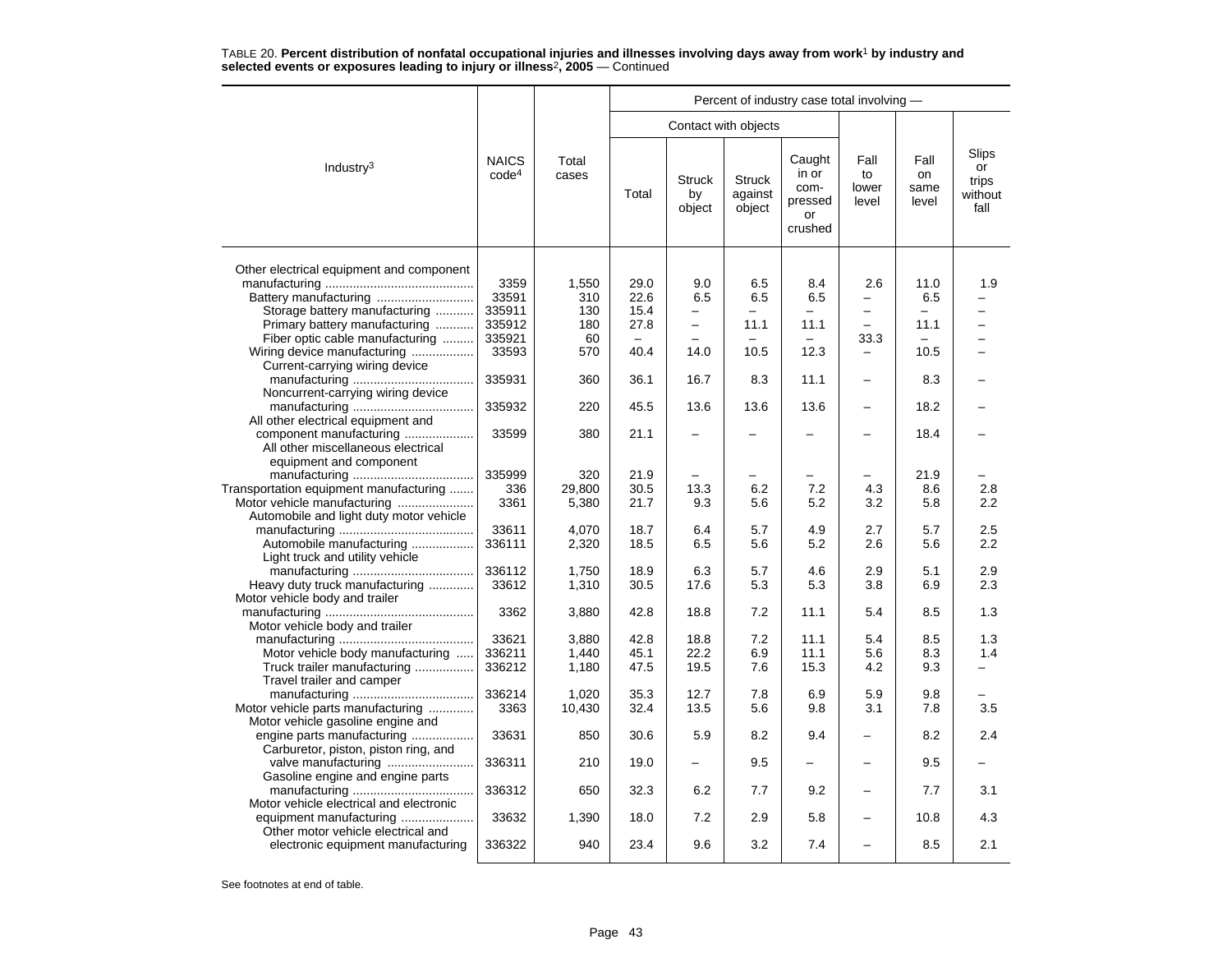|                                                                        | Percent of industry case total involving - |                          |                           |                                                                   |                                            |                                 |       |                           |                          |                                     |
|------------------------------------------------------------------------|--------------------------------------------|--------------------------|---------------------------|-------------------------------------------------------------------|--------------------------------------------|---------------------------------|-------|---------------------------|--------------------------|-------------------------------------|
|                                                                        |                                            | Overexertion             |                           | Expo-                                                             |                                            |                                 |       | Assaults and violent acts |                          |                                     |
| Industry <sup>3</sup>                                                  | Total                                      | In lifting               | Repeti-<br>tive<br>motion | sure<br>to<br>harmful<br>sub-<br>stance<br>or<br>environ-<br>ment | Trans-<br>portation<br>acci-<br>dents      | Fires<br>and<br>explo-<br>sions | Total | By<br>person              | All<br>other<br>assaults | All<br>other<br>events <sup>5</sup> |
|                                                                        |                                            |                          |                           |                                                                   |                                            |                                 |       |                           |                          |                                     |
| Other electrical equipment and component                               | 25.8                                       | 14.2                     | 11.6                      | 5.8                                                               | 2.6                                        |                                 |       |                           |                          | 8.4                                 |
| Battery manufacturing                                                  | 25.8                                       | 16.1                     | 12.9                      | 6.5                                                               |                                            |                                 |       | $\overline{\phantom{0}}$  |                          | 12.9                                |
|                                                                        |                                            | $\overline{\phantom{m}}$ |                           |                                                                   |                                            |                                 |       |                           |                          |                                     |
| Storage battery manufacturing                                          | 15.4                                       |                          | 15.4                      | 15.4<br>$\overline{a}$                                            | $\overline{\phantom{0}}$<br>$\overline{a}$ | $\overline{\phantom{0}}$        |       | L,<br>−                   | $\overline{\phantom{0}}$ | 15.4                                |
| Primary battery manufacturing                                          | 33.3                                       | 22.2                     | 11.1                      |                                                                   |                                            |                                 |       |                           |                          | 11.1                                |
| Fiber optic cable manufacturing                                        | $\overline{\phantom{0}}$                   | $\overline{\phantom{m}}$ |                           | $\overline{\phantom{0}}$                                          | $\equiv$                                   |                                 |       | $\overline{\phantom{0}}$  |                          | $\equiv$                            |
| Wiring device manufacturing<br>Current-carrying wiring device          | 28.1                                       | 15.8                     | 8.8                       | 3.5                                                               | L.                                         |                                 |       |                           |                          | 5.3                                 |
| Noncurrent-carrying wiring device                                      | 30.6                                       | 16.7                     | 8.3                       | 5.6                                                               |                                            |                                 |       | ÷                         |                          | 5.6                                 |
| All other electrical equipment and                                     | 22.7                                       | 13.6                     | 9.1                       | -                                                                 | ▃                                          |                                 |       | L,                        |                          |                                     |
| component manufacturing<br>All other miscellaneous electrical          | 15.8                                       | 7.9                      | 21.1                      | 7.9                                                               | 7.9                                        |                                 |       |                           |                          |                                     |
| equipment and component                                                |                                            |                          |                           |                                                                   |                                            |                                 |       |                           |                          |                                     |
|                                                                        | 12.5                                       | 6.2                      | 25.0                      | 9.4                                                               |                                            |                                 |       |                           |                          |                                     |
| Transportation equipment manufacturing                                 | 22.5                                       | 11.0                     | 11.2                      | 4.5                                                               | 1.5                                        | 0.1                             | 0.1   | 0.1                       |                          | 13.9                                |
| Motor vehicle manufacturing                                            | 26.2                                       | 10.2                     | 18.6                      | 2.0                                                               | 2.2                                        | $\overline{\phantom{0}}$        | -     | ÷                         |                          | 17.8                                |
| Automobile and light duty motor vehicle                                |                                            |                          |                           |                                                                   |                                            |                                 |       |                           |                          |                                     |
|                                                                        | 25.3                                       | 10.3                     | 21.4                      | 1.7                                                               | 2.2                                        |                                 |       |                           |                          | 19.9                                |
| Automobile manufacturing<br>Light truck and utility vehicle            | 24.6                                       | 8.2                      | 21.6                      | 1.3                                                               | 2.6                                        | $\overline{\phantom{0}}$        | -     | L,                        |                          | 21.1                                |
|                                                                        | 26.9                                       | 13.1                     | 21.1                      | 2.3                                                               | 1.1                                        |                                 |       | L,                        |                          | 18.3                                |
| Heavy duty truck manufacturing<br>Motor vehicle body and trailer       | 29.0                                       | 9.9                      | 10.7                      | 3.1                                                               | 3.1                                        | $\overline{\phantom{0}}$        |       |                           |                          | 11.5                                |
| Motor vehicle body and trailer                                         | 20.1                                       | 11.6                     | 6.7                       | 5.4                                                               | 1.0                                        |                                 |       | L,                        |                          | 8.8                                 |
|                                                                        | 20.1                                       | 11.6                     | 6.7                       | 5.4                                                               | 1.0                                        |                                 |       | ▃                         |                          | 8.8                                 |
| Motor vehicle body manufacturing                                       | 21.5                                       | 11.8                     | 3.5                       | 4.2                                                               | 1.4                                        |                                 |       | $\overline{\phantom{0}}$  |                          | 9.0                                 |
| Truck trailer manufacturing                                            | 16.1                                       | 10.2                     | 4.2                       | 10.2                                                              | ▃                                          |                                 |       | <u>.</u>                  |                          | 7.6                                 |
| Travel trailer and camper                                              |                                            |                          |                           |                                                                   |                                            |                                 |       |                           |                          |                                     |
|                                                                        | 21.6                                       | 12.7                     | 13.7                      | 2.9                                                               |                                            |                                 |       | -                         |                          | 9.8                                 |
| Motor vehicle parts manufacturing<br>Motor vehicle gasoline engine and | 24.3                                       | 13.0                     | 10.7                      | 5.4                                                               | 1.2                                        | $\cdot$                         |       | $\overline{\phantom{0}}$  |                          | 11.4                                |
| engine parts manufacturing<br>Carburetor, piston, piston ring, and     | 25.9                                       | 11.8                     | 20.0                      | 3.5                                                               | -                                          |                                 |       | ÷                         |                          | 8.2                                 |
| Gasoline engine and engine parts                                       | 23.8                                       | 9.5                      | 23.8                      |                                                                   |                                            |                                 |       | L,                        |                          | 9.5                                 |
| Motor vehicle electrical and electronic                                | 24.6                                       | 12.3                     | 18.5                      | 3.1                                                               |                                            |                                 |       |                           |                          | 7.7                                 |
| equipment manufacturing<br>Other motor vehicle electrical and          | 28.1                                       | 15.1                     | 16.5                      | 5.8                                                               | 1.4                                        |                                 |       | -                         |                          | 13.7                                |
| electronic equipment manufacturing                                     | 25.5                                       | 14.9                     | 17.0                      | 7.4                                                               | 2.1                                        |                                 |       |                           |                          | 10.6                                |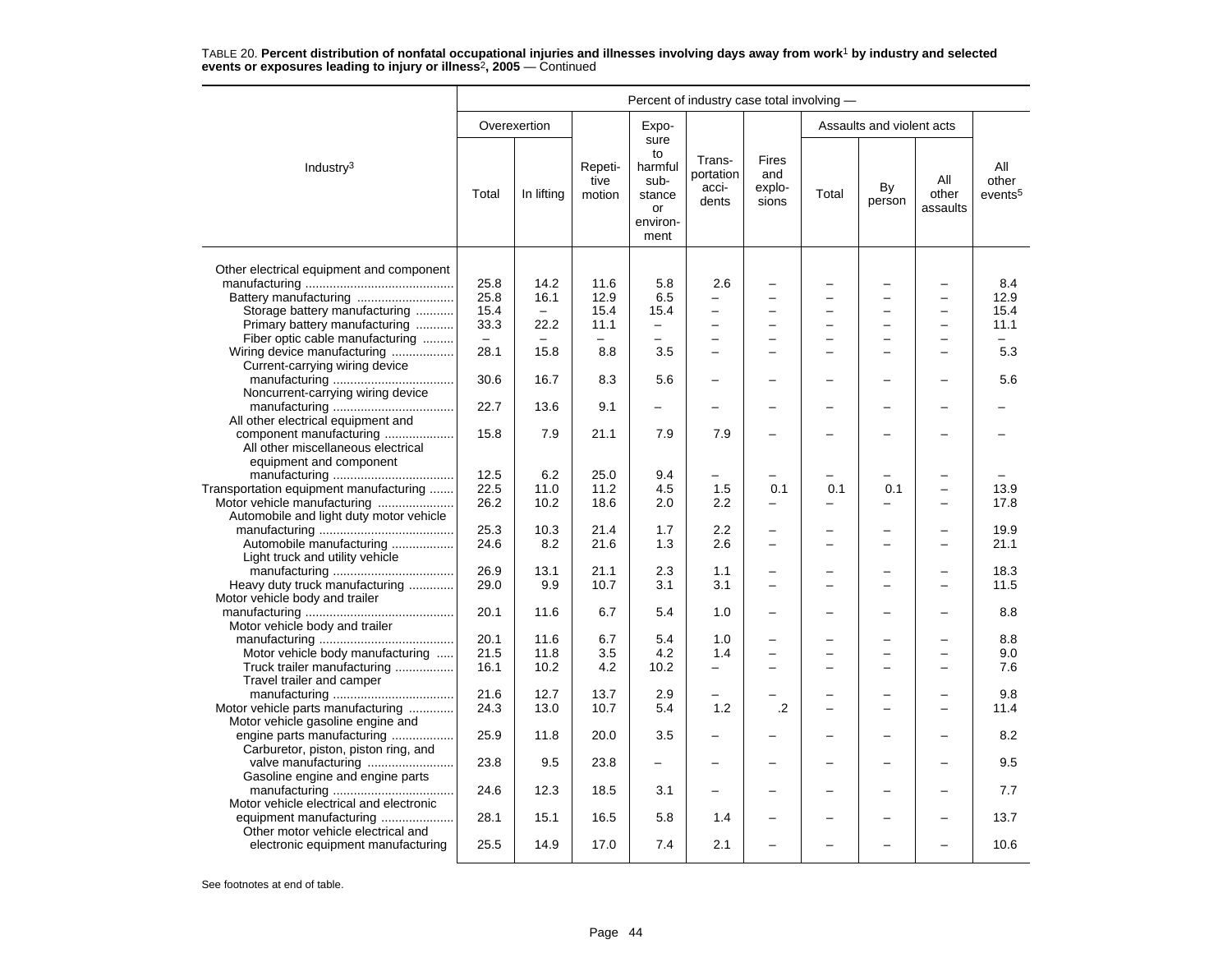|                                      |                                                               | Percent of industry case total involving -                |                                                      |                                                   |                                                     |                                                                         |                                        |                                                    |  |  |  |
|--------------------------------------|---------------------------------------------------------------|-----------------------------------------------------------|------------------------------------------------------|---------------------------------------------------|-----------------------------------------------------|-------------------------------------------------------------------------|----------------------------------------|----------------------------------------------------|--|--|--|
|                                      |                                                               |                                                           |                                                      |                                                   |                                                     |                                                                         |                                        |                                                    |  |  |  |
| <b>NAICS</b><br>code <sup>4</sup>    | Total<br>cases                                                | Total                                                     | <b>Struck</b><br>by<br>object                        | <b>Struck</b><br>against<br>object                | Caught<br>in or<br>com-<br>pressed<br>or<br>crushed | Fall<br>to<br>lower<br>level                                            | Fall<br>on<br>same<br>level            | Slips<br>or<br>trips<br>without<br>fall            |  |  |  |
|                                      |                                                               |                                                           |                                                      |                                                   |                                                     |                                                                         |                                        |                                                    |  |  |  |
| 33633                                | 820                                                           | 32.9                                                      | 6.1                                                  | 6.1                                               | 13.4                                                | 4.9                                                                     | 6.1                                    | 3.7                                                |  |  |  |
| 33634                                | 710                                                           | 60.6                                                      | 25.4                                                 | 9.9                                               | 21.1                                                |                                                                         | 2.8                                    |                                                    |  |  |  |
| 33635                                | 990                                                           | 30.3                                                      | 11.1                                                 | 6.1                                               | 4.0                                                 | 5.1                                                                     | 7.1                                    | 3.0                                                |  |  |  |
| 33636<br>33637                       | 750<br>2,160                                                  | 46.7<br>35.2                                              | 13.3<br>24.5                                         | 8.0<br>3.2                                        | 25.3<br>6.0                                         | 1.4                                                                     | 12.0                                   | 7.4                                                |  |  |  |
| 336391                               | 250                                                           | 36.0                                                      | 16.0                                                 | 12.0                                              | 8.0                                                 | $\overline{\phantom{0}}$                                                | $\overline{\phantom{0}}$               |                                                    |  |  |  |
| 3364                                 | 4,460                                                         | 30.7                                                      | 14.1                                                 | 5.8                                               | 5.2                                                 | 4.0                                                                     | 11.7                                   | 2.5                                                |  |  |  |
| 33641                                | 4,460                                                         | 30.7                                                      | 14.1                                                 | 5.8                                               | 5.2                                                 | 4.0                                                                     | 11.7                                   | 2.5                                                |  |  |  |
|                                      |                                                               |                                                           |                                                      |                                                   |                                                     |                                                                         |                                        | 4.0                                                |  |  |  |
|                                      |                                                               |                                                           |                                                      |                                                   |                                                     | 1.8                                                                     |                                        |                                                    |  |  |  |
| 336414                               | 160                                                           | 12.5                                                      |                                                      |                                                   |                                                     |                                                                         | 18.8                                   |                                                    |  |  |  |
| 336415                               | 40                                                            | $\overline{\phantom{0}}$                                  |                                                      |                                                   |                                                     |                                                                         |                                        |                                                    |  |  |  |
|                                      |                                                               |                                                           |                                                      | $\equiv$                                          |                                                     |                                                                         |                                        |                                                    |  |  |  |
|                                      |                                                               |                                                           |                                                      |                                                   |                                                     |                                                                         |                                        | 3.2<br>3.2                                         |  |  |  |
|                                      |                                                               |                                                           |                                                      |                                                   |                                                     |                                                                         |                                        | 3.4                                                |  |  |  |
|                                      |                                                               |                                                           |                                                      |                                                   |                                                     |                                                                         |                                        | 3.6                                                |  |  |  |
|                                      |                                                               |                                                           |                                                      |                                                   |                                                     |                                                                         |                                        |                                                    |  |  |  |
| 3369                                 | 700                                                           | 31.4                                                      | 14.3                                                 | 8.6                                               | 4.3                                                 |                                                                         | 4.3                                    |                                                    |  |  |  |
| 33699                                | 700                                                           | 31.4                                                      | 14.3                                                 | 8.6                                               | 4.3                                                 |                                                                         | 4.3                                    |                                                    |  |  |  |
| 336991                               | 350                                                           | 22.9                                                      | 5.7                                                  | 8.6                                               | 5.7                                                 | -                                                                       | 8.6                                    |                                                    |  |  |  |
| 336992                               | 70                                                            | 42.9                                                      | 28.6                                                 |                                                   |                                                     |                                                                         |                                        |                                                    |  |  |  |
| 336999<br>337                        | 280<br>9,460                                                  | 39.3<br>42.9                                              | 25.0<br>18.1                                         | 12.9                                              | 9.0                                                 | 1.7                                                                     | 6.3                                    | 2.4                                                |  |  |  |
| 3371                                 | 6,760                                                         | 43.9                                                      | 18.8                                                 | 13.2                                              | 8.9                                                 | 1.8                                                                     | 5.3                                    | 1.9                                                |  |  |  |
| 33711                                | 3,370                                                         | 49.9                                                      | 19.6                                                 | 16.0                                              | 10.4                                                | 1.5                                                                     | 3.6                                    | .6                                                 |  |  |  |
| Railroad rolling stock manufacturing | 336411<br>336413<br>3365<br>3366<br>33661<br>336611<br>336612 | 2,020<br>1,090<br>330<br>4,620<br>4,620<br>2,970<br>1,650 | 17.3<br>48.6<br>48.5<br>24.7<br>24.7<br>26.6<br>20.6 | 4.0<br>25.7<br>9.1<br>11.7<br>11.7<br>12.8<br>9.7 | 4.0<br>7.3<br>8.0<br>8.0<br>9.8<br>4.8              | Contact with objects<br>2.5<br>12.8<br>12.1<br>2.8<br>2.8<br>2.0<br>3.6 | 4.5<br>6.1<br>8.2<br>8.2<br>9.1<br>7.3 | 11.4<br>10.1<br>6.1<br>11.3<br>11.3<br>12.5<br>9.1 |  |  |  |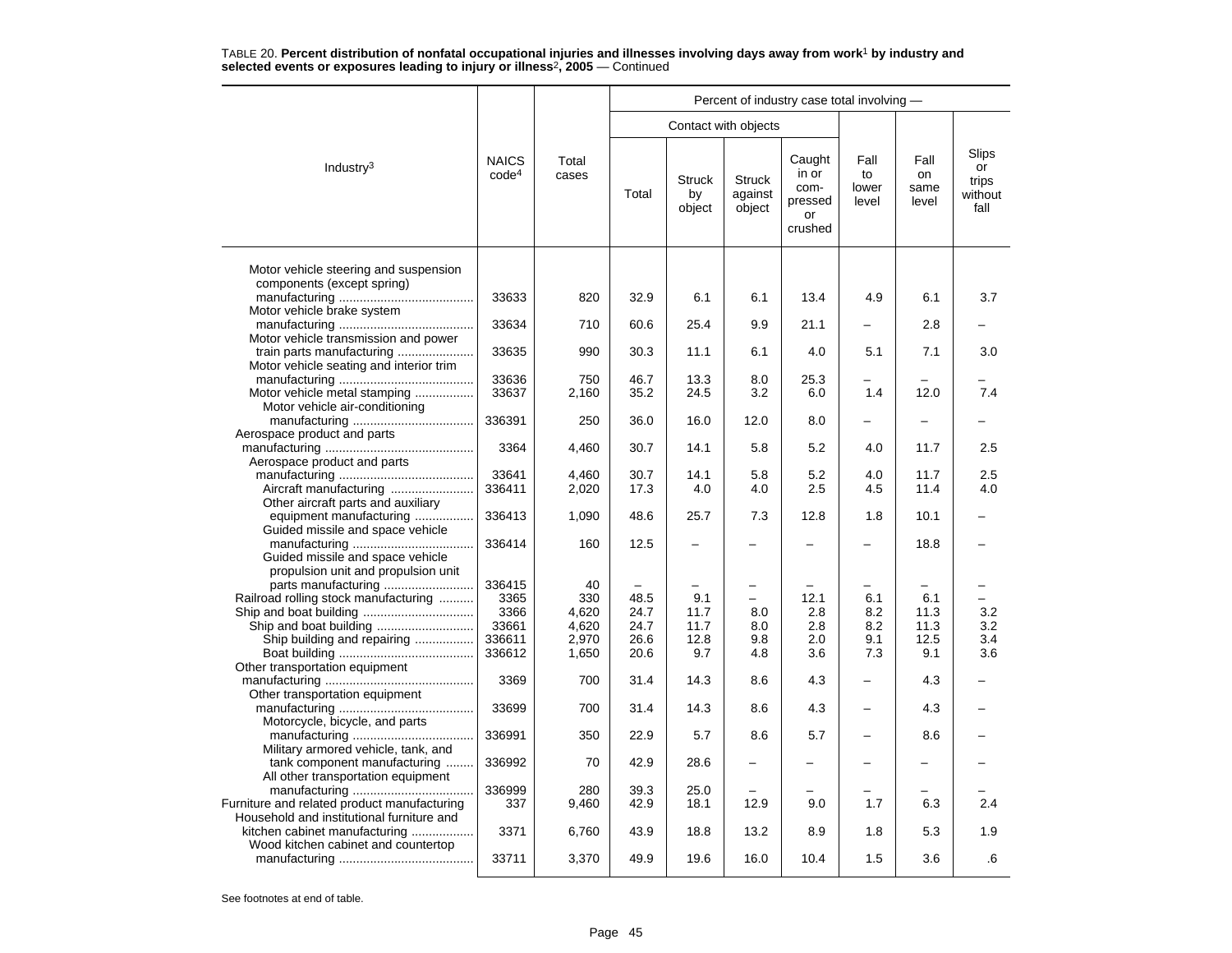|                                                                                                              | Percent of industry case total involving - |              |                           |                                                                   |                                       |                                      |       |                           |                                                      |                                     |  |
|--------------------------------------------------------------------------------------------------------------|--------------------------------------------|--------------|---------------------------|-------------------------------------------------------------------|---------------------------------------|--------------------------------------|-------|---------------------------|------------------------------------------------------|-------------------------------------|--|
|                                                                                                              |                                            | Overexertion |                           | Expo-                                                             |                                       |                                      |       | Assaults and violent acts |                                                      |                                     |  |
| Industry <sup>3</sup>                                                                                        | Total                                      | In lifting   | Repeti-<br>tive<br>motion | sure<br>to<br>harmful<br>sub-<br>stance<br>or<br>environ-<br>ment | Trans-<br>portation<br>acci-<br>dents | Fires<br>and<br>explo-<br>sions      | Total | By<br>person              | All<br>other<br>assaults                             | All<br>other<br>events <sup>5</sup> |  |
| Motor vehicle steering and suspension                                                                        |                                            |              |                           |                                                                   |                                       |                                      |       |                           |                                                      |                                     |  |
| components (except spring)                                                                                   | 25.6                                       | 7.3          | 9.8                       | 4.9                                                               |                                       |                                      |       |                           |                                                      | 11.0                                |  |
| Motor vehicle brake system                                                                                   |                                            |              |                           |                                                                   |                                       |                                      |       |                           |                                                      |                                     |  |
|                                                                                                              | 16.9                                       | 11.3         | 5.6                       | 5.6                                                               |                                       |                                      |       |                           |                                                      | 5.6                                 |  |
| Motor vehicle transmission and power<br>train parts manufacturing<br>Motor vehicle seating and interior trim | 27.3                                       | 12.1         | 7.1                       | 8.1                                                               | 3.0                                   |                                      |       | -                         |                                                      | 10.1                                |  |
|                                                                                                              | 21.3                                       | 13.3         | 16.0                      | 2.7                                                               |                                       |                                      |       |                           |                                                      | 12.0                                |  |
| Motor vehicle metal stamping                                                                                 | 25.0                                       | 16.2         | 5.1                       | 3.7                                                               | 1.4                                   |                                      |       |                           |                                                      | 8.3                                 |  |
| Motor vehicle air-conditioning                                                                               |                                            |              |                           |                                                                   |                                       |                                      |       |                           |                                                      |                                     |  |
| Aerospace product and parts                                                                                  | 20.0                                       | 12.0         | 20.0                      | 8.0                                                               |                                       |                                      |       |                           |                                                      |                                     |  |
|                                                                                                              | 20.0                                       | 9.6          | 9.9                       | 2.0                                                               | 1.3                                   |                                      |       |                           |                                                      | 17.7                                |  |
| Aerospace product and parts                                                                                  |                                            |              |                           |                                                                   |                                       |                                      |       |                           |                                                      |                                     |  |
|                                                                                                              | 20.0                                       | 9.6          | 9.9                       | 2.0                                                               | 1.3                                   |                                      |       |                           |                                                      | 17.7                                |  |
| Other aircraft parts and auxiliary                                                                           | 21.3                                       | 10.9         | 11.4                      | 1.5                                                               | 1.0                                   |                                      |       |                           |                                                      | 27.7                                |  |
| equipment manufacturing<br>Guided missile and space vehicle                                                  | 17.4                                       | 10.1         | 11.0                      | 1.8                                                               | 1.8                                   |                                      |       |                           |                                                      | 6.4                                 |  |
| Guided missile and space vehicle<br>propulsion unit and propulsion unit                                      | 25.0                                       | 12.5         |                           |                                                                   |                                       |                                      |       |                           |                                                      | 18.8                                |  |
|                                                                                                              |                                            |              |                           |                                                                   |                                       |                                      |       | -                         |                                                      |                                     |  |
| Railroad rolling stock manufacturing                                                                         | 15.2                                       | $\equiv$     | 9.1                       | $\equiv$                                                          | -                                     | $\equiv$                             |       | -                         | $\sim$                                               | 9.1                                 |  |
|                                                                                                              | 17.7                                       | 9.3          | 9.3                       | 7.1                                                               | 1.3                                   |                                      | 0.4   | 0.4                       |                                                      | 16.2                                |  |
| Ship and boat building                                                                                       | 17.7                                       | 9.3          | 9.3                       | 7.1                                                               | 1.3                                   | $\equiv$                             | .4    | .4                        | $\overline{\phantom{0}}$                             | 16.2                                |  |
| Ship building and repairing                                                                                  | 19.5<br>14.5                               | 8.4<br>10.9  | 6.1<br>15.8               | 6.4<br>8.5                                                        | 1.3<br>1.2                            | $\overline{\phantom{0}}$<br>$\equiv$ | .7    | .7                        | $\overline{\phantom{0}}$<br>$\overline{\phantom{0}}$ | 14.1<br>20.0                        |  |
| Other transportation equipment                                                                               |                                            |              |                           |                                                                   |                                       |                                      |       |                           |                                                      |                                     |  |
| Other transportation equipment                                                                               | 31.4                                       | 7.1          | 10.0                      | 4.3                                                               | 7.1                                   | $\overline{\phantom{0}}$             |       | -                         |                                                      | 10.0                                |  |
| Motorcycle, bicycle, and parts                                                                               | 31.4                                       | 7.1          | 10.0                      | 4.3                                                               | 7.1                                   |                                      |       | -                         |                                                      | 10.0                                |  |
| Military armored vehicle, tank, and                                                                          | 40.0                                       | 5.7          | 14.3                      |                                                                   |                                       |                                      |       | -                         |                                                      | 8.6                                 |  |
| tank component manufacturing<br>All other transportation equipment                                           | 28.6                                       |              |                           |                                                                   | L.                                    |                                      |       | -                         |                                                      |                                     |  |
|                                                                                                              | 21.4                                       |              |                           | 10.7                                                              | 14.3                                  |                                      |       |                           |                                                      | 10.7                                |  |
| Furniture and related product manufacturing                                                                  | 28.3                                       | 15.2         | 6.4                       | 1.8                                                               | 1.4                                   |                                      |       |                           |                                                      | 8.5                                 |  |
| Household and institutional furniture and                                                                    |                                            |              |                           |                                                                   |                                       |                                      |       |                           |                                                      |                                     |  |
| kitchen cabinet manufacturing<br>Wood kitchen cabinet and countertop                                         | 28.4                                       | 13.5         | 6.4                       | 1.6                                                               | 1.3                                   |                                      |       |                           |                                                      | 8.9                                 |  |
|                                                                                                              | 28.5                                       | 14.8         | 3.6                       | 2.4                                                               | 1.2                                   |                                      |       |                           |                                                      | 8.3                                 |  |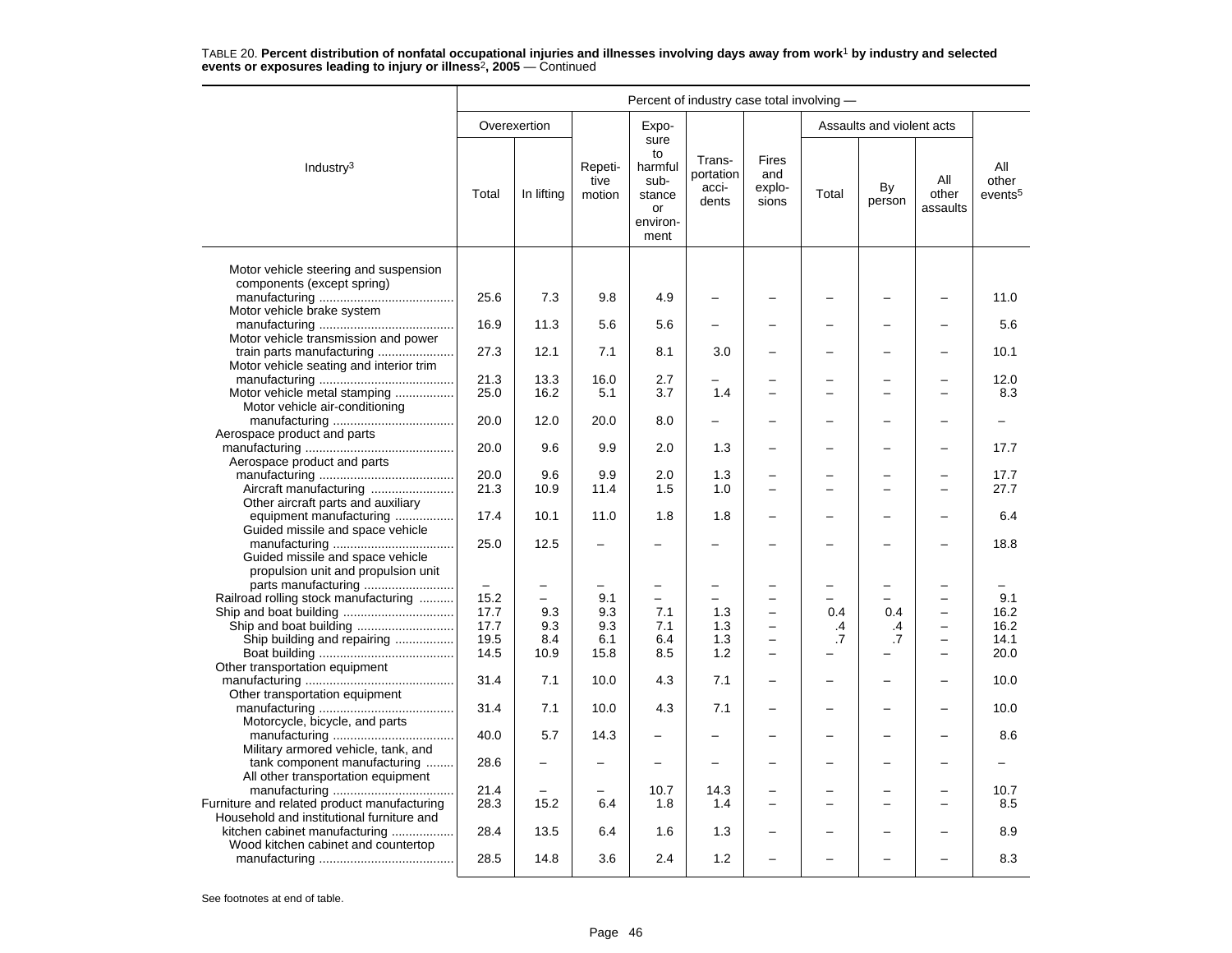|                                                                           |                                   |                | Percent of industry case total involving - |                               |                                    |                                                     |                                     |                             |                                                |  |  |  |
|---------------------------------------------------------------------------|-----------------------------------|----------------|--------------------------------------------|-------------------------------|------------------------------------|-----------------------------------------------------|-------------------------------------|-----------------------------|------------------------------------------------|--|--|--|
|                                                                           |                                   |                |                                            | Contact with objects          |                                    |                                                     |                                     |                             |                                                |  |  |  |
| Industry <sup>3</sup>                                                     | <b>NAICS</b><br>code <sup>4</sup> | Total<br>cases | Total                                      | <b>Struck</b><br>by<br>object | <b>Struck</b><br>against<br>object | Caught<br>in or<br>com-<br>pressed<br>or<br>crushed | Fall<br>to<br>lower<br>level        | Fall<br>on<br>same<br>level | <b>Slips</b><br>or<br>trips<br>without<br>fall |  |  |  |
| Household and institutional furniture                                     |                                   |                |                                            |                               |                                    |                                                     |                                     |                             |                                                |  |  |  |
| Upholstered household furniture                                           | 33712                             | 3,380          | 38.2                                       | 18.0                          | 10.4                               | 7.7                                                 | 1.8                                 | 7.1                         | 3.3                                            |  |  |  |
| Nonupholstered wood household                                             | 337121                            | 1,310          | 23.7                                       | 12.2                          | 5.3                                | 6.9                                                 |                                     | 9.2                         | 1.5                                            |  |  |  |
| furniture manufacturing<br>Metal household furniture                      | 337122                            | 1,030          | 43.7                                       | 24.3                          | 10.7                               | 5.8                                                 | 4.9                                 | 8.7                         | 3.9                                            |  |  |  |
|                                                                           | 337124                            | 200            | 50.0                                       | 35.0                          |                                    |                                                     |                                     |                             |                                                |  |  |  |
| Institutional furniture manufacturing                                     | 337127                            | 490            | 38.8                                       | 20.4                          | 8.2                                | 10.2                                                | $\overline{\phantom{0}}$            | 6.1                         | 6.1                                            |  |  |  |
| Office furniture (including fixtures)                                     | 3372                              | 2,140          | 41.1                                       | 13.1                          | 14.0                               | 10.7                                                | 1.4                                 | 8.4                         | 2.3                                            |  |  |  |
| Office furniture (including fixtures)                                     |                                   |                |                                            |                               |                                    |                                                     |                                     |                             |                                                |  |  |  |
| Custom architectural woodwork and                                         | 33721                             | 2.140          | 41.1                                       | 13.1                          | 14.0                               | 10.7                                                | 1.4                                 | 8.4                         | 2.3                                            |  |  |  |
| millwork manufacturing<br>Office furniture (except wood)                  | 337212                            | 430            | 67.4                                       | 16.3                          | 34.9                               | 11.6                                                | -                                   |                             |                                                |  |  |  |
| Showcase, partition, shelving, and                                        | 337214                            | 250            | 24.0                                       | 8.0                           | 8.0                                |                                                     | $\overline{a}$                      | 20.0                        |                                                |  |  |  |
| locker manufacturing<br>Other furniture related product                   | 337215                            | 1,200          | 38.3                                       | 15.0                          | 9.2                                | 10.8                                                | $\equiv$                            | 9.2                         | 2.5                                            |  |  |  |
|                                                                           | 3379                              | 560            | 37.5                                       | 28.6                          | 3.6                                | 3.6                                                 | 3.6                                 | 8.9                         | 8.9                                            |  |  |  |
| Mattress manufacturing                                                    | 33791                             | 440            | 31.8                                       | 25.0                          | 4.5                                | $\overline{\phantom{0}}$                            | $\overline{\phantom{0}}$            | 11.4                        | 11.4                                           |  |  |  |
| Blind and shade manufacturing                                             | 33792                             | 120            | 50.0                                       | 41.7                          |                                    |                                                     |                                     |                             |                                                |  |  |  |
| Miscellaneous manufacturing<br>Medical equipment and supplies             | 339                               | 6,420          | 31.5                                       | 13.6                          | 5.0                                | 8.9                                                 | 3.0                                 | 7.2                         | 2.0                                            |  |  |  |
| Medical equipment and supplies                                            | 3391                              | 2,020          | 28.7                                       | 10.4                          | 4.5                                | 6.9                                                 | 2.5                                 | 9.4                         | 2.0                                            |  |  |  |
|                                                                           | 33911                             | 2,020          | 28.7                                       | 10.4                          | 4.5                                | 6.9                                                 | 2.5                                 | 9.4                         | 2.0                                            |  |  |  |
| Laboratory apparatus and furniture                                        | 339111                            | 100            | 40.0                                       | 30.0                          |                                    |                                                     |                                     |                             |                                                |  |  |  |
| Surgical and medical instrument                                           | 339112                            | 610            | 24.6                                       | 9.8                           | 4.9                                | 6.6                                                 | 3.3                                 | 13.1                        |                                                |  |  |  |
| Surgical appliance and supplies                                           | 339113                            | 760            | 27.6                                       | 10.5                          | 5.3                                | 9.2                                                 | 2.6                                 | 5.3                         |                                                |  |  |  |
| Dental equipment and supplies                                             |                                   |                |                                            |                               |                                    |                                                     |                                     |                             |                                                |  |  |  |
|                                                                           | 339114                            | 110            | 27.3                                       |                               |                                    |                                                     | -                                   | 18.2                        |                                                |  |  |  |
| Ophthalmic goods manufacturing                                            | 339115                            | 270            | 14.8                                       | 7.4                           |                                    | $\overline{\phantom{0}}$                            | $\qquad \qquad -$<br>$\overline{a}$ | 14.8                        |                                                |  |  |  |
| Dental laboratories                                                       | 339116                            | 160            | 75.0                                       |                               |                                    |                                                     |                                     | $\overline{\phantom{0}}$    |                                                |  |  |  |
| Other miscellaneous manufacturing<br>Jewelry and silverware manufacturing | 3399<br>33991                     | 4,400<br>230   | 33.0<br>47.8                               | 15.0<br>13.0                  | 5.2<br>$\overline{\phantom{0}}$    | 9.8<br>30.4                                         | 3.2<br>-                            | 6.1<br>17.4                 | 2.0                                            |  |  |  |
| Jewelry (except costume)                                                  |                                   |                |                                            |                               |                                    |                                                     |                                     |                             |                                                |  |  |  |
|                                                                           | 339911                            | 130            | 61.5                                       | 15.4                          |                                    | 38.5                                                | $\overline{\phantom{0}}$            | $\overline{\phantom{0}}$    |                                                |  |  |  |
| Sporting and athletic goods                                               | 33992                             | 880            | 35.2                                       | 13.6                          | 8.0                                | 10.2                                                | 2.3                                 | 5.7                         | 2.3                                            |  |  |  |
|                                                                           |                                   |                |                                            |                               |                                    |                                                     |                                     |                             |                                                |  |  |  |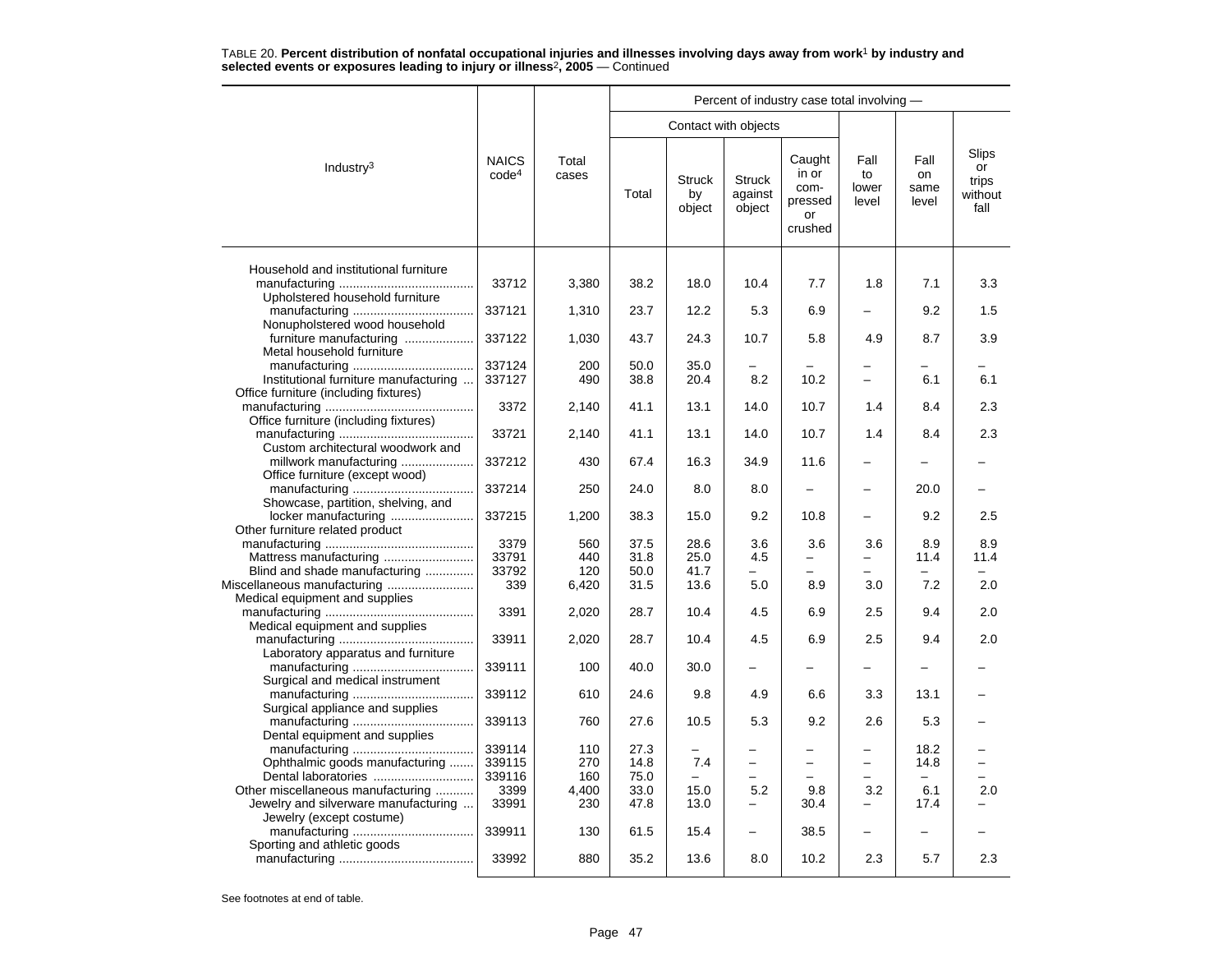|                                                                                |                   |              |                           | Percent of industry case total involving -                        |                                       |                                        |       |                               |                          |                                     |  |
|--------------------------------------------------------------------------------|-------------------|--------------|---------------------------|-------------------------------------------------------------------|---------------------------------------|----------------------------------------|-------|-------------------------------|--------------------------|-------------------------------------|--|
|                                                                                |                   | Overexertion |                           | Expo-                                                             |                                       |                                        |       | Assaults and violent acts     |                          |                                     |  |
| Industry <sup>3</sup>                                                          | Total             | In lifting   | Repeti-<br>tive<br>motion | sure<br>to<br>harmful<br>sub-<br>stance<br>or<br>environ-<br>ment | Trans-<br>portation<br>acci-<br>dents | <b>Fires</b><br>and<br>explo-<br>sions | Total | By<br>person                  | All<br>other<br>assaults | All<br>other<br>events <sup>5</sup> |  |
|                                                                                |                   |              |                           |                                                                   |                                       |                                        |       |                               |                          |                                     |  |
| Household and institutional furniture<br>Upholstered household furniture       | 28.4              | 11.8         | 9.2                       | 1.2                                                               | 1.8                                   |                                        |       |                               |                          | 9.5                                 |  |
| Nonupholstered wood household                                                  | 33.6              | 11.5         | 13.7                      |                                                                   | 3.8                                   |                                        |       |                               |                          | 11.5                                |  |
| furniture manufacturing<br>Metal household furniture                           | 25.2              | 13.6         | 7.8                       |                                                                   |                                       |                                        |       |                               |                          | 6.8                                 |  |
|                                                                                | 15.0              |              | 15.0                      |                                                                   |                                       |                                        |       |                               |                          | 20.0                                |  |
| Institutional furniture manufacturing<br>Office furniture (including fixtures) | 26.5              | 14.3         | 4.1                       | 4.1                                                               |                                       |                                        |       | $\overline{a}$                |                          | 10.2                                |  |
| Office furniture (including fixtures)                                          | 29.0              | 20.1         | 7.5                       | 1.9                                                               |                                       |                                        |       | ▃                             |                          | 7.9                                 |  |
| Custom architectural woodwork and                                              | 29.0              | 20.1         | 7.5                       | 1.9                                                               |                                       |                                        |       |                               |                          | 7.9                                 |  |
| millwork manufacturing<br>Office furniture (except wood)                       | 20.9              | 18.6         |                           | 4.7                                                               |                                       |                                        |       |                               |                          |                                     |  |
| Showcase, partition, shelving, and                                             | 24.0              | 8.0          | 12.0                      |                                                                   |                                       |                                        |       |                               |                          | 8.0                                 |  |
| locker manufacturing<br>Other furniture related product                        | 30.0              | 21.7         | 8.3                       |                                                                   |                                       |                                        |       |                               |                          | 8.3                                 |  |
|                                                                                | 25.0              | 17.9         | 3.6                       | 3.6                                                               | 3.6                                   |                                        |       |                               |                          | 5.4                                 |  |
|                                                                                | 27.3              | 18.2         | $\overline{\phantom{0}}$  | $\overline{\phantom{0}}$                                          | —                                     |                                        |       | ÷,                            |                          | 4.5                                 |  |
| Blind and shade manufacturing                                                  | 16.7              | 16.7         |                           |                                                                   |                                       |                                        |       |                               |                          |                                     |  |
|                                                                                | 24.8              | 16.4         | 15.0                      | 4.7                                                               | 1.9                                   |                                        | 0.5   | $\overline{\phantom{0}}$      | 0.5                      | 9.3                                 |  |
| Miscellaneous manufacturing<br>Medical equipment and supplies                  |                   |              |                           |                                                                   |                                       |                                        |       |                               |                          |                                     |  |
| Medical equipment and supplies                                                 | 23.3              | 14.9         | 16.8                      | 5.9                                                               | 1.5                                   |                                        |       |                               |                          | 8.9                                 |  |
| Laboratory apparatus and furniture                                             | 23.3              | 14.9         | 16.8                      | 5.9                                                               | 1.5                                   | $\overline{\phantom{0}}$               |       | <u>.</u>                      |                          | 8.9                                 |  |
| Surgical and medical instrument                                                | 20.0              |              |                           |                                                                   |                                       |                                        |       | -                             |                          |                                     |  |
| Surgical appliance and supplies                                                | 26.2              | 16.4         | 14.8                      | 3.3                                                               |                                       |                                        |       | -                             |                          | 9.8                                 |  |
| Dental equipment and supplies                                                  | 32.9              | 22.4         | 15.8                      | 6.6                                                               |                                       |                                        |       | ▃                             |                          | 7.9                                 |  |
|                                                                                |                   |              | 27.3                      |                                                                   |                                       |                                        |       |                               |                          | 18.2                                |  |
| Ophthalmic goods manufacturing                                                 | 11.1<br>$\equiv$  | 7.4          | 33.3                      | $\overline{\phantom{0}}$                                          | $\overline{\phantom{0}}$              |                                        |       | -<br>$\overline{\phantom{0}}$ |                          | 11.1                                |  |
| Other miscellaneous manufacturing                                              | 25.5              | 17.0         | 14.1                      | 4.1                                                               | 1.8                                   | $\overline{\phantom{0}}$               | .5    | -                             |                          | 9.5                                 |  |
| Jewelry and silverware manufacturing<br>Jewelry (except costume)               | 8.7               | 8.7          | 8.7                       |                                                                   |                                       | $\equiv$                               |       | -                             |                          | 8.7                                 |  |
| Sporting and athletic goods                                                    | $\qquad \qquad -$ |              |                           |                                                                   |                                       |                                        |       |                               |                          |                                     |  |
|                                                                                | 28.4              | 14.8         | 15.9                      | 4.5                                                               |                                       |                                        |       |                               |                          | 4.5                                 |  |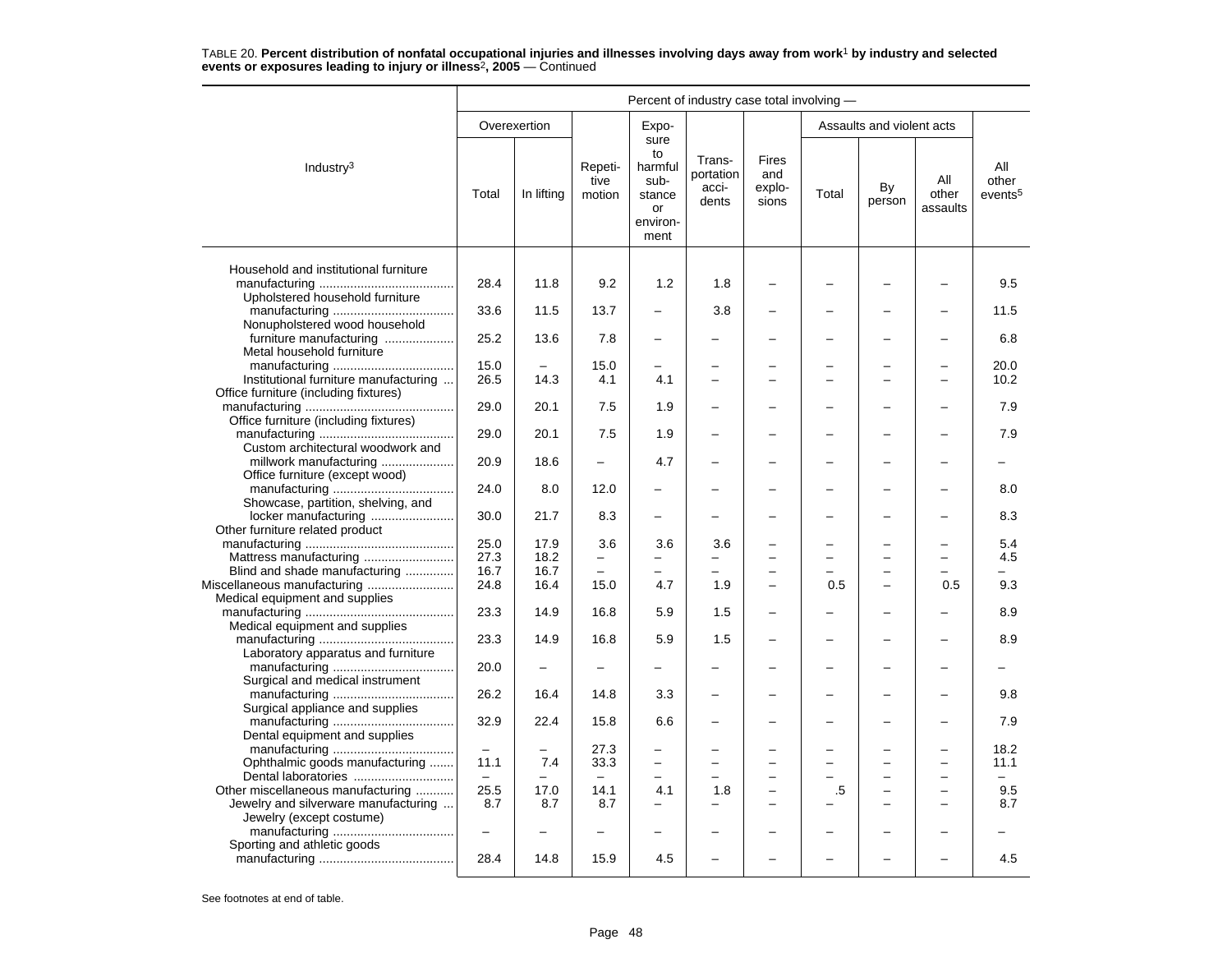|                                                                                  |                                   |                 |                          |                               |                                    | Percent of industry case total involving -          |                              |                             |                                                |
|----------------------------------------------------------------------------------|-----------------------------------|-----------------|--------------------------|-------------------------------|------------------------------------|-----------------------------------------------------|------------------------------|-----------------------------|------------------------------------------------|
|                                                                                  |                                   |                 |                          | Contact with objects          |                                    |                                                     |                              |                             |                                                |
| Industry <sup>3</sup>                                                            | <b>NAICS</b><br>code <sup>4</sup> | Total<br>cases  | Total                    | <b>Struck</b><br>by<br>object | <b>Struck</b><br>against<br>object | Caught<br>in or<br>com-<br>pressed<br>or<br>crushed | Fall<br>to<br>lower<br>level | Fall<br>on<br>same<br>level | <b>Slips</b><br>or<br>trips<br>without<br>fall |
| Doll, toy, and game manufacturing<br>Game, toy, and children's vehicle           | 33993                             | 110             | 27.3                     |                               |                                    |                                                     |                              | 18.2                        |                                                |
| Office supplies (except paper)                                                   | 339932                            | 100             | 30.0                     |                               |                                    |                                                     |                              | 20.0                        |                                                |
| Pen and mechanical pencil                                                        | 33994                             | 300             | 26.7                     | 10.0                          | 6.7                                | 10.0                                                |                              | 6.7                         |                                                |
| Carbon paper and inked ribbon                                                    | 339941                            | 60              |                          |                               |                                    |                                                     |                              |                             |                                                |
|                                                                                  | 339944                            | 50              | 40.0                     |                               |                                    |                                                     |                              |                             |                                                |
|                                                                                  | 33995                             | 1,200           | 38.3                     | 21.7                          | 5.0                                | 7.5                                                 | 7.5                          | 5.0                         | 1.7                                            |
| All other miscellaneous manufacturing<br>Gasket, packing, and sealing device     | 33999                             | 1,680           | 26.2                     | 11.9                          | 4.2                                | 8.3                                                 | 1.2                          | 4.8                         | 3.0                                            |
|                                                                                  | 339991                            | 360             | 41.7                     | 8.3                           | 11.1                               | 16.7                                                |                              | 11.1                        |                                                |
| Burial casket manufacturing                                                      | 339995                            | 70              | $\overline{\phantom{0}}$ |                               |                                    |                                                     | $\overline{\phantom{0}}$     |                             | $=$                                            |
| All other miscellaneous manufacturing                                            | 339999                            | 580             | 36.2                     | 20.7                          | 3.4                                | 10.3                                                | $\equiv$                     | 5.2                         |                                                |
| Service providing                                                                |                                   | 840,580         | 23.1                     | 11.8                          | 6.5                                | 3.0                                                 | 5.6                          | 15.9                        | 3.0                                            |
| Trade, transportation, and utilities <sup>9</sup>                                |                                   | 380,720         | 26.0                     | 13.6                          | 6.8                                | 3.7                                                 | 6.3                          | 12.6                        | 2.9                                            |
|                                                                                  | 42                                | 80,170          | 26.8                     | 12.9                          | 6.8                                | 5.0                                                 | 5.9                          | 10.7                        | 3.2                                            |
| Merchant wholesalers, durable goods<br>Motor vehicle and motor vehicle parts and | 423                               | 37,920          | 32.6                     | 15.9                          | 8.3                                | 6.0                                                 | 6.6                          | 9.8                         | 2.4                                            |
| supplies merchant wholesalers<br>Furniture and home furnishing merchant          | 4231                              | 6,820           | 29.3                     | 13.6                          | 9.2                                | 4.1                                                 | 4.5                          | 12.3                        | 2.6                                            |
| Lumber and other construction materials                                          | 4232                              | 1,500           | 40.0                     | 24.7                          | 12.0                               | 2.0                                                 | 1.3                          | 12.7                        | 2.7                                            |
| Professional and commercial equipment                                            | 4233                              | 5,300           | 37.0                     | 19.2                          | 9.6                                | 5.7                                                 | 10.9                         | 9.2                         | 1.9                                            |
| and supplies merchant wholesalers<br>Metal and mineral (except petroleum)        | 4234                              | 3,670           | 14.7                     | 6.8                           | 3.0                                | 3.8                                                 | 8.2                          | 11.7                        | 1.9                                            |
|                                                                                  | 4235                              | 2,700           | 47.0                     | 21.5                          | 9.3                                | 11.5                                                | 5.6                          | 12.6                        | 2.2                                            |
| Electrical goods merchant wholesalers<br>Hardware, and plumbing and heating      | 4236                              | 2,430           | 22.2                     | 15.6                          | .8                                 | 3.3                                                 | 7.8                          | 10.3                        | 8.6                                            |
| equipment and supplies merchant<br>Machinery, equipment, and supplies            | 4237                              | 3,280           | 28.0                     | 14.9                          | 7.3                                | 3.7                                                 | 4.3                          | 10.7                        | 1.5                                            |
| merchant wholesalers<br>Miscellaneous durable goods merchant                     | 4238                              | 8,830           | 36.6                     | 16.6                          | 10.8                               | 7.8                                                 | 7.0                          | 6.9                         | 1.2                                            |
| Merchant wholesalers, nondurable goods                                           | 4239<br>424                       | 3,380<br>36,550 | 38.5<br>20.8             | 15.7<br>9.7                   | 7.1<br>5.7                         | 8.9<br>3.8                                          | 5.9<br>5.6                   | 6.8<br>11.5                 | 3.3<br>4.3                                     |
| Paper and paper product merchant                                                 | 4241                              | 1,590           | 24.5                     | 8.8                           | 9.4                                | 5.7                                                 | 3.1                          | 8.8                         | 2.5                                            |
|                                                                                  |                                   |                 |                          |                               |                                    |                                                     |                              |                             |                                                |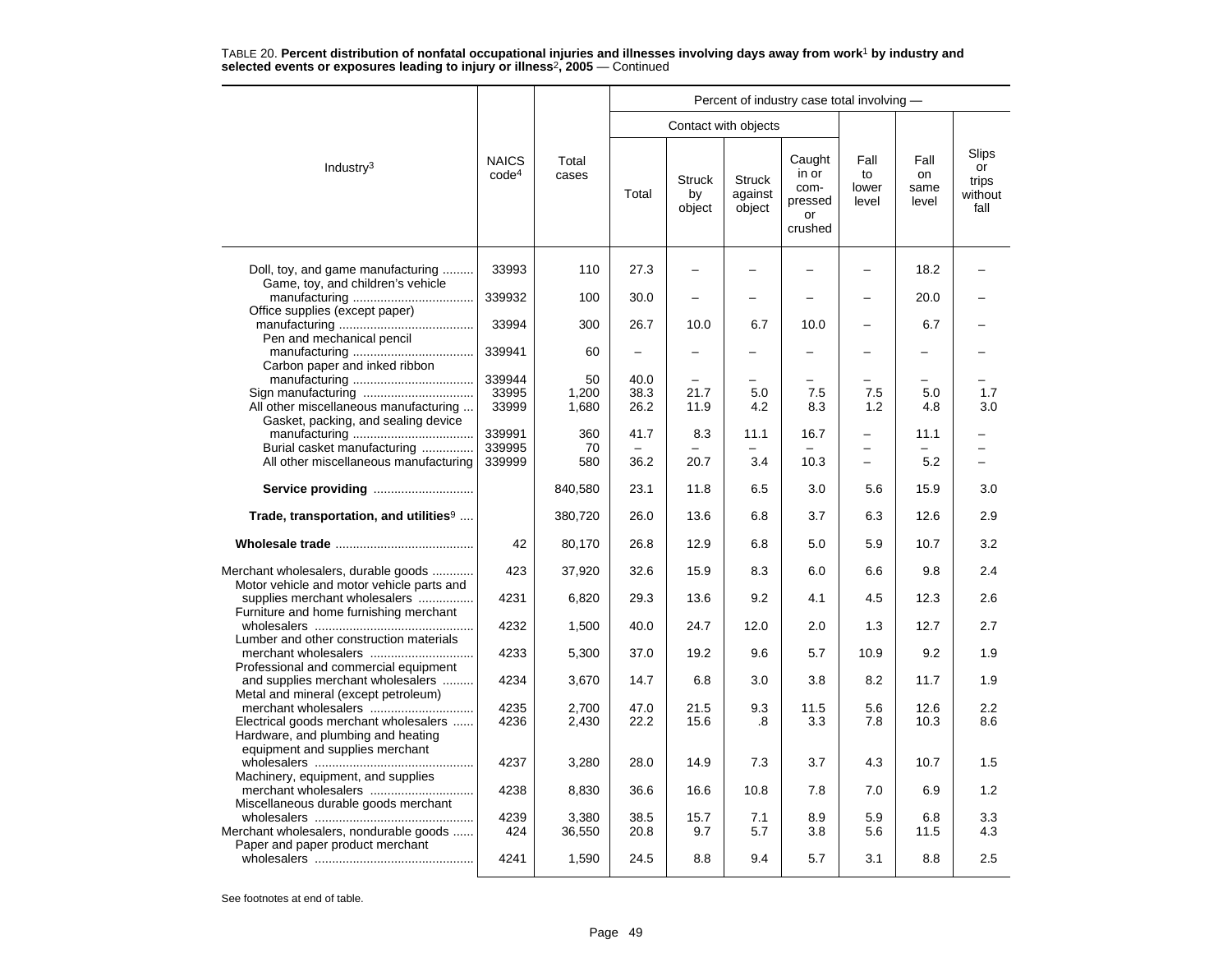|                                                                                                                | Percent of industry case total involving - |              |                           |                                                                   |                                       |                                        |           |                                      |                          |                                     |  |
|----------------------------------------------------------------------------------------------------------------|--------------------------------------------|--------------|---------------------------|-------------------------------------------------------------------|---------------------------------------|----------------------------------------|-----------|--------------------------------------|--------------------------|-------------------------------------|--|
|                                                                                                                |                                            | Overexertion |                           | Expo-                                                             |                                       |                                        |           | Assaults and violent acts            |                          |                                     |  |
| Industry <sup>3</sup>                                                                                          | Total                                      | In lifting   | Repeti-<br>tive<br>motion | sure<br>to<br>harmful<br>sub-<br>stance<br>or<br>environ-<br>ment | Trans-<br>portation<br>acci-<br>dents | <b>Fires</b><br>and<br>explo-<br>sions | Total     | By<br>person                         | All<br>other<br>assaults | All<br>other<br>events <sup>5</sup> |  |
| Doll, toy, and game manufacturing<br>Game, toy, and children's vehicle                                         | 18.2                                       |              |                           |                                                                   |                                       |                                        |           |                                      |                          | 18.2                                |  |
| Office supplies (except paper)                                                                                 | 20.0                                       |              |                           |                                                                   |                                       |                                        |           |                                      |                          | 20.0                                |  |
| Pen and mechanical pencil                                                                                      | 33.3                                       | 30.0         | 13.3                      |                                                                   |                                       |                                        |           | $\overline{\phantom{0}}$             |                          | 6.7                                 |  |
| Carbon paper and inked ribbon                                                                                  | $\qquad \qquad -$                          |              | 33.3                      |                                                                   |                                       |                                        |           | L,                                   |                          |                                     |  |
|                                                                                                                | 40.0                                       |              |                           |                                                                   |                                       |                                        |           |                                      |                          |                                     |  |
|                                                                                                                | 24.2                                       | 17.5         |                           | 3.3                                                               | 4.2                                   | $\overline{\phantom{0}}$               |           | $\overline{\phantom{0}}$<br>$\equiv$ |                          | 13.3                                |  |
| All other miscellaneous manufacturing<br>Gasket, packing, and sealing device                                   | 25.6                                       | 17.3         | 23.2                      | 4.8                                                               | 1.2                                   | $\equiv$                               |           |                                      | $\sim$                   | 9.5                                 |  |
| Burial casket manufacturing                                                                                    | 16.7                                       | 8.3          | 8.3                       | 8.3                                                               | $\overline{\phantom{0}}$              | $\overline{\phantom{0}}$               |           | $\overline{\phantom{0}}$             |                          | 11.1                                |  |
| All other miscellaneous manufacturing                                                                          | 32.8                                       | 20.7         | 3.4                       | 6.9                                                               | $\overline{\phantom{0}}$              | $\equiv$                               |           | $\overline{\phantom{0}}$             | $\equiv$                 | 15.5                                |  |
| Service providing                                                                                              | 25.8                                       | 14.0         | 3.1                       | 4.1                                                               | 5.8                                   | 0.2                                    | 2.3       | 1.7                                  | 0.7                      | 11.0                                |  |
| Trade, transportation, and utilities <sup>9</sup>                                                              | 27.6                                       | 15.7         | 2.7                       | 2.6                                                               | 6.7                                   | $\cdot$                                | .9        | .6                                   | .3                       | 11.6                                |  |
|                                                                                                                | 28.6                                       | 15.8         | 2.9                       | 2.4                                                               | 8.0                                   | .1                                     | .5        | .3                                   | .2                       | 11.0                                |  |
| Merchant wholesalers, durable goods<br>Motor vehicle and motor vehicle parts and                               | 25.8                                       | 14.7         | 2.6                       | 2.5                                                               | 7.3                                   | .2                                     | $\cdot$ 1 | $\cdot$ 1                            |                          | 10.1                                |  |
| supplies merchant wholesalers<br>Furniture and home furnishing merchant                                        | 25.4                                       | 14.7         | 2.9                       | 2.2                                                               | 6.6                                   | $\overline{\phantom{0}}$               |           | $\overline{\phantom{0}}$             |                          | 14.2                                |  |
| Lumber and other construction materials                                                                        | 31.3                                       | 16.0         | 4.0                       |                                                                   | 4.0                                   | $\overline{\phantom{0}}$               |           | $\overline{\phantom{0}}$             |                          | 3.3                                 |  |
| Professional and commercial equipment                                                                          | 23.0                                       | 13.6         | 2.3                       | 2.3                                                               | 6.0                                   | $\overline{\phantom{0}}$               |           |                                      |                          | 7.2                                 |  |
| and supplies merchant wholesalers<br>Metal and mineral (except petroleum)                                      | 24.0                                       | 12.8         | 3.0                       | 3.3                                                               | 17.4                                  |                                        |           |                                      |                          | 16.3                                |  |
|                                                                                                                | 17.4                                       | 9.3          | 2.2                       | 3.7                                                               | 1.9                                   |                                        |           |                                      |                          | 7.0                                 |  |
| Electrical goods merchant wholesalers<br>Hardware, and plumbing and heating<br>equipment and supplies merchant | 27.6                                       | 18.9         | 4.1                       | 3.7                                                               | 7.4                                   | $\overline{\phantom{0}}$               |           |                                      |                          | 7.8                                 |  |
| Machinery, equipment, and supplies                                                                             | 25.9                                       | 13.4         | 4.0                       | 1.5                                                               | 13.4                                  |                                        |           |                                      |                          | 11.0                                |  |
| Miscellaneous durable goods merchant                                                                           | 30.8                                       | 20.4         | 1.6                       | 1.6                                                               | 5.0                                   | .6                                     |           |                                      |                          | 8.7                                 |  |
|                                                                                                                | 22.5                                       | 5.6          | 1.5                       | 5.6                                                               | 5.9                                   |                                        |           |                                      |                          | 9.5                                 |  |
| Merchant wholesalers, nondurable goods<br>Paper and paper product merchant                                     | 32.7                                       | 17.3         | 2.5                       | 1.8                                                               | 8.2                                   | $\cdot$ 1                              | .8        | .4                                   | .4                       | 11.7                                |  |
|                                                                                                                | 28.9                                       | 15.1         | 4.4                       |                                                                   | 9.4                                   |                                        |           |                                      |                          | 16.4                                |  |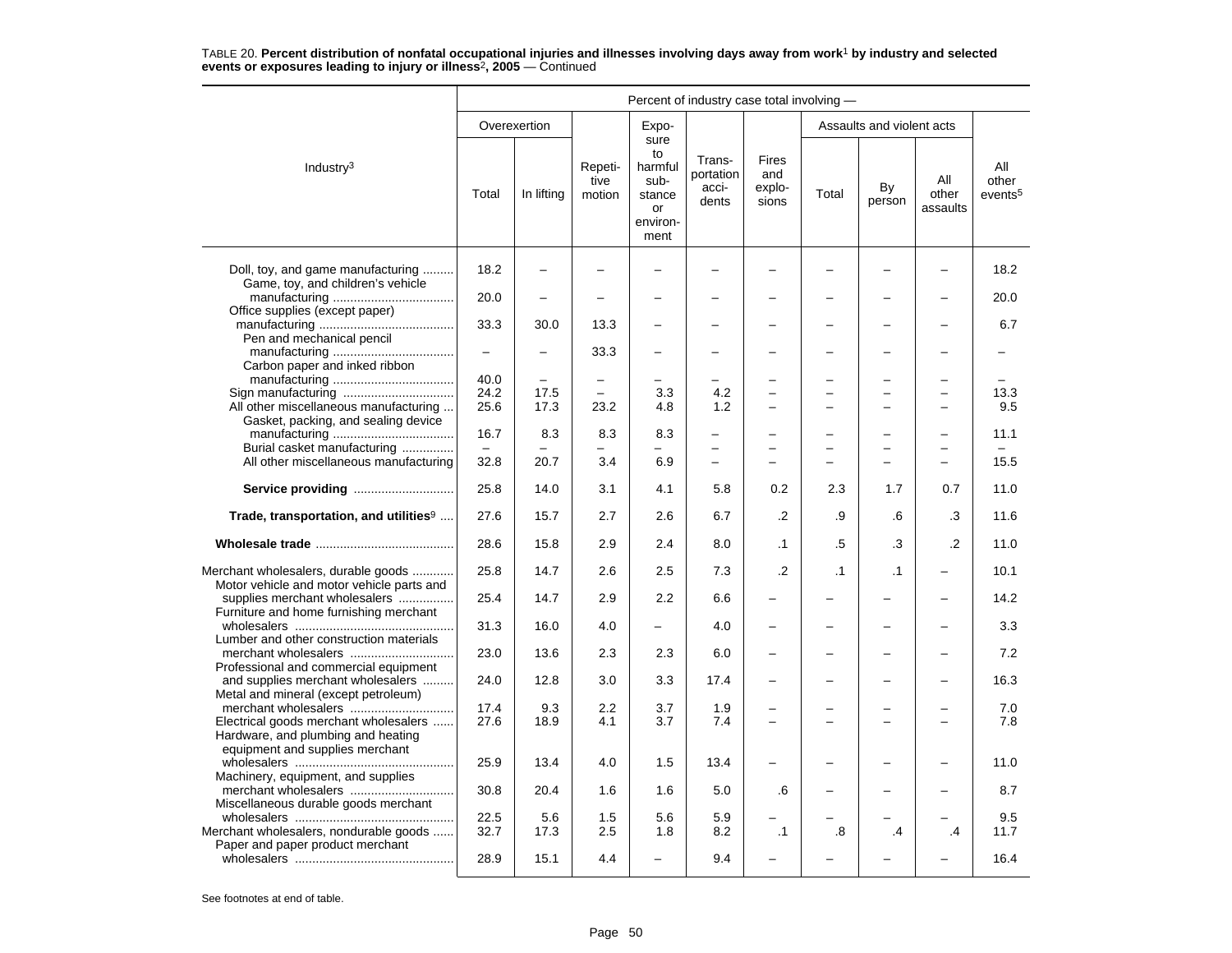|                                                                                                          |                                       |                                            |                                      |                                      |                                    | Percent of industry case total involving -          |                                 |                                     |                                                      |
|----------------------------------------------------------------------------------------------------------|---------------------------------------|--------------------------------------------|--------------------------------------|--------------------------------------|------------------------------------|-----------------------------------------------------|---------------------------------|-------------------------------------|------------------------------------------------------|
|                                                                                                          |                                       |                                            |                                      | Contact with objects                 |                                    |                                                     |                                 |                                     |                                                      |
| Industry <sup>3</sup>                                                                                    | <b>NAICS</b><br>code <sup>4</sup>     | Total<br>cases                             | Total                                | <b>Struck</b><br>by<br>object        | <b>Struck</b><br>against<br>object | Caught<br>in or<br>com-<br>pressed<br>or<br>crushed | Fall<br>to<br>lower<br>level    | Fall<br>on<br>same<br>level         | Slips<br>or<br>trips<br>without<br>fall              |
| Drugs and druggists' sundries merchant                                                                   | 4242                                  | 1,380                                      | 21.7                                 | 9.4                                  | 10.1                               |                                                     | 6.5                             | 13.0                                | 1.4                                                  |
| Apparel, piece goods, and notions                                                                        | 4243                                  | 1,340                                      | 34.3                                 | 21.6                                 | 8.2                                | 4.5                                                 | 3.0                             | 13.4                                | 3.0                                                  |
| Grocery and related product merchant                                                                     | 4244                                  | 18,260                                     | 20.0                                 | 8.5                                  | 5.6                                | 4.7                                                 | 5.5                             | 12.1                                | 3.6                                                  |
| Farm product raw material merchant<br>Chemical and allied products merchant                              | 4245                                  | 1,120                                      | 22.3                                 | 11.6                                 | 3.6                                | 5.4                                                 | 4.5                             | 41.1                                |                                                      |
| Petroleum and petroleum products                                                                         | 4246                                  | 1,470                                      | 19.7                                 | 4.8                                  |                                    | 2.7                                                 | 3.4                             | 8.8                                 | 19.0                                                 |
| merchant wholesalers<br>Beer, wine, and distilled alcoholic                                              | 4247                                  | 1,920                                      | 17.2                                 | 8.3                                  | 4.7                                |                                                     | 3.1                             | 12.5                                |                                                      |
| beverage merchant wholesalers<br>Miscellaneous nondurable goods merchant                                 | 4248                                  | 5,160                                      | 20.5                                 | 11.6                                 | 5.4                                | 2.3                                                 | 6.6                             | 6.4                                 | 5.8                                                  |
| Wholesale electronic markets and agents and                                                              | 4249                                  | 4,320                                      | 20.1                                 | 10.9                                 | 5.6                                | 2.8                                                 | 9.0                             | 7.9                                 | 3.9                                                  |
| Wholesale electronic markets and agents                                                                  | 425                                   | 5,690                                      | 26.5                                 | 14.2                                 | 3.3                                | 6.7                                                 | 3.7                             | 11.6                                | 1.6                                                  |
|                                                                                                          | 4251                                  | 5,690                                      | 26.5                                 | 14.2                                 | 3.3                                | 6.7                                                 | 3.7                             | 11.6                                | 1.6                                                  |
|                                                                                                          | 44-45                                 | 175,880                                    | 29.4                                 | 16.2                                 | 7.8                                | 3.8                                                 | 5.6                             | 15.3                                | 2.6                                                  |
| Other motor vehicle dealers                                                                              | 441<br>4411<br>44111<br>44112<br>4412 | 25,790<br>16,740<br>15,900<br>840<br>1.840 | 32.8<br>33.2<br>32.3<br>50.0<br>35.9 | 18.9<br>17.1<br>16.9<br>21.4<br>27.7 | 7.8<br>9.3<br>9.6<br>2.4<br>3.3    | 2.9<br>2.5<br>2.6<br>4.9                            | 5.0<br>3.8<br>3.9<br>22.8       | 13.7<br>16.5<br>16.7<br>13.1<br>4.3 | 2.5<br>2.6<br>2.5<br>3.6<br>3.8                      |
| Recreational vehicle dealers<br>Motorcycle, boat, and other motor                                        | 44121<br>44122                        | 600<br>1,240                               | 13.3<br>47.6                         | 8.3<br>37.1                          | $\overline{\phantom{0}}$<br>3.2    | -<br>6.5                                            | 25.0<br>21.8                    | 5.0<br>3.2                          | 8.3                                                  |
| Automotive parts, accessories, and tire                                                                  | 4413                                  | 7,220                                      | 31.2                                 | 20.5                                 | 5.5                                | 3.5                                                 | 3.2                             | 9.6                                 | 2.1                                                  |
| Automotive parts and accessories stores                                                                  | 44131<br>44132                        | 3.650<br>3,570                             | 22.2<br>40.3                         | 15.1<br>26.3                         | 3.3<br>7.8                         | 3.3<br>3.6                                          | 2.5<br>3.9                      | 10.7<br>8.4                         | .8<br>3.4                                            |
| Furniture and home furnishings stores<br>Other home furnishings stores                                   | 442<br>4421<br>4422<br>44221<br>44229 | 8,580<br>4,160<br>4,420<br>1,710<br>2,710  | 34.8<br>32.5<br>37.1<br>25.7<br>44.3 | 20.7<br>13.9<br>26.9<br>19.3<br>32.1 | 10.7<br>15.9<br>5.9<br>4.1<br>7.0  | 2.2<br>1.7<br>2.7<br>1.8<br>3.3                     | 6.8<br>7.5<br>5.9<br>2.3<br>8.5 | 9.9<br>12.5<br>7.5<br>5.8<br>8.5    | 1.5<br>1.9<br>1.1<br>$\overline{\phantom{0}}$<br>1.5 |
| Electronics and appliance stores<br>Electronics and appliance stores<br>Appliance, television, and other | 443<br>4431                           | 2,910<br>2,910                             | 29.2<br>29.2                         | 21.3<br>21.3                         | 5.5<br>5.5                         | 1.4<br>1.4                                          | 5.8<br>5.8                      | 19.6<br>19.6                        | 2.1<br>2.1                                           |
|                                                                                                          | 44311                                 | 2,260                                      | 31.4                                 | 23.5                                 | 6.2                                | .9                                                  | 4.9                             | 19.0                                | 1.8                                                  |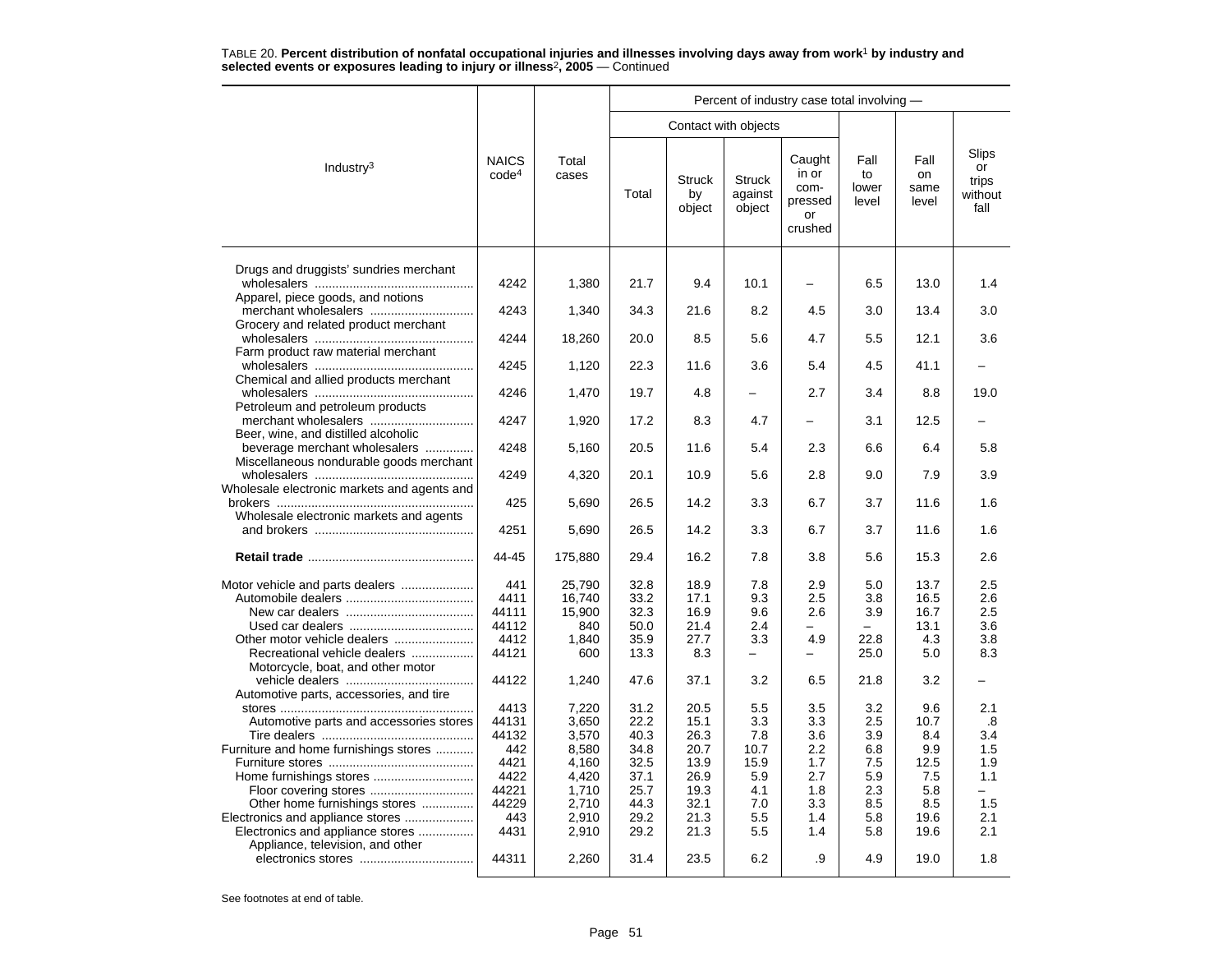|                                                                                                                                                                                                                               |                                                                              | Percent of industry case total involving -                                   |                                                                           |                                                                   |                                                                                    |                                                                                                                                                                |                                                                                                                                 |                                                                                                  |                                                                                                                                                                        |                                                                      |  |  |  |
|-------------------------------------------------------------------------------------------------------------------------------------------------------------------------------------------------------------------------------|------------------------------------------------------------------------------|------------------------------------------------------------------------------|---------------------------------------------------------------------------|-------------------------------------------------------------------|------------------------------------------------------------------------------------|----------------------------------------------------------------------------------------------------------------------------------------------------------------|---------------------------------------------------------------------------------------------------------------------------------|--------------------------------------------------------------------------------------------------|------------------------------------------------------------------------------------------------------------------------------------------------------------------------|----------------------------------------------------------------------|--|--|--|
|                                                                                                                                                                                                                               |                                                                              | Overexertion                                                                 |                                                                           | Expo-                                                             |                                                                                    |                                                                                                                                                                |                                                                                                                                 | Assaults and violent acts                                                                        |                                                                                                                                                                        |                                                                      |  |  |  |
| Industry $3$                                                                                                                                                                                                                  | Total                                                                        | In lifting                                                                   | Repeti-<br>tive<br>motion                                                 | sure<br>to<br>harmful<br>sub-<br>stance<br>or<br>environ-<br>ment | Trans-<br>portation<br>acci-<br>dents                                              | Fires<br>and<br>explo-<br>sions                                                                                                                                | Total                                                                                                                           | By<br>person                                                                                     | All<br>other<br>assaults                                                                                                                                               | All<br>other<br>events <sup>5</sup>                                  |  |  |  |
| Drugs and druggists' sundries merchant                                                                                                                                                                                        | 22.5                                                                         | 19.6                                                                         | 5.8                                                                       | —                                                                 | 23.2                                                                               |                                                                                                                                                                |                                                                                                                                 |                                                                                                  |                                                                                                                                                                        | 5.8                                                                  |  |  |  |
| Apparel, piece goods, and notions<br>merchant wholesalers                                                                                                                                                                     | 31.3                                                                         | 23.1                                                                         | 6.7                                                                       | 1.5                                                               |                                                                                    |                                                                                                                                                                |                                                                                                                                 |                                                                                                  |                                                                                                                                                                        | 5.2                                                                  |  |  |  |
| Grocery and related product merchant                                                                                                                                                                                          | 35.3                                                                         | 19.3                                                                         | 1.8                                                                       | .9                                                                | 7.7                                                                                | $\overline{\phantom{0}}$                                                                                                                                       | 0.2                                                                                                                             | 0.1                                                                                              |                                                                                                                                                                        | 12.8                                                                 |  |  |  |
| Farm product raw material merchant<br>Chemical and allied products merchant                                                                                                                                                   | 11.6                                                                         | 6.2                                                                          |                                                                           |                                                                   |                                                                                    |                                                                                                                                                                | 8.0                                                                                                                             |                                                                                                  | 8.0                                                                                                                                                                    | 4.5                                                                  |  |  |  |
| Petroleum and petroleum products                                                                                                                                                                                              | 32.0                                                                         | 13.6                                                                         |                                                                           | 2.7                                                               | 2.7                                                                                |                                                                                                                                                                |                                                                                                                                 |                                                                                                  |                                                                                                                                                                        | 8.8                                                                  |  |  |  |
| Beer, wine, and distilled alcoholic                                                                                                                                                                                           | 30.2                                                                         | 14.6                                                                         | $\overline{\phantom{0}}$                                                  | 10.9                                                              | 9.9                                                                                |                                                                                                                                                                |                                                                                                                                 |                                                                                                  |                                                                                                                                                                        | 14.1                                                                 |  |  |  |
| beverage merchant wholesalers<br>Miscellaneous nondurable goods merchant                                                                                                                                                      | 39.9                                                                         | 16.1                                                                         | 1.9                                                                       | $\cdot$                                                           | 5.6                                                                                | -                                                                                                                                                              |                                                                                                                                 |                                                                                                  |                                                                                                                                                                        | 12.8                                                                 |  |  |  |
| Wholesale electronic markets and agents and                                                                                                                                                                                   | 25.5                                                                         | 14.1                                                                         | 5.6                                                                       | 3.2                                                               | 12.3                                                                               | $\overline{\phantom{0}}$                                                                                                                                       | 2.3                                                                                                                             |                                                                                                  | .7                                                                                                                                                                     | 10.2                                                                 |  |  |  |
| Wholesale electronic markets and agents                                                                                                                                                                                       | 20.7                                                                         | 12.7                                                                         | 6.7                                                                       | 4.9                                                               | 11.2                                                                               | -                                                                                                                                                              | 1.2                                                                                                                             | .9                                                                                               | .4                                                                                                                                                                     | 12.0                                                                 |  |  |  |
|                                                                                                                                                                                                                               | 20.7                                                                         | 12.7                                                                         | 6.7                                                                       | 4.9                                                               | 11.2                                                                               |                                                                                                                                                                | 1.2                                                                                                                             | .9                                                                                               | .4                                                                                                                                                                     | 12.0                                                                 |  |  |  |
|                                                                                                                                                                                                                               | 26.1                                                                         | 16.5                                                                         | 3.0                                                                       | 2.8                                                               | 3.1                                                                                | 0.3                                                                                                                                                            | 1.1                                                                                                                             | .8                                                                                               | .3                                                                                                                                                                     | 10.7                                                                 |  |  |  |
| Other motor vehicle dealers<br>Recreational vehicle dealers                                                                                                                                                                   | 18.1<br>17.7<br>17.9<br>13.1<br>11.4<br>10.0                                 | 11.6<br>10.5<br>10.9<br>2.4<br>8.7<br>8.3                                    | 2.4<br>2.4<br>2.1<br>7.1<br>$\overline{\phantom{0}}$<br>$\qquad \qquad -$ | 3.5<br>3.3<br>3.3<br>3.6<br>3.3<br>—                              | 7.7<br>6.8<br>6.9<br>3.6<br>3.3<br>$\overline{\phantom{0}}$                        | 1.6<br>.4<br>.4<br>$\overline{\phantom{0}}$<br>$\overline{\phantom{0}}$<br>$\overline{\phantom{0}}$                                                            | .7<br>$.5\,$<br>.6<br>$\overline{\phantom{0}}$<br>÷,                                                                            | $.5\,$<br>.4<br>.4<br>$\overline{\phantom{0}}$<br>$\overline{a}$<br>$\overline{\phantom{0}}$     | $\cdot$<br>$\equiv$<br>$\overline{\phantom{0}}$<br>$\equiv$<br>$\overline{\phantom{0}}$                                                                                | 12.0<br>12.8<br>13.3<br>4.8<br>13.6<br>33.3                          |  |  |  |
| Motorcycle, boat, and other motor<br>Automotive parts, accessories, and tire                                                                                                                                                  | 12.9                                                                         | 8.9                                                                          | $\overline{\phantom{0}}$                                                  | 4.0                                                               |                                                                                    |                                                                                                                                                                |                                                                                                                                 |                                                                                                  |                                                                                                                                                                        | 4.0                                                                  |  |  |  |
| Automotive parts and accessories stores<br>Furniture and home furnishings stores<br>Other home furnishings stores<br>Electronics and appliance stores<br>Electronics and appliance stores<br>Appliance, television, and other | 20.8<br>16.7<br>24.6<br>30.2<br>34.1<br>26.5<br>29.2<br>24.7<br>27.8<br>27.8 | 14.8<br>10.4<br>19.3<br>18.5<br>21.4<br>15.8<br>15.2<br>16.2<br>16.8<br>16.8 | 2.9<br>1.6<br>4.5<br>2.7<br>1.0<br>4.1<br>9.4<br>.7<br>1.4<br>1.4         | 3.6<br>5.8<br>1.4<br>1.7<br>.5<br>2.9<br>6.4<br>.7<br>1.4<br>1.4  | 10.9<br>21.1<br>$\qquad \qquad -$<br>2.4<br>2.2<br>2.7<br>4.1<br>2.2<br>4.5<br>4.5 | 4.8<br>7.4<br>2.2<br>$\overline{\phantom{0}}$<br>-<br>$\equiv$<br>$\overline{\phantom{0}}$<br>$\overline{\phantom{0}}$<br>$\equiv$<br>$\overline{\phantom{0}}$ | 1.2<br>1.9<br>$\overline{\phantom{0}}$<br>1.0<br>.5<br>1.6<br>$\overline{\phantom{0}}$<br>2.6<br>$\overline{\phantom{0}}$<br>L. | .7<br>1.4<br>.9<br>.5<br>1.4<br>$\overline{\phantom{0}}$<br>2.2<br>÷<br>$\overline{\phantom{0}}$ | .6<br>$\overline{\phantom{0}}$<br>$\overline{\phantom{0}}$<br>$\equiv$<br>$\overline{\phantom{0}}$<br>$\overline{\phantom{m}}$<br>$\equiv$<br>$\overline{\phantom{0}}$ | 9.8<br>9.9<br>9.8<br>8.9<br>7.5<br>10.2<br>16.4<br>6.6<br>8.9<br>8.9 |  |  |  |
|                                                                                                                                                                                                                               | 27.0                                                                         | 15.0                                                                         | .9                                                                        | 1.3                                                               | 4.0                                                                                |                                                                                                                                                                |                                                                                                                                 |                                                                                                  |                                                                                                                                                                        | 9.7                                                                  |  |  |  |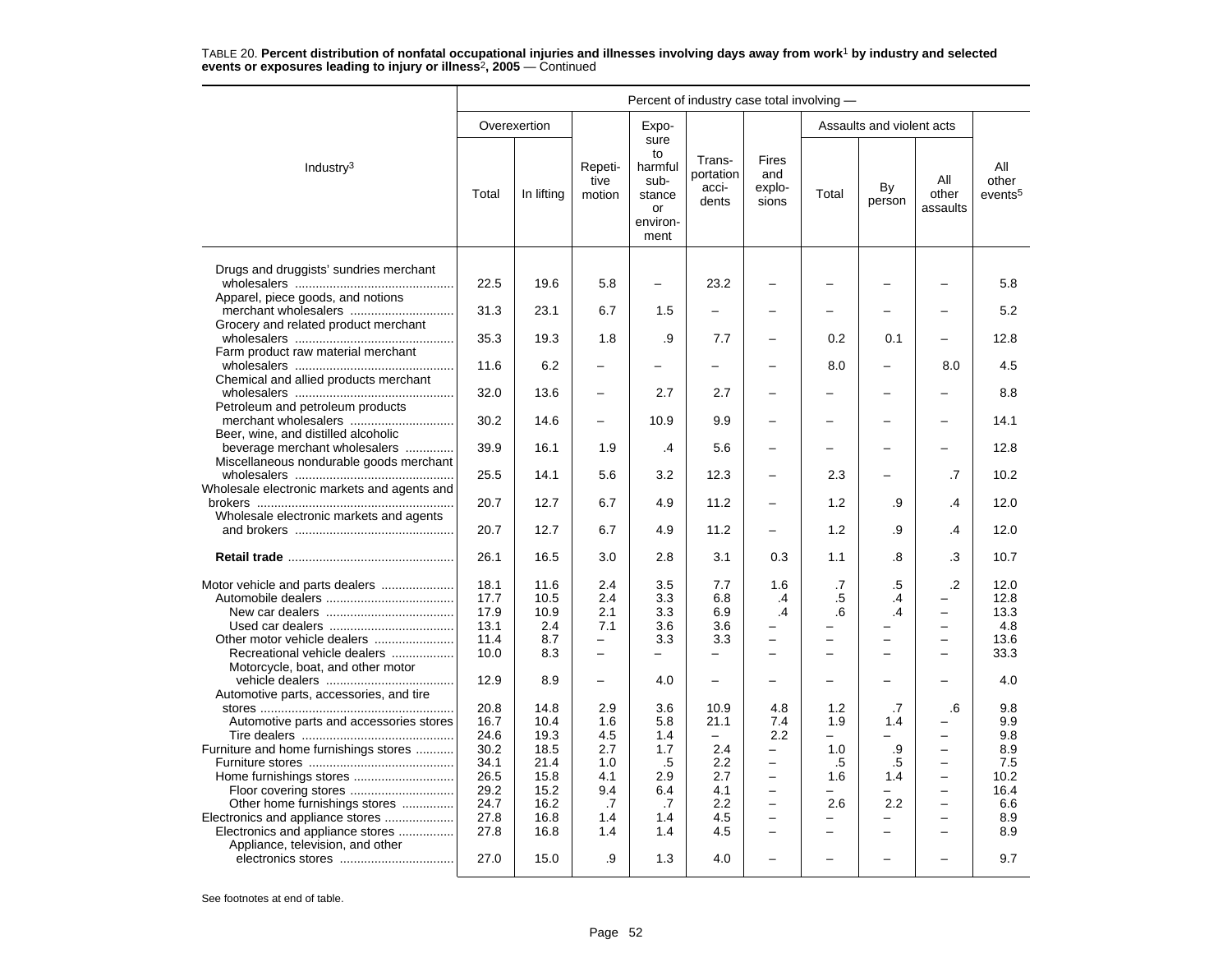|                                                                                                                                 |                                                          |                                                         |                                                          |                                                     |                                                 | Percent of industry case total involving -                                            |                                                    |                                                                          |                                         |
|---------------------------------------------------------------------------------------------------------------------------------|----------------------------------------------------------|---------------------------------------------------------|----------------------------------------------------------|-----------------------------------------------------|-------------------------------------------------|---------------------------------------------------------------------------------------|----------------------------------------------------|--------------------------------------------------------------------------|-----------------------------------------|
|                                                                                                                                 |                                                          |                                                         |                                                          |                                                     | Contact with objects                            |                                                                                       |                                                    |                                                                          |                                         |
| Industry <sup>3</sup>                                                                                                           | <b>NAICS</b><br>code <sup>4</sup>                        | Total<br>cases                                          | Total                                                    | <b>Struck</b><br>by<br>object                       | <b>Struck</b><br>against<br>object              | Caught<br>in or<br>com-<br>pressed<br>or<br>crushed                                   | Fall<br>to<br>lower<br>level                       | Fall<br>on<br>same<br>level                                              | Slips<br>or<br>trips<br>without<br>fall |
| Computer and software stores<br>Camera and photographic supplies                                                                | 44312                                                    | 550                                                     | 18.2                                                     | 12.7                                                | 3.6                                             |                                                                                       | 10.9                                               | 14.5                                                                     | 3.6                                     |
| Building material and garden equipment and                                                                                      | 44313                                                    | 100                                                     |                                                          |                                                     |                                                 |                                                                                       |                                                    | 50.0                                                                     |                                         |
| Building material and supplies dealers<br>Paint and wallpaper stores                                                            | 444<br>4441<br>44411<br>44412                            | 24,600<br>22,860<br>14,050<br>410                       | 31.3<br>30.4<br>29.9<br>$\overline{\phantom{m}}$         | 18.3<br>18.2<br>17.1<br>$\overline{\phantom{0}}$    | 5.9<br>5.9<br>6.0                               | 5.8<br>5.2<br>5.8<br>$\overline{\phantom{0}}$                                         | 8.3<br>8.4<br>5.5<br>÷.                            | 9.3<br>9.2<br>8.4                                                        | 2.8<br>2.9<br>3.3                       |
| Other building material dealers<br>Lawn and garden equipment and supplies                                                       | 44413<br>44419                                           | 1,660<br>6,740                                          | 31.9<br>31.8                                             | 21.1<br>20.5                                        | 4.8<br>6.5                                      | 4.2<br>3.6                                                                            | 22.3<br>8.2                                        | 15.1<br>10.1                                                             | $\overline{\phantom{0}}$<br>2.7         |
| Outdoor power equipment stores<br>Nursery and garden centers                                                                    | 4442<br>44421<br>44422                                   | 1,740<br>130<br>1,610                                   | 42.0<br>46.2<br>42.2                                     | 20.1<br>19.9                                        | 4.6<br>2.5                                      | 14.4<br>15.5                                                                          | 7.5<br>8.1                                         | 9.8<br>9.9                                                               | $\overline{\phantom{0}}$                |
| Supermarkets and other grocery (except                                                                                          | 445<br>4451                                              | 40.760<br>36,640                                        | 31.4<br>32.6                                             | 14.1<br>14.6                                        | 9.2<br>9.7                                      | 5.7<br>5.8                                                                            | 3.4<br>2.7                                         | 15.3<br>15.3                                                             | 2.4<br>2.4                              |
| Fruit and vegetable markets                                                                                                     | 44511<br>4452<br>44521<br>44523                          | 35,430<br>2,750<br>650<br>370                           | 32.5<br>21.8<br>43.1<br>21.6                             | 15.0<br>8.4<br>15.4<br>10.8                         | 10.0<br>5.1<br>7.7<br>$\equiv$                  | 5.1<br>6.9<br>18.5<br>5.4                                                             | 2.7<br>12.7<br>6.2<br>8.1                          | 15.6<br>11.3<br>10.8<br>18.9                                             | 2.5<br>2.9<br>4.6<br>5.4                |
| Other specialty food stores<br>Health and personal care stores<br>Pharmacies and drug stores<br>Cosmetics, beauty supplies, and | 44529<br>446<br>4461<br>44611                            | 1,730<br>5.400<br>5,400<br>4,100                        | 13.9<br>14.4<br>14.4<br>14.4                             | 5.8<br>6.5<br>6.5<br>5.9                            | 4.6<br>5.0<br>5.0<br>5.4                        | 2.9<br>2.0<br>2.0<br>2.0                                                              | 16.2<br>5.9<br>5.9<br>7.3                          | 9.8<br>31.5<br>31.5<br>32.0                                              | 1.7<br>$2.2\phantom{0}$<br>2.2<br>2.4   |
| Other health and personal care stores                                                                                           | 44612<br>44613<br>44619<br>447<br>4471                   | 280<br>60<br>960<br>8,490<br>8,490                      | 35.7<br>33.3<br>8.3<br>17.8<br>17.8                      | 25.0<br>-<br>$\overline{\phantom{0}}$<br>6.6<br>6.6 | 7.1<br>-<br>9.7<br>9.7                          | -<br>$\overline{\phantom{0}}$<br>.9<br>.9                                             | -<br>6.0<br>6.0                                    | 10.7<br>50.0<br>34.4<br>24.1<br>24.1                                     | 3.5<br>3.5                              |
| Gasoline stations with convenience<br>Clothing and clothing accessories stores                                                  | 44711<br>44719<br>448<br>4481<br>44811<br>44812<br>44814 | 7,310<br>1,190<br>5,950<br>4,760<br>130<br>880<br>3,020 | 18.2<br>15.1<br>31.1<br>34.9<br>46.2<br>28.4<br>33.8     | 6.6<br>6.7<br>19.0<br>22.3<br>30.8<br>21.6<br>20.2  | 10.8<br>2.5<br>8.9<br>8.8<br>15.4<br>4.5<br>8.9 | 5.0<br>2.4<br>2.7<br>$\overline{\phantom{0}}$<br>$\overline{\phantom{0}}$<br>3.6      | 6.8<br>$\equiv$<br>10.3<br>8.0<br>-<br>10.2<br>7.0 | 20.8<br>44.5<br>20.5<br>20.6<br>$\overline{\phantom{m}}$<br>36.4<br>19.2 | 4.0<br>3.9<br>4.8<br>-<br>5.7<br>5.6    |
| Clothing accessories stores<br>Jewelry, luggage, and leather goods stores                                                       | 44815<br>44819<br>4482<br>4483<br>44831                  | 40<br>170<br>1,030<br>160<br>140                        | $\overline{\phantom{m}}$<br>35.3<br>14.6<br>25.0<br>21.4 | 23.5<br>3.9<br>18.8<br>$\equiv$                     | 11.8<br>10.7<br>$\overline{a}$                  | -<br>$\overline{\phantom{0}}$<br>$\overline{\phantom{0}}$<br>$\overline{\phantom{0}}$ | $\equiv$<br>22.3<br>$\overline{\phantom{0}}$       | 11.8<br>14.6<br>62.5<br>64.3                                             | ÷                                       |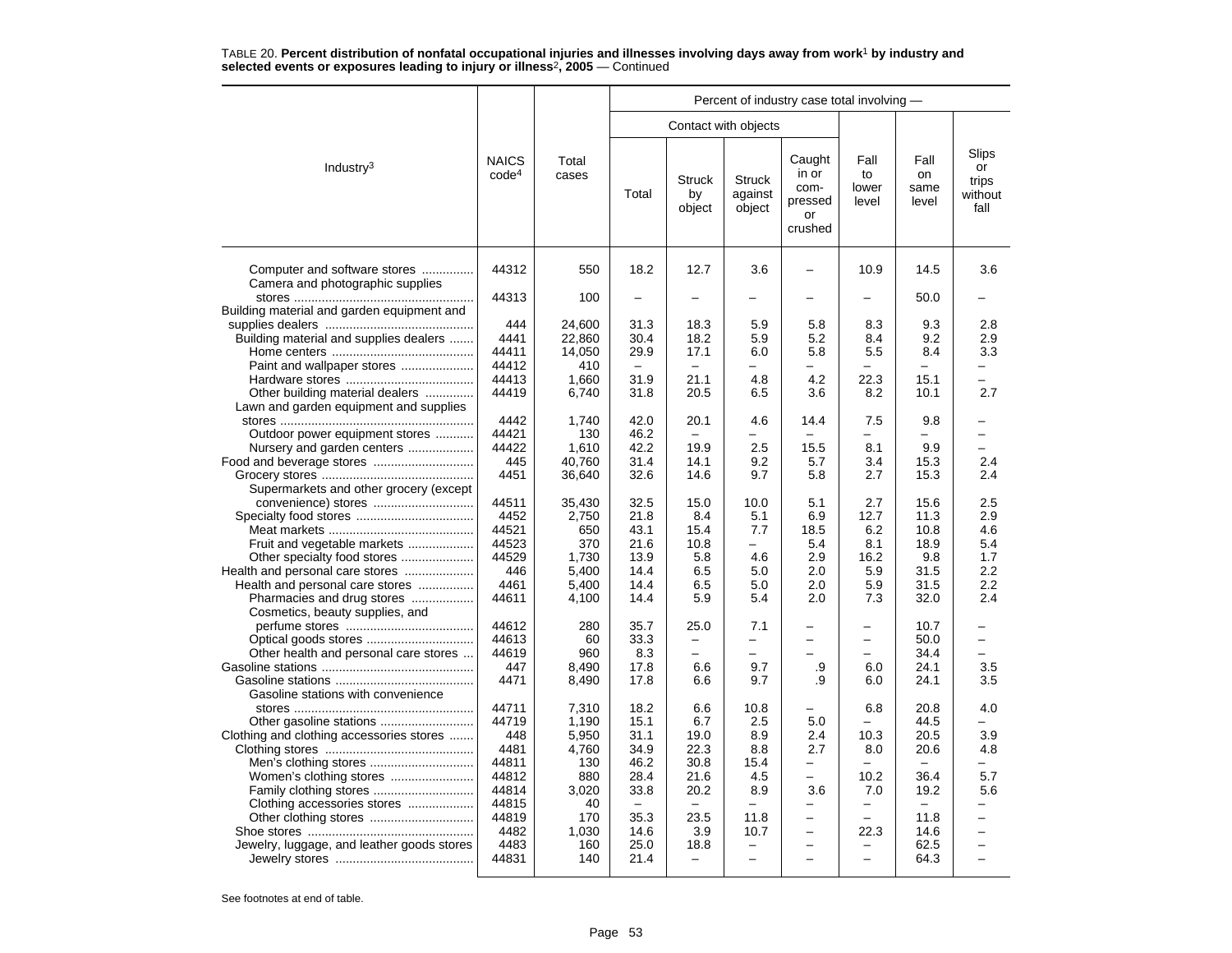|                                                                     | Percent of industry case total involving - |                          |                           |                                                                   |                                       |                                 |                          |                           |                          |                                     |  |
|---------------------------------------------------------------------|--------------------------------------------|--------------------------|---------------------------|-------------------------------------------------------------------|---------------------------------------|---------------------------------|--------------------------|---------------------------|--------------------------|-------------------------------------|--|
|                                                                     |                                            | Overexertion             |                           | Expo-                                                             |                                       |                                 |                          | Assaults and violent acts |                          |                                     |  |
| Industry $3$                                                        | Total                                      | In lifting               | Repeti-<br>tive<br>motion | sure<br>to<br>harmful<br>sub-<br>stance<br>or<br>environ-<br>ment | Trans-<br>portation<br>acci-<br>dents | Fires<br>and<br>explo-<br>sions | Total                    | By<br>person              | All<br>other<br>assaults | All<br>other<br>events <sup>5</sup> |  |
| Computer and software stores<br>Camera and photographic supplies    | 34.5<br>$\overline{\phantom{0}}$           | 25.5                     | 3.6                       |                                                                   | 7.3                                   |                                 |                          |                           |                          | 7.3                                 |  |
| Building material and garden equipment and                          |                                            |                          |                           |                                                                   |                                       |                                 |                          |                           |                          |                                     |  |
|                                                                     | 31.4                                       | 18.8                     | 1.3                       | 1.7                                                               | 3.9                                   |                                 | 0.2                      | 0.1                       | 0.1                      | 9.9                                 |  |
| Building material and supplies dealers                              | 32.6                                       | 19.4                     | 1.4                       | 1.4                                                               | 3.6                                   | $\overline{\phantom{0}}$        | .1                       | $\cdot$ 1                 | $\overline{\phantom{0}}$ | 9.9                                 |  |
|                                                                     | 36.2                                       | 20.8                     | 1.4                       | 1.8                                                               | 2.3                                   | $\overline{\phantom{0}}$        | .2                       | $\cdot$                   | $\overline{\phantom{0}}$ | 11.1                                |  |
| Paint and wallpaper stores                                          | $\equiv$                                   | $\overline{\phantom{a}}$ | -                         | -                                                                 | $\overline{\phantom{0}}$              | $\equiv$                        |                          |                           | $\equiv$                 | $\equiv$                            |  |
|                                                                     | 16.3                                       | 12.7                     | $\overline{a}$            |                                                                   | 1.8                                   | -                               | ۰                        | $\overline{\phantom{0}}$  | $\overline{\phantom{0}}$ | 10.8                                |  |
| Other building material dealers                                     | 29.5                                       | 18.1                     | 1.6                       | 1.2                                                               | 7.1                                   |                                 | $\overline{\phantom{0}}$ |                           |                          | 7.7                                 |  |
| Lawn and garden equipment and supplies                              |                                            |                          |                           |                                                                   |                                       |                                 |                          |                           |                          |                                     |  |
|                                                                     | 16.1                                       | 10.9                     | $\overline{\phantom{0}}$  | 5.7                                                               | 6.3                                   | $\overline{\phantom{0}}$        | 1.7                      | $\overline{\phantom{m}}$  | 1.7                      | 9.8                                 |  |
| Outdoor power equipment stores                                      | $\equiv$                                   |                          | $\overline{a}$            |                                                                   |                                       |                                 |                          | $\overline{a}$            |                          |                                     |  |
| Nursery and garden centers                                          | 15.5                                       | 10.6                     | -                         | 6.2                                                               | 6.8                                   | -                               | 1.9                      |                           | 1.9                      | 8.1                                 |  |
|                                                                     | 26.5                                       | 17.9                     | 4.8                       | 2.3                                                               | 1.7                                   | $\overline{\phantom{0}}$        | .9                       | .9                        | -<br>$\overline{a}$      | 11.4                                |  |
|                                                                     | 26.7                                       | 18.5                     | 4.5                       | 2.4                                                               | 1.1                                   | $\equiv$                        | 1.0                      | 1.0                       |                          | 11.3                                |  |
| Supermarkets and other grocery (except                              | 27.3                                       | 19.1                     | 4.6                       | 2.5                                                               | 1.1                                   |                                 | .7                       | .6                        |                          | 10.4                                |  |
|                                                                     | 22.9                                       | 11.3                     | 9.1                       | 1.5                                                               | 5.1                                   |                                 |                          |                           |                          | 12.7                                |  |
|                                                                     | $\overline{\phantom{a}}$                   |                          | 20.0                      |                                                                   | 4.6                                   |                                 |                          |                           |                          | $\overline{\phantom{0}}$            |  |
| Fruit and vegetable markets                                         | 13.5                                       | 10.8                     | $\equiv$                  | $\equiv$                                                          | 13.5                                  | $\equiv$                        | L.                       | $\equiv$                  | $\overline{\phantom{0}}$ | 16.2                                |  |
| Other specialty food stores                                         | 32.4                                       | 15.6                     | 6.4                       | 1.2                                                               | 3.5                                   | $\overline{\phantom{0}}$        | —                        |                           | $\overline{\phantom{0}}$ | 15.6                                |  |
| Health and personal care stores                                     | 21.3                                       | 15.2                     | 3.9                       | 6.1                                                               | 2.2                                   | $\equiv$                        | 1.1                      | .7                        | $\equiv$                 | 11.3                                |  |
| Health and personal care stores                                     | 21.3                                       | 15.2                     | 3.9                       | 6.1                                                               | 2.2                                   |                                 | 1.1                      | .7                        | $\overline{\phantom{0}}$ | 11.3                                |  |
| Pharmacies and drug stores                                          | 23.9                                       | 17.3                     | 3.2                       | 2.4                                                               | 2.4                                   | $\overline{\phantom{0}}$        | .7                       | .7                        | $\overline{\phantom{0}}$ | 11.0                                |  |
| Cosmetics, beauty supplies, and                                     |                                            |                          |                           |                                                                   |                                       |                                 |                          |                           |                          |                                     |  |
|                                                                     | 17.9                                       | 14.3                     | 7.1                       | $\overline{\phantom{m}}$                                          |                                       |                                 |                          | $\overline{\phantom{0}}$  |                          | 21.4                                |  |
|                                                                     | $\equiv$                                   | $=$                      | -                         |                                                                   | $\equiv$                              | $\equiv$                        | $\overline{\phantom{0}}$ | $\equiv$                  |                          |                                     |  |
| Other health and personal care stores                               | 12.5                                       | 7.3                      | 6.2                       | $\overline{\phantom{0}}$                                          |                                       |                                 |                          |                           | $\overline{\phantom{0}}$ | 9.4                                 |  |
|                                                                     | 23.9                                       | 16.5                     | 1.5                       | $7.5$                                                             | 3.1                                   | 0.7                             | 3.5                      | 3.4                       |                          | 8.4                                 |  |
|                                                                     | 23.9                                       | 16.5                     | 1.5                       | 7.5                                                               | 3.1                                   | .7                              | 3.5                      | 3.4                       | $\overline{a}$           | 8.4                                 |  |
| Gasoline stations with convenience                                  |                                            |                          |                           |                                                                   |                                       |                                 |                          |                           |                          |                                     |  |
|                                                                     | 26.3<br>9.2                                | 17.8<br>8.4              | 1.2<br>2.5                | 7.8<br>5.9                                                        | 3.3<br>÷,                             | .8                              | 3.4<br>4.2               | 3.4<br>3.4                | $\overline{\phantom{0}}$ | 7.4<br>13.4                         |  |
| Other gasoline stations<br>Clothing and clothing accessories stores | 15.3                                       | 9.9                      | 2.5                       | 1.7                                                               | 1.3                                   | $\overline{a}$                  | 2.7                      | 1.0                       | $\qquad \qquad -$        | 10.6                                |  |
|                                                                     | 18.1                                       | 11.8                     | 1.7                       | 1.9                                                               | 1.5                                   | ÷                               | 1.1                      | 1.1                       | $\overline{\phantom{0}}$ | 8.2                                 |  |
|                                                                     | 15.4                                       | 15.4                     | $\overline{\phantom{0}}$  | $\qquad \qquad -$                                                 | -                                     | $\overline{\phantom{0}}$        | -                        | $\overline{\phantom{m}}$  | $\overline{\phantom{0}}$ | 15.4                                |  |
|                                                                     | 13.6                                       | 8.0                      | $\equiv$                  | $\overline{\phantom{0}}$                                          | L.                                    | $\equiv$                        | -                        | $\overline{\phantom{0}}$  | $\sim$                   | 5.7                                 |  |
|                                                                     | 18.5                                       | 10.9                     | 2.0                       | 2.6                                                               | 1.0                                   | -                               | 1.3                      | 1.3                       | $\qquad \qquad -$        | 8.3                                 |  |
| Clothing accessories stores                                         | $\overline{\phantom{m}}$                   | -                        | -                         |                                                                   |                                       | -                               | -                        | -                         | $\overline{\phantom{0}}$ |                                     |  |
|                                                                     | 11.8                                       | $\overline{\phantom{0}}$ | $\overline{a}$            |                                                                   |                                       | $\overline{\phantom{0}}$        | ÷                        | $\overline{a}$            | $\overline{\phantom{0}}$ | 29.4                                |  |
|                                                                     | 4.9                                        | $\overline{\phantom{a}}$ | 6.8                       | $\overline{\phantom{0}}$                                          |                                       | $\overline{\phantom{0}}$        | 10.7                     | $\overline{\phantom{0}}$  | $\overline{\phantom{0}}$ | 23.3                                |  |
| Jewelry, luggage, and leather goods stores                          | -                                          | ÷                        |                           | $\overline{\phantom{0}}$                                          |                                       | -                               |                          |                           |                          |                                     |  |
|                                                                     | $\equiv$                                   | ÷                        | $\overline{a}$            |                                                                   |                                       | -                               | $\overline{a}$           | $\equiv$                  | $\overline{\phantom{0}}$ | -                                   |  |
|                                                                     |                                            |                          |                           |                                                                   |                                       |                                 |                          |                           |                          |                                     |  |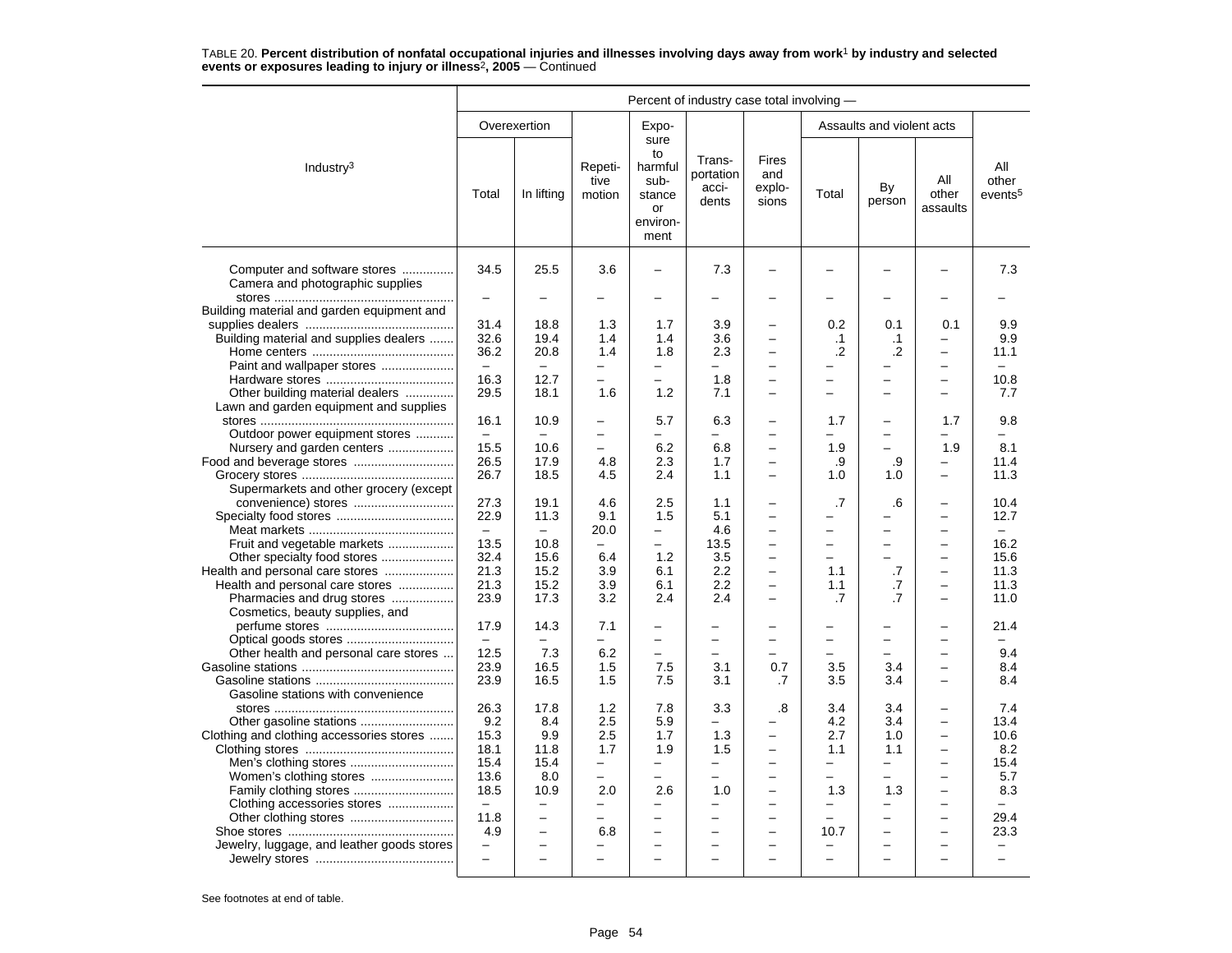|                                                                             |                                   |                | Percent of industry case total involving - |                               |                                    |                                                     |                              |                             |                                         |  |  |
|-----------------------------------------------------------------------------|-----------------------------------|----------------|--------------------------------------------|-------------------------------|------------------------------------|-----------------------------------------------------|------------------------------|-----------------------------|-----------------------------------------|--|--|
|                                                                             |                                   |                |                                            |                               | Contact with objects               |                                                     |                              |                             |                                         |  |  |
| Industry <sup>3</sup>                                                       | <b>NAICS</b><br>code <sup>4</sup> | Total<br>cases | Total                                      | <b>Struck</b><br>by<br>object | <b>Struck</b><br>against<br>object | Caught<br>in or<br>com-<br>pressed<br>or<br>crushed | Fall<br>to<br>lower<br>level | Fall<br>on<br>same<br>level | Slips<br>or<br>trips<br>without<br>fall |  |  |
| Sporting goods, hobby, book, and music                                      |                                   |                |                                            |                               |                                    |                                                     |                              |                             |                                         |  |  |
| Sporting goods, hobby, and musical                                          | 451                               | 3,340          | 34.1                                       | 25.1                          | 5.4                                | 2.1                                                 | 6.9                          | 19.5                        | 2.4                                     |  |  |
|                                                                             | 4511                              | 2,690          | 38.3                                       | 28.3                          | 5.9                                | 2.6                                                 | 7.4                          | 15.6                        | 2.6                                     |  |  |
| Sporting goods stores                                                       | 45111                             | 1,120          | 40.2                                       | 27.7                          | 7.1                                | 4.5                                                 | 7.1                          | 11.6                        | 1.8                                     |  |  |
| Hobby, toy, and game stores                                                 | 45112                             | 1,170          | 44.4                                       | 35.9                          | 5.1                                | 1.7                                                 | 9.4                          | 12.0                        | 4.3                                     |  |  |
| Sewing, needlework, and piece goods                                         |                                   |                |                                            |                               |                                    |                                                     |                              |                             |                                         |  |  |
|                                                                             | 45113                             | 270            | $\overline{\phantom{0}}$                   |                               |                                    |                                                     | $\overline{\phantom{0}}$     | 48.1                        |                                         |  |  |
| Musical instrument and supplies stores                                      | 45114                             | 130            | 23.1                                       | 15.4                          | $\overline{\phantom{0}}$           | $\overline{a}$                                      | $\equiv$                     |                             | $\overline{\phantom{0}}$                |  |  |
| Book, periodical, and music stores                                          | 4512                              | 650            | 16.9                                       | 12.3                          | 3.1                                | $\overline{\phantom{0}}$                            | 3.1                          | 35.4                        |                                         |  |  |
| Book stores and news dealers<br>Prerecorded tape, compact disc, and         | 45121                             | 550            | 16.4                                       | 10.9                          | 3.6                                | $\overline{a}$                                      | 3.6                          | 36.4                        | $\overline{\phantom{0}}$                |  |  |
|                                                                             | 45122                             | 100            | 20.0                                       | 20.0                          |                                    |                                                     |                              | 30.0                        |                                         |  |  |
|                                                                             | 452                               | 37,390         | 28.6                                       | 17.3                          | 7.1                                | 3.2                                                 | 4.9                          | 15.6                        | 2.9                                     |  |  |
|                                                                             | 4521                              | 20,110         | 26.9                                       | 16.3                          | 8.0                                | 2.3                                                 | 6.8                          | 15.7                        | 3.0                                     |  |  |
| Other general merchandise stores                                            | 4529                              | 17,280         | 30.7                                       | 18.5                          | 6.1                                | 4.2                                                 | 2.8                          | 15.5                        | 2.9                                     |  |  |
| Warehouse clubs and superstores                                             | 45291                             | 12,720         | 29.6                                       | 17.2                          | 6.2                                | 5.3                                                 | 3.4                          | 16.8                        | 3.1                                     |  |  |
| All other general merchandise stores                                        | 45299                             |                |                                            | ÷                             |                                    |                                                     |                              | $\sim$                      |                                         |  |  |
|                                                                             | 453<br>4531                       | 7,810<br>470   | 28.2                                       | 15.1<br>6.4                   | 9.6                                | 2.2                                                 | 6.3<br>10.6                  | 17.9                        | 1.3                                     |  |  |
|                                                                             |                                   |                | 17.0                                       |                               | 10.6                               |                                                     |                              | 27.7                        |                                         |  |  |
| Office supplies, stationery, and gift stores                                | 4532                              | 3,040          | 24.0<br>23.4                               | 14.1<br>12.5                  | 7.6<br>7.8                         | 1.6<br>2.1                                          | 7.9<br>6.2                   | 13.2<br>10.4                | 1.3<br>1.6                              |  |  |
| Office supplies and stationery stores<br>Gift, novelty, and souvenir stores | 45321<br>45322                    | 1,920<br>1,120 | 25.0                                       | 17.0                          | 6.2                                | -                                                   | 11.6                         | 18.8                        |                                         |  |  |
| Used merchandise stores                                                     | 4533                              | 1,410          | 49.6                                       | 24.8                          | 22.7                               | $\overline{a}$                                      | $\overline{\phantom{0}}$     | 17.7                        | -                                       |  |  |
| Other miscellaneous store retailers                                         | 4539                              | 2,890          | 23.5                                       | 12.8                          | 5.5                                | 3.5                                                 | 6.2                          | 21.1                        | 1.4                                     |  |  |
| Pet and pet supplies stores                                                 | 45391                             | 1,040          | 26.9                                       | 8.7                           | 5.8                                | 8.7                                                 | 7.7                          | 15.4                        | $\overline{\phantom{0}}$                |  |  |
| Manufactured (mobile) home dealers                                          | 45393                             | 350            | 20.0                                       | 14.3                          | 5.7                                | $\overline{\phantom{0}}$                            | 20.0                         | 5.7                         | $\overline{\phantom{0}}$                |  |  |
| All other miscellaneous store retailers                                     | 45399                             | 1.470          | 22.4                                       | 16.3                          | 5.4                                | $\overline{\phantom{0}}$                            | 2.7                          | 29.9                        | 1.4                                     |  |  |
|                                                                             | 454                               | 4,860          | 15.4                                       | 9.1                           | 4.5                                | 1.4                                                 | 9.7                          | 12.3                        | 2.5                                     |  |  |
| Electronic shopping and mail-order houses                                   | 4541                              | 1,300          | 20.8                                       | 9.2                           | 8.5                                | 2.3                                                 | 3.8                          | 18.5                        | 2.3                                     |  |  |
|                                                                             | 4542                              | 740            | 16.2                                       | 9.5                           | 4.1                                | $\overline{\phantom{0}}$                            | 6.8                          | 8.1                         | 4.1                                     |  |  |
| Direct selling establishments                                               | 4543                              | 2,820          | 12.8                                       | 8.9                           | 2.8                                | 1.1                                                 | 13.1                         | 10.6                        | 2.1                                     |  |  |
|                                                                             | 45431                             | 1,910          | 7.9                                        | 4.7                           | 2.6                                | -                                                   | 16.8                         | 13.6                        | 2.1                                     |  |  |
| Other direct selling establishments                                         | 45439                             | 910            | 23.1                                       | 17.6                          | $\overline{\phantom{0}}$           | -                                                   | 5.5                          | 3.3                         | —                                       |  |  |
| Transportation and warehousing <sup>9</sup>                                 | 48-49                             | 117,440        | 20.9                                       | 10.4                          | 5.6                                | 2.9                                                 | 7.4                          | 9.8                         | 3.1                                     |  |  |
|                                                                             | 481                               | 21,730         | 19.2                                       | 8.9                           | 6.6                                | 1.9                                                 | 2.8                          | 9.5                         | 2.8                                     |  |  |
|                                                                             | 4811                              | 21,010         | 19.2                                       | 8.8                           | 6.6                                | 2.0                                                 | 2.6                          | 9.3                         | 2.8                                     |  |  |
| Nonscheduled air transportation                                             | 4812                              | 720            | 18.1                                       | 11.1                          | 5.6                                |                                                     | 8.3                          | 16.7                        | 2.8                                     |  |  |
|                                                                             | 482                               | 3,900          | 18.7                                       | 8.2                           | 5.9                                | 1.5                                                 | 18.7                         | .5                          | 1.8                                     |  |  |
|                                                                             | 483                               | 1,100          | 28.2                                       | 13.6                          | 9.1                                | 1.8                                                 | 5.5                          | 11.8                        | 5.5                                     |  |  |
| Deep sea, coastal, and great lakes water                                    |                                   |                |                                            |                               |                                    |                                                     |                              |                             |                                         |  |  |
|                                                                             | 4831                              | 610            | 27.9                                       | 11.5                          | 9.8                                |                                                     | 3.3                          | 14.8                        | 6.6                                     |  |  |
|                                                                             |                                   |                |                                            |                               |                                    |                                                     |                              |                             |                                         |  |  |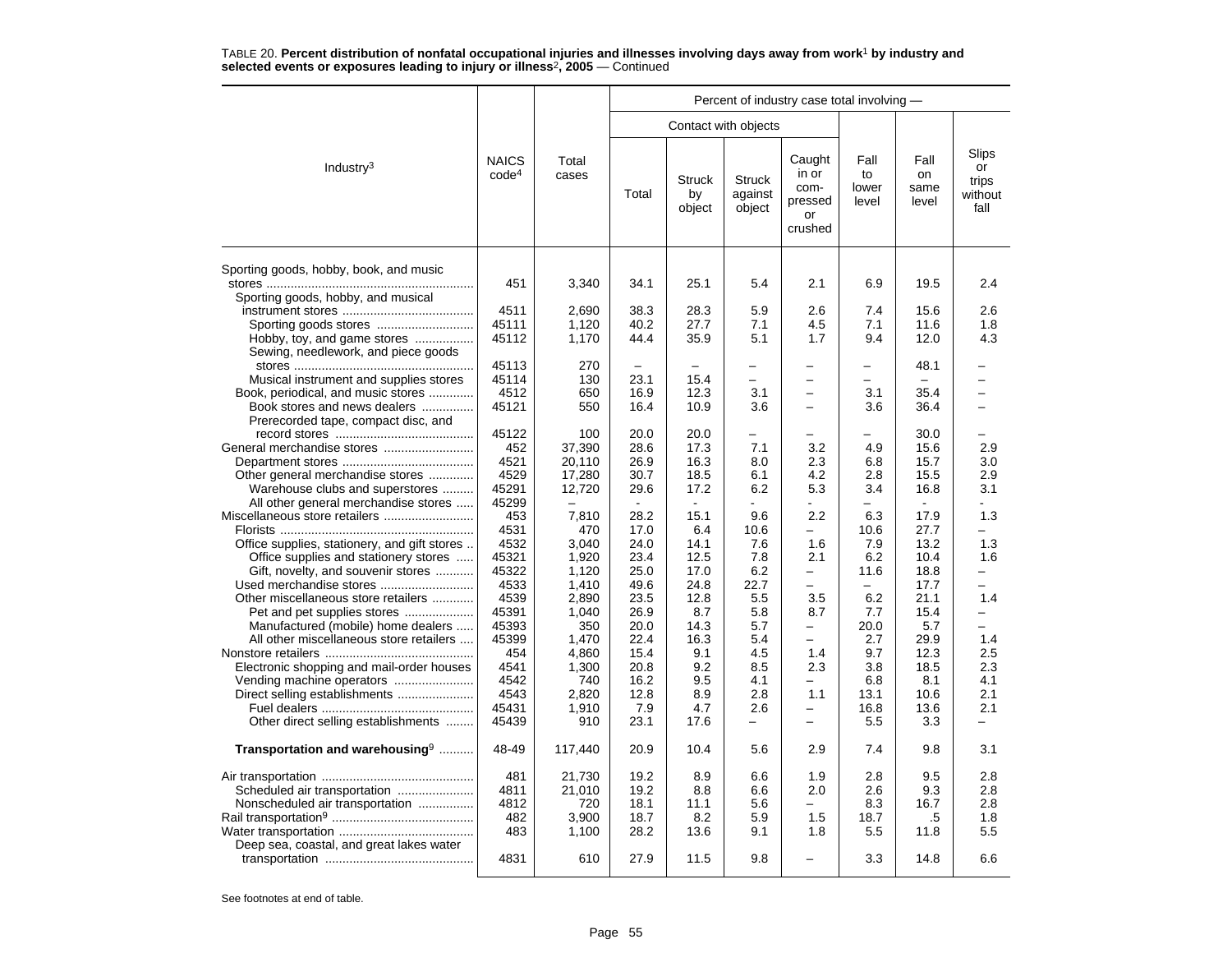|                                              | Percent of industry case total involving - |              |                           |                                                                   |                                       |                                      |          |                           |                                 |                                     |  |
|----------------------------------------------|--------------------------------------------|--------------|---------------------------|-------------------------------------------------------------------|---------------------------------------|--------------------------------------|----------|---------------------------|---------------------------------|-------------------------------------|--|
|                                              |                                            | Overexertion |                           | Expo-                                                             |                                       |                                      |          | Assaults and violent acts |                                 |                                     |  |
| Industry $3$                                 | Total                                      | In lifting   | Repeti-<br>tive<br>motion | sure<br>to<br>harmful<br>sub-<br>stance<br>or<br>environ-<br>ment | Trans-<br>portation<br>acci-<br>dents | Fires<br>and<br>explo-<br>sions      | Total    | By<br>person              | All<br>other<br>assaults        | All<br>other<br>events <sup>5</sup> |  |
| Sporting goods, hobby, book, and music       |                                            |              |                           |                                                                   |                                       |                                      |          |                           |                                 |                                     |  |
| Sporting goods, hobby, and musical           | 21.9                                       | 15.6         | 2.7                       | 1.2                                                               | 3.3                                   |                                      |          |                           |                                 | 8.1                                 |  |
|                                              | 20.8                                       | 13.8         | 2.6                       | .7                                                                | 3.7                                   | $\overline{\phantom{0}}$             |          | $\overline{\phantom{0}}$  | $\overline{\phantom{0}}$        | 7.8                                 |  |
| Sporting goods stores                        | 20.5                                       | 11.6         | 4.5                       |                                                                   | 8.9                                   | -                                    |          | $\overline{\phantom{0}}$  | $\overline{\phantom{0}}$        | 5.4                                 |  |
| Hobby, toy, and game stores                  | 14.5                                       | 10.3         | $\overline{\phantom{0}}$  |                                                                   | $\overline{\phantom{0}}$              |                                      |          |                           |                                 | 12.8                                |  |
| Sewing, needlework, and piece goods          |                                            |              |                           |                                                                   |                                       |                                      |          |                           |                                 |                                     |  |
|                                              | 33.3                                       | 33.3         | $\overline{a}$            |                                                                   |                                       |                                      |          |                           |                                 |                                     |  |
| Musical instrument and supplies stores       | 53.8                                       | 30.8         | $\equiv$                  | $\equiv$                                                          | $\sim$                                | $\equiv$                             | -        | $\equiv$                  | $\equiv$                        |                                     |  |
| Book, periodical, and music stores           | 26.2                                       | 23.1         | 3.1                       | $\equiv$                                                          | $\sim$                                | $\equiv$                             |          | $\overline{\phantom{0}}$  | $\equiv$                        | 9.2                                 |  |
| Book stores and news dealers                 | 23.6                                       | 20.0         | 3.6                       | -                                                                 |                                       |                                      |          |                           |                                 | 7.3                                 |  |
| Prerecorded tape, compact disc, and          |                                            |              |                           |                                                                   |                                       |                                      |          |                           |                                 |                                     |  |
|                                              | 40.0                                       | 30.0         | $\overline{\phantom{0}}$  | -                                                                 |                                       |                                      |          |                           |                                 | 20.0                                |  |
| General merchandise stores                   | 29.7                                       | 18.9         | 2.9                       | 2.6                                                               | .9                                    | $\overline{\phantom{0}}$             | 1.5      | 1.2                       | 0.4                             | 10.3                                |  |
|                                              | 26.7                                       | 17.2         | 1.8                       | 2.9                                                               | .9                                    | $\overline{\phantom{0}}$             | 2.2      | 1.6                       | .5                              | 13.1                                |  |
| Other general merchandise stores             | 33.2                                       | 20.9         | 4.1                       | 2.4                                                               | .8                                    | $\overline{a}$                       | .8       | .5                        | $\cdot$                         | 7.1                                 |  |
| Warehouse clubs and superstores              | 31.5                                       | 20.9         | 3.1                       | 3.1                                                               | 1.0                                   |                                      | 1.0      | .7                        | .3                              | 7.5                                 |  |
| All other general merchandise stores         |                                            | $\sim$       |                           |                                                                   |                                       | $\overline{\phantom{0}}$<br>$\equiv$ | -        |                           |                                 |                                     |  |
|                                              | 23.3<br>19.1                               | 12.4<br>17.0 | 3.6<br>10.6               | 1.3                                                               | 4.0                                   | $\equiv$                             | 2.3<br>÷ | .4                        | 2.0<br>$\overline{\phantom{0}}$ | 11.9<br>6.4                         |  |
| Office supplies, stationery, and gift stores | 27.0                                       | 11.5         | 4.6                       | 1.6                                                               | 6.6                                   | $\overline{\phantom{0}}$             | -        | $\overline{\phantom{0}}$  | $\equiv$                        | 13.5                                |  |
| Office supplies and stationery stores        | 31.8                                       | 13.0         | 4.7                       | 1.6                                                               | 9.9                                   |                                      | -        |                           | $\overline{\phantom{0}}$        | 9.4                                 |  |
| Gift, novelty, and souvenir stores           | 18.8                                       | 8.9          | 3.6                       | $\equiv$                                                          | $\overline{\phantom{0}}$              |                                      | -        |                           | $\equiv$                        | 20.5                                |  |
| Used merchandise stores                      | 16.3                                       | 9.2          | 2.1                       | $\overline{\phantom{0}}$                                          |                                       |                                      | −        | $\overline{\phantom{0}}$  | $\overline{\phantom{m}}$        | 9.9                                 |  |
| Other miscellaneous store retailers          | 23.9                                       | 14.5         | 2.1                       | 1.7                                                               | 2.8                                   | $\overline{a}$                       | 5.5      | $\overline{\phantom{0}}$  | 5.2                             | 11.8                                |  |
| Pet and pet supplies stores                  | 24.0                                       | 12.5         | 3.8                       | $\overline{\phantom{0}}$                                          | -                                     | $\overline{a}$                       | 14.4     | $\qquad \qquad -$         | 14.4                            | 3.8                                 |  |
| Manufactured (mobile) home dealers           | 22.9                                       | 22.9         | $\overline{\phantom{0}}$  | 5.7                                                               | $\overline{\phantom{m}}$              |                                      |          |                           | $\overline{\phantom{0}}$        | 17.1                                |  |
| All other miscellaneous store retailers      | 23.8                                       | 14.3         | $\overline{\phantom{0}}$  | $\overline{a}$                                                    | 3.4                                   |                                      | −        | $\overline{\phantom{0}}$  | $\overline{\phantom{0}}$        | 14.3                                |  |
|                                              | 30.2                                       | 14.2         | 5.3                       | 4.9                                                               | 6.8                                   |                                      | .6       | $\overline{\phantom{0}}$  | .6                              | 11.7                                |  |
| Electronic shopping and mail-order houses    | 27.7                                       | 16.2         | 15.4                      | 1.5                                                               | ÷                                     | -                                    |          | $\equiv$                  |                                 | 10.0                                |  |
| Vending machine operators                    | 39.2                                       | 24.3         | 2.7                       | 8.1                                                               | 5.4                                   | -                                    | −        | $\overline{\phantom{0}}$  | $\equiv$                        | 8.1                                 |  |
| Direct selling establishments                | 29.1                                       | 10.6         | 1.4                       | 5.7                                                               | 9.9                                   | $\overline{\phantom{0}}$             | .7       | $\overline{\phantom{0}}$  | .7                              | 13.8                                |  |
|                                              | 26.2                                       | 5.8          | 2.1                       | 8.4                                                               | 5.8                                   |                                      | 1.0      | $\overline{\phantom{0}}$  | 1.0                             | 14.7                                |  |
| Other direct selling establishments          | 35.2                                       | 20.9         | $\overline{\phantom{0}}$  | $\overline{\phantom{0}}$                                          | 18.7                                  | -                                    | -        | $\overline{\phantom{0}}$  | -                               | 12.1                                |  |
| Transportation and warehousing <sup>9</sup>  | 29.6                                       | 14.9         | 2.0                       | 2.2                                                               | 11.2                                  | 0.2                                  | .6       | .3                        | $\cdot$                         | 13.1                                |  |
|                                              | 42.4                                       | 23.6         | 2.8                       | 3.3                                                               | 5.8                                   | -                                    | $\cdot$  | .3                        | $\cdot$ 1                       | 10.9                                |  |
| Scheduled air transportation                 | 43.0                                       | 24.1         | 2.9                       | 3.4                                                               | 5.6                                   | $\overline{a}$                       | .3       | .3                        |                                 | 10.9                                |  |
| Nonscheduled air transportation              | 25.0                                       | 9.7          | $\overline{\phantom{0}}$  | $\equiv$                                                          | 9.7                                   | L.                                   | 4.2      |                           | 4.2                             | 12.5                                |  |
|                                              | 13.8                                       | $\equiv$     | 1.0                       | 4.9                                                               | 11.8                                  | $\overline{\phantom{0}}$             | 1.0      | 1.0                       |                                 | 27.4                                |  |
|                                              | 24.5                                       | 10.9         | 1.8                       | 2.7                                                               | 4.5                                   | ÷                                    |          |                           | L.                              | 14.5                                |  |
| Deep sea, coastal, and great lakes water     |                                            |              |                           |                                                                   |                                       |                                      |          |                           |                                 |                                     |  |
|                                              | 23.0                                       | 9.8          |                           |                                                                   | 4.9                                   |                                      |          |                           |                                 | 13.1                                |  |
|                                              |                                            |              |                           |                                                                   |                                       |                                      |          |                           |                                 |                                     |  |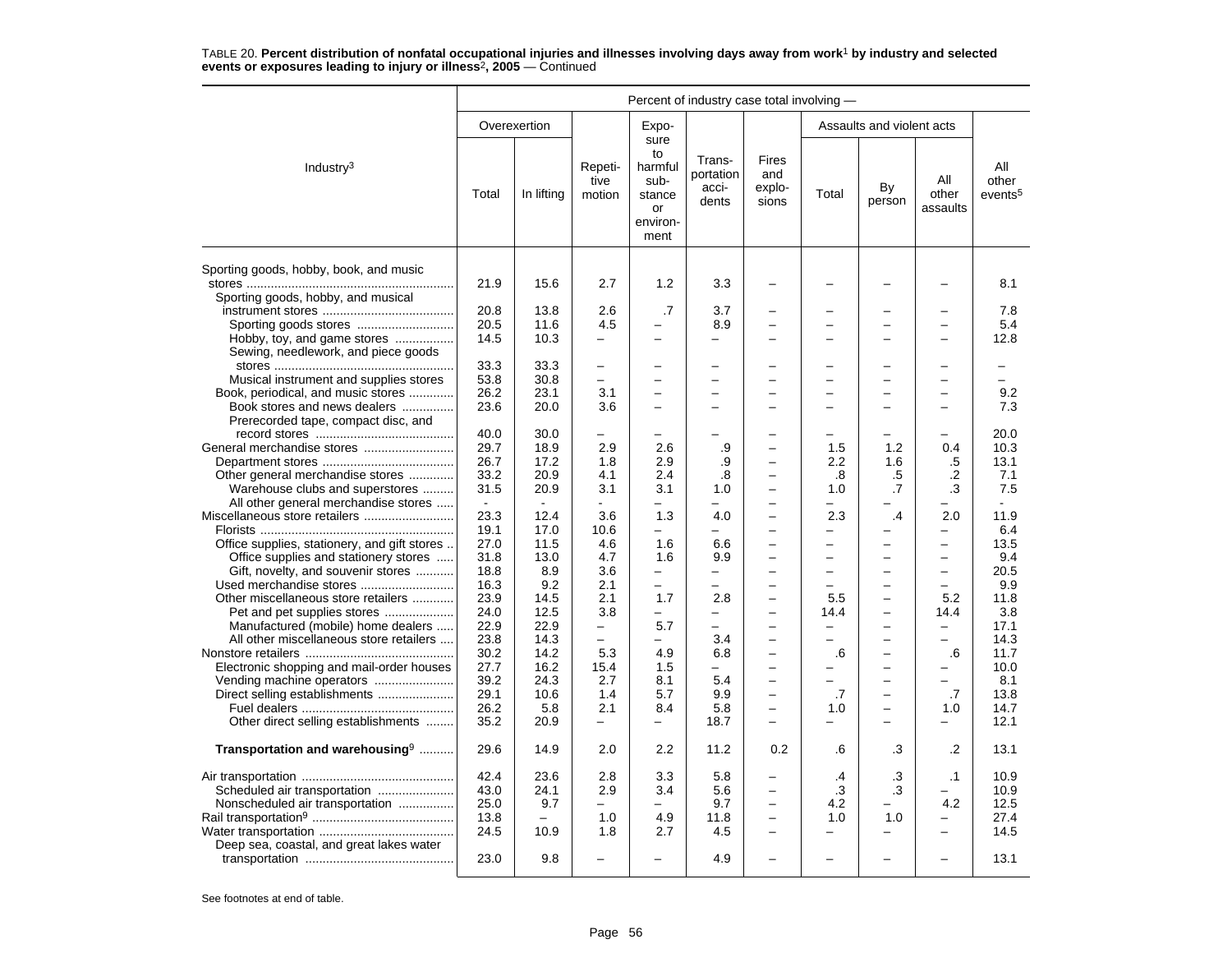|                                                                                                                                                                                                                               |                                                              |                                                                       |                                                                  |                                                            |                                                      | Percent of industry case total involving -                |                                             |                                                      |                                                                                |
|-------------------------------------------------------------------------------------------------------------------------------------------------------------------------------------------------------------------------------|--------------------------------------------------------------|-----------------------------------------------------------------------|------------------------------------------------------------------|------------------------------------------------------------|------------------------------------------------------|-----------------------------------------------------------|---------------------------------------------|------------------------------------------------------|--------------------------------------------------------------------------------|
|                                                                                                                                                                                                                               |                                                              |                                                                       |                                                                  |                                                            | Contact with objects                                 |                                                           |                                             |                                                      |                                                                                |
| Industry <sup>3</sup>                                                                                                                                                                                                         | <b>NAICS</b><br>code <sup>4</sup>                            | Total<br>cases                                                        | Total                                                            | <b>Struck</b><br>by<br>object                              | <b>Struck</b><br>against<br>object                   | Caught<br>in or<br>com-<br>pressed<br>or<br>crushed       | Fall<br>to<br>lower<br>level                | Fall<br>on<br>same<br>level                          | Slips<br>or<br>trips<br>without<br>fall                                        |
| General freight trucking, local<br>General freight trucking, long-distance                                                                                                                                                    | 4832<br>484<br>4841<br>48411<br>48412                        | 490<br>42.340<br>30.510<br>5,000<br>25,510                            | 28.6<br>20.9<br>21.4<br>23.2<br>21.0                             | 16.3<br>10.6<br>11.0<br>10.8<br>11.1                       | 8.2<br>5.1<br>4.6<br>5.0<br>4.5                      | 3.1<br>3.7<br>3.6<br>3.7                                  | 8.2<br>10.9<br>10.9<br>8.4<br>11.4          | 8.2<br>10.8<br>11.3<br>13.4<br>10.9                  | 4.1<br>3.4<br>3.5<br>5.0<br>3.3                                                |
| Specialized freight trucking<br>Used household and office goods                                                                                                                                                               | 4842                                                         | 11,840                                                                | 19.6                                                             | 9.5                                                        | 6.5                                                  | 1.5                                                       | 10.9                                        | 9.3                                                  | 3.0                                                                            |
| Specialized freight (except used goods)                                                                                                                                                                                       | 48421                                                        | 2,620                                                                 | 24.0                                                             | 13.4                                                       | 7.6                                                  | 2.3                                                       | 10.7                                        | 8.0                                                  | 3.4                                                                            |
| Specialized freight (except used goods)                                                                                                                                                                                       | 48422                                                        | 5,490                                                                 | 20.8                                                             | 10.7                                                       | 4.9                                                  | 1.6                                                       | 9.1                                         | 9.3                                                  | 2.9                                                                            |
| Transit and ground passenger transportation                                                                                                                                                                                   | 48423<br>485<br>4851                                         | 3,720<br>6.770<br>1,500                                               | 14.8<br>12.9<br>17.3                                             | 5.4<br>4.7<br>5.3                                          | 8.1<br>5.6<br>6.7                                    | 1.1<br>1.0<br>$\overline{\phantom{0}}$                    | 13.7<br>6.4<br>5.3                          | 10.2<br>14.8<br>6.7                                  | 3.0<br>3.1<br>4.0                                                              |
|                                                                                                                                                                                                                               | 4853<br>48531<br>48532                                       | 1,220<br>710<br>510                                                   | 10.7<br>8.5<br>15.7                                              | 4.9<br>2.8<br>5.9                                          | 4.9<br>4.2<br>7.8                                    | -<br>$\overline{\phantom{0}}$<br>$\overline{\phantom{0}}$ | 2.5<br>$\overline{\phantom{0}}$<br>3.9      | 9.8<br>7.0<br>15.7                                   | 1.6                                                                            |
| School and employee bus transportation<br>Other transit and ground passenger                                                                                                                                                  | 4854<br>4855                                                 | 1,810<br>370                                                          | 12.7<br>18.9                                                     | 3.3<br>8.1                                                 | 6.1<br>8.1                                           | 1.1<br>$\overline{\phantom{0}}$                           | 8.8<br>5.4                                  | 22.7<br>24.3                                         | 2.8<br>5.4                                                                     |
| Pipeline transportation of natural gas                                                                                                                                                                                        | 4859<br>486<br>4862                                          | 1,170<br>230<br>200                                                   | 8.5<br>13.0<br>15.0                                              | 2.6<br>8.7<br>10.0                                         | 5.1<br>-<br>$\overline{\phantom{0}}$                 | -<br>-                                                    | 5.1<br>-<br>$\equiv$                        | 12.8<br>$\overline{\phantom{0}}$                     | 3.4<br>17.4<br>10.0                                                            |
| Scenic and sightseeing transportation<br>Scenic and sightseeing transportation,                                                                                                                                               | 487<br>4872                                                  | 410<br>180                                                            | 39.0<br>66.7                                                     | 12.2<br>$\overline{\phantom{0}}$                           | 4.9<br>▃                                             | -                                                         | 7.3<br>-                                    | 9.8                                                  | -<br>$\overline{\phantom{0}}$                                                  |
| Support activities for transportation<br>Support activities for air transportation<br>Support activities for rail transportation<br>Support activities for water transportation<br>Support activities for road transportation | 488<br>4881<br>4882<br>4883<br>4884<br>48841                 | 11,800<br>2,470<br>600<br>3.760<br>1,410<br>540                       | 27.3<br>27.5<br>43.3<br>27.4<br>17.0<br>$\overline{\phantom{0}}$ | 14.9<br>16.6<br>25.0<br>14.9<br>10.6<br>$\equiv$           | 4.5<br>4.9<br>8.3<br>6.1<br>2.8<br>—                 | 3.8<br>4.5<br>-<br>4.0<br>2.8<br>-                        | 8.7<br>12.1<br>23.3<br>5.3<br>5.7<br>11.1   | 10.3<br>11.7<br>11.7<br>12.2<br>17.7<br>33.3         | 2.3<br>3.2<br>-<br>2.9<br>$\overline{\phantom{0}}$<br>$\overline{\phantom{0}}$ |
| Other support activities for transportation<br>Local messengers and local delivery<br>General warehousing and storage<br>Refrigerated warehousing and storage                                                                 | 4889<br>492<br>4921<br>4922<br>493<br>4931<br>49311<br>49312 | 340<br>17,040<br>16,160<br>880<br>12,120<br>12,120<br>9,910<br>12,120 | 50.0<br>18.0<br>17.9<br>20.5<br>25.8<br>25.8<br>25.7<br>25.8     | 38.2<br>9.9<br>9.7<br>12.5<br>11.8<br>11.8<br>12.8<br>11.8 | 5.9<br>4.5<br>4.3<br>5.7<br>7.8<br>7.8<br>8.1<br>7.8 | 5.9<br>2.7<br>2.8<br>-<br>4.5<br>4.5<br>3.4<br>4.5        | 5.1<br>5.3<br>-<br>2.9<br>2.9<br>2.8<br>2.9 | 8.8<br>8.5<br>8.5<br>8.0<br>8.4<br>8.4<br>8.0<br>8.4 | $\overline{\phantom{0}}$<br>3.8<br>3.7<br>5.7<br>2.0<br>2.0<br>2.1<br>2.0      |
| Other warehousing and storage                                                                                                                                                                                                 | 49319<br>22                                                  | 820<br>7,230                                                          | 14.6<br>18.5                                                     | 4.9<br>9.0                                                 | 3.7<br>4.8                                           | 2.4<br>2.5                                                | 2.4<br>8.2                                  | 19.5<br>11.8                                         | 3.7<br>5.1                                                                     |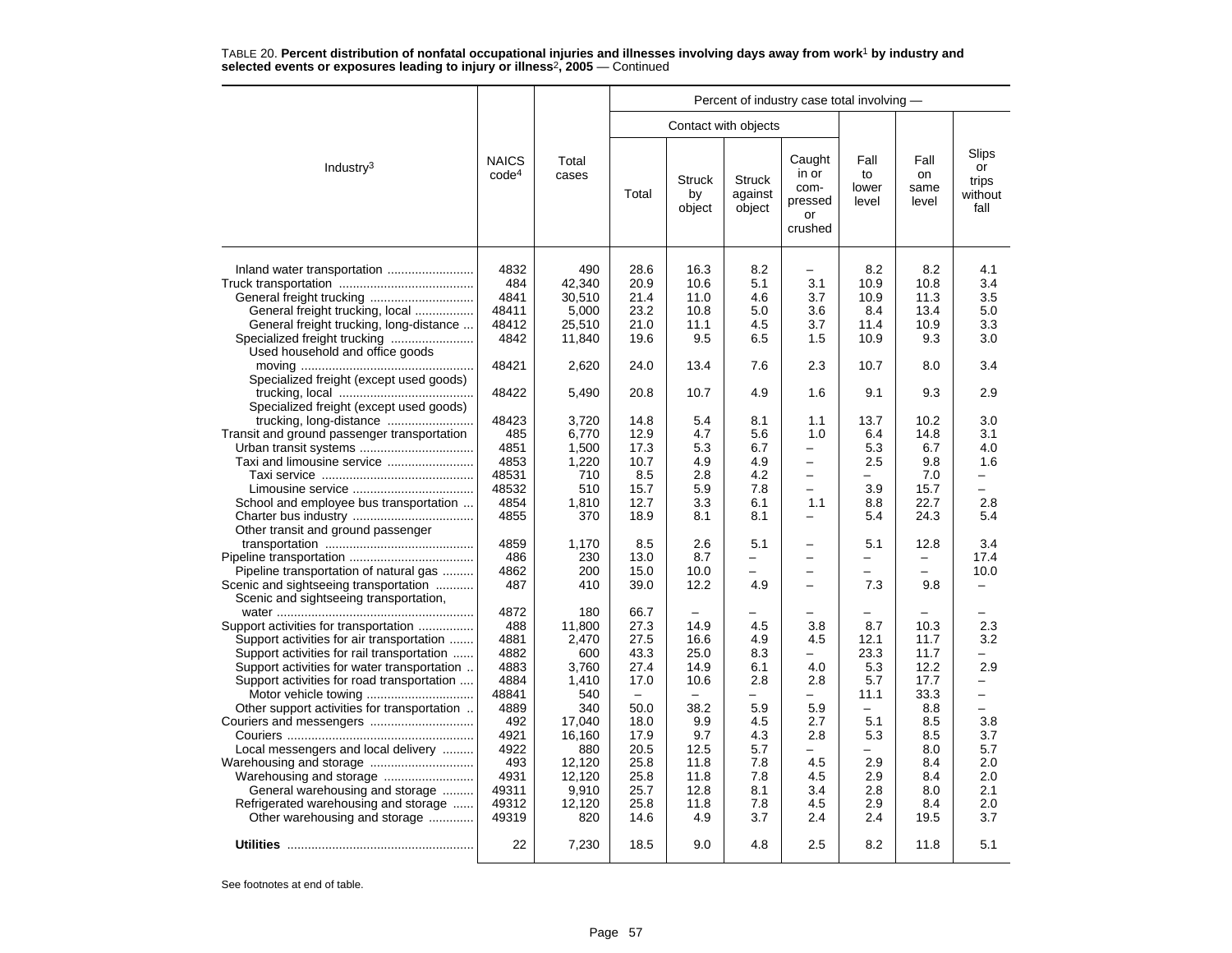|                                                                                                                                                                                                                                                                                                                                                                                                                                                                                                   | Percent of industry case total involving -                                                                                                           |                                                                                                                                            |                                                                                                                                                                                                        |                                                                                                                                                                                                                |                                                                                                           |                                                                                                                                                                                                                     |                                                                                                                                            |                                                                                                                                    |                                                                                                                                                                                                                                                                       |                                                                                                                               |  |  |
|---------------------------------------------------------------------------------------------------------------------------------------------------------------------------------------------------------------------------------------------------------------------------------------------------------------------------------------------------------------------------------------------------------------------------------------------------------------------------------------------------|------------------------------------------------------------------------------------------------------------------------------------------------------|--------------------------------------------------------------------------------------------------------------------------------------------|--------------------------------------------------------------------------------------------------------------------------------------------------------------------------------------------------------|----------------------------------------------------------------------------------------------------------------------------------------------------------------------------------------------------------------|-----------------------------------------------------------------------------------------------------------|---------------------------------------------------------------------------------------------------------------------------------------------------------------------------------------------------------------------|--------------------------------------------------------------------------------------------------------------------------------------------|------------------------------------------------------------------------------------------------------------------------------------|-----------------------------------------------------------------------------------------------------------------------------------------------------------------------------------------------------------------------------------------------------------------------|-------------------------------------------------------------------------------------------------------------------------------|--|--|
|                                                                                                                                                                                                                                                                                                                                                                                                                                                                                                   |                                                                                                                                                      | Overexertion                                                                                                                               |                                                                                                                                                                                                        | Expo-                                                                                                                                                                                                          |                                                                                                           |                                                                                                                                                                                                                     |                                                                                                                                            | Assaults and violent acts                                                                                                          |                                                                                                                                                                                                                                                                       |                                                                                                                               |  |  |
| Industry <sup>3</sup>                                                                                                                                                                                                                                                                                                                                                                                                                                                                             | Total                                                                                                                                                | In lifting                                                                                                                                 | Repeti-<br>tive<br>motion                                                                                                                                                                              | sure<br>to<br>harmful<br>sub-<br>stance<br>or<br>environ-<br>ment                                                                                                                                              | Trans-<br>portation<br>acci-<br>dents                                                                     | Fires<br>and<br>explo-<br>sions                                                                                                                                                                                     | Total                                                                                                                                      | By<br>person                                                                                                                       | All<br>other<br>assaults                                                                                                                                                                                                                                              | All<br>other<br>events <sup>5</sup>                                                                                           |  |  |
| General freight trucking, local                                                                                                                                                                                                                                                                                                                                                                                                                                                                   | 26.5<br>25.9<br>27.1<br>26.6                                                                                                                         | 12.2<br>10.3<br>11.4<br>15.0                                                                                                               | $\overline{\phantom{0}}$<br>1.1<br>1.1<br>1.0                                                                                                                                                          | $\overline{\phantom{0}}$<br>1.5<br>1.8<br>2.6                                                                                                                                                                  | 4.1<br>14.1<br>12.0<br>13.4                                                                               | 0.1<br>.1                                                                                                                                                                                                           | 0.4<br>.3                                                                                                                                  | 0.2<br>$\cdot$ 1                                                                                                                   | 0.2<br>.2                                                                                                                                                                                                                                                             | 16.3<br>11.0<br>10.3<br>6.2                                                                                                   |  |  |
| General freight trucking, long-distance                                                                                                                                                                                                                                                                                                                                                                                                                                                           | 27.3<br>22.6                                                                                                                                         | 10.7<br>7.6                                                                                                                                | 1.2<br>1.0                                                                                                                                                                                             | 1.6<br>1.0                                                                                                                                                                                                     | 11.8<br>19.3                                                                                              | $\cdot$ 1<br>-                                                                                                                                                                                                      | $\cdot$<br>.3                                                                                                                              | $\cdot$ 1<br>.3                                                                                                                    | $\cdot$ .2<br>$\overline{\phantom{0}}$                                                                                                                                                                                                                                | 11.1<br>12.8                                                                                                                  |  |  |
| Used household and office goods<br>Specialized freight (except used goods)                                                                                                                                                                                                                                                                                                                                                                                                                        | 35.5                                                                                                                                                 | 20.6                                                                                                                                       | 1.1                                                                                                                                                                                                    | 2.3                                                                                                                                                                                                            | 9.9                                                                                                       | $\equiv$                                                                                                                                                                                                            | 1.5                                                                                                                                        | 1.5                                                                                                                                | $\equiv$                                                                                                                                                                                                                                                              | 3.4                                                                                                                           |  |  |
| Specialized freight (except used goods)                                                                                                                                                                                                                                                                                                                                                                                                                                                           | 18.4                                                                                                                                                 | 1.8                                                                                                                                        | -                                                                                                                                                                                                      | -                                                                                                                                                                                                              | 21.1                                                                                                      | -                                                                                                                                                                                                                   |                                                                                                                                            |                                                                                                                                    |                                                                                                                                                                                                                                                                       | 17.3                                                                                                                          |  |  |
| Transit and ground passenger transportation<br>Taxi and limousine service<br>School and employee bus transportation                                                                                                                                                                                                                                                                                                                                                                               | 19.6<br>17.1<br>14.0<br>25.4<br>19.7<br>31.4<br>9.4<br>13.5                                                                                          | 7.3<br>7.8<br>5.3<br>14.8<br>12.7<br>17.6<br>3.3<br>10.8                                                                                   | 2.2<br>1.9<br>3.3<br>1.6<br>2.8<br>$\equiv$<br>1.1<br>8.1                                                                                                                                              | -<br>2.4<br>5.3<br>1.6<br>2.8<br>-<br>-<br>5.4                                                                                                                                                                 | 23.4<br>29.4<br>26.7<br>37.7<br>50.7<br>19.6<br>30.4<br>13.5                                              | $\overline{\phantom{0}}$<br>-<br>$\overline{\phantom{0}}$<br>$\overline{\phantom{0}}$<br>$\overline{\phantom{0}}$<br>$\equiv$<br>-<br>$\overline{\phantom{0}}$                                                      | 1.9<br>4.0<br>1.6<br>2.8<br>$\overline{\phantom{0}}$<br>1.1<br>-                                                                           | 1.8<br>3.3<br>1.6<br>2.8<br>$\overline{a}$<br>1.1<br>÷                                                                             | $\overline{\phantom{0}}$<br>$\overline{\phantom{0}}$<br>$\overline{\phantom{0}}$<br>$\overline{\phantom{0}}$<br>$\overline{\phantom{0}}$<br>$\overline{a}$<br>$\overline{\phantom{0}}$                                                                                | 12.9<br>10.0<br>13.3<br>7.4<br>4.2<br>11.8<br>11.0<br>5.4                                                                     |  |  |
| Other transit and ground passenger<br>Pipeline transportation of natural gas<br>Scenic and sightseeing transportation                                                                                                                                                                                                                                                                                                                                                                             | 21.4<br>26.1<br>30.0<br>9.8                                                                                                                          | 11.1<br>$\equiv$<br>$\overline{\phantom{0}}$                                                                                               | -<br>$\overline{\phantom{0}}$<br>$\overline{\phantom{0}}$<br>÷                                                                                                                                         | 8.7<br>10.0<br>4.9                                                                                                                                                                                             | 34.2<br>8.7<br>10.0<br>17.1                                                                               | $\overline{\phantom{0}}$<br>8.7<br>-<br>$\equiv$                                                                                                                                                                    | 1.7<br>$\overline{\phantom{0}}$<br>÷,<br>$\overline{\phantom{0}}$                                                                          | 1.7<br>$\overline{\phantom{0}}$<br>$\overline{\phantom{0}}$<br>$\equiv$                                                            | $\overline{\phantom{0}}$<br>$\overline{\phantom{0}}$<br>$\overline{\phantom{0}}$<br>$\sim$                                                                                                                                                                            | 11.1<br>8.7<br>10.0<br>7.3                                                                                                    |  |  |
| Scenic and sightseeing transportation,<br>Support activities for transportation<br>Support activities for air transportation<br>Support activities for rail transportation<br>Support activities for water transportation<br>Support activities for road transportation<br>Motor vehicle towing<br>Other support activities for transportation<br>Local messengers and local delivery<br>General warehousing and storage<br>Refrigerated warehousing and storage<br>Other warehousing and storage | $\overline{\phantom{0}}$<br>18.3<br>21.5<br>11.7<br>10.4<br>11.3<br>$\equiv$<br>23.5<br>34.0<br>34.8<br>20.5<br>37.3<br>37.3<br>38.6<br>37.3<br>30.5 | 10.0<br>12.1<br>$\equiv$<br>4.5<br>5.0<br>$\overline{\phantom{0}}$<br>20.6<br>19.9<br>20.4<br>12.5<br>22.3<br>22.3<br>24.0<br>22.3<br>12.2 | .8<br>1.2<br>$\overline{\phantom{0}}$<br>$\overline{\phantom{0}}$<br>$\overline{\phantom{0}}$<br>$\overline{\phantom{0}}$<br>$\overline{\phantom{0}}$<br>2.2<br>2.2<br>4.9<br>4.9<br>4.7<br>4.9<br>9.8 | $\overline{\phantom{0}}$<br>3.8<br>5.7<br>$\overline{\phantom{0}}$<br>5.6<br>$\overline{\phantom{0}}$<br>$\overline{\phantom{0}}$<br>5.9<br>1.1<br>1.1<br>1.2<br>1.2<br>1.3<br>1.2<br>$\overline{\phantom{0}}$ | 10.9<br>4.5<br>3.3<br>12.2<br>25.5<br>$-$<br>8.8<br>6.5<br>5.6<br>23.9<br>7.8<br>7.8<br>6.8<br>7.8<br>7.3 | 1.0<br>$\overline{\phantom{0}}$<br>$\equiv$<br>5.0<br>13.0<br>-<br>$\equiv$<br>$\overline{\phantom{0}}$<br>$\overline{\phantom{0}}$<br>$\equiv$<br>$\overline{\phantom{0}}$<br>$\equiv$<br>$\overline{\phantom{0}}$ | .4<br>.8<br>—<br>$\overline{\phantom{0}}$<br>$\overline{a}$<br>$\overline{\phantom{0}}$<br>1.0<br>1.1<br>$\cdot$<br>.2<br>.2<br>$\cdot$ .2 | .3<br>-<br>$\overline{a}$<br>$\overline{a}$<br>$\overline{\phantom{0}}$<br>.3<br>.3<br>$\cdot$<br>$\cdot$<br>$\cdot$ .2<br>$\cdot$ | -<br>$\overline{\phantom{0}}$<br>$\overline{\phantom{0}}$<br>$\overline{\phantom{0}}$<br>$\overline{\phantom{0}}$<br>$\overline{\phantom{0}}$<br>.7<br>.7<br>$\overline{\phantom{m}}$<br>$\overline{\phantom{0}}$<br>$\equiv$<br>$\equiv$<br>$\overline{\phantom{0}}$ | 15.9<br>11.7<br>$\sim$<br>22.3<br>8.5<br>$\overline{\phantom{0}}$<br>19.8<br>20.0<br>15.9<br>9.4<br>9.4<br>9.6<br>9.4<br>12.2 |  |  |
|                                                                                                                                                                                                                                                                                                                                                                                                                                                                                                   | 20.6                                                                                                                                                 | 8.7                                                                                                                                        | 4.1                                                                                                                                                                                                    | 5.8                                                                                                                                                                                                            | 6.2                                                                                                       | .4                                                                                                                                                                                                                  | 2.2                                                                                                                                        | .7                                                                                                                                 | 1.5                                                                                                                                                                                                                                                                   | 16.9                                                                                                                          |  |  |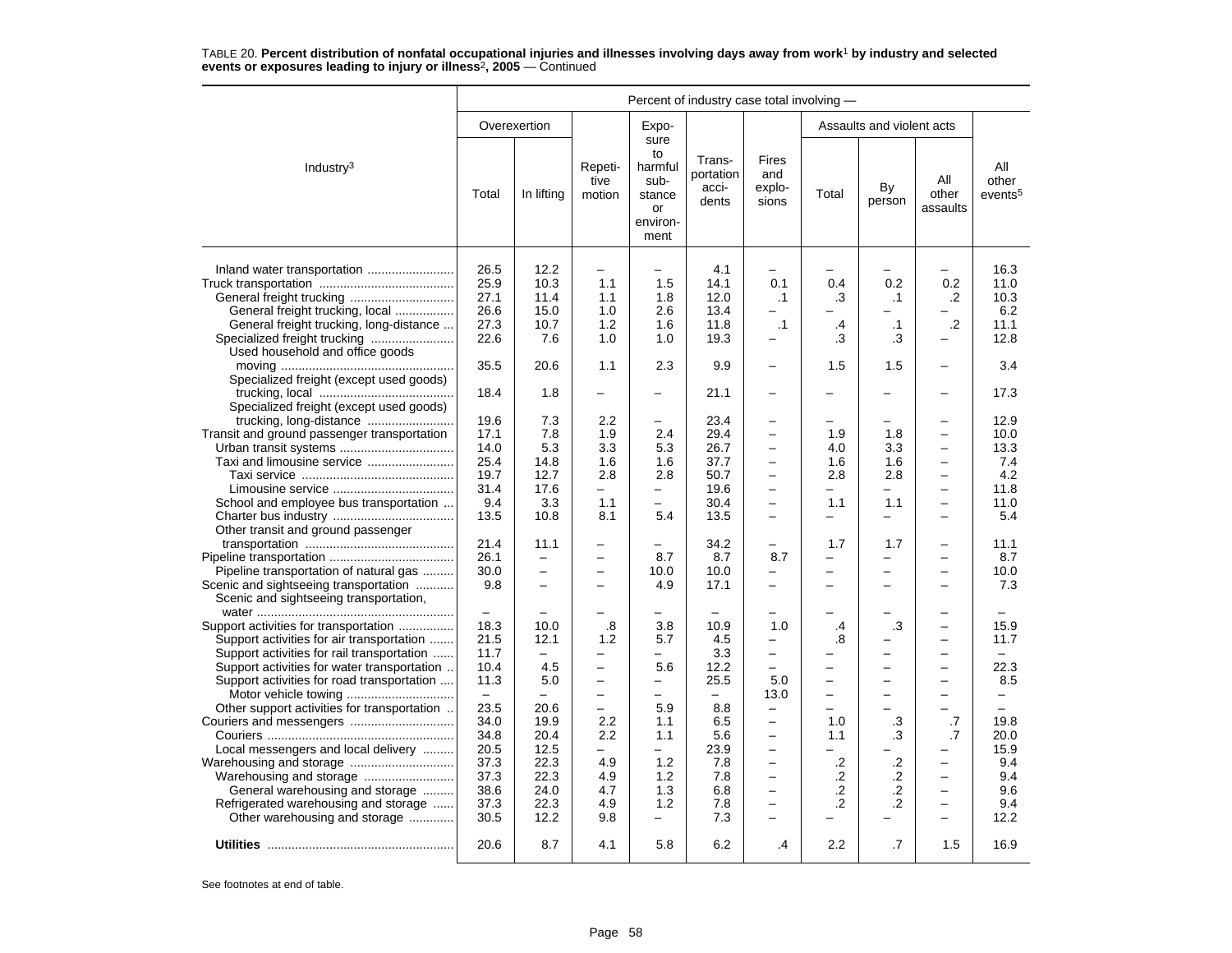|                                                                                                                                                     |                                                           |                                                   | Percent of industry case total involving -                               |                                              |                                       |                                                                                                                                |                                                                                                |                                                                          |                                         |  |  |  |
|-----------------------------------------------------------------------------------------------------------------------------------------------------|-----------------------------------------------------------|---------------------------------------------------|--------------------------------------------------------------------------|----------------------------------------------|---------------------------------------|--------------------------------------------------------------------------------------------------------------------------------|------------------------------------------------------------------------------------------------|--------------------------------------------------------------------------|-----------------------------------------|--|--|--|
|                                                                                                                                                     |                                                           |                                                   |                                                                          |                                              | Contact with objects                  |                                                                                                                                |                                                                                                |                                                                          |                                         |  |  |  |
| Industry <sup>3</sup>                                                                                                                               | <b>NAICS</b><br>code <sup>4</sup>                         | Total<br>cases                                    | Total                                                                    | <b>Struck</b><br>by<br>object                | <b>Struck</b><br>against<br>object    | Caught<br>in or<br>com-<br>pressed<br>or<br>crushed                                                                            | Fall<br>to<br>lower<br>level                                                                   | Fall<br>on<br>same<br>level                                              | Slips<br>or<br>trips<br>without<br>fall |  |  |  |
| Electric power generation, transmission                                                                                                             | 221                                                       | 7,230                                             | 18.5                                                                     | 9.0                                          | 4.8                                   | 2.5                                                                                                                            | 8.2                                                                                            | 11.8                                                                     | 5.1                                     |  |  |  |
| Electric power transmission, control, and                                                                                                           | 2211<br>22111                                             | 4.670<br>2,080                                    | 16.3<br>14.9                                                             | 7.3<br>5.8                                   | 3.4<br>4.3                            | 3.0<br>2.9                                                                                                                     | 8.4<br>7.2                                                                                     | 12.8<br>15.9                                                             | 5.8<br>4.8                              |  |  |  |
| Water, sewage and other systems<br>Water supply and irrigation systems<br>Sewage treatment facilities                                               | 22112<br>2212<br>2213<br>22131<br>22132                   | 2,590<br>1,640<br>920<br>510<br>290               | 17.4<br>15.9<br>35.9<br>21.6<br>44.8                                     | 8.1<br>6.7<br>21.7<br>17.6<br>24.1           | 2.7<br>5.5<br>10.9<br>17.2            | 3.1<br>1.8<br>$\overline{\phantom{0}}$<br>$\overline{\phantom{0}}$<br>$\overline{\phantom{0}}$                                 | 9.3<br>6.7<br>10.9<br>9.8<br>10.3                                                              | 10.0<br>11.0<br>8.7<br>3.9<br>17.2                                       | 6.6<br>6.1                              |  |  |  |
|                                                                                                                                                     |                                                           | 20,690                                            | 18.8                                                                     | 7.0                                          | 7.7                                   | 2.9                                                                                                                            | 9.8                                                                                            | 18.2                                                                     | 3.5                                     |  |  |  |
|                                                                                                                                                     | 51                                                        | 20,690                                            | 18.8                                                                     | 7.0                                          | 7.7                                   | 2.9                                                                                                                            | 9.8                                                                                            | 18.2                                                                     | 3.5                                     |  |  |  |
| Publishing industries (except Internet)<br>Newspaper, periodical, book, and directory                                                               | 511                                                       | 5,740                                             | 22.6                                                                     | 7.0                                          | 7.1                                   | 7.7                                                                                                                            | 7.5                                                                                            | 18.8                                                                     | 2.8                                     |  |  |  |
| Newspaper publishers<br>Directory and mailing list publishers                                                                                       | 5111<br>51111<br>51112<br>51113<br>51114<br>51119<br>5112 | 5,420<br>4,120<br>390<br>320<br>400<br>190<br>320 | 23.8<br>23.5<br>23.1<br>25.0<br>20.0<br>42.1<br>$\overline{\phantom{m}}$ | 7.2<br>6.8<br>7.7<br>12.5<br>7.5<br>10.5     | 7.4<br>7.0<br>7.7<br>6.2<br>26.3      | 8.1<br>8.7<br>5.1<br>6.2<br>10.0<br>$\overline{\phantom{0}}$<br>$\overline{\phantom{0}}$                                       | 5.7<br>6.1<br>$\equiv$<br>12.5<br>$\overline{\phantom{0}}$<br>$\overline{\phantom{0}}$<br>37.5 | 17.3<br>16.3<br>12.8<br>15.6<br>37.5<br>$\overline{\phantom{0}}$<br>40.6 | 3.0<br>3.2                              |  |  |  |
| Motion picture and video exhibition<br>Postproduction services and other<br>motion picture and video industries                                     | 51213<br>51219                                            | 560<br>90                                         | 21.4<br>33.3                                                             | 8.9                                          | 12.5                                  | $\overline{\phantom{0}}$                                                                                                       | 7.1                                                                                            | 37.5                                                                     |                                         |  |  |  |
| Broadcasting (except Internet)<br>Radio and television broadcasting<br>Television broadcasting<br>Cable and other subscription programming          | 515<br>5151<br>51511<br>51512<br>5152                     | 1.750<br>950<br>270<br>680<br>800                 | 16.0<br>21.1<br>25.9<br>20.6<br>10.0                                     | 9.1<br>11.6<br>22.2<br>5.9<br>6.2            | 5.7<br>8.4<br>$\equiv$<br>10.3<br>3.8 | $\overline{\phantom{0}}$<br>$\overline{\phantom{0}}$<br>$\overline{\phantom{0}}$<br>$\overline{\phantom{0}}$<br>$\overline{a}$ | 13.7<br>17.9<br>25.9<br>13.2<br>8.8                                                            | 15.4<br>13.7<br>11.1<br>14.7<br>16.2                                     | 4.6<br>8.8                              |  |  |  |
| Wired telecommunications carriers<br>Telecommunications resellers<br>Cable and other program distribution<br>Internet service providers, web search | 517<br>5171<br>5173<br>5175                               | 10,160<br>5,530<br>1,210<br>2,810                 | 17.2<br>15.9<br>8.3<br>26.0                                              | 5.7<br>7.1<br>3.3<br>4.6                     | 9.3<br>6.0<br>3.3<br>19.9             | 1.0<br>1.6<br>$\overline{\phantom{0}}$<br>$\overline{\phantom{0}}$                                                             | 11.8<br>15.0<br>1.7<br>11.0                                                                    | 16.5<br>14.6<br>14.9<br>18.5                                             | 3.8<br>4.0<br>3.3<br>3.9                |  |  |  |
| portals, and data processing services<br>.<br>Data processing, hosting, and related                                                                 | 518                                                       | 1,120                                             | 16.1                                                                     | 8.0                                          | 1.8                                   | 2.7                                                                                                                            | 1.8                                                                                            | 32.1                                                                     | 3.6                                     |  |  |  |
| Other information services                                                                                                                          | 5182<br>519<br>5191<br>51911                              | 820<br>120<br>120<br>20                           | 20.7<br>16.7<br>16.7<br>$\equiv$                                         | 11.0<br>$\overline{\phantom{0}}$<br>$\equiv$ | 2.4<br>-                              | 2.4<br>$\overline{\phantom{0}}$                                                                                                | 2.4<br>-<br>$\overline{a}$                                                                     | 13.4<br>33.3<br>33.3<br>$\overline{\phantom{0}}$                         | 4.9<br>$\overline{\phantom{0}}$         |  |  |  |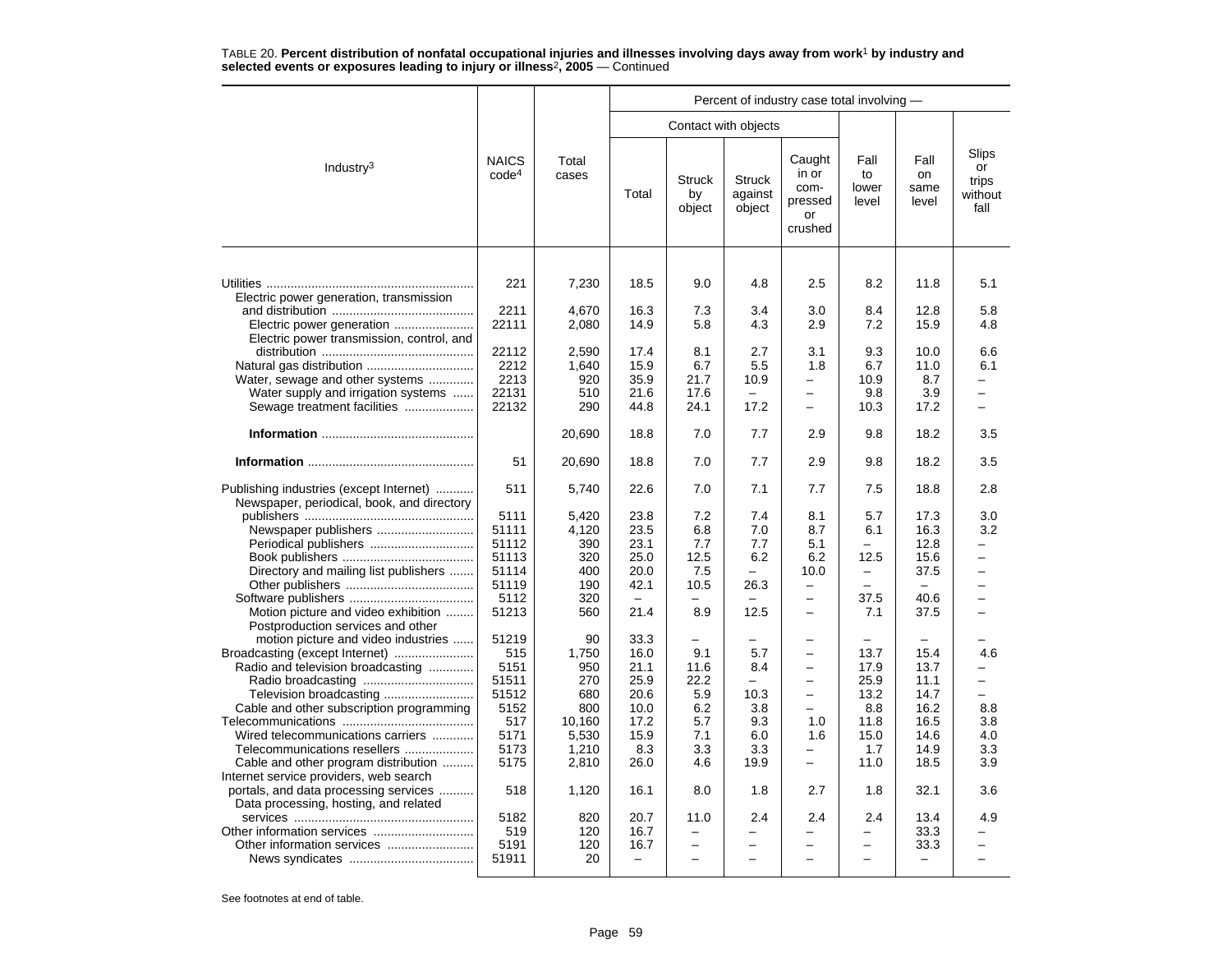|                                                                                                                                                        | Percent of industry case total involving -                               |                                                                  |                                                                        |                                                                                                             |                                                                    |                                                                                                   |                                                       |                                                                                              |                                                                                                                                                                 |                                                                     |  |
|--------------------------------------------------------------------------------------------------------------------------------------------------------|--------------------------------------------------------------------------|------------------------------------------------------------------|------------------------------------------------------------------------|-------------------------------------------------------------------------------------------------------------|--------------------------------------------------------------------|---------------------------------------------------------------------------------------------------|-------------------------------------------------------|----------------------------------------------------------------------------------------------|-----------------------------------------------------------------------------------------------------------------------------------------------------------------|---------------------------------------------------------------------|--|
|                                                                                                                                                        |                                                                          | Overexertion                                                     |                                                                        | Expo-                                                                                                       |                                                                    |                                                                                                   |                                                       | Assaults and violent acts                                                                    |                                                                                                                                                                 |                                                                     |  |
| Industry $3$                                                                                                                                           | Total                                                                    | In lifting                                                       | Repeti-<br>tive<br>motion                                              | sure<br>to<br>harmful<br>sub-<br>stance<br>or<br>environ-<br>ment                                           | Trans-<br>portation<br>acci-<br>dents                              | <b>Fires</b><br>and<br>explo-<br>sions                                                            | Total                                                 | By<br>person                                                                                 | All<br>other<br>assaults                                                                                                                                        | All<br>other<br>events <sup>5</sup>                                 |  |
| Electric power generation, transmission                                                                                                                | 20.6<br>21.0                                                             | 8.7<br>9.6                                                       | 4.1<br>4.9                                                             | 5.8<br>7.1                                                                                                  | 6.2<br>5.4                                                         | 0.4                                                                                               | 2.2<br>1.5                                            | 0.7                                                                                          | 1.5<br>1.5                                                                                                                                                      | 16.9<br>16.7                                                        |  |
| Electric power generation<br>Electric power transmission, control, and                                                                                 | 18.3                                                                     | 8.2                                                              | 5.8                                                                    | 7.7                                                                                                         | 7.2                                                                | $\cdot$                                                                                           | 1.4                                                   | -                                                                                            | 1.4                                                                                                                                                             | 16.3                                                                |  |
| Natural gas distribution<br>Water, sewage and other systems<br>Water supply and irrigation systems<br>Sewage treatment facilities                      | 23.2<br>19.5<br>20.7<br>31.4<br>10.3                                     | 10.8<br>7.9<br>5.4<br>7.8<br>$\equiv$                            | 4.2<br>3.0<br>3.3<br>3.9<br>$\overline{\phantom{0}}$                   | 6.2<br>2.4<br>6.5<br>9.8<br>-                                                                               | 3.9<br>8.5<br>6.5<br>7.8<br>6.9                                    | $\overline{\phantom{0}}$<br>$\equiv$<br>$\overline{\phantom{0}}$<br>$\equiv$                      | 1.5<br>4.3<br>2.2<br>-                                | $\overline{\phantom{0}}$<br>2.4<br>$\overline{\phantom{0}}$<br>-<br>$\overline{\phantom{0}}$ | 1.5<br>1.8<br>2.2<br>$\qquad \qquad -$<br>$\equiv$                                                                                                              | 17.4<br>23.2<br>6.5<br>7.8<br>6.9                                   |  |
|                                                                                                                                                        | 16.6                                                                     | 8.2                                                              | 6.9                                                                    | 4.5                                                                                                         | 6.8                                                                | $\overline{\phantom{0}}$                                                                          | 1.1                                                   | .3                                                                                           | .7                                                                                                                                                              | 13.9                                                                |  |
|                                                                                                                                                        | 16.6                                                                     | 8.2                                                              | 6.9                                                                    | 4.5                                                                                                         | 6.8                                                                | $\overline{\phantom{0}}$                                                                          | 1.1                                                   | .3                                                                                           | .7                                                                                                                                                              | 13.9                                                                |  |
| Publishing industries (except Internet)<br>Newspaper, periodical, book, and directory                                                                  | 20.6                                                                     | 11.3                                                             | 5.6                                                                    | 1.9                                                                                                         | 8.9                                                                | $\overline{\phantom{0}}$                                                                          | 1.0                                                   | .9                                                                                           | $\overline{\phantom{0}}$                                                                                                                                        | 10.3                                                                |  |
| Newspaper publishers<br>Directory and mailing list publishers                                                                                          | 21.6<br>22.1<br>28.2<br>12.5<br>20.0<br>10.5<br>$\overline{\phantom{m}}$ | 12.0<br>11.2<br>17.9<br>12.5<br>15.0<br>$\overline{\phantom{m}}$ | 5.5<br>4.4<br>$\overline{\phantom{0}}$<br>18.8<br>5.0<br>15.8<br>9.4   | 2.0<br>1.0<br>12.8<br>$\overline{\phantom{0}}$<br>$\overline{\phantom{0}}$<br>$\overline{\phantom{0}}$<br>- | 9.4<br>10.4<br>7.7<br>$\equiv$<br>10.0<br>$\overline{\phantom{0}}$ | -<br>$\overline{\phantom{0}}$<br>$\overline{\phantom{0}}$<br>$\equiv$<br>$\overline{\phantom{0}}$ | .9<br>1.0<br>$\overline{\phantom{0}}$<br>-<br>L.<br>- | .7<br>$\cdot$ 7<br>-<br>$\overline{a}$<br>$\equiv$<br>$\overline{\phantom{0}}$<br>-          | $\overline{\phantom{0}}$<br>$\overline{\phantom{0}}$<br>$\overline{a}$<br>$\overline{\phantom{0}}$<br>$\overline{\phantom{0}}$<br>$\overline{\phantom{0}}$<br>- | 10.7<br>12.1<br>7.7<br>$\overline{\phantom{0}}$<br>$\equiv$<br>15.8 |  |
| Motion picture and video exhibition<br>Postproduction services and other                                                                               | 7.1                                                                      | 5.4                                                              | $\overline{\phantom{0}}$                                               | $\overline{\phantom{0}}$                                                                                    |                                                                    | $\overline{a}$                                                                                    |                                                       | $\overline{a}$                                                                               | $\overline{\phantom{0}}$                                                                                                                                        | 23.2                                                                |  |
| motion picture and video industries<br>Broadcasting (except Internet)<br>Radio and television broadcasting<br>Cable and other subscription programming | $\equiv$<br>14.3<br>12.6<br>$\equiv$<br>16.2<br>16.2                     | 8.0<br>8.4<br>$\equiv$<br>11.8<br>8.8                            | $\overline{\phantom{0}}$<br>5.1<br>3.2<br>$\overline{a}$<br>2.9<br>6.2 | 8.6<br>3.2<br>$\overline{a}$<br>4.4<br>15.0                                                                 | 10.3<br>16.8<br>25.9<br>11.8<br>2.5                                | $\overline{\phantom{0}}$<br>$\overline{\phantom{0}}$<br>$\equiv$<br>$\equiv$                      | -<br>-                                                | ÷<br>$\overline{\phantom{0}}$<br>$\overline{a}$<br>-<br>$\overline{\phantom{0}}$             | $\overline{\phantom{0}}$<br>$\overline{\phantom{0}}$<br>$\overline{\phantom{0}}$<br>$\overline{a}$<br>$\overline{\phantom{0}}$<br>$\sim$                        | 44.4<br>12.6<br>10.5<br>$\frac{1}{2}$<br>14.7<br>13.8               |  |
| Wired telecommunications carriers<br>Telecommunications resellers<br>Cable and other program distribution                                              | 15.4<br>19.2<br>5.8<br>12.8                                              | 6.5<br>6.9<br>4.1<br>6.8                                         | 7.1<br>5.2<br>23.1<br>1.4                                              | 5.8<br>4.7<br>17.4<br>2.8                                                                                   | 6.0<br>6.3<br>6.6<br>5.7                                           | -<br>$\overline{\phantom{0}}$<br>÷<br>$\equiv$                                                    | .7<br>.4<br>.7                                        | -<br>$\overline{\phantom{0}}$<br>$\overline{\phantom{0}}$<br>$\overline{\phantom{0}}$        | .6<br>.4<br>$\cdot$ 7                                                                                                                                           | 15.6<br>14.5<br>18.2<br>17.1                                        |  |
| Internet service providers, web search<br>portals, and data processing services<br>Data processing, hosting, and related                               | 17.9                                                                     | 8.9                                                              | 16.1                                                                   | 2.7                                                                                                         | 3.6                                                                | $\overline{\phantom{0}}$                                                                          |                                                       | ÷                                                                                            |                                                                                                                                                                 | 5.4                                                                 |  |
|                                                                                                                                                        | 23.2<br>$\equiv$<br>$\overline{\phantom{0}}$<br>$\equiv$                 | 12.2<br>$\overline{\phantom{0}}$<br>$\equiv$<br>$\equiv$         | 20.7<br>16.7<br>16.7<br>$\overline{\phantom{0}}$                       | 2.4<br>$\qquad \qquad -$<br>-<br>$\overline{a}$                                                             | 3.7<br>$\overline{\phantom{0}}$                                    | $\overline{\phantom{0}}$<br>$\overline{\phantom{0}}$<br>÷                                         | −                                                     | $\overline{\phantom{0}}$<br>$\overline{\phantom{0}}$<br>L,                                   | $\overline{\phantom{0}}$<br>$\overline{\phantom{0}}$<br>$\overline{\phantom{0}}$                                                                                | 7.3<br>16.7<br>16.7<br>$\overline{\phantom{0}}$                     |  |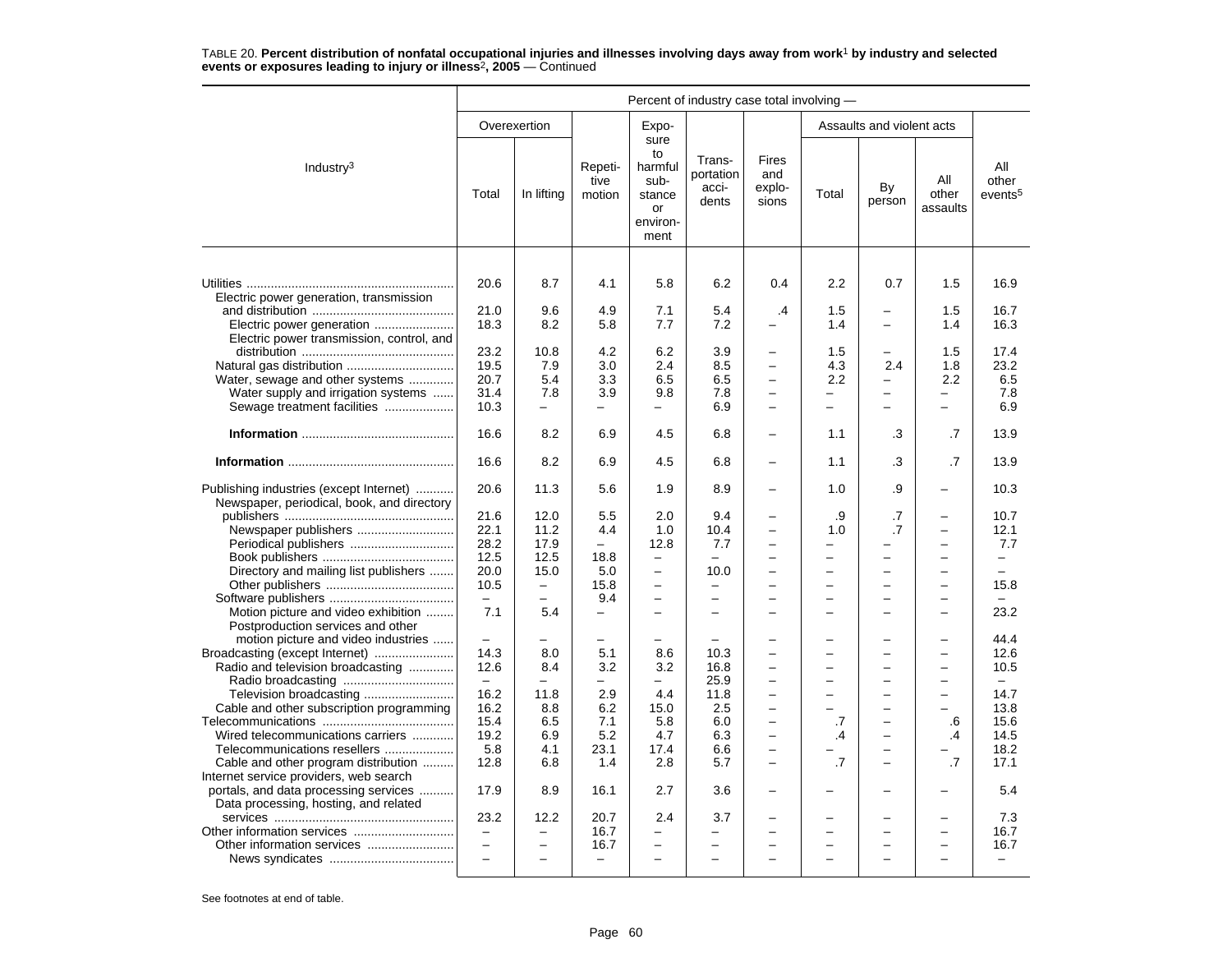|                                                                                                                                                                |                                          |                                     | Percent of industry case total involving -               |                                                                              |                                                                         |                                                                                                                   |                                                            |                                      |                                         |  |  |
|----------------------------------------------------------------------------------------------------------------------------------------------------------------|------------------------------------------|-------------------------------------|----------------------------------------------------------|------------------------------------------------------------------------------|-------------------------------------------------------------------------|-------------------------------------------------------------------------------------------------------------------|------------------------------------------------------------|--------------------------------------|-----------------------------------------|--|--|
|                                                                                                                                                                |                                          |                                     |                                                          |                                                                              | Contact with objects                                                    |                                                                                                                   |                                                            |                                      |                                         |  |  |
| Industry <sup>3</sup>                                                                                                                                          | <b>NAICS</b><br>code <sup>4</sup>        | Total<br>cases                      | Total                                                    | <b>Struck</b><br>by<br>object                                                | <b>Struck</b><br>against<br>object                                      | Caught<br>in or<br>com-<br>pressed<br>or<br>crushed                                                               | Fall<br>to<br>lower<br>level                               | Fall<br>on<br>same<br>level          | Slips<br>or<br>trips<br>without<br>fall |  |  |
| Other information services                                                                                                                                     | 51912<br>51919                           | 70<br>30                            | $\overline{\phantom{0}}$                                 | $\equiv$                                                                     | -<br>$\overline{\phantom{0}}$                                           |                                                                                                                   | $\overline{\phantom{0}}$<br>$\overline{\phantom{0}}$       | 57.1                                 |                                         |  |  |
|                                                                                                                                                                |                                          | 38,250                              | 21.4                                                     | 11.9                                                                         | 5.5                                                                     | 1.5                                                                                                               | 8.6                                                        | 17.5                                 | 3.1                                     |  |  |
|                                                                                                                                                                | 52                                       | 14,090                              | 12.0                                                     | 5.8                                                                          | 5.0                                                                     | .6                                                                                                                | 6.1                                                        | 26.2                                 | 2.7                                     |  |  |
| Monetary authorities - central bank<br>Credit intermediation and related activities<br>Depository credit intermediation                                        | 521<br>522<br>5221<br>52211              | 100<br>7.240<br>5,030<br>3,080      | 30.0<br>13.1<br>14.5<br>10.1                             | 6.1<br>7.2<br>4.2                                                            | 5.9<br>6.4<br>5.5                                                       | .8<br>.8<br>$\equiv$                                                                                              | 6.9<br>6.2<br>7.5                                          | 24.4<br>21.9<br>24.4                 | 2.5<br>3.0<br>1.9                       |  |  |
| Nondepository credit intermediation                                                                                                                            | 52212<br>52213<br>5222<br>52221<br>52222 | 1,080<br>850<br>1,530<br>270<br>140 | 18.5<br>25.9<br>11.1<br>11.1<br>$\overline{\phantom{0}}$ | 7.4<br>17.6<br>3.9<br>7.4<br>$\overline{\phantom{0}}$                        | 12.0<br>6.5<br>-<br>$\overline{a}$                                      | $\overline{\phantom{0}}$<br>3.5<br>-<br>$\overline{\phantom{0}}$<br>÷                                             | $\overline{\phantom{0}}$<br>5.9<br>7.8<br>11.1<br>$\equiv$ | 14.8<br>23.5<br>26.1<br>29.6<br>14.3 | 9.4                                     |  |  |
| Other nondepository credit<br>Other activities related to credit                                                                                               | 52229                                    | 1,130                               | 11.5                                                     | 3.5                                                                          | 8.0                                                                     |                                                                                                                   | 8.0                                                        | 26.5                                 |                                         |  |  |
| Securities, commodity contracts, and other                                                                                                                     | 52239                                    | 210                                 |                                                          |                                                                              |                                                                         |                                                                                                                   | 9.5                                                        | 33.3                                 |                                         |  |  |
| financial investments and related activities<br>Securities and commodity contracts                                                                             | 523                                      | 950                                 | 13.7                                                     | 7.4                                                                          | 4.2                                                                     | $\overline{\phantom{0}}$                                                                                          | 4.2                                                        | 33.7                                 | 2.1                                     |  |  |
| intermediation and brokerage<br>Investment banking and securities                                                                                              | 5231                                     | 580                                 | 8.6                                                      | 3.4                                                                          | 3.4                                                                     |                                                                                                                   | 3.4                                                        | 32.8                                 |                                         |  |  |
| Other financial investment activities                                                                                                                          | 52311<br>52312<br>5239<br>52392          | 220<br>270<br>310<br>120            | $\overline{\phantom{0}}$<br>19.4<br>25.0                 | -<br>9.7<br>25.0                                                             | -<br>-                                                                  | -<br>$\overline{\phantom{0}}$<br>$\overline{\phantom{0}}$                                                         | —                                                          | 13.6<br>59.3<br>41.9<br>25.0         | 6.5                                     |  |  |
| All other financial investment activities<br>Insurance carriers and related activities<br>Direct life, health, and medical insurance                           | 52393<br>52399<br>524<br>5241            | 90<br>60<br>5.640<br>3,650          | $\overline{\phantom{0}}$<br>33.3<br>9.4<br>11.0          | $\overline{\phantom{0}}$<br>$\overline{\phantom{0}}$<br>5.3<br>7.1           | -<br>3.9<br>3.6                                                         | -<br>$\equiv$<br>-                                                                                                | -<br>$\equiv$<br>5.1<br>6.0                                | 33.3<br>66.7<br>27.3<br>29.6         | 22.2<br>3.2<br>3.3                      |  |  |
| Direct insurance (except life, health, and                                                                                                                     | 52411                                    | 1,740                               | 8.6                                                      | 4.0                                                                          | 4.0                                                                     | $\overline{\phantom{0}}$                                                                                          | 6.3                                                        | 29.9                                 | 4.6                                     |  |  |
| Agencies, brokerages, and other insurance                                                                                                                      | 52412<br>52413                           | 1,890<br>20                         | 13.2<br>$\overline{\phantom{0}}$                         | 10.1<br>$\overline{\phantom{0}}$                                             | 3.2<br>-                                                                | -<br>$\overline{\phantom{0}}$                                                                                     | 5.8<br>$\overline{\phantom{0}}$                            | 29.6                                 | 2.1                                     |  |  |
| Insurance agencies and brokerages<br>Other insurance related activities<br>Funds, trusts, and other financial vehicles<br>Insurance and employee benefit funds | 5242<br>52421<br>52429<br>525<br>5251    | 1,990<br>1,380<br>610<br>170<br>70  | 6.5<br>7.2<br>4.9<br>23.5<br>28.6                        | 2.0<br>—<br>$\overline{\phantom{0}}$<br>$\overline{\phantom{0}}$<br>$\equiv$ | 4.5<br>5.8<br>$\overline{\phantom{0}}$<br>▃<br>$\overline{\phantom{0}}$ | $\overline{\phantom{0}}$<br>-<br>$\overline{\phantom{0}}$<br>$\overline{\phantom{0}}$<br>$\overline{\phantom{0}}$ | 3.5<br>2.9<br>3.3<br>11.8<br>$\overline{\phantom{0}}$      | 22.6<br>15.2<br>39.3<br>23.5<br>42.9 | 2.5<br>2.9<br>$\overline{\phantom{0}}$  |  |  |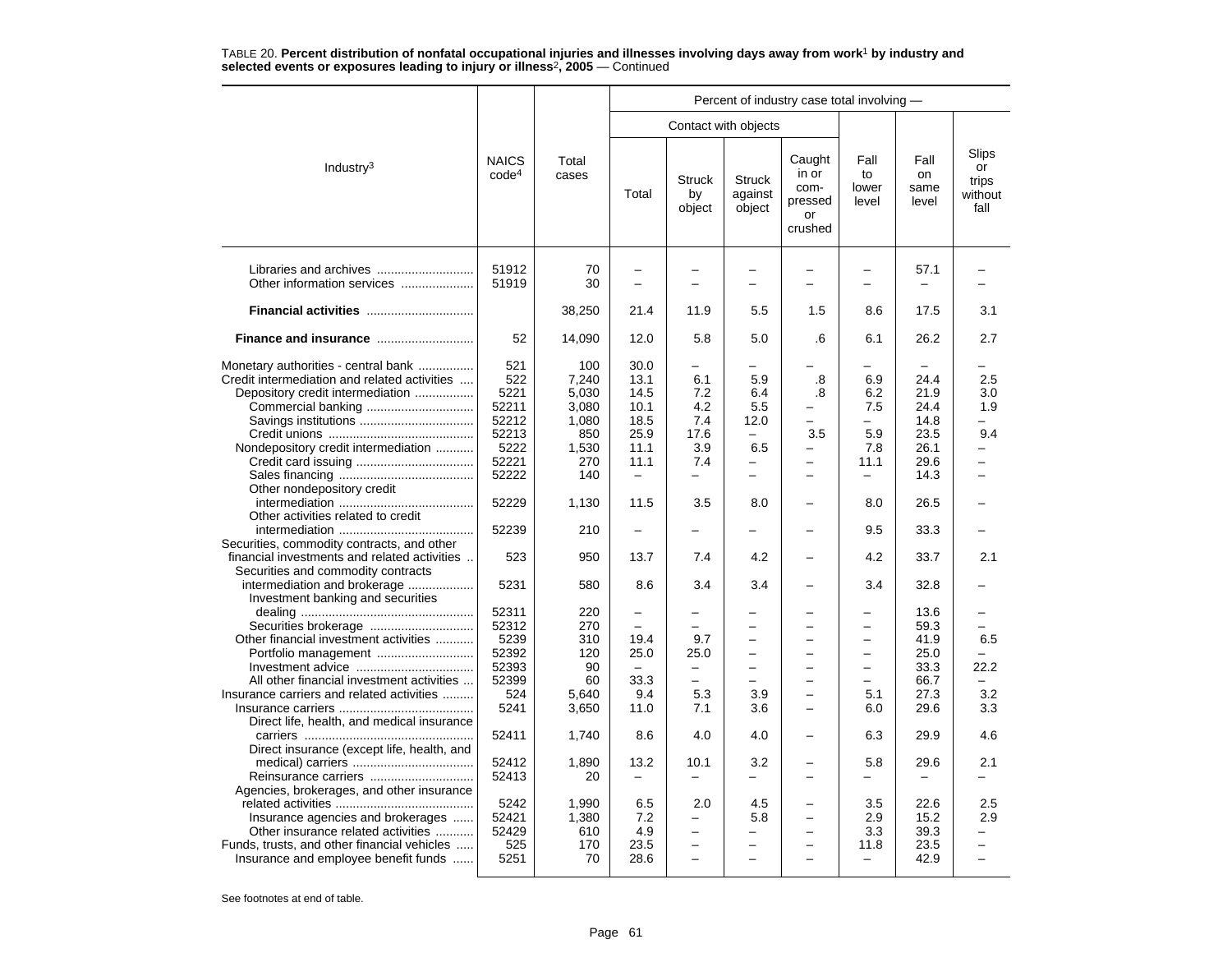|                                                                   |                          |                          | Percent of industry case total involving - |                                                                   |                                       |                                 |                          |                           |                          |                                     |  |
|-------------------------------------------------------------------|--------------------------|--------------------------|--------------------------------------------|-------------------------------------------------------------------|---------------------------------------|---------------------------------|--------------------------|---------------------------|--------------------------|-------------------------------------|--|
|                                                                   |                          | Overexertion             |                                            | Expo-                                                             |                                       |                                 |                          | Assaults and violent acts |                          |                                     |  |
| Industry <sup>3</sup>                                             | Total                    | In lifting               | Repeti-<br>tive<br>motion                  | sure<br>to<br>harmful<br>sub-<br>stance<br>or<br>environ-<br>ment | Trans-<br>portation<br>acci-<br>dents | Fires<br>and<br>explo-<br>sions | Total                    | By<br>person              | All<br>other<br>assaults | All<br>other<br>events <sup>5</sup> |  |
|                                                                   | $\overline{\phantom{0}}$ | $\overline{\phantom{0}}$ |                                            | $\overline{\phantom{0}}$                                          |                                       |                                 |                          |                           | $\overline{\phantom{0}}$ |                                     |  |
| Other information services                                        | $\overline{\phantom{0}}$ | $\overline{\phantom{0}}$ | 66.7                                       | $\overline{a}$                                                    | $\equiv$                              |                                 | ÷                        | $\equiv$                  | $\equiv$                 |                                     |  |
| Financial activities                                              | 17.3                     | 10.0                     | 7.6                                        | 6.7                                                               | 5.6                                   | 0.7                             | 1.0                      | 0.7                       | 0.3                      | 10.5                                |  |
|                                                                   | 10.6                     | 6.4                      | 16.7                                       | 8.2                                                               | 3.5                                   | $\overline{\phantom{0}}$        | 1.4                      | 1.3                       | $\cdot$ 1                | 12.6                                |  |
| Monetary authorities - central bank                               | 20.0                     | 20.0                     | 20.0                                       |                                                                   |                                       |                                 |                          |                           |                          |                                     |  |
| Credit intermediation and related activities                      | 11.7                     | 7.7                      | 13.8                                       | 11.0                                                              | 2.2                                   |                                 | 2.2                      | 2.2                       | $\overline{\phantom{0}}$ | 11.9                                |  |
| Depository credit intermediation                                  | 12.5                     | 8.2                      | 14.9                                       | 11.1                                                              | 1.8                                   |                                 | 2.0                      | 2.0                       | $\equiv$                 | 12.1                                |  |
|                                                                   | 13.3                     | 9.4                      | 18.2                                       | 4.5                                                               | 1.3                                   | $\overline{\phantom{0}}$        | 3.2                      | 3.2                       | $\overline{\phantom{0}}$ | 15.3                                |  |
|                                                                   | 11.1                     | 8.3                      | 7.4                                        | 38.9                                                              | $\overline{\phantom{0}}$              | $\equiv$                        | $\overline{\phantom{0}}$ | $\overline{\phantom{0}}$  | $\equiv$                 | $\equiv$                            |  |
|                                                                   | 11.8                     | 3.5                      | 12.9                                       |                                                                   |                                       |                                 |                          |                           |                          | 9.4                                 |  |
| Nondepository credit intermediation                               | 9.8                      | 5.9                      | 10.5                                       | 13.7                                                              | 3.9                                   | $\overline{\phantom{0}}$        | 3.3                      | 3.3                       | $\qquad \qquad -$        | 13.1                                |  |
|                                                                   | 11.1                     | 11.1                     | 11.1                                       | $\equiv$                                                          | $\overline{\phantom{0}}$              |                                 | 11.1                     | 11.1                      | $\overline{\phantom{0}}$ |                                     |  |
|                                                                   | 21.4                     | 14.3                     | 21.4                                       | 14.3                                                              | $\equiv$                              | $\equiv$                        | $\overline{\phantom{0}}$ |                           | $\equiv$                 | 14.3                                |  |
| Other nondepository credit                                        |                          |                          |                                            |                                                                   |                                       |                                 |                          |                           |                          |                                     |  |
| Other activities related to credit                                | 7.1                      | 3.5                      | 9.7                                        | 15.9                                                              | 4.4                                   |                                 | 1.8                      | 1.8                       |                          | 14.2                                |  |
|                                                                   | 23.8                     | 23.8                     | 23.8                                       |                                                                   |                                       |                                 |                          |                           |                          |                                     |  |
| Securities, commodity contracts, and other                        |                          |                          |                                            |                                                                   |                                       |                                 |                          |                           |                          |                                     |  |
| financial investments and related activities                      | 12.6                     | 7.4                      | 12.6                                       | 4.2                                                               | 6.3                                   |                                 |                          |                           |                          | 8.4                                 |  |
| Securities and commodity contracts                                |                          |                          |                                            |                                                                   |                                       |                                 |                          |                           |                          |                                     |  |
| intermediation and brokerage<br>Investment banking and securities | 8.6                      | 3.4                      | 20.7                                       | 6.9                                                               | 10.3                                  |                                 |                          |                           |                          | 8.6                                 |  |
|                                                                   | 9.1                      |                          | 45.5                                       | 13.6                                                              |                                       |                                 |                          |                           |                          |                                     |  |
|                                                                   |                          | ÷                        | $\overline{\phantom{0}}$                   | $\overline{\phantom{0}}$                                          | 7.4                                   |                                 |                          | $\overline{a}$            |                          | -                                   |  |
| Other financial investment activities                             | 19.4                     | 12.9                     | $\overline{\phantom{0}}$                   | $\overline{a}$                                                    | -                                     |                                 |                          |                           |                          | 9.7                                 |  |
|                                                                   | 33.3                     | $\overline{\phantom{0}}$ | $\overline{\phantom{0}}$                   | $\overline{a}$                                                    |                                       |                                 |                          |                           | $\overline{\phantom{0}}$ |                                     |  |
|                                                                   | 22.2                     | —                        | $\overline{\phantom{0}}$                   | $\overline{\phantom{0}}$                                          | $\overline{\phantom{0}}$              | $\equiv$                        | -                        | $\equiv$                  | $\overline{\phantom{0}}$ | 22.2                                |  |
| All other financial investment activities                         | $\overline{\phantom{m}}$ | $\overline{\phantom{0}}$ | $\overline{\phantom{0}}$                   | -                                                                 | $\sim$                                |                                 |                          |                           | $\overline{\phantom{0}}$ |                                     |  |
| Insurance carriers and related activities                         | 8.9                      | 4.4                      | 21.3                                       | 5.3                                                               | 4.8                                   |                                 | .7                       | $.5\,$                    | $\overline{\phantom{0}}$ | 14.2                                |  |
|                                                                   | 7.7                      | 4.7                      | 22.2                                       | 3.6                                                               | 5.5                                   |                                 | .8                       | .5                        |                          | 9.9                                 |  |
| Direct life, health, and medical insurance                        |                          |                          |                                            |                                                                   |                                       |                                 |                          |                           |                          |                                     |  |
|                                                                   | 9.2                      | 5.2                      | 22.4                                       | 3.4                                                               | 5.7                                   | $\overline{\phantom{0}}$        |                          | $\overline{\phantom{0}}$  | $\overline{\phantom{a}}$ | 9.2                                 |  |
| Direct insurance (except life, health, and                        | 5.8                      | 4.2                      | 22.2                                       | 3.7                                                               | 5.3                                   | $\overline{\phantom{0}}$        | 1.6                      | 1.1                       |                          | 10.6                                |  |
| Reinsurance carriers                                              | $\overline{\phantom{m}}$ | -                        | $\overline{\phantom{0}}$                   | -                                                                 | $\overline{\phantom{0}}$              |                                 | -                        | $\overline{\phantom{0}}$  |                          |                                     |  |
| Agencies, brokerages, and other insurance                         |                          |                          |                                            |                                                                   |                                       |                                 |                          |                           |                          |                                     |  |
|                                                                   | 11.1                     | 4.0                      | 19.6                                       | 8.5                                                               | 3.5                                   | $\overline{\phantom{0}}$        |                          | $\overline{\phantom{0}}$  | $\overline{\phantom{0}}$ | 22.1                                |  |
| Insurance agencies and brokerages                                 | 10.9                     | 4.3                      | 20.3                                       | 8.7                                                               | $\overline{\phantom{0}}$              |                                 |                          | -                         |                          | 28.3                                |  |
| Other insurance related activities                                | 11.5                     | $\overline{\phantom{0}}$ | 18.0                                       | 8.2                                                               | 6.6                                   |                                 |                          | $\overline{\phantom{0}}$  | $\overline{\phantom{0}}$ | 8.2                                 |  |
| Funds, trusts, and other financial vehicles                       | 11.8                     | $\overline{\phantom{0}}$ | $\overline{\phantom{0}}$                   | $\overline{\phantom{0}}$                                          |                                       |                                 |                          | $\overline{\phantom{0}}$  |                          | 11.8                                |  |
| Insurance and employee benefit funds                              | $\equiv$                 | $\equiv$                 | ÷                                          | $\overline{\phantom{0}}$                                          | $\overline{\phantom{0}}$              | $\overline{\phantom{0}}$        | L.                       | $\overline{\phantom{0}}$  | $\overline{\phantom{0}}$ | $\overline{\phantom{0}}$            |  |
|                                                                   |                          |                          |                                            |                                                                   |                                       |                                 |                          |                           |                          |                                     |  |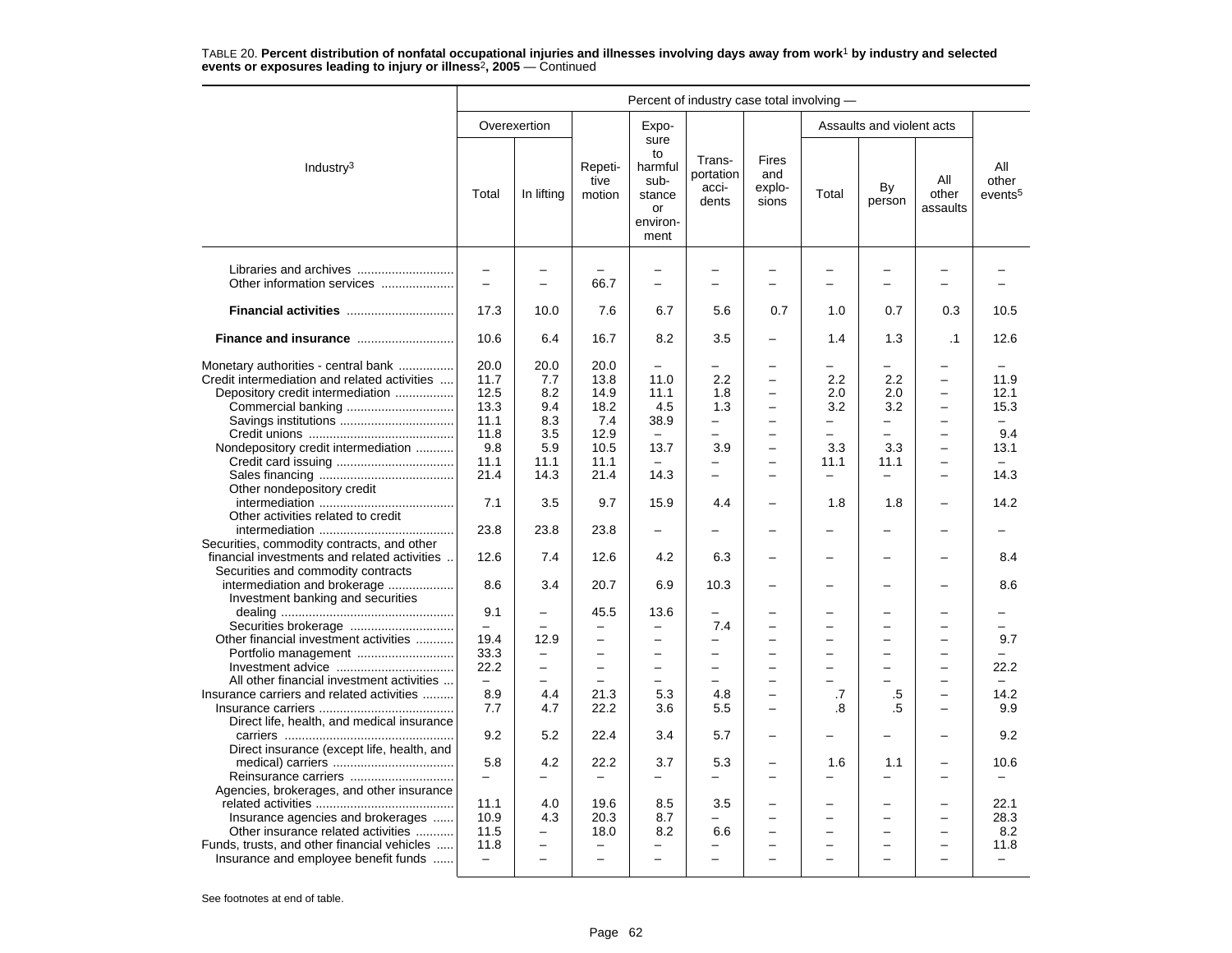|                                                                                                                                        |                                   |                                |                              |                                                                                |                                    | Percent of industry case total involving -           |                                  |                                  |                                         |
|----------------------------------------------------------------------------------------------------------------------------------------|-----------------------------------|--------------------------------|------------------------------|--------------------------------------------------------------------------------|------------------------------------|------------------------------------------------------|----------------------------------|----------------------------------|-----------------------------------------|
|                                                                                                                                        |                                   |                                |                              |                                                                                | Contact with objects               |                                                      |                                  |                                  |                                         |
| Industry $3$                                                                                                                           | <b>NAICS</b><br>code <sup>4</sup> | Total<br>cases                 | Total                        | <b>Struck</b><br>by<br>object                                                  | <b>Struck</b><br>against<br>object | Caught<br>in or<br>com-<br>pressed<br>or<br>crushed  | Fall<br>to<br>lower<br>level     | Fall<br>on<br>same<br>level      | Slips<br>or<br>trips<br>without<br>fall |
| Other insurance funds<br>Other investment pools and funds<br>Open-end investment funds                                                 | 52511<br>52519<br>5259<br>52591   | 30<br>40<br>100<br>30          | 66.7<br>20.0                 | $\overline{\phantom{0}}$<br>-<br>$\qquad \qquad -$<br>$\overline{\phantom{0}}$ |                                    | $\overline{\phantom{0}}$<br>$\overline{\phantom{0}}$ | $\overline{\phantom{0}}$<br>20.0 | 50.0<br>20.0                     |                                         |
| Real estate and rental and leasing                                                                                                     | 53                                | 24,150                         | 26.9                         | 15.4                                                                           | 5.8                                | 2.1                                                  | 10.1                             | 12.5                             | 3.3                                     |
| Lessors of residential buildings and                                                                                                   | 531<br>5311                       | 15,810<br>7,890                | 26.4<br>25.0                 | 14.9<br>14.3                                                                   | 5.8<br>8.0                         | 1.2<br>1.0                                           | 10.2<br>9.0                      | 14.0<br>16.9                     | 3.7<br>2.5                              |
| Lessors of nonresidential buildings                                                                                                    | 53111                             | 5,590                          | 22.9                         | 11.6                                                                           | 9.7                                | .5                                                   | 11.1                             | 15.6                             | 2.3                                     |
| (except miniwarehouses)<br>Lessors of miniwarehouses and                                                                               | 53112                             | 1,490                          | 34.2                         | 26.8                                                                           | 4.0                                | 2.7                                                  | 4.7                              | 25.5                             | 4.0                                     |
| Lessors of other real estate property                                                                                                  | 53113<br>53119                    | 360<br>450                     | 11.1<br>28.9                 | 11.1<br>11.1                                                                   | $\overline{\phantom{0}}$           | $\overline{\phantom{0}}$                             |                                  | 16.7<br>$\overline{\phantom{m}}$ | -                                       |
| Offices of real estate agents and brokers<br>Activities related to real estate<br>Real estate property managers                        | 5312<br>5313<br>53131             | 5,680<br>5,410                 | 23.4<br>22.6                 | 9.7<br>10.2                                                                    | 4.6<br>4.8                         | 1.6<br>1.7                                           | 13.2<br>12.8                     | 12.5<br>12.4                     | 4.0<br>4.3                              |
| Other activities related to real estate<br>Automotive equipment rental and leasing<br>Passenger car rental and leasing                 | 53139<br>532<br>5321<br>53211     | 200<br>8,230<br>4.000<br>2,250 | 60.0<br>28.1<br>26.2<br>19.1 | 16.6<br>18.0<br>12.0                                                           | 5.6<br>4.2<br>4.9                  | 3.9<br>2.0<br>1.8                                    | 9.7<br>7.0<br>3.1                | 9.6<br>11.0<br>16.0              | 2.7<br>3.2<br>5.3                       |
| Truck, utility trailer, and rv (recreational<br>vehicle) rental and leasing<br>Consumer goods rental                                   | 53212<br>5322                     | 1,750<br>1,910                 | 35.4<br>23.0                 | 25.7<br>11.0                                                                   | 3.4<br>8.9                         | 2.3<br>1.6                                           | 12.0<br>15.7                     | 5.1<br>10.5                      | 2.6                                     |
| Formal wear and costume rental<br>Video tape and disc rental<br>Other consumer goods rental                                            | 53222<br>53223<br>53229           | 80<br>220<br>1,120             | 22.7<br>28.6                 | 9.1<br>17.0                                                                    | 13.6<br>7.1                        | $\overline{\phantom{0}}$<br>2.7                      | 13.6<br>1.8                      | 13.6<br>15.2                     | -                                       |
| Commercial and industrial machinery and<br>equipment rental and leasing                                                                | 5323<br>5324                      | 1,120<br>1,190                 | 32.1<br>37.8                 | 19.6<br>18.5                                                                   | 7.1<br>2.5                         | 5.4<br>12.6                                          | 13.4<br>5.9                      | 5.4<br>6.7                       | 1.8                                     |
| Construction, transportation, mining, and<br>forestry machinery and equipment<br>rental and leasing<br>Other commercial and industrial | 53241                             | 810                            | 35.8                         | 18.5                                                                           | $\overline{\phantom{0}}$           | 13.6                                                 | 6.2                              | 7.4                              |                                         |
| machinery and equipment rental and<br>Lessors of nonfinancial intangible assets                                                        | 53249                             | 270                            | 44.4                         | 11.1                                                                           | -                                  | 14.8                                                 | 7.4                              | 7.4                              |                                         |
|                                                                                                                                        | 533                               | 110                            |                              |                                                                                |                                    |                                                      | 18.2                             |                                  |                                         |
| Professional and business services                                                                                                     |                                   | 91,840                         | 24.0                         | 11.0                                                                           | 6.7                                | 3.3                                                  | 6.5                              | 15.7                             | 2.6                                     |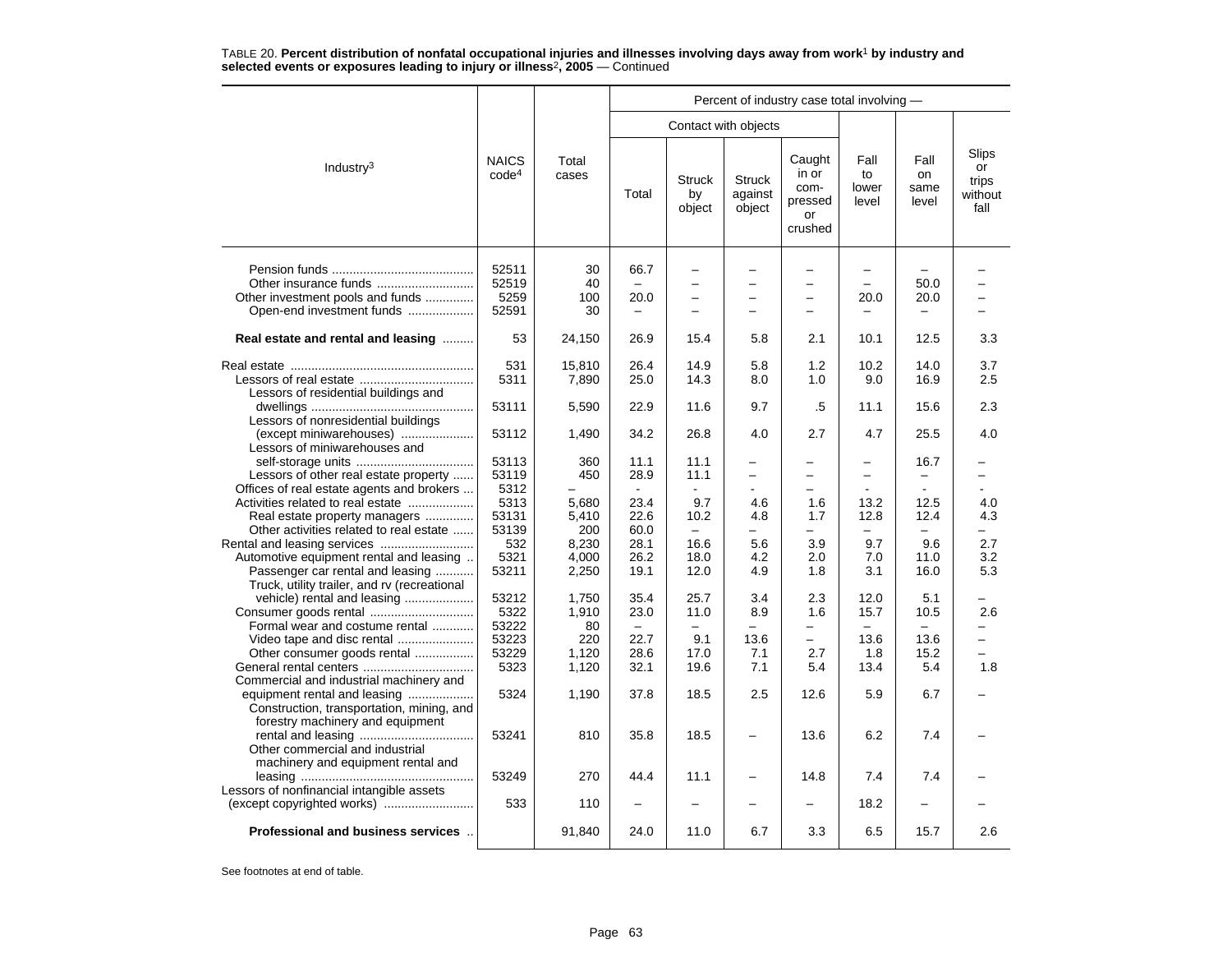|                                                                                                                                                          | Percent of industry case total involving - |                          |                                                                                  |                                                                   |                                         |                                                      |            |                                                      |                                            |                                     |  |
|----------------------------------------------------------------------------------------------------------------------------------------------------------|--------------------------------------------|--------------------------|----------------------------------------------------------------------------------|-------------------------------------------------------------------|-----------------------------------------|------------------------------------------------------|------------|------------------------------------------------------|--------------------------------------------|-------------------------------------|--|
|                                                                                                                                                          |                                            | Overexertion             |                                                                                  | Expo-                                                             |                                         |                                                      |            | Assaults and violent acts                            |                                            |                                     |  |
| Industry <sup>3</sup>                                                                                                                                    | Total                                      | In lifting               | Repeti-<br>tive<br>motion                                                        | sure<br>to<br>harmful<br>sub-<br>stance<br>or<br>environ-<br>ment | Trans-<br>portation<br>acci-<br>dents   | <b>Fires</b><br>and<br>explo-<br>sions               | Total      | By<br>person                                         | All<br>other<br>assaults                   | All<br>other<br>events <sup>5</sup> |  |
| Other investment pools and funds                                                                                                                         | $\rightarrow$<br>$\overline{\phantom{0}}$  | $\equiv$<br>$=$          | $\overline{\phantom{0}}$<br>$\overline{\phantom{0}}$                             | $\overline{\phantom{0}}$<br>$\equiv$                              | $\equiv$                                | $\overline{\phantom{0}}$<br>$=$                      | -          | $\overline{\phantom{0}}$<br>$\overline{\phantom{0}}$ | $\overline{\phantom{0}}$<br>$\equiv$       |                                     |  |
| Open-end investment funds                                                                                                                                |                                            |                          |                                                                                  |                                                                   |                                         |                                                      |            |                                                      |                                            |                                     |  |
| Real estate and rental and leasing                                                                                                                       | 21.2                                       | 12.0                     | 2.2                                                                              | 5.9                                                               | 6.8                                     | 1.1                                                  | 0.8        | 0.4                                                  | 0.5                                        | 9.2                                 |  |
| Lessors of residential buildings and                                                                                                                     | 21.4<br>24.5                               | 11.8<br>13.4             | 2.5<br>1.4                                                                       | 8.0<br>6.7                                                        | 2.3<br>1.3                              | .9                                                   | .8<br>.6   | .3                                                   | .6<br>$\cdot$                              | 9.7<br>12.3                         |  |
| Lessors of nonresidential buildings                                                                                                                      | 26.3                                       | 12.7                     | 2.0                                                                              | 7.7                                                               | .9                                      |                                                      | .5         |                                                      |                                            | 10.9                                |  |
| (except miniwarehouses)<br>Lessors of miniwarehouses and                                                                                                 | 15.4                                       | 11.4                     | $\overline{\phantom{0}}$                                                         | 2.7                                                               | 2.0                                     | $\overline{\phantom{0}}$                             | 1.3        | $\overline{\phantom{0}}$                             |                                            | 10.7                                |  |
| Lessors of other real estate property<br>Offices of real estate agents and brokers                                                                       | 47.2<br>13.3                               | 36.1<br>11.1             | $\overline{\phantom{0}}$<br>$\overline{\phantom{0}}$<br>$\overline{\phantom{0}}$ | 11.1<br>6.7                                                       | 6.7                                     | -                                                    | ▃          | -                                                    | $\overline{\phantom{0}}$                   | 11.1<br>37.8                        |  |
| Activities related to real estate<br>Real estate property managers<br>Other activities related to real estate                                            | 22.9<br>23.5<br>$\equiv$                   | 12.3<br>12.8<br>$\equiv$ | 4.8<br>5.0<br>▃                                                                  | 6.0<br>6.3<br>$\equiv$                                            | 3.9<br>4.1<br>$\overline{\phantom{0}}$  | ÷<br>-                                               | 1.4<br>1.5 | .4<br>.4                                             | .9<br>.9                                   | 7.9<br>7.8<br>÷.                    |  |
| Rental and leasing services<br>Automotive equipment rental and leasing<br>Passenger car rental and leasing                                               | 20.7<br>16.8<br>9.8                        | 12.3<br>8.8<br>6.7       | 1.8<br>1.0<br>1.8                                                                | 1.6<br>1.8<br>1.3                                                 | 15.3<br>20.8<br>34.7                    | 1.5<br>-<br>$\overline{\phantom{0}}$                 | .9<br>.5   | .6<br>$.5\,$                                         | $\overline{2}$<br>$\overline{\phantom{0}}$ | 8.5<br>8.5<br>8.9                   |  |
| Truck, utility trailer, and rv (recreational<br>vehicle) rental and leasing<br>Consumer goods rental<br>Formal wear and costume rental                   | 25.7<br>22.5<br>$\overline{\phantom{m}}$   | 11.4<br>12.0<br>$\equiv$ | $\overline{a}$<br>4.2                                                            | 2.3<br>1.6                                                        | 2.9<br>9.9                              | $\overline{\phantom{0}}$<br>$\overline{\phantom{0}}$ | 1.6        | 1.6                                                  | $\overline{\phantom{0}}$                   | 7.4<br>8.9                          |  |
| Video tape and disc rental<br>Other consumer goods rental                                                                                                | $\overline{\phantom{0}}$<br>27.7<br>33.9   | $\equiv$<br>18.8<br>27.7 | $\equiv$<br>2.7                                                                  | $\equiv$<br>$\qquad \qquad -$<br>1.8                              | $\overline{\phantom{0}}$<br>11.6<br>4.5 | ÷<br>$\overline{\phantom{0}}$                        | 9.1<br>1.8 | 9.1<br>-                                             | $\equiv$<br>$\overline{\phantom{0}}$       | 13.6<br>8.0<br>4.5                  |  |
| Commercial and industrial machinery and<br>equipment rental and leasing<br>Construction, transportation, mining, and<br>forestry machinery and equipment | 18.5                                       | 10.1                     | 1.7                                                                              | -                                                                 | 15.1                                    | -                                                    |            |                                                      |                                            | 11.8                                |  |
| Other commercial and industrial<br>machinery and equipment rental and                                                                                    | 13.6                                       | 3.7                      | -                                                                                |                                                                   | 16.0                                    | -                                                    |            |                                                      |                                            | 17.3                                |  |
| Lessors of nonfinancial intangible assets                                                                                                                | 25.9                                       | 22.2                     |                                                                                  |                                                                   | 7.4                                     |                                                      |            |                                                      |                                            |                                     |  |
|                                                                                                                                                          | 27.3                                       | 27.3                     |                                                                                  |                                                                   |                                         |                                                      |            |                                                      |                                            |                                     |  |
| Professional and business services                                                                                                                       | 18.6                                       | 11.1                     | 3.8                                                                              | 3.9                                                               | 8.6                                     | $\cdot$ 1                                            | 3.6        | .9                                                   | 2.7                                        | 12.7                                |  |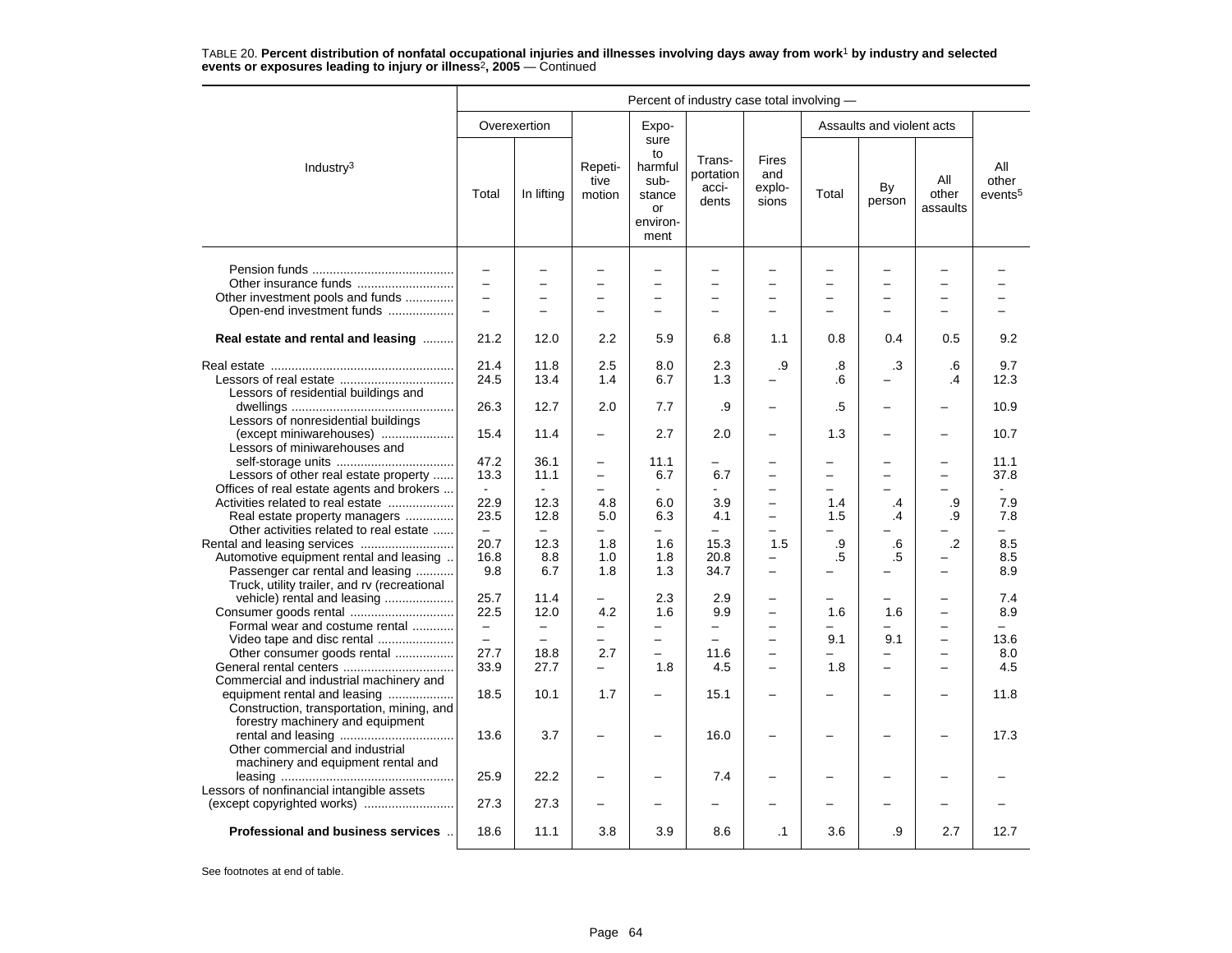|                                                                    |                                   |                |          |                               |                                    | Percent of industry case total involving -          |                              |                             |                                         |
|--------------------------------------------------------------------|-----------------------------------|----------------|----------|-------------------------------|------------------------------------|-----------------------------------------------------|------------------------------|-----------------------------|-----------------------------------------|
|                                                                    |                                   |                |          |                               | Contact with objects               |                                                     |                              |                             |                                         |
| Industry <sup>3</sup>                                              | <b>NAICS</b><br>code <sup>4</sup> | Total<br>cases | Total    | <b>Struck</b><br>by<br>object | <b>Struck</b><br>against<br>object | Caught<br>in or<br>com-<br>pressed<br>or<br>crushed | Fall<br>to<br>lower<br>level | Fall<br>on<br>same<br>level | Slips<br>or<br>trips<br>without<br>fall |
| Professional, scientific, and technical                            |                                   |                |          |                               |                                    |                                                     |                              |                             |                                         |
|                                                                    | 54                                | 24,810         | 22.4     | 10.9                          | 4.5                                | 3.7                                                 | 7.8                          | 15.9                        | 2.3                                     |
| Professional, scientific, and technical                            |                                   |                |          |                               |                                    |                                                     |                              |                             |                                         |
|                                                                    | 541                               | 24.810         | 22.4     | 10.9                          | 4.5                                | 3.7                                                 | 7.8                          | 15.9                        | 2.3                                     |
|                                                                    | 5411                              | 1,760          | 10.2     | 6.8                           | 2.3                                | 1.1                                                 | 13.6                         | 22.2                        | 2.8                                     |
| Accounting, tax preparation, bookkeeping,                          |                                   |                |          |                               |                                    |                                                     |                              |                             |                                         |
| Accounting, tax preparation,                                       | 5412                              | 1,510          | 9.3      | 2.0                           | 5.3                                | 2.0                                                 | 10.6                         | 14.6                        | 6.0                                     |
| bookkeeping, and payroll services                                  | 54121                             | 1,510          | 9.3      | 2.0                           | 5.3                                | 2.0                                                 | 10.6                         | 14.6                        | 6.0                                     |
| Offices of certified public accountants                            | 541211                            | 170            | -        | -                             | $\overline{\phantom{0}}$           | $\overline{\phantom{0}}$                            | $\overline{\phantom{0}}$     |                             |                                         |
| Tax preparation services                                           | 541213                            | 30             |          | $\overline{\phantom{0}}$      |                                    |                                                     |                              |                             |                                         |
| Other accounting services                                          | 541219                            | 610            | 19.7     | $\overline{\phantom{0}}$      | 13.1                               | 3.3                                                 | 19.7                         | 21.3                        | 3.3                                     |
| Architectural, engineering, and related                            |                                   |                |          |                               |                                    |                                                     |                              |                             |                                         |
|                                                                    | 5413                              | 6,420          | 22.9     | 10.9                          | 8.1                                | 2.3                                                 | 15.6                         | 6.7                         | 2.8                                     |
| Architectural services                                             | 54131                             | 440            | 40.9     | $\equiv$                      | 31.8                               | $\overline{\phantom{0}}$                            | $\overline{\phantom{0}}$     | -                           | -                                       |
| Landscape architectural services                                   | 54132                             | 220            | 27.3     | 13.6                          |                                    |                                                     |                              | 22.7                        |                                         |
| Engineering services<br>Surveying and mapping (except              | 54133                             | 3,190          | 23.8     | 9.7                           | 10.0                               | 1.6                                                 | 13.2                         | 8.8                         | 3.8                                     |
|                                                                    | 54137                             | 620            | 43.5     | 40.3                          |                                    |                                                     |                              |                             |                                         |
| Computer systems design and related                                |                                   |                |          |                               |                                    |                                                     |                              |                             |                                         |
|                                                                    | 5415                              |                |          |                               |                                    |                                                     | L,                           |                             |                                         |
| Computer systems design and related                                |                                   |                |          |                               |                                    |                                                     |                              |                             |                                         |
|                                                                    | 54151                             |                |          |                               |                                    |                                                     | $\blacksquare$               |                             |                                         |
| Custom computer programming                                        |                                   |                |          |                               |                                    |                                                     |                              |                             |                                         |
|                                                                    | 541511                            | 840            |          |                               |                                    |                                                     | $\overline{\phantom{0}}$     | 58.3                        |                                         |
| Computer systems design services<br>Computer facilities management | 541512                            | 1,050          | 10.5     | 5.7                           | 3.8                                |                                                     |                              | 12.4                        |                                         |
|                                                                    | 541513                            | 610            | 23.0     | 14.8                          |                                    |                                                     |                              | 11.5                        |                                         |
| Other computer related services                                    | 541519                            | 210            | $\equiv$ |                               |                                    | $\equiv$                                            | $\equiv$                     | 23.8                        |                                         |
| Environmental consulting services                                  | 54162                             | 590            | 52.5     | $\overline{\phantom{0}}$      |                                    |                                                     |                              |                             |                                         |
| Advertising and related services                                   | 5418                              |                |          |                               |                                    |                                                     |                              |                             |                                         |
| Other professional, scientific, and technical                      |                                   |                |          | 3.1                           |                                    |                                                     |                              |                             | 2.2                                     |
| Marketing research and public opinion                              | 5419                              | 3,240          | 5.9      |                               |                                    |                                                     | 2.5                          | 22.8                        |                                         |
|                                                                    | 54191                             | 120            |          |                               |                                    |                                                     |                              | 66.7                        |                                         |
| Photographic services                                              | 54192                             | 170            | 17.6     |                               |                                    |                                                     |                              | 29.4                        |                                         |
|                                                                    | 54194                             |                |          |                               |                                    |                                                     |                              |                             |                                         |
| All other professional, scientific, and                            |                                   |                |          |                               |                                    |                                                     |                              |                             |                                         |
|                                                                    | 54199                             | 90             |          |                               |                                    |                                                     |                              |                             |                                         |
|                                                                    |                                   |                |          |                               |                                    |                                                     |                              |                             |                                         |
| Management of companies and                                        | 55                                |                |          | 10.1                          | 7.1                                | 3.9                                                 | 4.1                          | 15.9                        | 1.1                                     |
|                                                                    |                                   | 9,710          | 26.0     |                               |                                    |                                                     |                              |                             |                                         |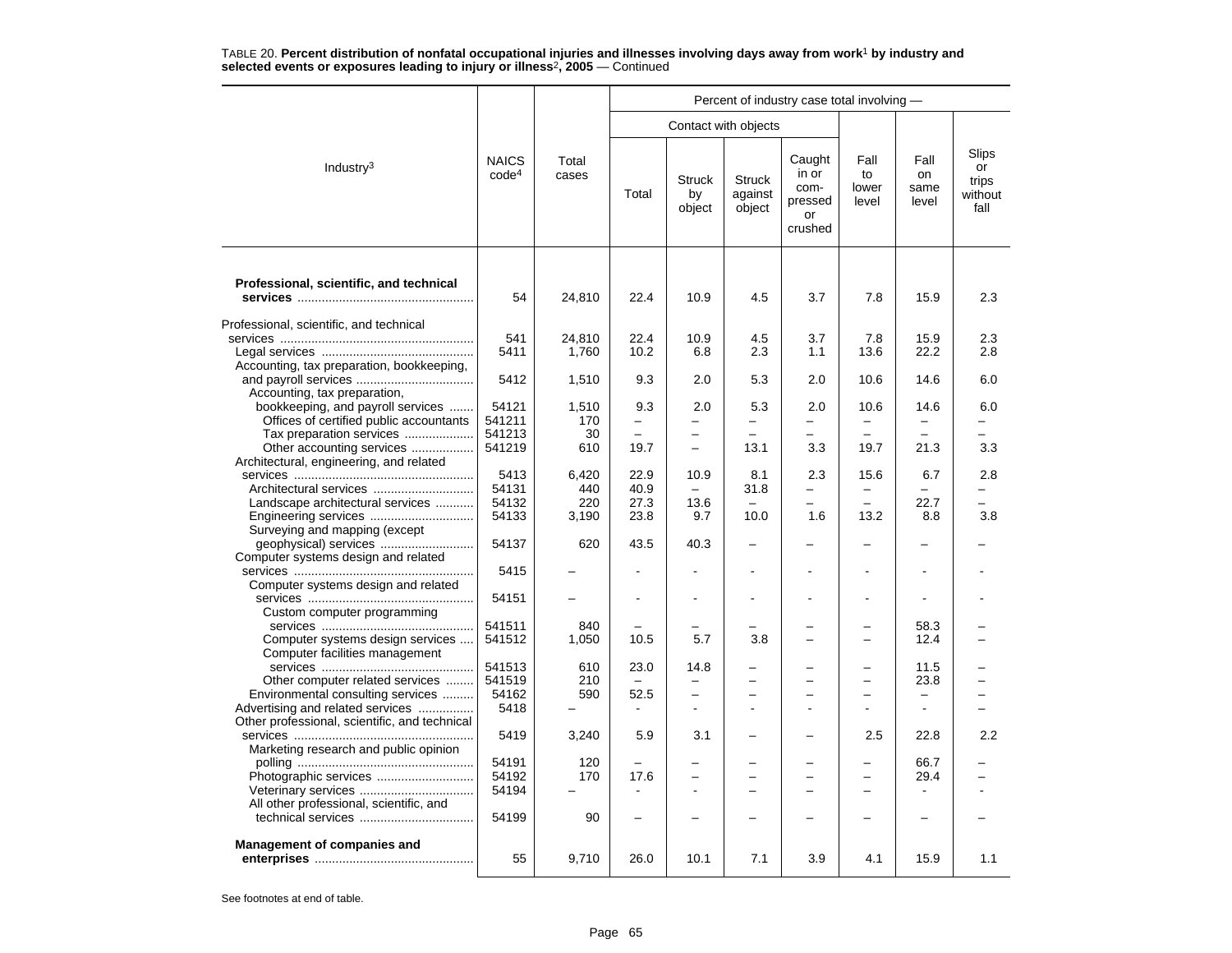|                                               | Percent of industry case total involving - |                          |                                                      |                                                                   |                                                      |                                      |                          |                                |                          |                                     |  |
|-----------------------------------------------|--------------------------------------------|--------------------------|------------------------------------------------------|-------------------------------------------------------------------|------------------------------------------------------|--------------------------------------|--------------------------|--------------------------------|--------------------------|-------------------------------------|--|
|                                               |                                            | Overexertion             |                                                      | Expo-                                                             |                                                      |                                      |                          | Assaults and violent acts      |                          |                                     |  |
| Industry <sup>3</sup>                         | Total                                      | In lifting               | Repeti-<br>tive<br>motion                            | sure<br>to<br>harmful<br>sub-<br>stance<br>or<br>environ-<br>ment | Trans-<br>portation<br>acci-<br>dents                | Fires<br>and<br>explo-<br>sions      | Total                    | By<br>person                   | All<br>other<br>assaults | All<br>other<br>events <sup>5</sup> |  |
|                                               |                                            |                          |                                                      |                                                                   |                                                      |                                      |                          |                                |                          |                                     |  |
| Professional, scientific, and technical       |                                            |                          |                                                      |                                                                   |                                                      |                                      |                          |                                |                          |                                     |  |
|                                               | 14.1                                       | 8.2                      | 5.7                                                  | 3.7                                                               | 8.8                                                  |                                      | 6.6                      | 0.2                            | 6.4                      | 12.8                                |  |
| Professional, scientific, and technical       |                                            |                          |                                                      |                                                                   |                                                      |                                      |                          |                                |                          |                                     |  |
|                                               | 14.1                                       | 8.2                      | 5.7                                                  | 3.7                                                               | 8.8                                                  |                                      | 6.6                      | .2                             | 6.4                      | 12.8                                |  |
|                                               | 19.3                                       | 9.1                      | 9.1                                                  | 2.8                                                               | 8.0                                                  | $\overline{\phantom{0}}$             |                          |                                | $\overline{\phantom{0}}$ | 11.4                                |  |
| Accounting, tax preparation, bookkeeping,     |                                            |                          |                                                      |                                                                   |                                                      |                                      |                          |                                |                          |                                     |  |
|                                               | 15.9                                       | 10.6                     | 4.0                                                  | 3.3                                                               | 25.8                                                 | $\overline{\phantom{0}}$             |                          | -                              |                          | 9.3                                 |  |
| Accounting, tax preparation,                  |                                            |                          |                                                      |                                                                   |                                                      |                                      |                          |                                |                          |                                     |  |
| bookkeeping, and payroll services             | 15.9                                       | 10.6                     | 4.0                                                  | 3.3                                                               | 25.8                                                 |                                      |                          | ▃                              |                          | 9.3                                 |  |
| Offices of certified public accountants       | 17.6                                       | 17.6                     | $\overline{\phantom{0}}$                             | $\overline{\phantom{0}}$                                          | 35.3                                                 | $\overline{\phantom{0}}$             |                          | -                              |                          |                                     |  |
| Tax preparation services                      |                                            |                          | $\equiv$                                             | $\equiv$                                                          | $\overline{\phantom{0}}$                             | $\equiv$                             |                          | -                              |                          |                                     |  |
| Other accounting services                     | 16.4                                       | 14.8                     | 6.6                                                  | $\overline{\phantom{0}}$                                          | $\overline{\phantom{0}}$                             | $\overline{\phantom{0}}$             | $\overline{\phantom{0}}$ | -                              | $\equiv$                 | 9.8                                 |  |
| Architectural, engineering, and related       | 20.1                                       | 11.7                     | 2.2                                                  | 5.1                                                               | 5.8                                                  |                                      | .9                       |                                | .9                       | 17.8                                |  |
| Architectural services                        | 38.6                                       | $\overline{\phantom{0}}$ | $\overline{\phantom{0}}$                             |                                                                   | -                                                    | $\overline{\phantom{0}}$             |                          | -                              |                          | $\overline{\phantom{0}}$            |  |
| Landscape architectural services              |                                            | $\overline{\phantom{0}}$ | $\overline{\phantom{0}}$                             | 13.6                                                              | $\overline{\phantom{0}}$                             |                                      |                          | -                              |                          |                                     |  |
| Engineering services                          | 22.6                                       | 15.0                     | 3.1                                                  | 3.8                                                               | 9.1                                                  | $\overline{\phantom{0}}$             |                          | -                              |                          | 11.9                                |  |
| Surveying and mapping (except                 |                                            |                          |                                                      |                                                                   |                                                      |                                      |                          |                                |                          |                                     |  |
|                                               | 27.4                                       |                          |                                                      |                                                                   |                                                      |                                      |                          |                                |                          |                                     |  |
| Computer systems design and related           |                                            |                          |                                                      |                                                                   |                                                      |                                      |                          |                                |                          |                                     |  |
|                                               | $\overline{a}$                             |                          |                                                      |                                                                   |                                                      |                                      |                          |                                |                          |                                     |  |
| Computer systems design and related           |                                            |                          |                                                      |                                                                   |                                                      |                                      |                          |                                |                          |                                     |  |
|                                               |                                            |                          |                                                      |                                                                   |                                                      |                                      |                          | ÷                              |                          |                                     |  |
| Custom computer programming                   |                                            |                          |                                                      |                                                                   |                                                      |                                      |                          |                                |                          |                                     |  |
| Computer systems design services              | 10.5                                       | 9.5                      | 26.2<br>9.5                                          | $\overline{\phantom{0}}$                                          | 21.0                                                 |                                      |                          | ÷,<br>$\overline{\phantom{0}}$ |                          | 32.4                                |  |
| Computer facilities management                |                                            |                          |                                                      |                                                                   |                                                      |                                      |                          |                                |                          |                                     |  |
|                                               | 24.6                                       | 18.0                     | 11.5                                                 | 9.8                                                               |                                                      |                                      |                          | ▃                              |                          | 11.5                                |  |
| Other computer related services               | $\overline{\phantom{m}}$                   |                          | $\equiv$                                             |                                                                   |                                                      |                                      |                          | $\overline{\phantom{0}}$       |                          | 47.6                                |  |
| Environmental consulting services             | $\qquad \qquad -$                          | $\equiv$                 | $\equiv$                                             | -                                                                 | ۳                                                    | $\equiv$                             |                          | -                              |                          |                                     |  |
| Advertising and related services              |                                            |                          |                                                      |                                                                   |                                                      |                                      |                          | ÷,                             |                          |                                     |  |
| Other professional, scientific, and technical |                                            |                          |                                                      |                                                                   |                                                      |                                      |                          |                                |                          |                                     |  |
|                                               | 7.1                                        | 2.8                      | 2.5                                                  |                                                                   |                                                      | $\overline{\phantom{0}}$             | 45.7                     | -                              | 45.7                     | 10.5                                |  |
| Marketing research and public opinion         |                                            |                          |                                                      |                                                                   |                                                      |                                      |                          |                                |                          |                                     |  |
|                                               |                                            |                          | $\overline{\phantom{0}}$<br>$\overline{\phantom{0}}$ |                                                                   |                                                      | $\overline{\phantom{0}}$             |                          | -                              |                          |                                     |  |
|                                               | 23.5<br>$\sim$                             | 17.6                     | $\overline{\phantom{0}}$                             | $\overline{\phantom{0}}$                                          | $\overline{\phantom{0}}$<br>$\overline{\phantom{0}}$ | $\equiv$<br>$\overline{\phantom{0}}$ |                          | -<br>-                         |                          |                                     |  |
| All other professional, scientific, and       |                                            |                          |                                                      |                                                                   |                                                      |                                      |                          |                                |                          |                                     |  |
|                                               | $\overline{\phantom{0}}$                   |                          | 33.3                                                 |                                                                   |                                                      |                                      |                          |                                |                          |                                     |  |
|                                               |                                            |                          |                                                      |                                                                   |                                                      |                                      |                          |                                |                          |                                     |  |
| Management of companies and                   | 20.6                                       | 11.9                     | 7.0                                                  | .9                                                                | 6.3                                                  |                                      | 1.1                      | .9                             | $\cdot$                  | 17.1                                |  |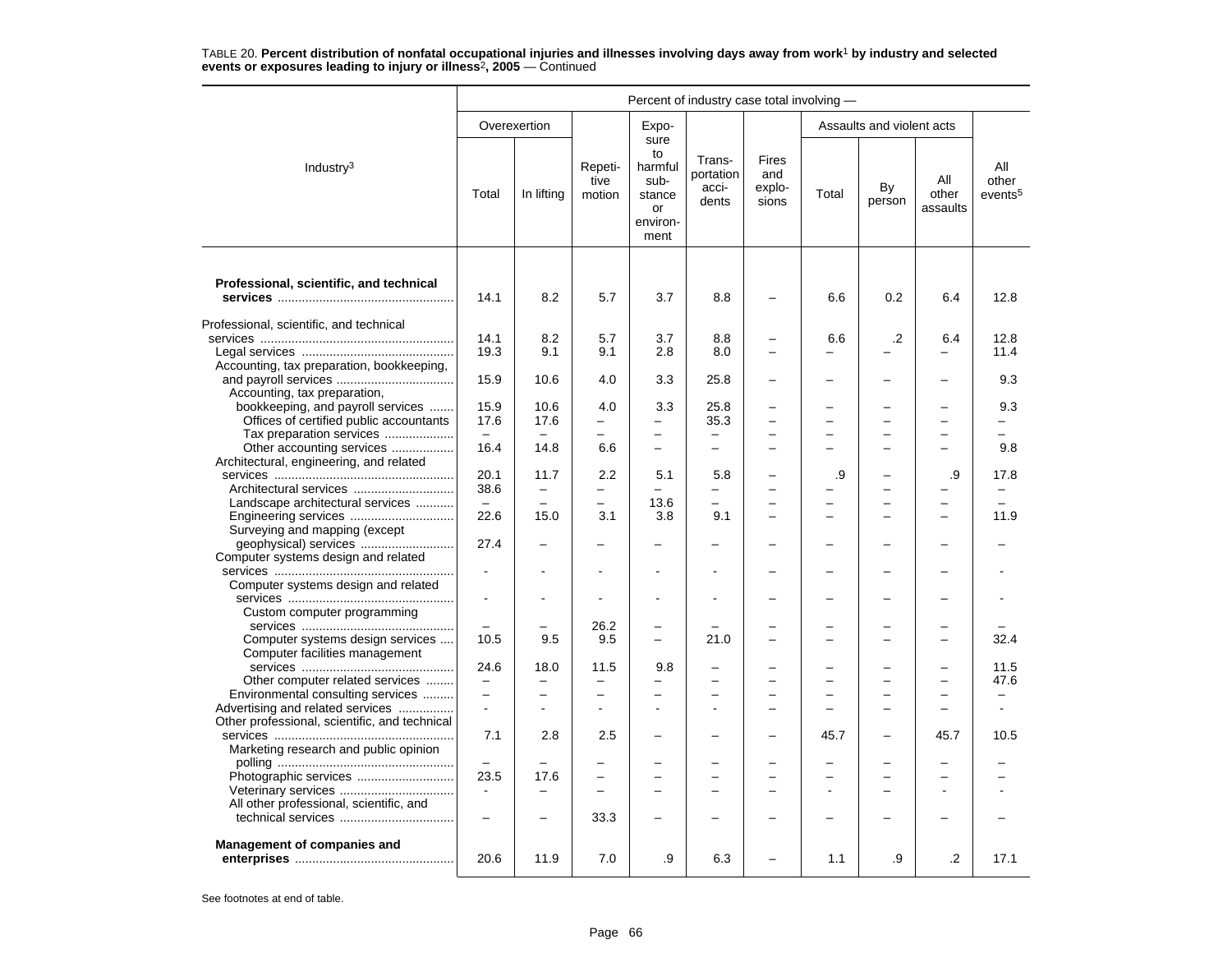|                                                                             |                                   |                |                          |                               |                                    | Percent of industry case total involving -          |                              |                             |                                         |
|-----------------------------------------------------------------------------|-----------------------------------|----------------|--------------------------|-------------------------------|------------------------------------|-----------------------------------------------------|------------------------------|-----------------------------|-----------------------------------------|
|                                                                             |                                   |                |                          | Contact with objects          |                                    |                                                     |                              |                             |                                         |
| Industry <sup>3</sup>                                                       | <b>NAICS</b><br>code <sup>4</sup> | Total<br>cases |                          | <b>Struck</b><br>by<br>object | <b>Struck</b><br>against<br>object | Caught<br>in or<br>com-<br>pressed<br>or<br>crushed | Fall<br>to<br>lower<br>level | Fall<br>on<br>same<br>level | Slips<br>or<br>trips<br>without<br>fall |
| Administrative and support and waste<br>management and remediation services | 56                                | 57,320         | 24.3                     | 11.2                          | 7.6                                | 3.0                                                 | 6.4                          | 15.5                        | 3.0                                     |
| Administrative and support services                                         | 561                               | 47,990         | 23.9                     | 10.9                          | 7.5                                | 3.0                                                 | 6.4                          | 16.9                        | 3.2                                     |
| Facilities support services                                                 | 5612                              | 1,140          | 15.8                     | 11.4                          | 2.6                                |                                                     | 13.2                         | 13.2                        | 8.8                                     |
|                                                                             | 5613                              |                |                          | ÷,                            |                                    |                                                     | $\blacksquare$               |                             |                                         |
| Employment placement agencies                                               | 56131                             | 310            | 45.2                     | $\overline{\phantom{0}}$      |                                    | ÷                                                   | $\overline{a}$               | 22.6                        | $\overline{ }$                          |
| Temporary help services                                                     | 56132                             |                | $\sim$                   | ÷                             | $\sim$                             | $\sim$                                              | $\overline{a}$               | $\sim$                      | ÷.                                      |
| Business support services                                                   | 5614                              | 2.400          | 19.2                     | 8.8                           | 5.0                                | 4.6                                                 | 7.9                          | 17.1                        | 2.1                                     |
| Telephone call centers                                                      | 56142                             | 880            | 18.2                     | 11.4                          | 4.5                                | $\equiv$                                            | 11.4                         | 23.9                        | 4.5                                     |
| Business service centers                                                    | 56143                             | 270            | $\overline{\phantom{0}}$ | $\overline{\phantom{0}}$      | —                                  | $\overline{\phantom{0}}$                            | -                            | -                           | -                                       |
|                                                                             | 56144                             | 450            | 26.7                     | 15.6                          | 11.1                               | $\overline{\phantom{0}}$                            | 15.6                         | 26.7                        | -                                       |
| Other business support services                                             | 56149                             | 790            | $\qquad \qquad -$        | $\overline{\phantom{0}}$      | $\overline{\phantom{0}}$           | $\overline{\phantom{0}}$                            | $\overline{a}$               | 8.9                         | $\overline{a}$                          |
|                                                                             | 56151                             | 360            | $\equiv$                 | $\overline{\phantom{0}}$      | -                                  | $\overline{\phantom{0}}$                            | $\overline{\phantom{0}}$     | 63.9                        | $\overline{\phantom{0}}$                |
|                                                                             | 56152                             | 80             | 25.0                     | $\qquad \qquad -$             | $\equiv$                           | $\equiv$                                            | $\overline{\phantom{0}}$     | 37.5                        | $\equiv$                                |
| Investigation and security services                                         | 5616                              | 8,150          | 18.9                     | 9.0                           | 9.1                                | $\overline{\phantom{0}}$                            | 11.0                         | 24.5                        | 4.2                                     |
| Services to buildings and dwellings                                         | 5617                              | 23,920         | 26.7                     | 12.2                          | 8.8                                | 2.5                                                 | 4.9                          | 17.3                        | 3.1                                     |
|                                                                             | 56172                             | 11,550         | 19.7                     | 10.3                          | 8.1                                | 1.0                                                 | 6.5                          | 21.3                        | 2.4                                     |
|                                                                             | 56173                             | 8,790          | 39.9                     | 15.5                          | 12.7                               | 4.4                                                 | 3.6                          | 9.1                         | $\overline{\phantom{0}}$                |
| Other services to buildings and                                             |                                   |                |                          |                               |                                    |                                                     |                              |                             |                                         |
|                                                                             | 56179                             | 1,550          | 26.5                     | 21.9                          | $\overline{\phantom{0}}$           |                                                     | -                            | 29.0                        |                                         |
| Waste management and remediation                                            |                                   |                |                          |                               |                                    |                                                     |                              |                             |                                         |
|                                                                             | 562                               | 9,330          | 26.3                     | 12.8                          | 8.4                                | 2.8                                                 | 6.6                          | 8.8                         | 2.1                                     |
|                                                                             | 5621                              | 4,570          | 25.8                     | 12.9                          | 8.1                                | 2.8                                                 | 6.8                          | 9.0                         | 1.3                                     |
| Waste treatment and disposal                                                | 5622                              | 3,160          | 26.9                     | 11.7                          | 11.1                               | 3.5                                                 | 7.3                          | 10.8                        | 3.2                                     |
| Remediation and other waste management                                      |                                   |                |                          |                               |                                    |                                                     |                              |                             |                                         |
|                                                                             | 5629                              | 1,590          | 26.4                     | 14.5                          | 4.4                                | 1.9                                                 | 5.0                          | 4.4                         | 2.5                                     |
|                                                                             | 56291                             | 670            | 38.8                     | 22.4                          | 6.0                                | 3.0                                                 | 9.0                          | 3.0                         | 3.0                                     |
| All other waste management services                                         | 56299                             | 480            | 18.8                     | 16.7                          |                                    |                                                     |                              | 6.2                         |                                         |
|                                                                             |                                   |                |                          |                               |                                    |                                                     |                              |                             |                                         |
| Education and health services                                               |                                   | 186,400        | 13.2                     | 6.6                           | 3.9                                | 1.7                                                 | 3.6                          | 19.8                        | 2.9                                     |
| Educational services                                                        | 61                                | 10,500         | 18.7                     | 8.8                           | 6.6                                | 2.2                                                 | 8.8                          | 23.8                        | 2.7                                     |
|                                                                             | 611                               | 10.500         | 18.7                     | 8.8                           | 6.6                                | 2.2                                                 | 8.8                          | 23.8                        | 2.7                                     |
| Elementary and secondary schools                                            | 6111                              | 3.670          | 18.3                     | 8.2                           | 7.6                                | 2.2                                                 | 5.2                          | 25.6                        | 2.7                                     |
|                                                                             | 6112                              | 130            | 23.1                     | $\overline{\phantom{0}}$      | $\overline{\phantom{0}}$           |                                                     | -                            |                             | -                                       |
| Colleges, universities, and professional                                    |                                   |                |                          |                               |                                    |                                                     |                              |                             |                                         |
|                                                                             | 6113                              | 5,560          | 18.0                     | 8.5                           | 5.6                                | 2.3                                                 | 10.8                         | 21.6                        | 3.1                                     |
| Business schools and computer and                                           |                                   |                |                          |                               |                                    |                                                     |                              |                             |                                         |
|                                                                             | 6114                              | 160            | 18.8                     |                               |                                    |                                                     | 31.2                         |                             |                                         |
| Business and secretarial schools                                            | 61141                             | 70             | $\overline{\phantom{m}}$ | -                             |                                    | $\overline{\phantom{0}}$                            | $\overline{\phantom{0}}$     | $\overline{\phantom{0}}$    |                                         |
|                                                                             |                                   |                |                          |                               |                                    |                                                     |                              |                             |                                         |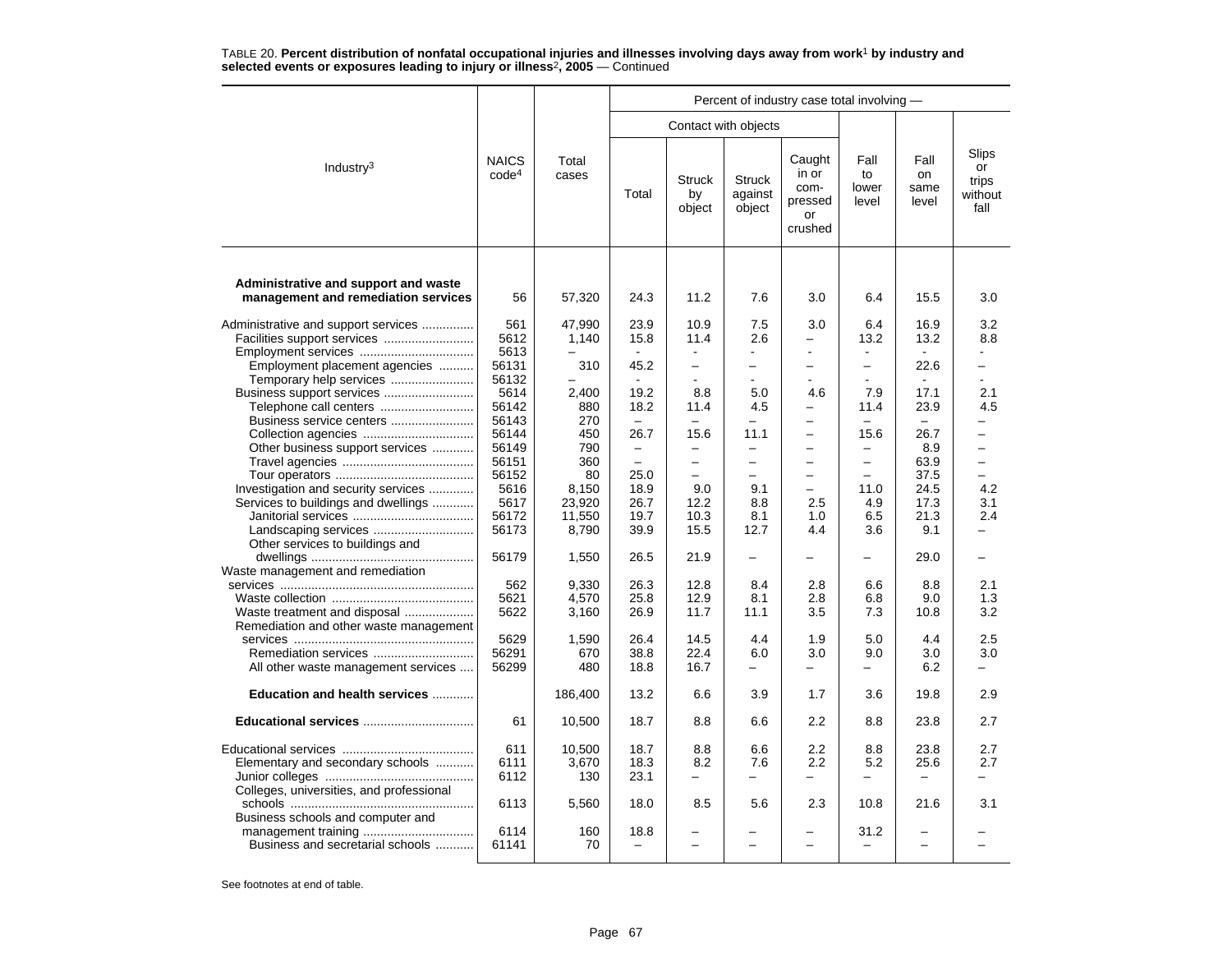|                                                                                                                                   | Percent of industry case total involving -                                  |                                                              |                                                                                     |                                                                   |                                                                        |                                                                        |                                                             |                                                                                                 |                                                                                                   |                                                                  |  |  |
|-----------------------------------------------------------------------------------------------------------------------------------|-----------------------------------------------------------------------------|--------------------------------------------------------------|-------------------------------------------------------------------------------------|-------------------------------------------------------------------|------------------------------------------------------------------------|------------------------------------------------------------------------|-------------------------------------------------------------|-------------------------------------------------------------------------------------------------|---------------------------------------------------------------------------------------------------|------------------------------------------------------------------|--|--|
|                                                                                                                                   |                                                                             | Overexertion                                                 |                                                                                     | Expo-                                                             |                                                                        |                                                                        |                                                             | Assaults and violent acts                                                                       |                                                                                                   |                                                                  |  |  |
| Industry <sup>3</sup>                                                                                                             | Total                                                                       | In lifting                                                   | Repeti-<br>tive<br>motion                                                           | sure<br>to<br>harmful<br>sub-<br>stance<br>or<br>environ-<br>ment | Trans-<br>portation<br>acci-<br>dents                                  | <b>Fires</b><br>and<br>explo-<br>sions                                 | Total                                                       | By<br>person                                                                                    | All<br>other<br>assaults                                                                          | All<br>other<br>events <sup>5</sup>                              |  |  |
| Administrative and support and waste<br>management and remediation services                                                       | 20.2                                                                        | 12.3                                                         | 2.4                                                                                 | 4.6                                                               | 8.9                                                                    | 0.1                                                                    | 2.7                                                         | 1.2                                                                                             | 1.5                                                                                               | 11.9                                                             |  |  |
| Administrative and support services<br>Facilities support services<br>Employment services<br>Employment placement agencies        | 20.0<br>13.2<br>$\sim$<br>$\overline{\phantom{0}}$                          | 12.4<br>7.0<br>$\sim$<br>÷                                   | 2.5<br>-<br>L.<br>$\overline{a}$                                                    | 4.8<br>5.3<br>$\equiv$                                            | 8.7<br>6.1<br>$\overline{\phantom{0}}$                                 | $\equiv$<br>$\overline{\phantom{0}}$<br>$\overline{\phantom{0}}$       | 2.5<br>10.5<br>$\overline{\phantom{0}}$<br>$\overline{a}$   | 1.3<br>10.5<br>$\overline{a}$                                                                   | 1.3<br>$\equiv$<br>$\equiv$<br>$\equiv$                                                           | 11.0<br>14.9                                                     |  |  |
| Temporary help services<br>Business support services<br>Telephone call centers<br>Business service centers<br>Collection agencies | $\mathbf{r}$<br>5.0<br>3.4<br>$\qquad \qquad -$<br>$\overline{\phantom{0}}$ | $\sim$<br>2.9<br>2.3<br>$\overline{\phantom{0}}$<br>$\equiv$ | $\mathbf{r}$<br>7.1<br>15.9<br>$\overline{\phantom{m}}$<br>$\overline{\phantom{0}}$ | $\blacksquare$<br>2.5<br>4.5<br>-<br>$\overline{\phantom{0}}$     | $\blacksquare$<br>25.4<br>$\equiv$<br>$\overline{\phantom{m}}$<br>13.3 | $\overline{\phantom{0}}$<br>$\overline{\phantom{0}}$<br>$\overline{a}$ | ▃<br>4.2<br>$\overline{ }$<br>$\overline{\phantom{0}}$<br>- | $\overline{\phantom{0}}$<br>3.3<br>$\overline{a}$<br>$\overline{\phantom{0}}$<br>$\overline{a}$ | $\overline{\phantom{0}}$<br>$\boldsymbol{.8}$<br>$\equiv$<br>$\overline{\phantom{0}}$<br>$\equiv$ | $\blacksquare$<br>9.6<br>14.8<br>$\overline{\phantom{0}}$<br>6.7 |  |  |
| Other business support services<br>Investigation and security services                                                            | 10.1<br>$\equiv$<br>$\equiv$<br>10.1                                        | $\equiv$<br>$\equiv$<br>$\equiv$<br>5.6                      | $\equiv$<br>22.2<br>$\overline{\phantom{0}}$<br>.6                                  | $\equiv$<br>$\overline{\phantom{0}}$<br>$\equiv$<br>2.5           | 57.0<br>$\overline{\phantom{m}}$<br>$\equiv$<br>12.3                   | $\overline{a}$<br>-<br>$\equiv$                                        | -<br>-<br>$\overline{\phantom{0}}$<br>5.5                   | $\overline{a}$<br>$\equiv$<br>$\overline{\phantom{0}}$<br>4.9                                   | $\overline{\phantom{0}}$<br>$\overline{\phantom{0}}$<br>$\equiv$<br>.6                            | $\overline{a}$<br>$\equiv$<br>$\equiv$<br>10.3                   |  |  |
| Services to buildings and dwellings<br>Other services to buildings and                                                            | 18.9<br>24.4<br>14.1                                                        | 11.9<br>16.6<br>7.1                                          | 2.3<br>4.2<br>$\equiv$                                                              | 6.0<br>8.1<br>4.1                                                 | 6.8<br>5.5<br>7.8                                                      | $\overline{\phantom{0}}$<br>-<br>$\overline{\phantom{0}}$              | 2.3<br>5.3                                                  | —<br>$\overline{\phantom{0}}$<br>$\overline{\phantom{0}}$                                       | 2.2<br>5.3                                                                                        | 11.7<br>7.8<br>14.8                                              |  |  |
| Waste management and remediation                                                                                                  | $\equiv$                                                                    |                                                              | -                                                                                   | $\equiv$                                                          | $\equiv$                                                               |                                                                        |                                                             | $\equiv$                                                                                        | $\equiv$                                                                                          | 20.0                                                             |  |  |
| Waste treatment and disposal<br>Remediation and other waste management                                                            | 21.0<br>19.7<br>19.9                                                        | 11.9<br>9.6<br>11.1                                          | 1.8<br>.9<br>.6                                                                     | 3.2<br>2.0<br>2.2                                                 | 10.0<br>12.9<br>8.2                                                    | $\cdot$<br>.6                                                          | 3.5<br>6.6<br>.6                                            | .8<br>1.1<br>$\overline{\phantom{0}}$                                                           | 2.8<br>5.5<br>-                                                                                   | 16.4<br>15.8<br>19.6                                             |  |  |
| All other waste management services                                                                                               | 27.7<br>17.9<br>27.1                                                        | 19.5<br>9.0<br>22.9                                          | 6.9<br>$\overline{\phantom{0}}$<br>$\overline{\phantom{0}}$                         | 8.8<br>9.0<br>12.5                                                | 5.0<br>14.6                                                            | $\overline{\phantom{0}}$<br>$\overline{\phantom{0}}$<br>$\overline{a}$ | $\overline{\phantom{0}}$                                    | $\overline{\phantom{0}}$<br>$\overline{\phantom{0}}$                                            | $\overline{\phantom{0}}$<br>$\overline{\phantom{m}}$<br>$\overline{\phantom{0}}$                  | 12.6<br>16.4<br>14.6                                             |  |  |
| Education and health services                                                                                                     | 35.8                                                                        | 16.9                                                         | 2.0                                                                                 | 4.1                                                               | 4.0                                                                    | $\cdot$ 1                                                              | 5.6                                                         | 5.3                                                                                             | .3                                                                                                | 9.0                                                              |  |  |
| Educational services                                                                                                              | 20.3                                                                        | 10.5                                                         | 2.5                                                                                 | 4.4                                                               | 4.1                                                                    | $\overline{\phantom{0}}$                                               | 4.3                                                         | 3.2                                                                                             | 1.0                                                                                               | 10.6                                                             |  |  |
| Elementary and secondary schools<br>Colleges, universities, and professional                                                      | 20.3<br>19.3<br>23.1                                                        | 10.5<br>10.4<br>$\qquad \qquad -$                            | 2.5<br>$\equiv$<br>$\overline{a}$                                                   | 4.4<br>4.9<br>—                                                   | 4.1<br>3.5<br>-                                                        | $\overline{\phantom{0}}$                                               | 4.3<br>10.4<br>$\overline{\phantom{0}}$                     | 3.2<br>7.6<br>$\overline{\phantom{0}}$                                                          | 1.0<br>2.5                                                                                        | 10.6<br>9.8<br>$\overline{\phantom{0}}$                          |  |  |
| Business schools and computer and<br>Business and secretarial schools                                                             | 22.8<br>$\overline{\phantom{0}}$<br>$\overline{\phantom{0}}$                | 11.5<br>$\equiv$                                             | 4.0<br>$\equiv$                                                                     | 4.1<br>$\equiv$                                                   | 3.4<br>-                                                               | $\equiv$                                                               | 1.3<br>÷                                                    | 1.1<br>$\equiv$                                                                                 | $\cdot$<br>$\equiv$                                                                               | 10.8                                                             |  |  |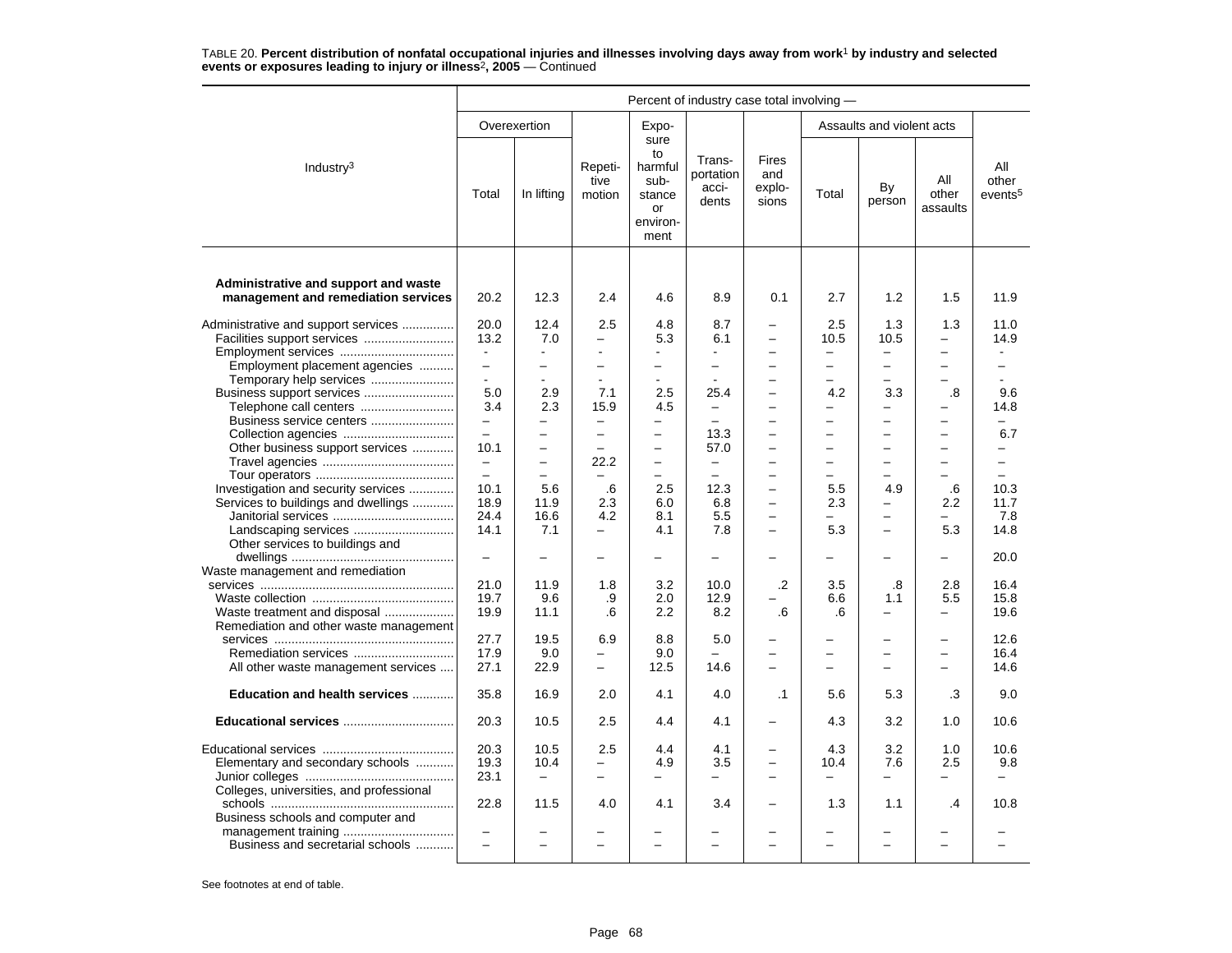|                                                                                                                                                                                                                                                                         |                                                                                        |                                                                                                                     |                                                                                                  |                                                                                                                 |                                                                                    | Percent of industry case total involving -                                                                                              |                                                                                           |                                                                                                      |                                                                                     |
|-------------------------------------------------------------------------------------------------------------------------------------------------------------------------------------------------------------------------------------------------------------------------|----------------------------------------------------------------------------------------|---------------------------------------------------------------------------------------------------------------------|--------------------------------------------------------------------------------------------------|-----------------------------------------------------------------------------------------------------------------|------------------------------------------------------------------------------------|-----------------------------------------------------------------------------------------------------------------------------------------|-------------------------------------------------------------------------------------------|------------------------------------------------------------------------------------------------------|-------------------------------------------------------------------------------------|
|                                                                                                                                                                                                                                                                         |                                                                                        |                                                                                                                     |                                                                                                  |                                                                                                                 | Contact with objects                                                               |                                                                                                                                         |                                                                                           |                                                                                                      |                                                                                     |
| Industry <sup>3</sup>                                                                                                                                                                                                                                                   | <b>NAICS</b><br>code <sup>4</sup>                                                      | Total<br>cases                                                                                                      | Total                                                                                            | <b>Struck</b><br>by<br>object                                                                                   | <b>Struck</b><br>against<br>object                                                 | Caught<br>in or<br>com-<br>pressed<br>or<br>crushed                                                                                     | Fall<br>to<br>lower<br>level                                                              | Fall<br>on<br>same<br>level                                                                          | Slips<br>or<br>trips<br>without<br>fall                                             |
| Professional and management<br>Technical and trade schools<br>Other schools and instruction<br>Sports and recreation instruction<br>All other schools and instruction                                                                                                   | 61143<br>6115<br>6116<br>61162<br>61169                                                | 80<br>390<br>440<br>200<br>240                                                                                      | 23.1<br>22.7<br>$\overline{\phantom{0}}$<br>25.0                                                 | 10.3<br>18.2<br>25.0                                                                                            | 12.8<br>-<br>$\overline{\phantom{0}}$                                              | $\overline{\phantom{0}}$<br>$\equiv$<br>$\overline{\phantom{0}}$<br>$\overline{\phantom{0}}$<br>$\equiv$                                | 10.3<br>$\overline{\phantom{0}}$<br>$\overline{\phantom{0}}$<br>$\equiv$                  | 38.5<br>34.1<br>30.0<br>37.5                                                                         |                                                                                     |
| Health care and social assistance                                                                                                                                                                                                                                       | 62                                                                                     | 175,900                                                                                                             | 12.9                                                                                             | 6.5                                                                                                             | 3.7                                                                                | 1.7                                                                                                                                     | 3.3                                                                                       | 19.5                                                                                                 | 2.9                                                                                 |
| Ambulatory health care services<br>Offices of other health practitioners<br>Medical and diagnostic laboratories<br>Home health care services<br>Other ambulatory health care services<br>Nursing and residential care facilities<br>Arts, entertainment, and recreation | 621<br>6211<br>6212<br>6213<br>6214<br>6215<br>6216<br>6219<br>622<br>623<br>624<br>71 | 25,390<br>5,420<br>1,010<br>900<br>4,380<br>840<br>9,660<br>3,180<br>62,930<br>66,620<br>20,960<br>93,900<br>18,230 | 9.9<br>9.6<br>24.8<br>11.1<br>9.6<br>14.3<br>7.1<br>12.9<br>14.4<br>11.8<br>15.0<br>29.8<br>28.4 | 4.6<br>4.4<br>$\overline{\phantom{m}}$<br>11.1<br>5.7<br>4.8<br>2.6<br>8.8<br>7.6<br>6.5<br>5.5<br>15.5<br>13.9 | 3.9<br>4.2<br>18.8<br>2.5<br>7.1<br>3.2<br>3.1<br>4.0<br>2.8<br>5.2<br>10.1<br>8.9 | .9<br>$\cdot$<br>$\overline{\phantom{0}}$<br>$\equiv$<br>$\overline{\phantom{0}}$<br>2.4<br>1.0<br>-<br>2.0<br>1.4<br>2.7<br>2.4<br>3.8 | 4.6<br>3.9<br>-<br>$\equiv$<br>5.9<br>4.8<br>6.2<br>.9<br>2.7<br>2.7<br>5.4<br>4.4<br>6.6 | 22.1<br>32.5<br>21.8<br>61.1<br>16.7<br>31.0<br>17.6<br>12.3<br>16.5<br>19.4<br>25.7<br>21.8<br>16.9 | 2.8<br>3.5<br>-<br>÷<br>1.1<br>3.6<br>3.1<br>3.8<br>3.1<br>2.8<br>2.9<br>3.8<br>3.2 |
| Performing arts, spectator sports, and related                                                                                                                                                                                                                          | 711                                                                                    | 4,150                                                                                                               | 27.2                                                                                             | 14.7                                                                                                            | 7.7                                                                                | 2.7                                                                                                                                     | 5.1                                                                                       | 10.6                                                                                                 | 3.4                                                                                 |
| Promoters of performing arts, sports, and                                                                                                                                                                                                                               | 7111                                                                                   | 800                                                                                                                 | 31.2                                                                                             | 11.2                                                                                                            | 15.0                                                                               | 2.5                                                                                                                                     | 11.2                                                                                      | 17.5                                                                                                 | 3.8                                                                                 |
| Agents and managers for artists, athletes,                                                                                                                                                                                                                              | 7113                                                                                   | 490                                                                                                                 | 18.4                                                                                             | 8.2                                                                                                             | 4.1                                                                                |                                                                                                                                         | 8.2                                                                                       | 14.3                                                                                                 | 14.3                                                                                |
| entertainers, and other public figures<br>Independent artists, writers, and                                                                                                                                                                                             | 7114                                                                                   | 90                                                                                                                  | 88.9                                                                                             | $\qquad \qquad -$                                                                                               |                                                                                    | $\overline{\phantom{0}}$                                                                                                                | $\overline{\phantom{0}}$                                                                  |                                                                                                      |                                                                                     |
| Museums, historical sites, and similar                                                                                                                                                                                                                                  | 7115                                                                                   | 230                                                                                                                 | 43.5                                                                                             | 30.4                                                                                                            | 8.7                                                                                |                                                                                                                                         | $\overline{\phantom{0}}$                                                                  |                                                                                                      |                                                                                     |
| Amusement, gambling, and recreation                                                                                                                                                                                                                                     | 712                                                                                    | 990                                                                                                                 | 22.2                                                                                             | 10.1                                                                                                            | 8.1                                                                                | $\equiv$                                                                                                                                | 7.1                                                                                       | 17.2                                                                                                 | 4.0                                                                                 |
| Amusement parks and arcades<br>Other amusement and recreation                                                                                                                                                                                                           | 713<br>7131<br>7132                                                                    | 13,090<br>2,230<br>1,530                                                                                            | 29.2<br>18.8<br>17.0                                                                             | 13.9<br>11.2<br>9.2                                                                                             | 9.3<br>6.3<br>5.2                                                                  | 4.4<br>1.3<br>1.3                                                                                                                       | 7.2<br>4.5<br>2.6                                                                         | 18.9<br>17.5<br>34.0                                                                                 | 3.1<br>3.6<br>4.6                                                                   |
|                                                                                                                                                                                                                                                                         | 7139                                                                                   | 9,330                                                                                                               | 33.7                                                                                             | 15.4                                                                                                            | 10.7                                                                               | 5.7                                                                                                                                     | 8.6                                                                                       | 16.7                                                                                                 | 2.7                                                                                 |
| Accommodation and food services                                                                                                                                                                                                                                         | 72                                                                                     | 75,670                                                                                                              | 30.2                                                                                             | 15.9                                                                                                            | 10.4                                                                               | 2.0                                                                                                                                     | 3.8                                                                                       | 22.9                                                                                                 | 4.0                                                                                 |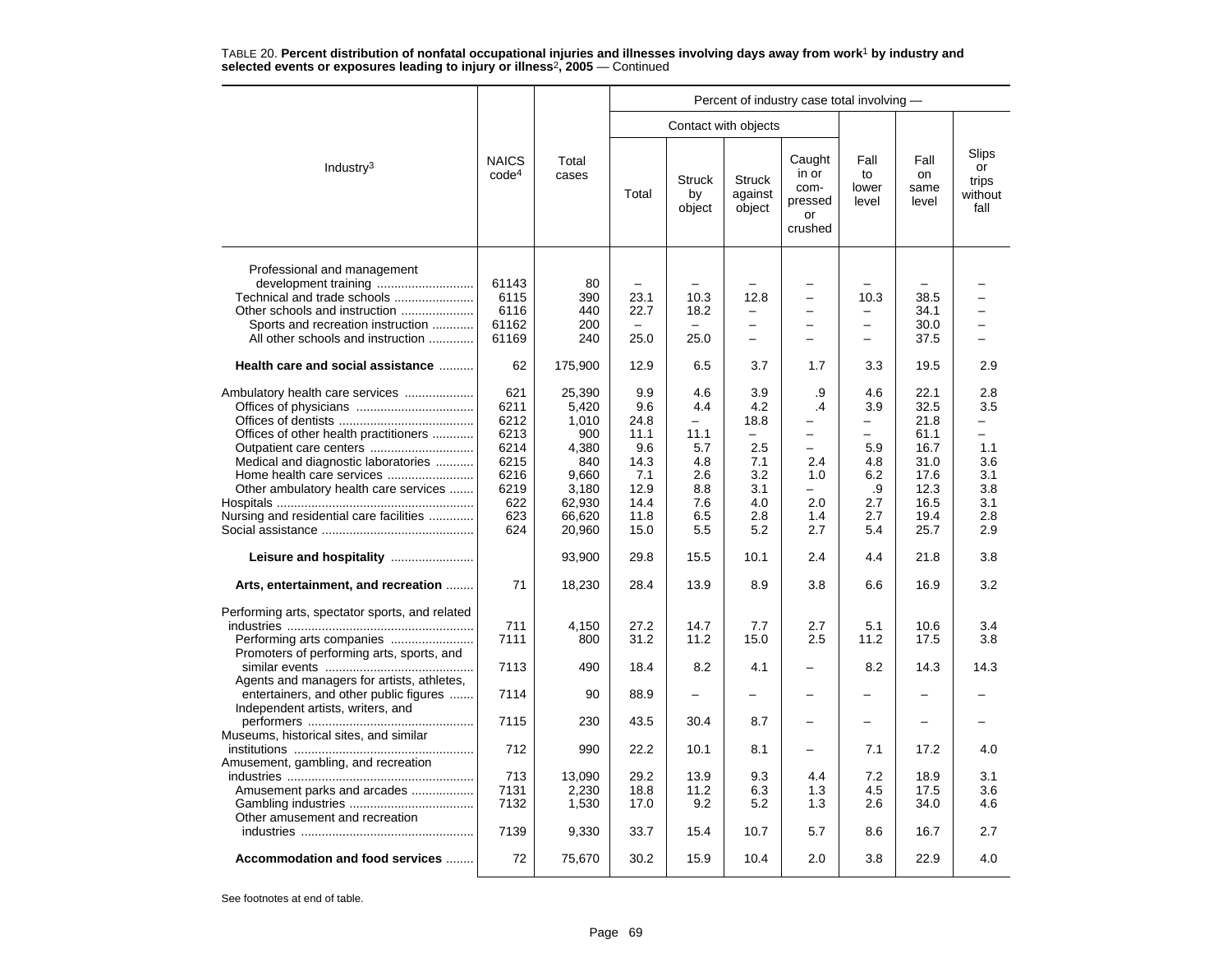|                                                                                                                                                                       | Percent of industry case total involving -                           |                                                                                              |                                                                                                              |                                                                              |                                                                       |                                                                        |                                                           |                                                                                                              |                                                |                                         |  |  |
|-----------------------------------------------------------------------------------------------------------------------------------------------------------------------|----------------------------------------------------------------------|----------------------------------------------------------------------------------------------|--------------------------------------------------------------------------------------------------------------|------------------------------------------------------------------------------|-----------------------------------------------------------------------|------------------------------------------------------------------------|-----------------------------------------------------------|--------------------------------------------------------------------------------------------------------------|------------------------------------------------|-----------------------------------------|--|--|
|                                                                                                                                                                       |                                                                      | Overexertion                                                                                 |                                                                                                              | Expo-                                                                        |                                                                       |                                                                        |                                                           | Assaults and violent acts                                                                                    |                                                |                                         |  |  |
| Industry $3$                                                                                                                                                          | Total                                                                | In lifting                                                                                   | Repeti-<br>tive<br>motion                                                                                    | sure<br>to<br>harmful<br>sub-<br>stance<br>or<br>environ-<br>ment            | Trans-<br>portation<br>acci-<br>dents                                 | Fires<br>and<br>explo-<br>sions                                        | Total                                                     | By<br>person                                                                                                 | All<br>other<br>assaults                       | All<br>other<br>events <sup>5</sup>     |  |  |
| Professional and management<br>Technical and trade schools<br>Other schools and instruction<br>Sports and recreation instruction<br>All other schools and instruction | $\qquad \qquad -$<br>7.7<br>13.6<br>30.0<br>$\overline{\phantom{0}}$ | $\overline{\phantom{0}}$<br>$\overline{\phantom{0}}$<br>$\overline{\phantom{0}}$<br>$\equiv$ | $\overline{\phantom{0}}$<br>$\overline{\phantom{0}}$<br>$\overline{\phantom{0}}$<br>$\overline{\phantom{0}}$ | -<br>5.1<br>$\overline{\phantom{0}}$<br>$\overline{\phantom{0}}$<br>$\equiv$ | -<br>$\overline{\phantom{0}}$<br>$\overline{\phantom{0}}$<br>$\equiv$ | -<br>$\overline{a}$<br>$\overline{\phantom{0}}$                        | -<br>$\overline{\phantom{0}}$<br>$\overline{\phantom{0}}$ | $\overline{\phantom{0}}$<br>$\overline{\phantom{0}}$<br>$\overline{\phantom{m}}$<br>$\overline{\phantom{0}}$ | -<br>$\equiv$<br>$\overline{\phantom{0}}$<br>- | 25.0<br>29.2                            |  |  |
| Health care and social assistance                                                                                                                                     | 36.7                                                                 | 17.3                                                                                         | 2.0                                                                                                          | 4.1                                                                          | 4.0                                                                   | 0.1                                                                    | 5.7                                                       | 5.4                                                                                                          | 0.3                                            | 8.9                                     |  |  |
|                                                                                                                                                                       | 28.9<br>20.1<br>$\equiv$                                             | 15.2<br>10.0<br>$\equiv$                                                                     | 3.0<br>6.3<br>19.8                                                                                           | 5.9<br>6.3<br>-                                                              | 10.0<br>3.7<br>$\overline{\phantom{m}}$                               | $\overline{\phantom{0}}$<br>$\overline{\phantom{0}}$<br>$\overline{a}$ | 3.3<br>2.2<br>$\overline{\phantom{0}}$                    | 2.8<br>1.7<br>$\overline{\phantom{m}}$                                                                       | .6<br>.6<br>$\overline{\phantom{0}}$           | 9.6<br>12.0<br>$\overline{\phantom{0}}$ |  |  |
| Offices of other health practitioners<br>Medical and diagnostic laboratories<br>Home health care services                                                             | 12.2<br>23.7<br>6.0<br>34.8                                          | 9.8<br>3.6<br>17.4                                                                           | 1.4<br>4.8<br>.7                                                                                             | 13.5<br>4.8<br>4.7                                                           | 8.9<br>17.9<br>12.7                                                   | $\overline{\phantom{0}}$<br>-<br>$\overline{a}$                        | $\overline{\phantom{0}}$<br>8.7<br>-<br>3.0               | $\overline{a}$<br>8.2<br>$\overline{\phantom{m}}$<br>2.1                                                     | .5<br>.9                                       | 5.6<br>10.3<br>9.5<br>10.0              |  |  |
| Other ambulatory health care services<br>Nursing and residential care facilities                                                                                      | 51.9<br>39.5<br>42.3                                                 | 34.6<br>17.1<br>20.5                                                                         | ▃<br>2.6<br>.9                                                                                               | 1.6<br>4.7<br>3.4                                                            | 11.9<br>1.4<br>2.6                                                    | $\overline{\phantom{0}}$<br>.2                                         | 1.3<br>4.4<br>7.1                                         | 1.3<br>4.2<br>6.9                                                                                            | $\cdot$ .2<br>$\cdot$ 1                        | 3.5<br>10.6<br>7.0                      |  |  |
|                                                                                                                                                                       | 20.0                                                                 | 10.7                                                                                         | 2.3                                                                                                          | 2.5                                                                          | 8.9                                                                   | -                                                                      | 7.7                                                       | 7.3                                                                                                          | .4                                             | 9.4                                     |  |  |
|                                                                                                                                                                       | 13.9                                                                 | 7.8                                                                                          | 2.7                                                                                                          | 9.3                                                                          | 3.2                                                                   | $\overline{\phantom{0}}$                                               | 1.2                                                       | .8                                                                                                           | .4                                             | 9.9                                     |  |  |
| Arts, entertainment, and recreation                                                                                                                                   | 15.2                                                                 | 7.5                                                                                          | 3.8                                                                                                          | 4.6                                                                          | 5.2                                                                   | $\equiv$                                                               | 1.4                                                       | .5                                                                                                           | .9                                             | 14.6                                    |  |  |
| Performing arts, spectator sports, and related<br>Promoters of performing arts, sports, and                                                                           | 16.1<br>8.8                                                          | 3.9<br>5.0                                                                                   | 3.6<br>3.8                                                                                                   | 3.9<br>2.5                                                                   | 1.9<br>2.5                                                            | $\overline{\phantom{0}}$                                               | 1.0<br>$\overline{\phantom{0}}$                           | $\sim$                                                                                                       | .7                                             | 27.7<br>20.0                            |  |  |
| Agents and managers for artists, athletes,                                                                                                                            | 6.1                                                                  | 4.1                                                                                          |                                                                                                              | 6.1                                                                          |                                                                       |                                                                        |                                                           |                                                                                                              |                                                | 28.6                                    |  |  |
| entertainers, and other public figures<br>Independent artists, writers, and                                                                                           | $\overline{\phantom{0}}$                                             |                                                                                              |                                                                                                              |                                                                              |                                                                       |                                                                        |                                                           |                                                                                                              |                                                |                                         |  |  |
| Museums, historical sites, and similar                                                                                                                                | 21.7                                                                 | 13.0                                                                                         | -                                                                                                            |                                                                              |                                                                       |                                                                        |                                                           |                                                                                                              |                                                |                                         |  |  |
| Amusement, gambling, and recreation                                                                                                                                   | 14.1                                                                 | 7.1                                                                                          | $\overline{\phantom{0}}$                                                                                     | 8.1                                                                          | 3.0                                                                   | -                                                                      | 5.1                                                       |                                                                                                              | 4.0                                            | 17.2                                    |  |  |
| Amusement parks and arcades<br>Other amusement and recreation                                                                                                         | 15.0<br>25.1<br>19.0                                                 | 8.6<br>12.6<br>11.8                                                                          | 4.1<br>1.8<br>4.6                                                                                            | 4.6<br>4.9<br>3.9                                                            | 6.4<br>3.6<br>1.3                                                     | $\overline{\phantom{0}}$<br>$\overline{\phantom{0}}$                   | 1.3<br>1.3<br>1.3                                         | .5<br>.9<br>1.3                                                                                              | .8<br>$\equiv$                                 | 10.2<br>19.3<br>11.8                    |  |  |
|                                                                                                                                                                       | 12.0                                                                 | 7.2                                                                                          | 4.6                                                                                                          | 4.6                                                                          | 8.0                                                                   |                                                                        | 1.3                                                       | .3                                                                                                           | 1.0                                            | 7.7                                     |  |  |
| Accommodation and food services                                                                                                                                       | 13.5                                                                 | 7.9                                                                                          | 2.5                                                                                                          | 10.4                                                                         | 2.7                                                                   |                                                                        | 1.2                                                       | .8                                                                                                           | .3                                             | 8.8                                     |  |  |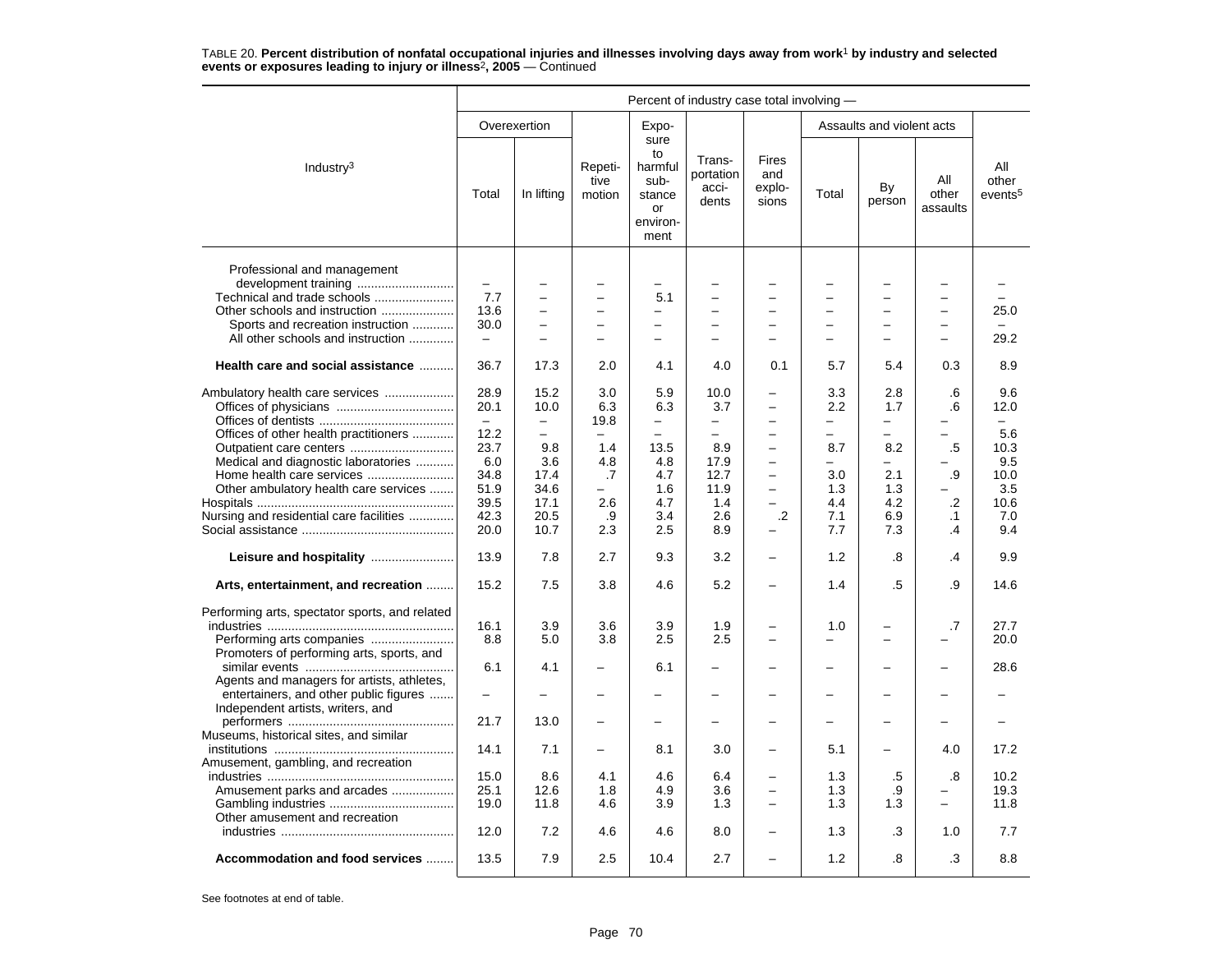|                                                                                                                                                                                                                                                                                     |                                                                                      |                                                                                                           | Percent of industry case total involving -                                   |                                                                              |                                                                       |                                                                  |                                                                  |                                                                              |                                                             |  |  |
|-------------------------------------------------------------------------------------------------------------------------------------------------------------------------------------------------------------------------------------------------------------------------------------|--------------------------------------------------------------------------------------|-----------------------------------------------------------------------------------------------------------|------------------------------------------------------------------------------|------------------------------------------------------------------------------|-----------------------------------------------------------------------|------------------------------------------------------------------|------------------------------------------------------------------|------------------------------------------------------------------------------|-------------------------------------------------------------|--|--|
|                                                                                                                                                                                                                                                                                     |                                                                                      |                                                                                                           |                                                                              |                                                                              | Contact with objects                                                  |                                                                  |                                                                  |                                                                              |                                                             |  |  |
| Industry $3$                                                                                                                                                                                                                                                                        | <b>NAICS</b><br>code <sup>4</sup>                                                    | Total<br>cases                                                                                            | Total                                                                        | <b>Struck</b><br>by<br>object                                                | <b>Struck</b><br>against<br>object                                    | Caught<br>in or<br>com-<br>pressed<br><b>or</b><br>crushed       | Fall<br>to<br>lower<br>level                                     | Fall<br><sub>on</sub><br>same<br>level                                       | Slips<br>or<br>trips<br>without<br>fall                     |  |  |
|                                                                                                                                                                                                                                                                                     |                                                                                      |                                                                                                           |                                                                              |                                                                              |                                                                       |                                                                  |                                                                  |                                                                              |                                                             |  |  |
| Traveler accommodation<br>Hotels (except casino hotels) and motels<br>Rv (recreational vehicle) parks and<br>Rooming and boarding houses<br>Food services and drinking places<br>Full-service restaurants<br>Limited-service eating places<br>Drinking places (alcoholic beverages) | 721<br>7211<br>72111<br>72112<br>7212<br>7213<br>722<br>7221<br>7222<br>7223<br>7224 | 23,540<br>22,560<br>19,600<br>2,930<br>600<br>380<br>52,130<br>20,860<br>23,730<br>6,950<br>590<br>28,790 | 24.0<br>23.4<br>22.9<br>27.3<br>36.7<br>32.9<br>41.0<br>29.0<br>24.0<br>29.9 | 13.5<br>12.6<br>12.9<br>11.3<br>31.7<br>17.0<br>21.6<br>15.0<br>10.8<br>16.8 | 6.7<br>6.9<br>6.1<br>12.3<br>-<br>12.1<br>13.6<br>11.1<br>11.8<br>6.0 | 2.6<br>2.7<br>2.7<br>2.7<br>-<br>1.8<br>1.4<br>2.4<br>1.0<br>3.5 | 4.5<br>4.7<br>4.8<br>3.8<br>-<br>3.5<br>2.9<br>3.7<br>4.5<br>5.0 | 20.8<br>20.9<br>20.5<br>22.5<br>11.7<br>23.9<br>20.3<br>25.1<br>32.5<br>13.2 | 3.8<br>3.9<br>3.8<br>4.4<br>4.0<br>3.1<br>4.5<br>5.8<br>3.2 |  |  |
| Other services, except public                                                                                                                                                                                                                                                       |                                                                                      |                                                                                                           |                                                                              |                                                                              |                                                                       |                                                                  |                                                                  |                                                                              |                                                             |  |  |
|                                                                                                                                                                                                                                                                                     | 81                                                                                   | 28,790                                                                                                    | 29.9                                                                         | 16.8                                                                         | 6.0                                                                   | 3.5                                                              | 5.0                                                              | 13.2                                                                         | 3.2                                                         |  |  |
| Automotive repair and maintenance<br>Electronic and precision equipment repair                                                                                                                                                                                                      | 811<br>8111                                                                          | 14,300<br>9,740                                                                                           | 36.8<br>36.9                                                                 | 21.8<br>21.0                                                                 | 5.6<br>6.0                                                            | 4.5<br>5.2                                                       | 5.2<br>5.4                                                       | 7.7<br>7.9                                                                   | 4.0<br>3.7                                                  |  |  |
|                                                                                                                                                                                                                                                                                     | 8112                                                                                 | 730                                                                                                       | 39.7                                                                         | 34.2                                                                         | 4.1                                                                   |                                                                  |                                                                  | 6.8                                                                          |                                                             |  |  |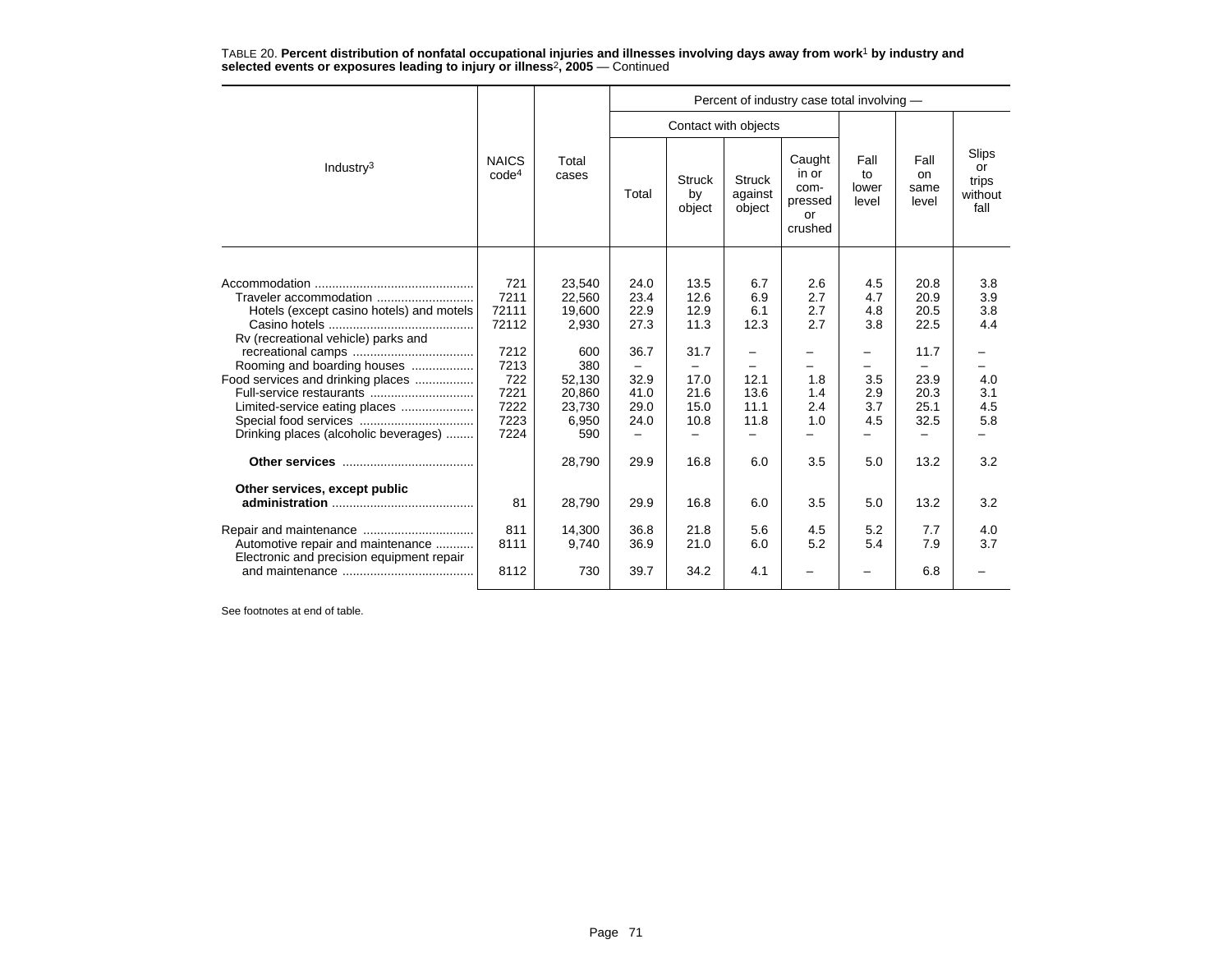| TABLE 20. Percent distribution of nonfatal occupational injuries and illnesses involving days away from work <sup>1</sup> by industry and selected |  |  |  |
|----------------------------------------------------------------------------------------------------------------------------------------------------|--|--|--|
| events or exposures leading to injury or illness <sup>2</sup> , $2005$ – Continued                                                                 |  |  |  |

|                                                                                                                                                                                                                                                                                     | Percent of industry case total involving -                                                                                             |                                                               |                                                                                       |                                                                                |                                                                                                  |                                        |                                                                 |                                                 |                                                        |                                                                  |
|-------------------------------------------------------------------------------------------------------------------------------------------------------------------------------------------------------------------------------------------------------------------------------------|----------------------------------------------------------------------------------------------------------------------------------------|---------------------------------------------------------------|---------------------------------------------------------------------------------------|--------------------------------------------------------------------------------|--------------------------------------------------------------------------------------------------|----------------------------------------|-----------------------------------------------------------------|-------------------------------------------------|--------------------------------------------------------|------------------------------------------------------------------|
| Industry <sup>3</sup>                                                                                                                                                                                                                                                               | Overexertion                                                                                                                           |                                                               |                                                                                       | Expo-                                                                          |                                                                                                  |                                        | Assaults and violent acts                                       |                                                 |                                                        |                                                                  |
|                                                                                                                                                                                                                                                                                     | Total                                                                                                                                  | In lifting                                                    | Repeti-<br>tive<br>motion                                                             | sure<br>to<br>harmful<br>sub-<br>stance<br>or<br>environ-<br>ment              | Trans-<br>portation<br>acci-<br>dents                                                            | <b>Fires</b><br>and<br>explo-<br>sions | Total                                                           | By<br>person                                    | All<br>other<br>assaults                               | All<br>other<br>events <sup>5</sup>                              |
|                                                                                                                                                                                                                                                                                     |                                                                                                                                        |                                                               |                                                                                       |                                                                                |                                                                                                  |                                        |                                                                 |                                                 |                                                        |                                                                  |
| Traveler accommodation<br>Hotels (except casino hotels) and motels<br>Rv (recreational vehicle) parks and<br>Rooming and boarding houses<br>Food services and drinking places<br>Full-service restaurants<br>Limited-service eating places<br>Drinking places (alcoholic beverages) | 22.2<br>22.9<br>23.5<br>19.5<br>$\overline{\phantom{0}}$<br>$\equiv$<br>9.6<br>10.7<br>7.5<br>14.4<br>$\overline{\phantom{0}}$<br>19.0 | 9.3<br>9.5<br>9.4<br>10.2<br>7.3<br>8.2<br>5.9<br>8.9<br>11.3 | 3.2<br>3.3<br>3.7<br>1.0<br>-<br>2.2<br>2.1<br>2.8<br>$\overline{\phantom{0}}$<br>4.7 | 6.4<br>5.5<br>5.3<br>6.8<br>45.0<br>12.3<br>10.1<br>13.3<br>9.2<br>86.4<br>4.3 | 1.9<br>1.8<br>1.8<br>1.7<br>-<br>-<br>3.1<br>.6<br>5.2<br>3.5<br>$\overline{\phantom{0}}$<br>5.2 | -<br>0.3                               | 0.7<br>.8<br>$\overline{.7}$<br>1.0<br>1.4<br>1.4<br>1.7<br>2.9 | 0.6<br>.6<br>.6<br>.7<br>1.0<br>.6<br>1.6<br>.6 | 0.2<br>$\cdot$ .2<br>$\cdot$ .2<br>$\cdot$<br>-<br>2.4 | 12.5<br>13.0<br>13.1<br>12.3<br>7.1<br>7.8<br>7.2<br>5.3<br>12.2 |
| Other services, except public                                                                                                                                                                                                                                                       | 19.0                                                                                                                                   | 11.3                                                          | 4.7                                                                                   | 4.3                                                                            | 5.2                                                                                              | .3                                     | 2.9                                                             | .6                                              | 2.4                                                    | 12.2                                                             |
| Automotive repair and maintenance<br>Electronic and precision equipment repair                                                                                                                                                                                                      | 17.8<br>15.8                                                                                                                           | 11.4<br>10.9                                                  | 5.0<br>5.3                                                                            | 3.8<br>4.1                                                                     | 5.4<br>6.5                                                                                       | .6<br>.5                               | $\cdot$ .2<br>3.                                                |                                                 | -                                                      | 13.7<br>13.7                                                     |
|                                                                                                                                                                                                                                                                                     | 23.3                                                                                                                                   | 6.8                                                           |                                                                                       |                                                                                | 4.1                                                                                              |                                        |                                                                 |                                                 |                                                        | 21.9                                                             |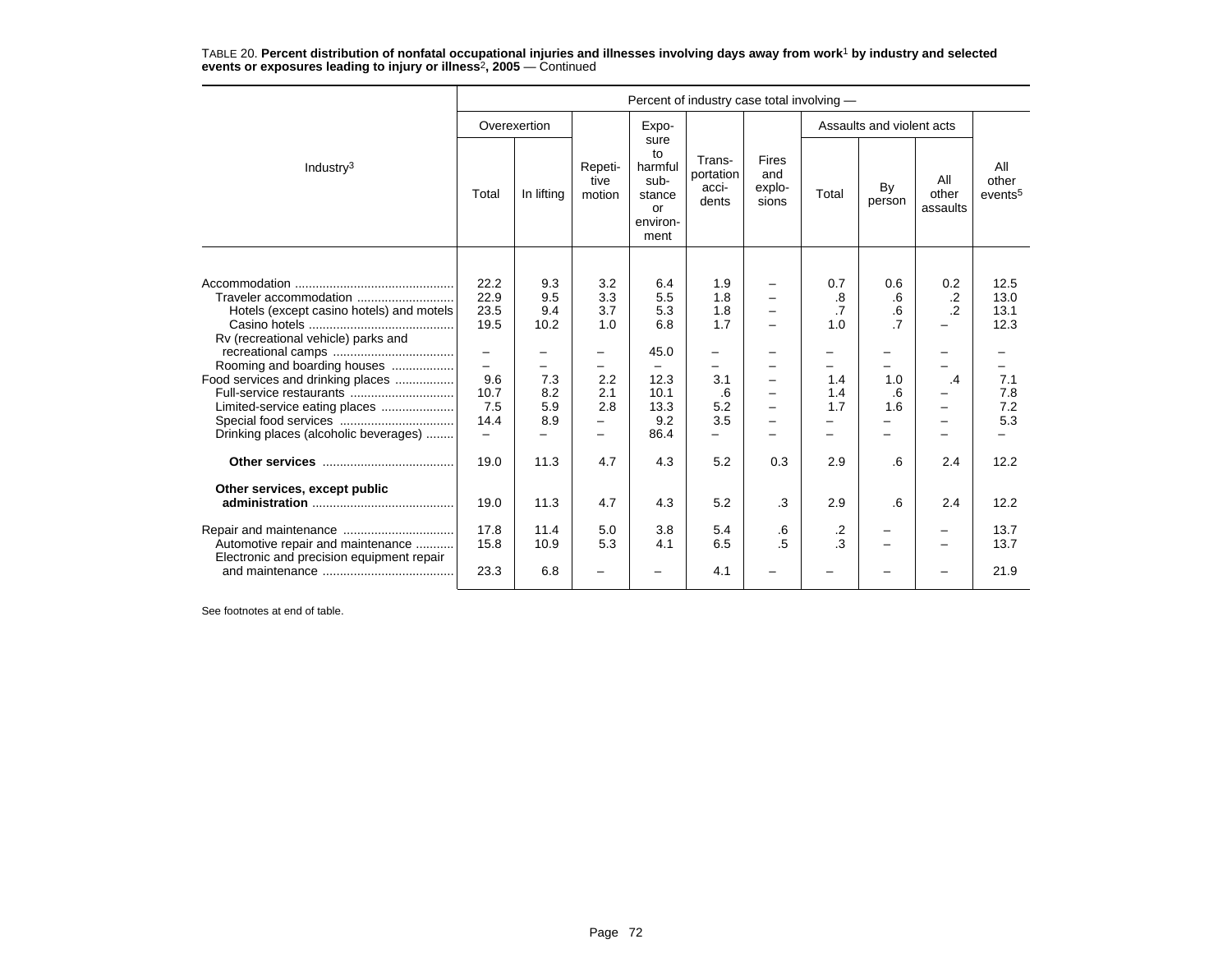TABLE 20. **Percent distribution of nonfatal occupational injuries and illnesses involving days away from work**<sup>1</sup> **by industry and selected events or exposures leading to injury or illness**<sup>2</sup>**, 2005** — Continued

| Industry <sup>3</sup>                                                                                             | <b>NAICS</b><br>code <sup>4</sup> | Total<br>cases | Percent of industry case total involving - |                               |                             |                                                     |                              |                                    |                                         |  |
|-------------------------------------------------------------------------------------------------------------------|-----------------------------------|----------------|--------------------------------------------|-------------------------------|-----------------------------|-----------------------------------------------------|------------------------------|------------------------------------|-----------------------------------------|--|
|                                                                                                                   |                                   |                |                                            |                               | Contact with objects        |                                                     |                              |                                    |                                         |  |
|                                                                                                                   |                                   |                | Total                                      | <b>Struck</b><br>by<br>object | Struck<br>against<br>object | Caught<br>in or<br>com-<br>pressed<br>or<br>crushed | Fall<br>to<br>lower<br>level | Fall<br><b>on</b><br>same<br>level | Slips<br>or<br>trips<br>without<br>fall |  |
| Commercial and industrial machinery and<br>equipment (except automotive and<br>electronic) repair and maintenance | 8113                              | 2,630          | 35.7                                       | 20.5                          | 4.9                         | 4.6                                                 | 5.7                          | 8.0                                | 7.2                                     |  |
| Personal and household goods repair and                                                                           | 8114                              | 1,200          | 36.7                                       | 22.5                          | 5.8                         |                                                     | 4.2                          | 5.8                                |                                         |  |
|                                                                                                                   | 812                               | 7,890          | 24.8                                       | 11.9                          | 6.5                         | 3.5                                                 | 3.7                          | 18.0                               | 1.9                                     |  |
|                                                                                                                   | 8121                              | 1,770          | 41.2                                       | 23.7                          | 4.5                         | 5.1                                                 | 2.8                          | 27.1                               |                                         |  |
|                                                                                                                   | 8122<br>8123                      | 880            | 13.6                                       | 6.8<br>9.1                    | 2.3<br>8.3                  | 4.3                                                 | 4.5                          | 19.3<br>12.9                       | 2.3<br>1.9                              |  |
| Drycleaning and laundry services                                                                                  | 8129                              | 3,720<br>1,520 | 22.8<br>17.1                               | 7.2                           | 6.6                         | 2.0                                                 | 4.8<br>1.3                   | 18.4                               | 2.6                                     |  |
| Religious, grantmaking, civic, professional,                                                                      |                                   |                |                                            |                               |                             |                                                     |                              |                                    |                                         |  |
|                                                                                                                   | 813                               | 6,600          | 21.1                                       | 12.0                          | 6.4                         | 1.4                                                 | 6.2                          | 19.7                               | 3.0                                     |  |

See footnotes at end of table.